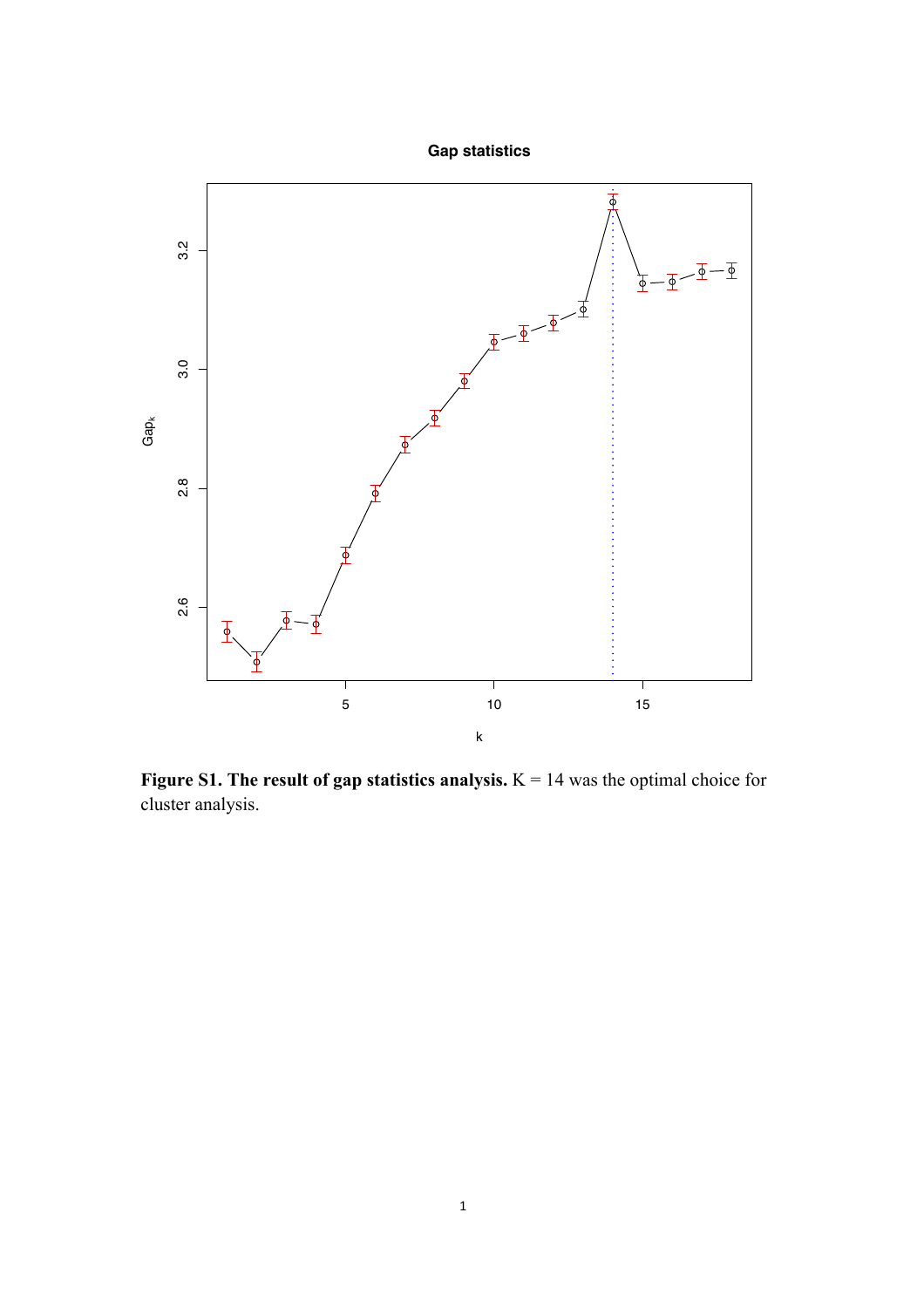| <b>Series</b> | Sample name | <b>SRA</b> run | Time                           |
|---------------|-------------|----------------|--------------------------------|
| GSE101983     | GSM2720056  | SRR5877105     | (-) 14 days to parturition     |
| GSE101983     | GSM2720057  | SRR5877106     | (-) 14 days to parturition     |
| GSE101983     | GSM2720058  | SRR5877107     | (-) 14 days to parturition     |
| GSE101983     | GSM2720059  | SRR5877108     | (-) 10 days to parturition     |
| GSE101983     | GSM2720060  | SRR5877109     | $(-)$ 10 days to parturition   |
| GSE101983     | GSM2720061  | SRR5877110     | (-) 10 days to parturition     |
| GSE101983     | GSM2720062  | SRR5877111     | (-) 6 days to parturition      |
| GSE101983     | GSM2720063  | SRR5877112     | (-) 6 days to parturition      |
| GSE101983     | GSM2720064  | SRR5877113     | (-) 6 days to parturition      |
| GSE101983     | GSM2720065  | SRR5877114     | (-) 2 days to parturition      |
| GSE101983     | GSM2720066  | SRR5877115     | $(-)$ 2 days to parturition    |
| GSE101983     | GSM2720067  | SRR5877116     | $(-)$ 2 days to parturition    |
| GSE101983     | GSM2720068  | SRR5877117     | $(+)$ 1 days after parturition |
| GSE101983     | GSM2720069  | SRR5877118     | $(+)$ 1 days after parturition |
| GSE101983     | GSM2720070  | SRR5877119     | $(+)$ 1 days after parturition |

**Table S1 The information of RNA sequencing data for 15 samples of sow mammary gland tissue**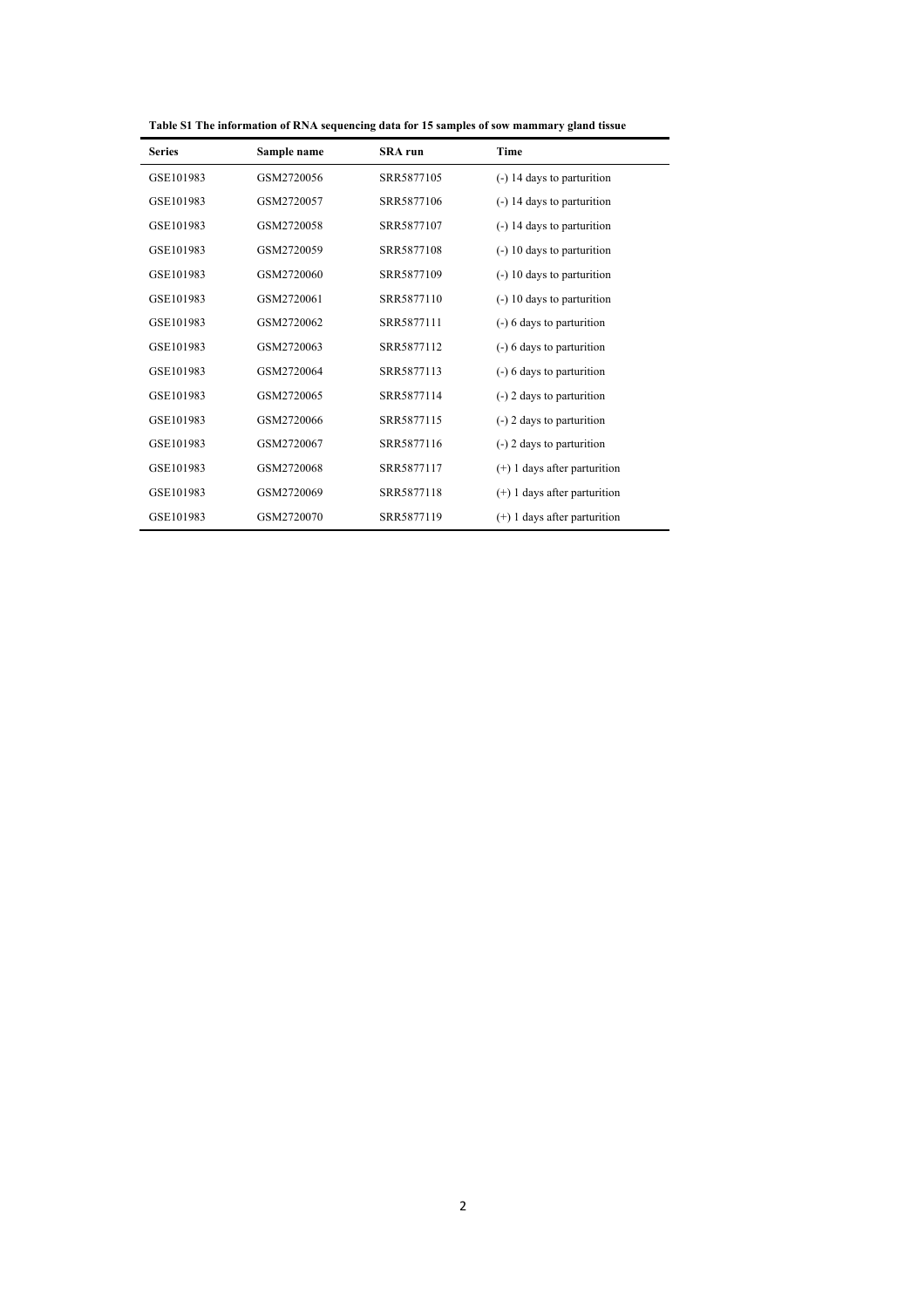## **Table S2 The results of the identified lncRNAs in this study**

| <b>Annotated lncRNA transcripts</b> | <b>Annotated IncRNAs</b> | <b>Novel IncRNA transcripts</b> | <b>Novel IncRNAs</b> |
|-------------------------------------|--------------------------|---------------------------------|----------------------|
| ENSSSCT00000066540                  | ENSSSCG00000048769       | TCONS_00000129                  | XLOC_000152          |
| ENSSSCT00000078085                  | ENSSSCG00000048769       | TCONS 00001277                  | XLOC 000605          |
| ENSSSCT00000073528                  | ENSSSCG00000047676       | TCONS 00003139                  | XLOC 001405          |
| ENSSSCT00000068617                  | ENSSSCG00000047753       | TCONS 00003197                  | XLOC 002603          |
| ENSSSCT00000086080                  | ENSSSCG00000045280       | TCONS_00004909                  | XLOC_000142          |
| ENSSSCT00000067997                  | ENSSSCG00000043317       | <b>TCONS 00004966</b>           | XLOC 000227          |
| ENSSSCT00000074506                  | ENSSSCG00000043317       | TCONS_00005608                  | XLOC 001291          |
| ENSSSCT00000069752                  | ENSSSCG00000043814       | TCONS_00006263                  | XLOC_002263          |
| ENSSSCT00000078832                  | ENSSSCG00000042025       | TCONS 00006291                  | XLOC 002326          |
| ENSSSCT00000075399                  | ENSSSCG00000048821       | <b>TCONS 00006959</b>           | XLOC 002632          |
| ENSSSCT00000077375                  | ENSSSCG00000047176       | TCONS 00007474                  | XLOC 002757          |
| ENSSSCT00000082959                  | ENSSSCG00000047176       | TCONS 00008487                  | XLOC 000422          |
| ENSSSCT00000085390                  | ENSSSCG00000046537       | <b>TCONS 00008600</b>           | XLOC 004323          |
| ENSSSCT00000083240                  | ENSSSCG00000041354       | <b>TCONS 00008830</b>           | XLOC 001196          |
| ENSSSCT00000087586                  | ENSSSCG00000041354       | TCONS_00010924                  | XLOC_000412          |
| ENSSSCT00000076987                  | ENSSSCG00000050757       | TCONS 00011216                  | XLOC 001196          |
| ENSSSCT00000083341                  | ENSSSCG00000046259       | TCONS 00011779                  | XLOC 002435          |
| ENSSSCT00000083864                  | ENSSSCG00000045292       | TCONS_00011901                  | XLOC_020212          |
| ENSSSCT00000069130                  | ENSSSCG00000050451       | TCONS 00012647                  | XLOC 003100          |
| ENSSSCT00000079258                  | ENSSSCG00000047571       | <b>TCONS 00013100</b>           | XLOC_001323          |
| ENSSSCT00000069913                  | ENSSSCG00000042663       | TCONS 00013363                  | XLOC_002035          |
| ENSSSCT00000086255                  | ENSSSCG00000044841       | <b>TCONS 00014708</b>           | XLOC 000993          |
| ENSSSCT00000079762                  | ENSSSCG00000044841       | TCONS_00016390                  | XLOC 001196          |
| ENSSSCT00000075287                  | ENSSSCG00000046117       | <b>TCONS 00017118</b>           | XLOC 050440          |
| ENSSSCT00000071809                  | ENSSSCG00000004324       | <b>TCONS 00018064</b>           | XLOC 001339          |
| ENSSSCT00000004780                  | ENSSSCG00000004324       | <b>TCONS 00018770</b>           | XLOC 002768          |
| ENSSSCT00000077054                  | ENSSSCG00000049906       | TCONS 00020236                  | XLOC 067664          |
| ENSSSCT00000087712                  | ENSSSCG00000050067       | TCONS_00020889                  | XLOC_000864          |
| ENSSSCT00000081336                  | ENSSSCG00000050067       | TCONS 00022026                  | XLOC_000221          |
| ENSSSCT00000082451                  | ENSSSCG00000047800       | <b>TCONS 00028628</b>           | XLOC 003145          |
| ENSSSCT00000066182                  | ENSSSCG00000034415       | TCONS_00029071                  | XLOC_003504          |
| ENSSSCT00000084100                  | ENSSSCG00000044010       | TCONS 00029369                  | XLOC 003729          |
| ENSSSCT00000081445                  | ENSSSCG00000044010       | TCONS_00029374                  | XLOC_003732          |
| ENSSSCT00000087822                  | ENSSSCG00000041006       | TCONS 00029531                  | XLOC_003829          |
| ENSSSCT00000077378                  | ENSSSCG00000049706       | TCONS 00029629                  | XLOC 003895          |
| ENSSSCT00000070523                  | ENSSSCG00000042551       | TCONS_00030235                  | XLOC_003749          |
| ENSSSCT00000067513                  | ENSSSCG00000046685       | TCONS_00030955                  | XLOC_003864          |
| ENSSSCT00000075833                  | ENSSSCG00000041906       | TCONS 00031132                  | XLOC_003366          |
| ENSSSCT00000049397                  | ENSSSCG00000034069       | TCONS 00031226                  | XLOC_000426          |
| ENSSSCT00000078556                  | ENSSSCG00000034069       | TCONS 00031929                  | XLOC_003300          |
| ENSSSCT00000084175                  | ENSSSCG00000039179       | TCONS_00032589                  | XLOC_003893          |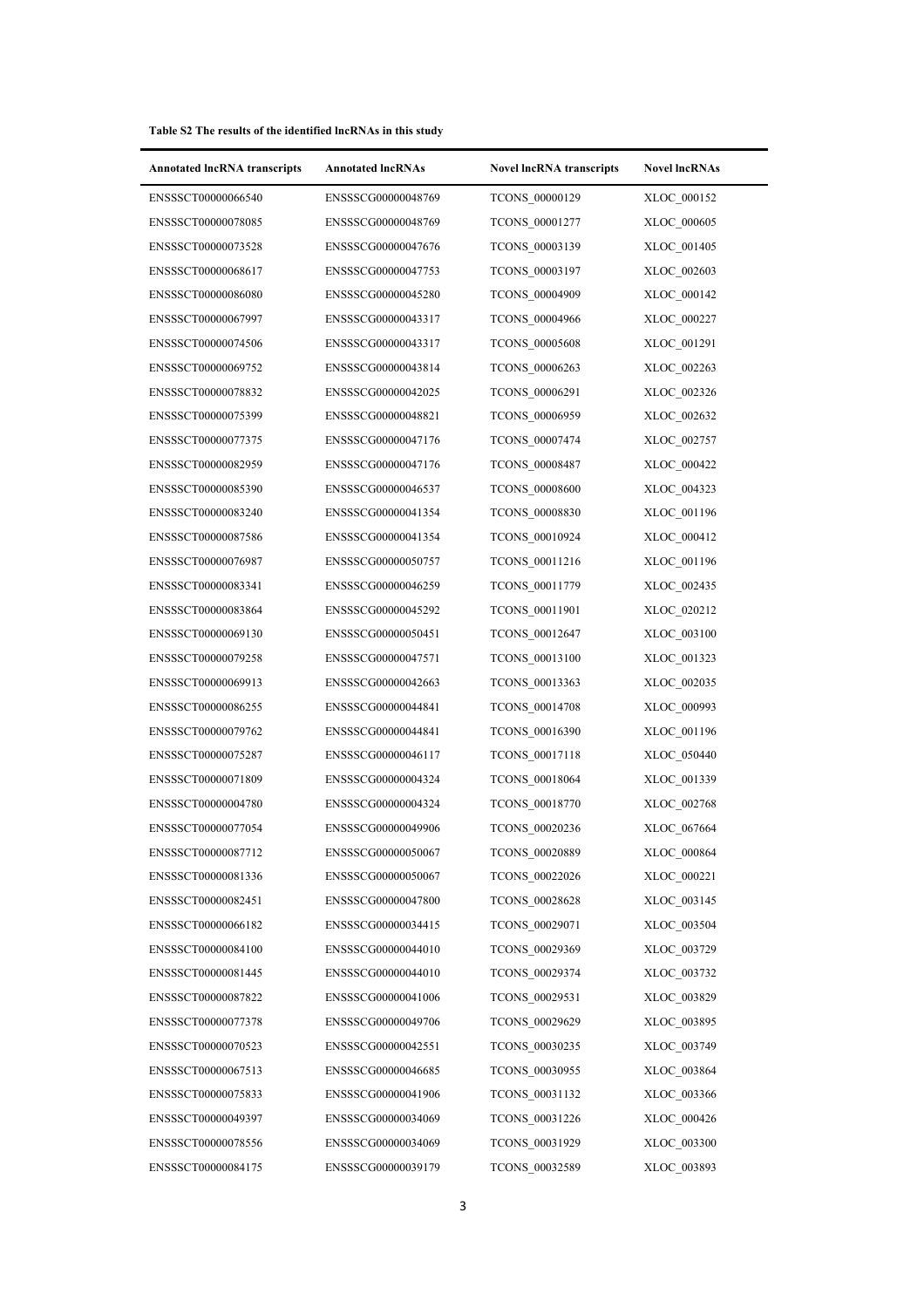ENSSSCT00000090797 ENSSSCG00000049234 TCONS\_00033493 XLOC\_003680 ENSSSCT00000078054 ENSSSCG00000043563 TCONS\_00033584 XLOC\_003177 ENSSSCT00000070833 ENSSSCG00000042837 TCONS\_00033850 XLOC\_003857 ENSSSCT00000005615 ENSSSCG00000005094 TCONS\_00034557 XLOC\_003177 ENSSSCT00000080855 ENSSSCG00000051482 TCONS\_00034724 XLOC\_003621 ENSSSCT00000083909 ENSSSCG00000051482 TCONS\_00035069 XLOC\_004032 ENSSSCT00000088260 ENSSSCG00000043775 TCONS\_00035151 XLOC\_016233 ENSSSCT00000083691 ENSSSCG00000042822 TCONS\_00035237 XLOC\_004148 ENSSSCT00000069827 ENSSSCG00000051701 TCONS\_00036411 XLOC\_004473 ENSSSCT00000080740 ENSSSCG0000042369 TCONS\_00036864 XLOC\_004325 ENSSSCT00000089563 ENSSSCG00000049199 TCONS\_00037040 XLOC\_004554 ENSSSCT00000076844 ENSSSCG00000047129 TCONS\_00037574 XLOC\_004183 ENSSSCT00000073269 ENSSSCG00000048111 TCONS\_00037710 XLOC\_004530 ENSSSCT00000080149 ENSSSCG00000046947 TCONS\_00037793 XLOC\_004057 ENSSSCT00000076471 ENSSSCG0000046947 TCONS\_00037999 XLOC\_004472 ENSSSCT00000073304 ENSSSCG00000045435 TCONS\_00038404 XLOC\_004163 ENSSSCT00000091103 ENSSSCG00000051033 TCONS\_00040278 XLOC\_004710 ENSSSCT00000012261 ENSSSCG00000011196 TCONS 00040383 XLOC 004739 ENSSSCT00000051710 ENSSSCG00000033794 TCONS\_00040385 XLOC\_004739 ENSSSCT00000080892 ENSSSCG00000051746 TCONS\_00040386 XLOC\_004742 ENSSSCT00000072226 ENSSSCG00000048558 TCONS\_00040387 XLOC\_004739 ENSSSCT00000073637 ENSSSCG00000042530 TCONS\_00041422 XLOC\_005186 ENSSSCT00000086990 ENSSSCG00000051293 TCONS\_00041729 XLOC\_005324 ENSSSCT00000076099 ENSSSCG00000045880 TCONS\_00041734 XLOC\_005330 ENSSSCT00000071995 ENSSSCG00000044633 TCONS\_00041735 XLOC\_005330 ENSSSCT00000072199 ENSSSCG00000051313 TCONS\_00041736 XLOC\_005330 ENSSSCT00000071753 ENSSSCG00000045563 TCONS\_00041737 XLOC\_005330 ENSSSCT00000079688 ENSSSCG00000048677 TCONS\_00042224 XLOC\_005604 ENSSSCT00000076147 ENSSSCG00000049696 TCONS\_00042466 XLOC\_005693 ENSSSCT00000076089 ENSSSCG00000045498 TCONS\_00042467 XLOC\_005693 ENSSSCT00000067714 ENSSSCG00000042151 TCONS\_00042668 XLOC\_005785 ENSSSCT00000080485 ENSSSCG00000044855 TCONS\_00042734 XLOC\_005809 ENSSSCT00000087787 ENSSSCG00000047636 TCONS\_00042804 XLOC\_005878 ENSSSCT00000077158 ENSSSCG00000042725 TCONS\_00042894 XLOC\_004713 ENSSSCT00000066468 ENSSSCG00000043503 TCONS\_00042929 XLOC\_004732 ENSSSCT00000087036 ENSSSCG00000034990 TCONS\_00042985 XLOC\_004739 ENSSSCT00000068134 ENSSSCG00000034990 TCONS\_00043868 XLOC\_005309 ENSSSCT00000070177 ENSSSCG00000034990 TCONS\_00044082 XLOC\_005499 ENSSSCT00000059401 ENSSSCG00000034990 TCONS\_00044562 XLOC\_005792 ENSSSCT00000081877 ENSSSCG00000034990 TCONS\_00045971 XLOC\_004742 ENSSSCT00000077830 ENSSSCG00000048298 TCONS\_00046444 XLOC\_005245 ENSSSCT00000091270 ENSSSCG00000051565 TCONS\_00047068 XLOC\_004739 ENSSSCT00000078878 ENSSSCG00000046757 TCONS\_00047357 XLOC\_005110

ENSSSCT00000081223 ENSSSCG00000049765 TCONS\_00032860 XLOC\_003680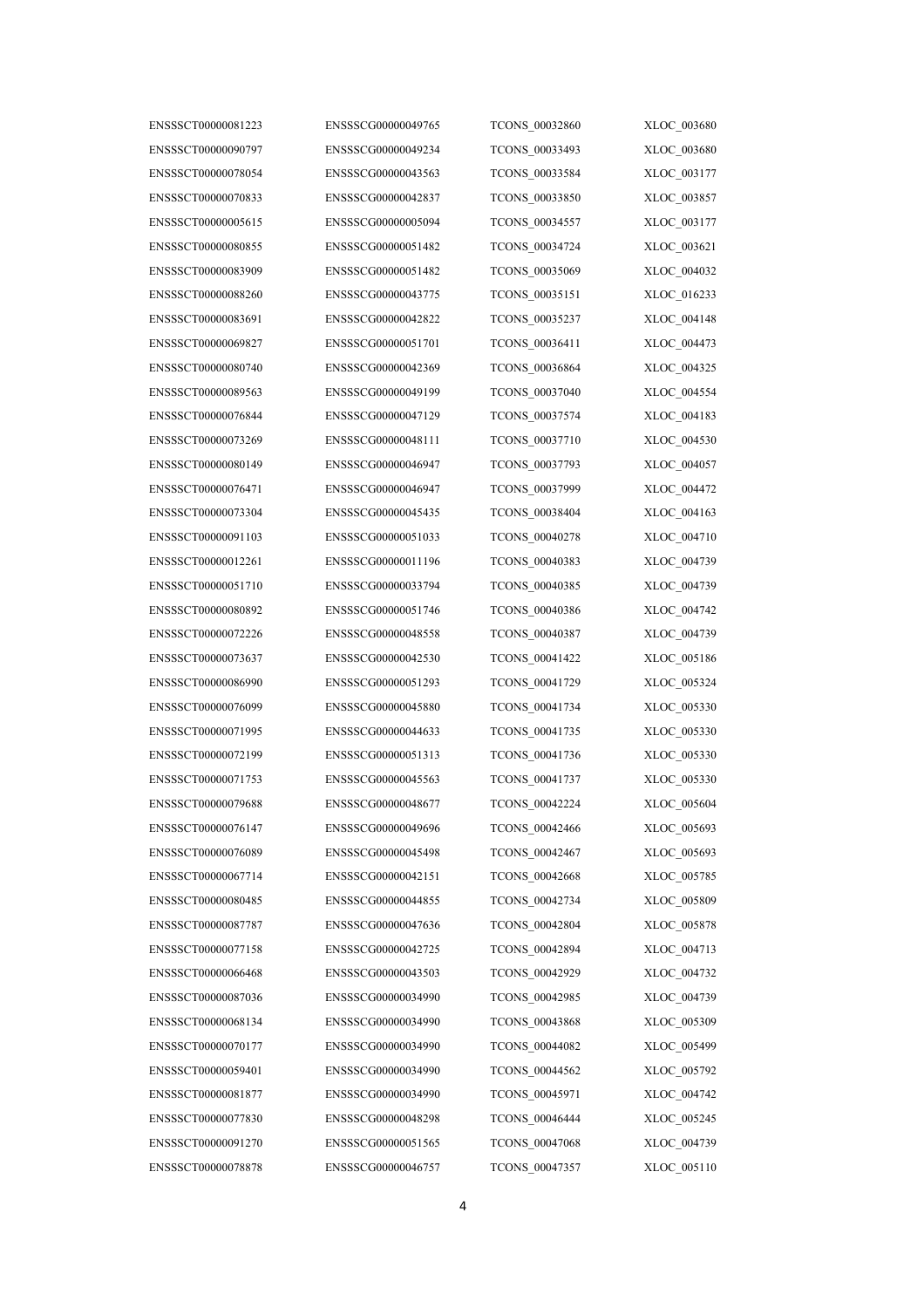ENSSSCT00000066898 ENSSSCG00000049995 TCONS\_00050711 XLOC\_002456 ENSSSCT00000077606 ENSSSCG00000046366 TCONS\_00053069 XLOC\_005330 ENSSSCT00000080548 ENSSSCG00000044764 TCONS\_00053922 XLOC\_005742 ENSSSCT00000083425 ENSSSCG00000044764 TCONS\_00055325 XLOC\_006468 ENSSSCT00000074665 ENSSSCG00000048579 TCONS\_00055348 XLOC\_006489 ENSSSCT00000074754 ENSSSCG00000042665 TCONS\_00057521 XLOC\_006071 ENSSSCT00000078761 ENSSSCG00000049319 TCONS\_00059392 XLOC\_006018 ENSSSCT00000079729 ENSSSCG00000043103 TCONS\_00059815 XLOC\_006468 ENSSSCT00000080321 ENSSSCG00000051023 TCONS\_00061336 XLOC\_006716 ENSSSCT00000089104 ENSSSCG0000041918 TCONS\_00061562 XLOC\_007135 ENSSSCT00000067542 ENSSSCG00000044255 TCONS\_00061780 XLOC\_007497 ENSSSCT00000079332 ENSSSCG00000044255 TCONS\_00063311 XLOC\_006501 ENSSSCT00000084199 ENSSSCG00000049399 TCONS\_00063443 XLOC\_006721 ENSSSCT00000030032 ENSSSCG00000027975 TCONS\_00063667 XLOC\_007183 ENSSSCT00000084152 ENSSSCG00000048463 TCONS\_00065551 XLOC\_007694 ENSSSCT00000082106 ENSSSCG00000051512 TCONS\_00066773 XLOC\_006647 ENSSSCT00000074808 ENSSSCG00000049117 TCONS\_00067804 XLOC\_007547 ENSSSCT00000082504 ENSSSCG00000041015 TCONS\_00071197 XLOC\_008034 ENSSSCT00000077147 ENSSSCG00000042332 TCONS\_00071347 XLOC\_008130 ENSSSCT00000085729 ENSSSCG00000046070 TCONS\_00071948 XLOC\_002995 ENSSSCT00000069021 ENSSSCG00000047270 TCONS\_00072136 XLOC\_008587 ENSSSCT00000077794 ENSSSCG00000047270 TCONS\_00073028 XLOC\_009155 ENSSSCT00000073890 ENSSSCG00000047270 TCONS\_00073721 XLOC\_009655 ENSSSCT00000074196 ENSSSCG00000047270 TCONS\_00073980 XLOC\_008257 ENSSSCT00000082754 ENSSSCG00000048405 TCONS\_00075167 XLOC\_009248 ENSSSCT00000086222 ENSSSCG00000041536 TCONS\_00076434 XLOC\_009020 ENSSSCT00000073811 ENSSSCG00000046766 TCONS\_00076435 XLOC\_009020 ENSSSCT00000072770 ENSSSCG00000044425 TCONS\_00076967 XLOC\_008121 ENSSSCT00000070604 ENSSSCG00000047349 TCONS\_00077543 XLOC\_008831 ENSSSCT00000074831 ENSSSCG00000051232 TCONS\_00077765 XLOC\_009155 ENSSSCT00000073489 ENSSSCG00000048693 TCONS\_00077860 XLOC\_009194 ENSSSCT00000090846 ENSSSCG00000051668 TCONS\_00077861 XLOC\_009194 ENSSSCT00000085032 ENSSSCG00000051668 TCONS\_00077862 XLOC\_009194 ENSSSCT00000078798 ENSSSCG00000042051 TCONS\_00078746 XLOC\_009020 ENSSSCT00000082317 ENSSSCG00000047379 TCONS\_00078747 XLOC\_009020 ENSSSCT00000090691 ENSSSCG00000045200 TCONS\_00079671 XLOC\_009155 ENSSSCT00000067728 ENSSSCG00000045200 TCONS\_00086453 XLOC\_009790 ENSSSCT00000088606 ENSSSCG00000042769 TCONS\_00086475 XLOC\_009810 ENSSSCT00000072429 ENSSSCG00000046897 TCONS\_00086787 XLOC\_010030 ENSSSCT00000041219 ENSSSCG00000032594 TCONS\_00087583 XLOC\_010463 ENSSSCT00000051515 ENSSSCG00000032594 TCONS\_00088297 XLOC\_009745 ENSSSCT00000085449 ENSSSCG00000050217 TCONS\_00088555 XLOC\_010030 ENSSSCT00000079047 ENSSSCG00000041123 TCONS\_00089942 XLOC\_010310

ENSSSCT00000068082 ENSSSCG00000049995 TCONS\_00047676 XLOC\_005563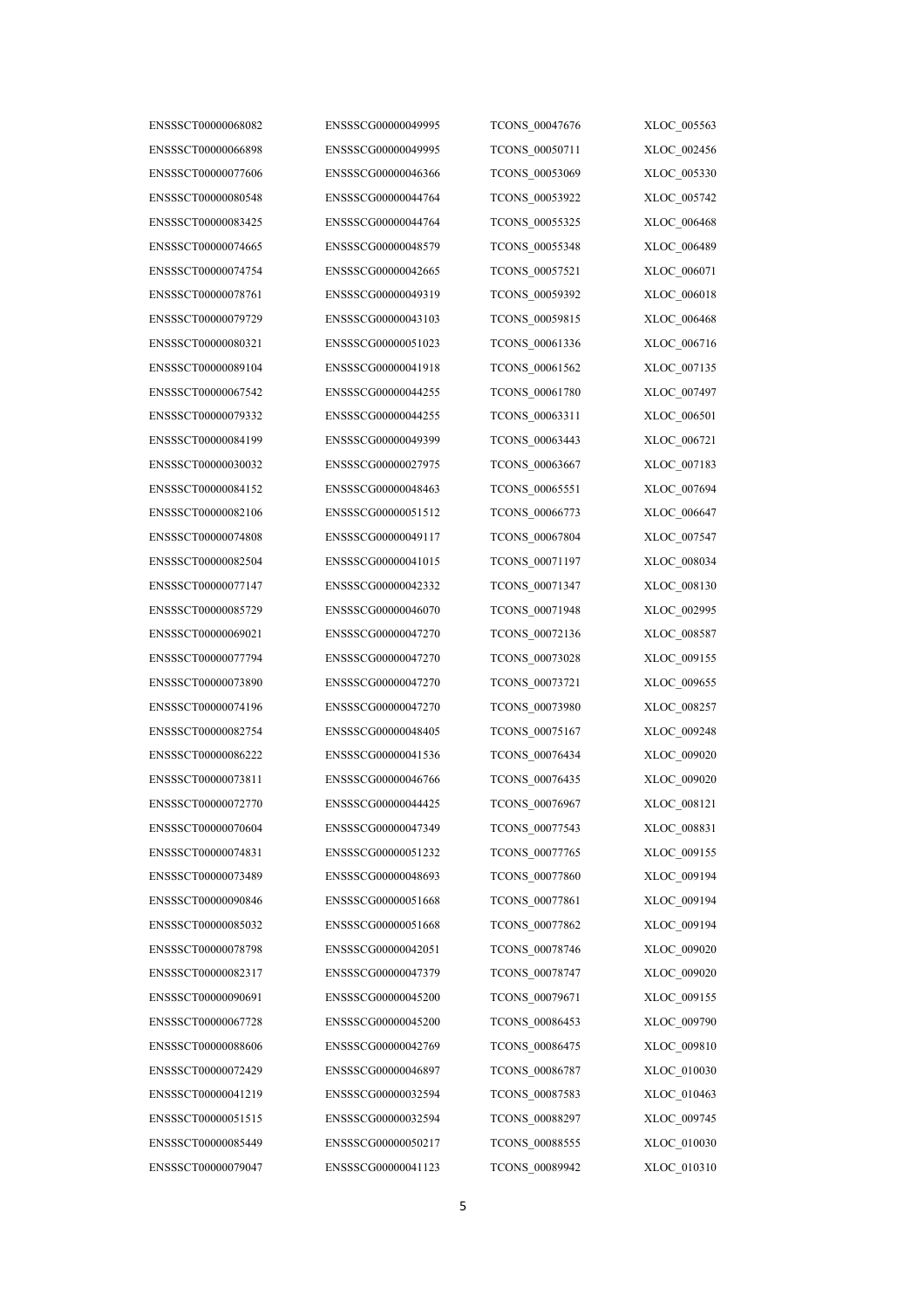ENSSSCT00000072379 ENSSSCG00000047234 TCONS\_00091792 XLOC\_010506 ENSSSCT00000077341 ENSSSCG00000041238 TCONS\_00093647 XLOC\_010589 ENSSSCT00000089388 ENSSSCG00000041160 TCONS\_00094988 XLOC\_010253 ENSSSCT00000075367 ENSSSCG00000041160 TCONS\_00097609 XLOC\_011232 ENSSSCT00000079664 ENSSSCG00000050419 TCONS\_00097643 XLOC\_011266 ENSSSCT00000081743 ENSSSCG00000049887 TCONS\_00101777 XLOC\_111090 ENSSSCT00000073217 ENSSSCG00000041030 TCONS\_00102639 XLOC\_012071 ENSSSCT00000072943 ENSSSCG00000041487 TCONS\_00102688 XLOC\_012097 ENSSSCT00000070520 ENSSSCG00000043238 TCONS\_00103139 XLOC\_012336 ENSSSCT00000083041 ENSSSCG00000051473 TCONS\_00103192 XLOC\_012374 ENSSSCT00000080181 ENSSSCG00000047361 TCONS\_00103328 XLOC\_012406 ENSSSCT00000071282 ENSSSCG00000047147 TCONS\_00103476 XLOC\_012457 ENSSSCT00000074148 ENSSSCG00000047147 TCONS\_00103632 XLOC\_011817 ENSSSCT00000076852 ENSSSCG00000042438 TCONS\_00104066 XLOC\_012238 ENSSSCT00000084868 ENSSSCG00000041401 TCONS\_00104750 XLOC\_012080 ENSSSCT00000087236 ENSSSCG00000042252 TCONS\_00104968 XLOC\_012336 ENSSSCT00000084442 ENSSSCG00000049071 TCONS\_00104970 XLOC\_012336 ENSSSCT00000075690 ENSSSCG00000048434 TCONS\_00105688 XLOC\_012407 ENSSSCT00000091090 ENSSSCG00000048434 TCONS\_00106033 XLOC\_012182 ENSSSCT00000077678 ENSSSCG00000049192 TCONS\_00106684 XLOC\_012536 ENSSSCT00000090260 ENSSSCG00000030438 TCONS\_00106958 XLOC\_012336 ENSSSCT00000087513 ENSSSCG00000030438 TCONS\_00106959 XLOC\_012336 ENSSSCT00000074599 ENSSSCG00000047925 TCONS\_00107343 XLOC\_012336 ENSSSCT0000080668 ENSSSCG00000049166 TCONS\_00107675 XLOC\_012336 ENSSSCT00000077194 ENSSSCG00000051754 TCONS\_00107676 XLOC\_012336 ENSSSCT00000072492 ENSSSCG00000051754 TCONS\_00107679 XLOC\_012336 ENSSSCT00000076052 ENSSSCG00000048215 TCONS\_00107680 XLOC\_012336 ENSSSCT00000068004 ENSSSCG00000051726 TCONS\_00108302 XLOC\_012082 ENSSSCT00000073494 ENSSSCG00000044910 TCONS\_00108415 XLOC\_012336 ENSSSCT00000086706 ENSSSCG00000042000 TCONS\_00109419 XLOC\_012200 ENSSSCT00000074269 ENSSSCG00000045581 TCONS\_00109953 XLOC\_012588 ENSSSCT00000067031 ENSSSCG00000043832 TCONS\_00109954 XLOC\_012591 ENSSSCT00000085878 ENSSSCG00000041327 TCONS\_00109955 XLOC\_012591 ENSSSCT00000081457 ENSSSCG00000047167 TCONS\_00109958 XLOC\_012591 ENSSSCT00000038686 ENSSSCG00000036505 TCONS\_00111003 XLOC\_012786 ENSSSCT00000067017 ENSSSCG00000047088 TCONS\_00112043 XLOC\_012823 ENSSSCT00000071698 ENSSSCG00000050815 TCONS\_00112204 XLOC\_013095 ENSSSCT00000088461 ENSSSCG00000041959 TCONS\_00112270 XLOC\_013215 ENSSSCT00000090297 ENSSSCG00000051147 TCONS\_00112308 XLOC\_013304 ENSSSCT00000086257 ENSSSCG00000042401 TCONS\_00112394 XLOC\_012730 ENSSSCT00000079963 ENSSSCG00000046729 TCONS\_00112969 XLOC\_012823 ENSSSCT00000075854 ENSSSCG00000045223 TCONS\_00113318 XLOC\_013083 ENSSSCT00000071645 ENSSSCG00000046815 TCONS\_00113740 XLOC\_012977

ENSSSCT00000090934 ENSSSCG00000046890 TCONS\_00091254 XLOC\_010813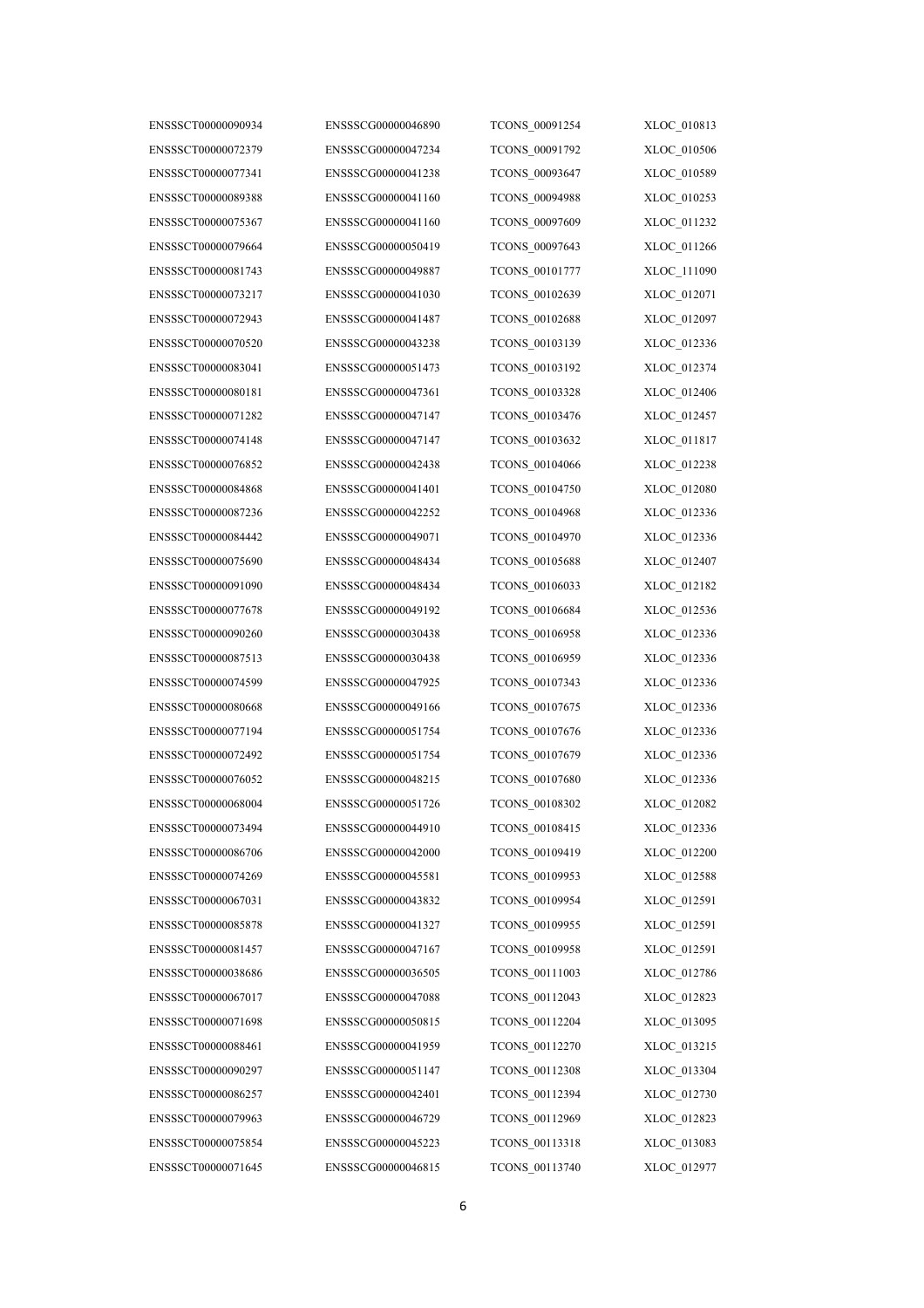ENSSSCT00000076505 ENSSSCG00000041170 TCONS\_00115632 XLOC\_013551 ENSSSCT00000062826 ENSSSCG00000037852 TCONS\_00116580 XLOC\_014000 ENSSSCT00000075249 ENSSSCG00000038005 TCONS\_00116828 XLOC\_014131 ENSSSCT00000088968 ENSSSCG00000044406 TCONS\_00116832 XLOC\_014132 ENSSSCT00000074263 ENSSSCG00000044406 TCONS\_00116833 XLOC\_014132 ENSSSCT00000090567 ENSSSCG0000044406 TCONS\_00117061 XLOC\_014265 ENSSSCT00000014044 ENSSSCG00000044406 TCONS\_00117481 XLOC\_001405 ENSSSCT00000088022 ENSSSCG00000044406 TCONS\_00117496 XLOC\_014527 ENSSSCT00000081255 ENSSSCG00000050649 TCONS\_00118357 XLOC\_015041 ENSSSCT00000078829 ENSSSCG00000050649 TCONS\_00118506 XLOC\_015106 ENSSSCT00000078300 ENSSSCG00000044638 TCONS\_00118555 XLOC\_015127 ENSSSCT00000076335 ENSSSCG00000049480 TCONS\_00119001 XLOC\_013440 ENSSSCT00000077709 ENSSSCG00000043204 TCONS\_00121302 XLOC\_013325 ENSSSCT00000084832 ENSSSCG00000049464 TCONS\_00121394 XLOC\_013419 ENSSSCT00000089109 ENSSSCG00000044730 TCONS\_00123812 XLOC\_014191 ENSSSCT00000088188 ENSSSCG00000047432 TCONS\_00125238 XLOC\_014132 ENSSSCT00000077869 ENSSSCG00000048856 TCONS\_00125239 XLOC\_014132 ENSSSCT00000080860 ENSSSCG00000048856 TCONS\_00125581 XLOC\_014650 ENSSSCT00000079369 ENSSSCG00000048856 TCONS\_00127312 XLOC\_013602 ENSSSCT00000069110 ENSSSCG00000041050 TCONS\_00127676 XLOC\_014131 ENSSSCT00000082209 ENSSSCG00000041050 TCONS\_00128316 XLOC\_013379 ENSSSCT00000090294 ENSSSCG00000044913 TCONS\_00133930 XLOC\_014830 ENSSSCT00000081373 ENSSSCG00000043175 TCONS\_00136321 XLOC\_015687 ENSSSCT00000073945 ENSSSCG00000041814 TCONS\_00136322 XLOC\_015687 ENSSSCT00000090258 ENSSSCG00000043447 TCONS\_00137358 XLOC\_016230 ENSSSCT00000090326 ENSSSCG00000043766 TCONS\_00137928 XLOC\_016545 ENSSSCT00000072626 ENSSSCG00000048886 TCONS\_00138000 XLOC\_016592 ENSSSCT00000082187 ENSSSCG00000044035 TCONS\_00138014 XLOC\_016600 ENSSSCT00000088971 ENSSSCG00000044088 TCONS\_00138089 XLOC\_016636 ENSSSCT00000075261 ENSSSCG00000043074 TCONS\_00138476 XLOC\_016878 ENSSSCT00000078922 ENSSSCG00000049971 TCONS\_00139013 XLOC\_015558 ENSSSCT00000077811 ENSSSCG00000045617 TCONS\_00139254 XLOC\_015702 ENSSSCT00000015027 ENSSSCG00000013753 TCONS\_00139564 XLOC\_015982 ENSSSCT00000068431 ENSSSCG00000042811 TCONS\_00140436 XLOC\_016650 ENSSSCT00000077218 ENSSSCG00000049610 TCONS\_00141548 XLOC\_015988 ENSSSCT00000074723 ENSSSCG00000044985 TCONS\_00143693 XLOC\_016664 ENSSSCT00000079484 ENSSSCG00000041220 TCONS\_00143895 XLOC\_016963 ENSSSCT00000089982 ENSSSCG00000033949 TCONS\_00145051 XLOC\_016962 ENSSSCT00000074099 ENSSSCG00000033949 TCONS\_00145316 XLOC\_015667 ENSSSCT00000038086 ENSSSCG00000033949 TCONS\_00146344 XLOC\_015844 ENSSSCT00000022324 ENSSSCG00000022757 TCONS\_00147172 XLOC\_015701 ENSSSCT00000047801 ENSSSCG00000039815 TCONS\_00147299 XLOC\_015964 ENSSSCT00000038404 ENSSSCG00000039815 TCONS\_00150862 XLOC\_016636

ENSSSCT00000074623 ENSSSCG00000041987 TCONS\_00115567 XLOC\_013521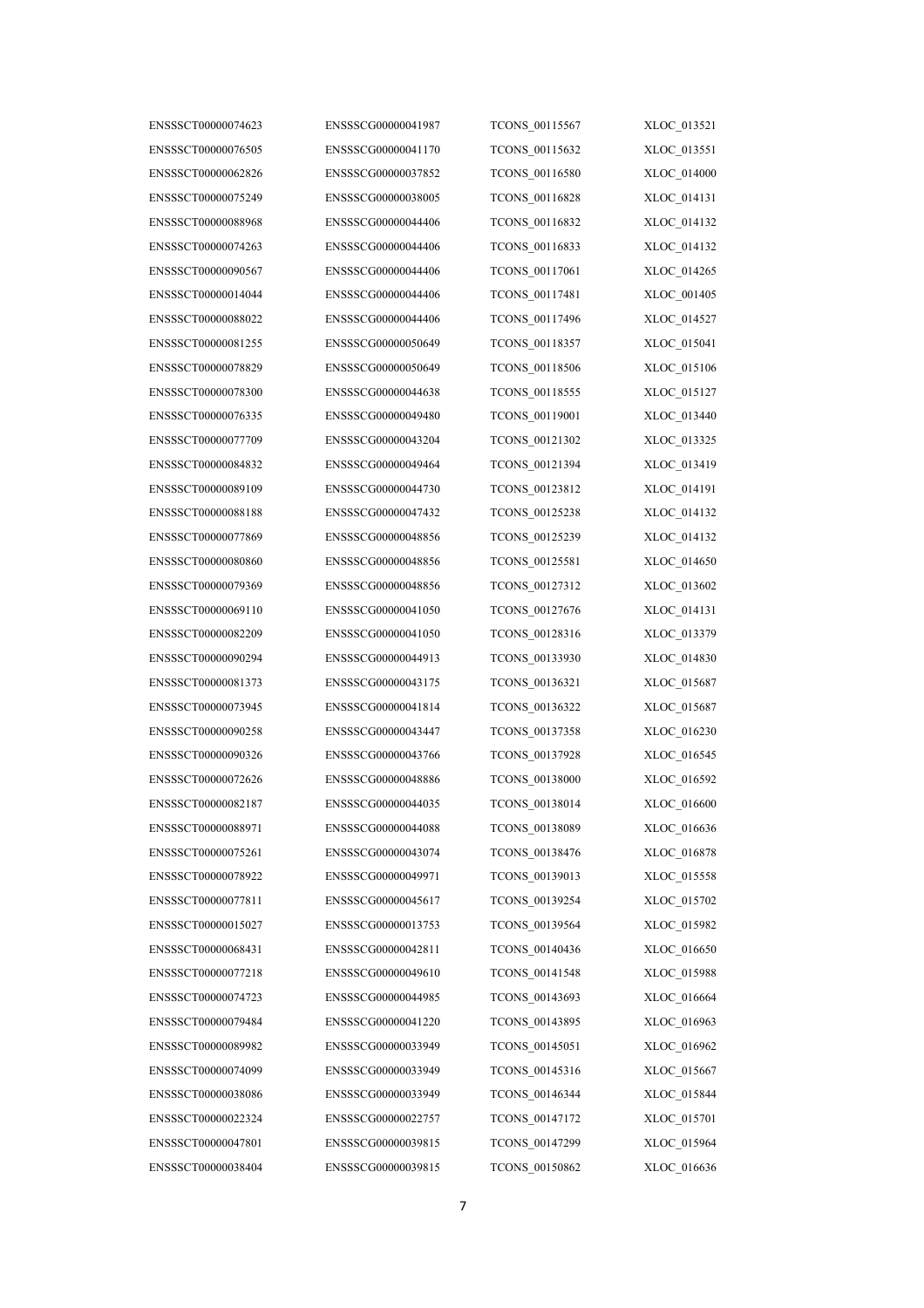ENSSSCT00000083747 ENSSSCG00000051369 TCONS\_00155662 XLOC\_018266 ENSSSCT00000072090 ENSSSCG00000043000 TCONS\_00155663 XLOC\_018270 ENSSSCT00000080883 ENSSSCG00000045478 TCONS\_00156478 XLOC\_017432 ENSSSCT00000071517 ENSSSCG00000048661 TCONS\_00156480 XLOC\_017432 ENSSSCT00000073286 ENSSSCG00000048661 TCONS\_00156960 XLOC\_017805 ENSSSCT00000056775 ENSSSCG00000035571 TCONS\_00156994 XLOC\_017835 ENSSSCT00000068842 ENSSSCG00000046723 TCONS\_00158160 XLOC\_017432 ENSSSCT00000084279 ENSSSCG00000043940 TCONS\_00158582 XLOC\_017846 ENSSSCT00000081564 ENSSSCG00000051426 TCONS\_00158694 XLOC\_017920 ENSSSCT00000069011 ENSSSCG00000045414 TCONS\_00158827 XLOC\_018030 ENSSSCT00000010559 ENSSSCG00000009638 TCONS\_00159586 XLOC\_017544 ENSSSCT00000010566 ENSSSCG00000009638 TCONS\_00160211 XLOC\_018383 ENSSSCT00000090395 ENSSSCG00000045477 TCONS\_00160337 XLOC\_018658 ENSSSCT00000075649 ENSSSCG00000045477 TCONS\_00160517 XLOC\_017432 ENSSSCT00000074962 ENSSSCG00000047090 TCONS\_00160524 XLOC\_017432 ENSSSCT00000071999 ENSSSCG00000043089 TCONS\_00161054 XLOC\_018104 ENSSSCT00000071772 ENSSSCG00000042705 TCONS\_00162300 XLOC\_017432 ENSSSCT00000078005 ENSSSCG00000048264 TCONS\_00163187 XLOC\_017479 ENSSSCT00000082010 ENSSSCG00000046622 TCONS\_00164542 XLOC\_017479 ENSSSCT00000057137 ENSSSCG00000040422 TCONS\_00164895 XLOC\_018195 ENSSSCT00000037405 ENSSSCG00000040413 TCONS\_00165302 XLOC\_017646 ENSSSCT00000088877 ENSSSCG00000040413 TCONS\_00170166 XLOC\_019797 ENSSSCT00000089426 ENSSSCG00000041866 TCONS\_00170232 XLOC\_019830 ENSSSCT00000086597 ENSSSCG00000048933 TCONS\_00171978 XLOC\_018761 ENSSSCT00000037611 ENSSSCG00000040740 TCONS\_00172022 XLOC\_018836 ENSSSCT00000076902 ENSSSCG00000040740 TCONS\_00172954 XLOC\_019836 ENSSSCT00000087772 ENSSSCG00000046495 TCONS\_00173200 XLOC\_018919 ENSSSCT00000081651 ENSSSCG00000050163 TCONS\_00175442 XLOC\_018697 ENSSSCT00000069804 ENSSSCG00000051194 TCONS\_00176934 XLOC\_019282 ENSSSCT00000075274 ENSSSCG00000050213 TCONS\_00177724 XLOC\_019830 ENSSSCT00000072596 ENSSSCG00000048101 TCONS\_00181249 XLOC\_020360 ENSSSCT00000083034 ENSSSCG00000044237 TCONS\_00181269 XLOC\_020379 ENSSSCT00000083486 ENSSSCG00000044237 TCONS\_00181778 XLOC\_020634 ENSSSCT00000068887 ENSSSCG00000050433 TCONS\_00182021 XLOC\_020737 ENSSSCT00000068138 ENSSSCG00000049992 TCONS\_00182659 XLOC\_021024 ENSSSCT00000075751 ENSSSCG00000041951 TCONS\_00183039 XLOC\_021247 ENSSSCT00000043324 ENSSSCG00000049635 TCONS\_00183567 XLOC\_021553 ENSSSCT00000070120 ENSSSCG00000045365 TCONS\_00185087 XLOC\_022569 ENSSSCT00000073363 ENSSSCG00000050824 TCONS\_00185683 XLOC\_020460 ENSSSCT00000070380 ENSSSCG00000042146 TCONS\_00185931 XLOC\_020627 ENSSSCT00000076793 ENSSSCG00000041274 TCONS\_00185938 XLOC\_020627 ENSSSCT00000074637 ENSSSCG00000045438 TCONS\_00186110 XLOC\_020742 ENSSSCT00000075426 ENSSSCG00000045849 TCONS\_00186348 XLOC\_020922

ENSSSCT00000086618 ENSSSCG00000048936 TCONS\_00154296 XLOC\_017510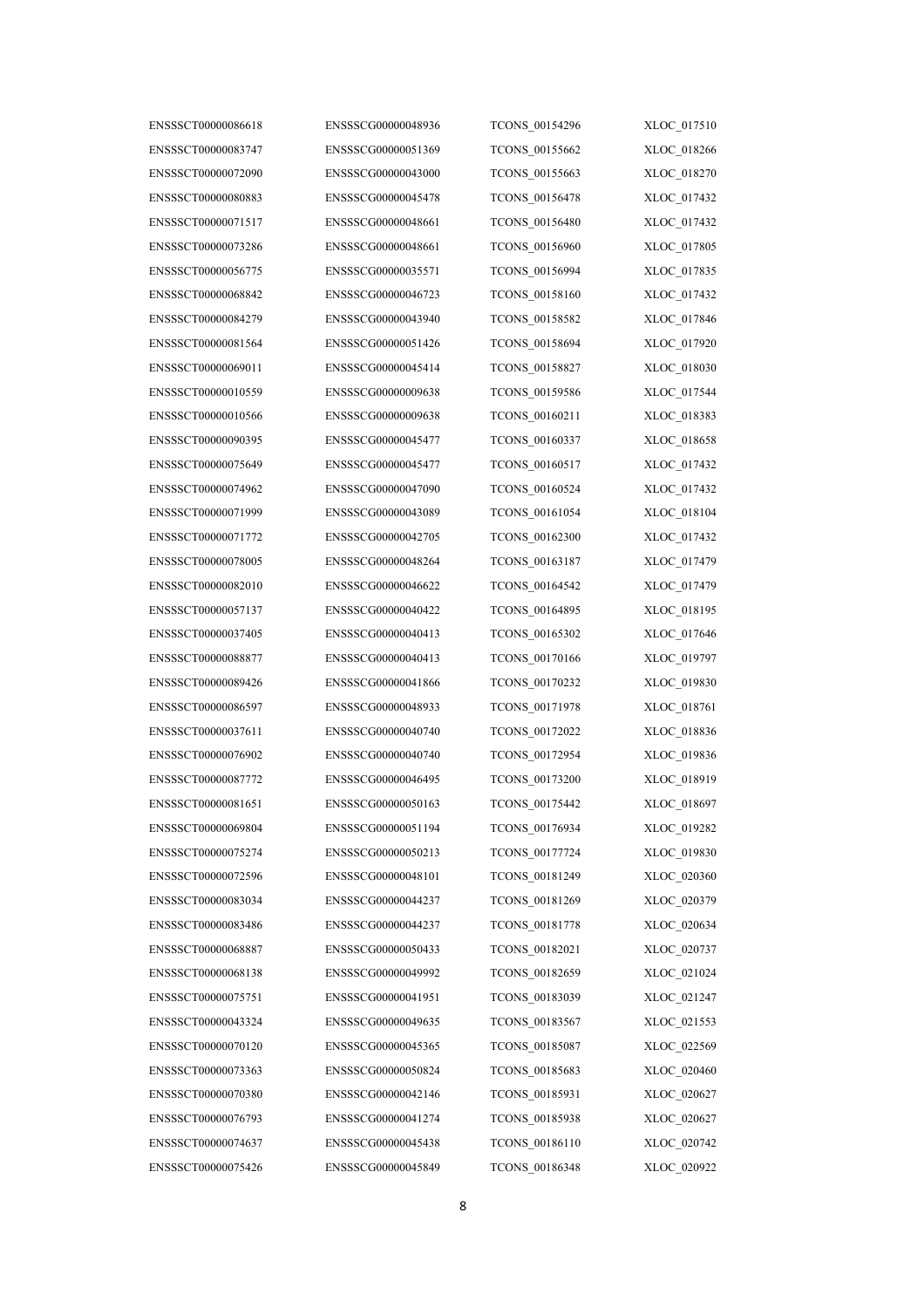ENSSSCT00000088330 ENSSSCG00000041958 TCONS\_00186817 XLOC\_021244 ENSSSCT00000076070 ENSSSCG00000044518 TCONS\_00186819 XLOC\_021245 ENSSSCT00000073589 ENSSSCG00000047818 TCONS\_00186823 XLOC\_021247 ENSSSCT00000076554 ENSSSCG00000045888 TCONS\_00186826 XLOC\_021249 ENSSSCT00000085448 ENSSSCG00000042176 TCONS\_00187843 XLOC\_022240 ENSSSCT00000080737 ENSSSCG00000048356 TCONS\_00187924 XLOC\_022301 ENSSSCT00000082269 ENSSSCG00000050752 TCONS\_00187994 XLOC\_022337 ENSSSCT00000077775 ENSSSCG00000015889 TCONS\_00188139 XLOC\_022572 ENSSSCT00000035160 ENSSSCG00000015889 TCONS\_00188365 XLOC\_020215 ENSSSCT00000091199 ENSSSCG00000046554 TCONS\_00188938 XLOC\_020742 ENSSSCT00000071812 ENSSSCG00000047236 TCONS\_00189830 XLOC\_021759 ENSSSCT00000070486 ENSSSCG00000048724 TCONS\_00190027 XLOC\_021992 ENSSSCT00000087812 ENSSSCG00000050974 TCONS\_00190193 XLOC\_022241 ENSSSCT00000078613 ENSSSCG00000048031 TCONS\_00190279 XLOC\_022308 ENSSSCT00000073779 ENSSSCG00000041385 TCONS\_00190535 XLOC\_020123 ENSSSCT00000090440 ENSSSCG00000048149 TCONS\_00191062 XLOC\_020741 ENSSSCT00000071737 ENSSSCG00000041092 TCONS\_00191327 XLOC\_021024 ENSSSCT00000077290 ENSSSCG00000048787 TCONS\_00191418 XLOC\_021204 ENSSSCT00000066755 ENSSSCG00000042914 TCONS\_00191461 XLOC\_021247 ENSSSCT00000017798 ENSSSCG00000016343 TCONS\_00192088 XLOC\_022250 ENSSSCT00000067776 ENSSSCG00000048785 TCONS\_00193094 XLOC\_021264 ENSSSCT00000087871 ENSSSCG00000044891 TCONS\_00193133 XLOC\_021342 ENSSSCT00000074331 ENSSSCG00000044891 TCONS\_00194860 XLOC\_021657 ENSSSCT00000066870 ENSSSCG00000047513 TCONS\_00195342 XLOC\_020123 ENSSSCT00000049491 ENSSSCG00000016379 TCONS\_00196541 XLOC\_022337 ENSSSCT00000059571 ENSSSCG00000016379 TCONS\_00196936 XLOC\_020738 ENSSSCT00000017834 ENSSSCG00000016379 TCONS\_00196969 XLOC\_020815 ENSSSCT00000057527 ENSSSCG00000016379 TCONS\_00197879 XLOC\_020262 ENSSSCT00000049527 ENSSSCG00000016379 TCONS\_00202136 XLOC\_020207 ENSSSCT00000084516 ENSSSCG00000042185 TCONS\_00205595 XLOC\_022768 ENSSSCT00000066537 ENSSSCG00000046669 TCONS\_00205923 XLOC\_022979 ENSSSCT00000070224 ENSSSCG00000046669 TCONS\_00206238 XLOC\_023099 ENSSSCT00000087939 ENSSSCG00000042439 TCONS\_00206526 XLOC\_023214 ENSSSCT00000090366 ENSSSCG00000041869 TCONS\_00206527 XLOC\_023214 ENSSSCT00000081389 ENSSSCG00000046332 TCONS\_00206792 XLOC\_023369 ENSSSCT00000084901 ENSSSCG00000049185 TCONS\_00208672 XLOC\_023053 ENSSSCT00000078574 ENSSSCG00000044109 TCONS\_00208879 XLOC\_023216 ENSSSCT00000087971 ENSSSCG00000042234 TCONS\_00210522 XLOC\_023214 ENSSSCT00000074472 ENSSSCG00000042234 TCONS\_00212332 XLOC\_023946 ENSSSCT00000083608 ENSSSCG00000041370 TCONS\_00212528 XLOC\_022896 ENSSSCT00000089944 ENSSSCG00000044939 TCONS\_00212803 XLOC\_023214 ENSSSCT00000077202 ENSSSCG00000044939 TCONS\_00212805 XLOC\_023214 ENSSSCT00000047639 ENSSSCG00000041267 TCONS\_00214299 XLOC\_022768

ENSSSCT00000072699 ENSSSCG00000044394 TCONS\_00186785 XLOC\_021226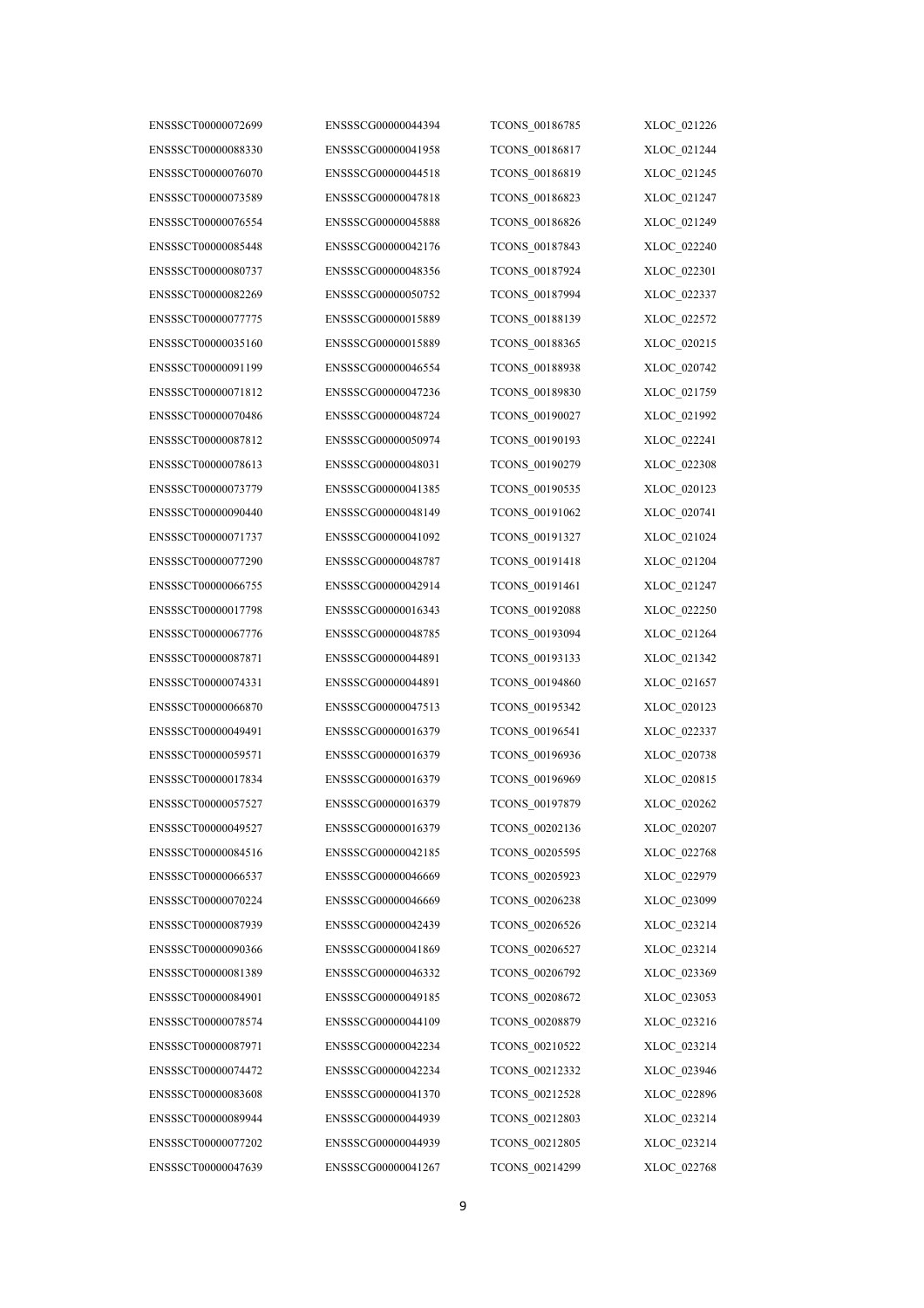ENSSSCT00000077039 ENSSSCG00000047709 TCONS\_00221195 XLOC\_024295 ENSSSCT00000075192 ENSSSCG00000049358 TCONS\_00221409 XLOC\_024420 ENSSSCT00000089910 ENSSSCG00000045889 TCONS\_00221948 XLOC\_024715 ENSSSCT00000077601 ENSSSCG00000051491 TCONS\_00222006 XLOC\_024743 ENSSSCT00000088640 ENSSSCG00000050772 TCONS\_00222257 XLOC\_024889 ENSSSCT00000072088 ENSSSCG00000050122 TCONS\_00222391 XLOC\_024971 ENSSSCT00000028661 ENSSSCG00000028322 TCONS\_00222565 XLOC\_025049 ENSSSCT00000068916 ENSSSCG00000049385 TCONS\_00222585 XLOC\_025059 ENSSSCT00000070118 ENSSSCG00000046054 TCONS\_00222606 XLOC\_025062 ENSSSCT00000067760 ENSSSCG00000046054 TCONS\_00222687 XLOC\_025097 ENSSSCT00000016697 ENSSSCG00000015324 TCONS\_00222729 XLOC\_025146 ENSSSCT00000073424 ENSSSCG00000015324 TCONS\_00223092 XLOC\_024508 ENSSSCT00000078028 ENSSSCG00000041560 TCONS\_00223152 XLOC\_024563 ENSSSCT00000076962 ENSSSCG00000045695 TCONS\_00223352 XLOC\_024770 ENSSSCT00000085781 ENSSSCG00000046599 TCONS\_00223451 XLOC\_024870 ENSSSCT00000078538 ENSSSCG00000048177 TCONS\_00223797 XLOC\_025146 ENSSSCT00000081878 ENSSSCG00000043982 TCONS\_00223798 XLOC\_025146 ENSSSCT00000090187 ENSSSCG00000048430 TCONS\_00224075 XLOC\_024508 ENSSSCT00000067348 ENSSSCG00000048430 TCONS\_00224650 XLOC\_025067 ENSSSCT00000069285 ENSSSCG00000049323 TCONS\_00224890 XLOC\_024483 ENSSSCT00000073982 ENSSSCG00000047638 TCONS\_00225266 XLOC\_024971 ENSSSCT00000069096 ENSSSCG00000046791 TCONS\_00228221 XLOC\_025150 ENSSSCT00000070504 ENSSSCG00000048806 TCONS\_00229895 XLOC\_024728 ENSSSCT00000057445 ENSSSCG00000034251 TCONS\_00229911 XLOC\_024728 ENSSSCT00000083177 ENSSSCG00000051354 TCONS\_00229940 XLOC\_024728 ENSSSCT00000089740 ENSSSCG00000049380 TCONS\_00229941 XLOC\_024728 ENSSSCT00000081885 ENSSSCG00000051296 TCONS\_00229942 XLOC\_024728 ENSSSCT00000066444 ENSSSCG00000041490 TCONS\_00230743 XLOC\_025344 ENSSSCT00000067059 ENSSSCG00000041490 TCONS\_00230796 XLOC\_025374 ENSSSCT00000081797 ENSSSCG00000044256 TCONS\_00230797 XLOC\_025374 ENSSSCT00000066781 ENSSSCG00000043129 TCONS\_00230852 XLOC\_025410 ENSSSCT00000075604 ENSSSCG00000043799 TCONS\_00231197 XLOC\_025626 ENSSSCT00000072709 ENSSSCG00000048118 TCONS\_00231550 XLOC\_025820 ENSSSCT00000088928 ENSSSCG00000045716 TCONS\_00231551 XLOC\_025820 ENSSSCT00000088592 ENSSSCG00000042491 TCONS\_00231658 XLOC\_025886 ENSSSCT00000066896 ENSSSCG00000050540 TCONS\_00231894 XLOC\_026048 ENSSSCT00000088858 ENSSSCG00000050540 TCONS\_00231896 XLOC\_026048 ENSSSCT00000071751 ENSSSCG00000044029 TCONS\_00231897 XLOC\_026048 ENSSSCT00000087006 ENSSSCG00000047296 TCONS\_00232818 XLOC\_025340 ENSSSCT00000078597 ENSSSCG00000042273 TCONS\_00232819 XLOC\_025340 ENSSSCT00000086401 ENSSSCG00000045723 TCONS\_00232865 XLOC\_025374 ENSSSCT00000091400 ENSSSCG00000047463 TCONS\_00233091 XLOC\_025586 ENSSSCT00000069636 ENSSSCG00000048789 TCONS\_00233688 XLOC\_026156

ENSSSCT00000079091 ENSSSCG00000041267 TCONS\_00214926 XLOC\_023689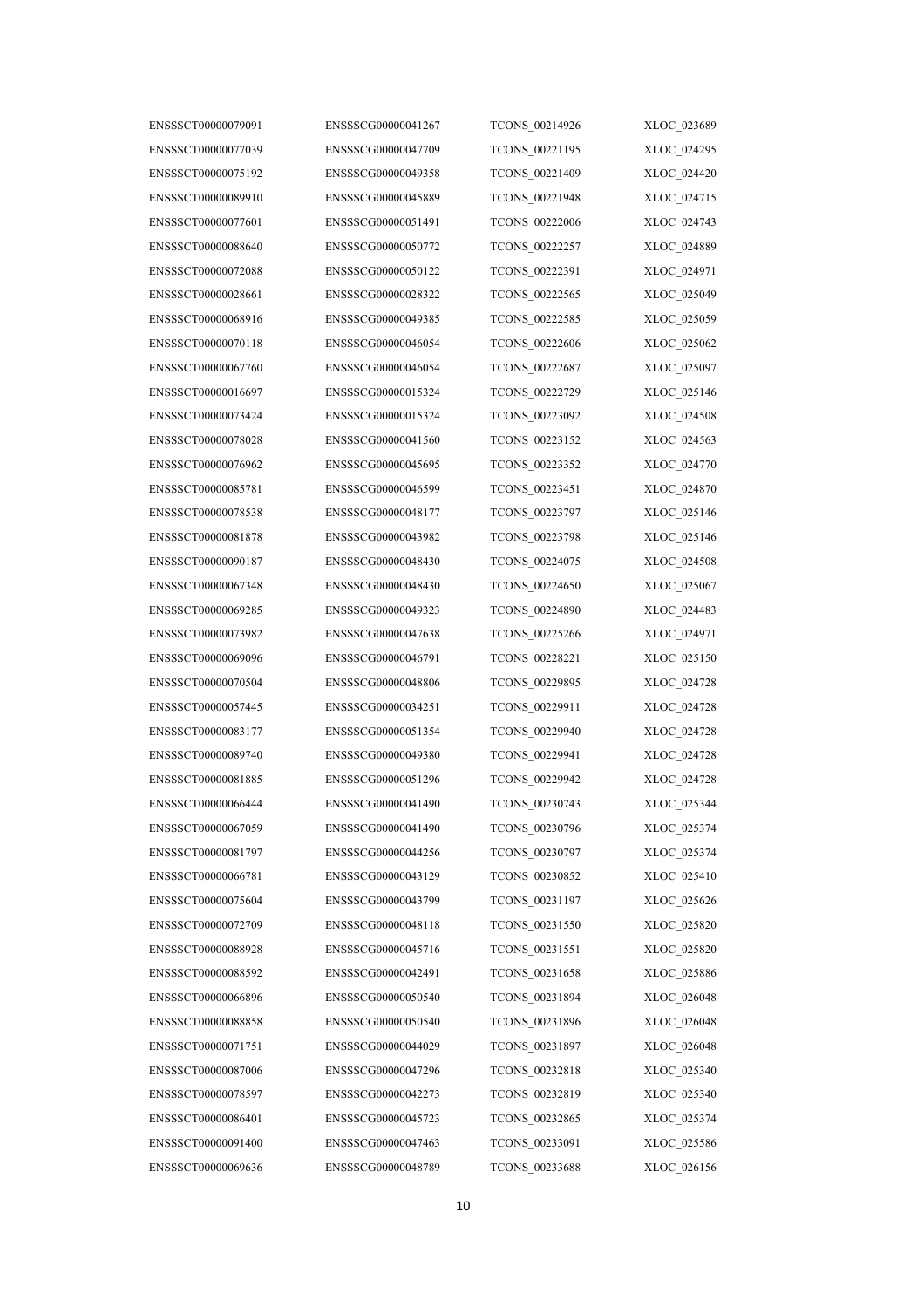ENSSSCT00000089869 ENSSSCG00000047440 TCONS\_00235807 XLOC\_026048 ENSSSCT00000072295 ENSSSCG00000043057 TCONS\_00235808 XLOC\_026048 ENSSSCT00000070020 ENSSSCG00000037652 TCONS\_00235889 XLOC\_026196 ENSSSCT00000076908 ENSSSCG00000041708 TCONS\_00236247 XLOC\_025406 ENSSSCT00000074302 ENSSSCG00000041121 TCONS\_00236800 XLOC\_026388 ENSSSCT00000085860 ENSSSCG00000049698 TCONS\_00236808 XLOC\_026399 ENSSSCT00000046823 ENSSSCG00000033217 TCONS\_00236903 XLOC\_026656 ENSSSCT00000085187 ENSSSCG00000041407 TCONS\_00237117 XLOC\_125668 ENSSSCT00000073163 ENSSSCG00000044261 TCONS\_00237305 XLOC\_026048 ENSSSCT00000070519 ENSSSCG00000049720 TCONS\_00237307 XLOC\_026048 ENSSSCT00000081556 ENSSSCG00000041587 TCONS\_00237632 XLOC\_125901 ENSSSCT00000075899 ENSSSCG00000050347 TCONS\_00237980 XLOC\_026048 ENSSSCT00000068101 ENSSSCG00000036379 TCONS\_00238031 XLOC\_026187 ENSSSCT00000053319 ENSSSCG00000036379 TCONS\_00238315 XLOC\_126166 ENSSSCT00000073632 ENSSSCG00000042386 TCONS\_00238800 XLOC\_126357 ENSSSCT00000087185 ENSSSCG00000045906 TCONS\_00239187 XLOC\_026041 ENSSSCT00000083679 ENSSSCG00000049077 TCONS\_00239191 XLOC\_026048 ENSSSCT00000082590 ENSSSCG00000050997 TCONS\_00239198 XLOC\_026048 ENSSSCT00000066967 ENSSSCG00000043494 TCONS\_00239199 XLOC\_026048 ENSSSCT00000074659 ENSSSCG00000043625 TCONS\_00239843 XLOC\_026341 ENSSSCT00000090577 ENSSSCG00000041682 TCONS\_00240271 XLOC\_026048 ENSSSCT00000049770 ENSSSCG00000036096 TCONS\_00240333 XLOC\_026157 ENSSSCT00000067259 ENSSSCG00000036096 TCONS\_00240661 XLOC\_025628 ENSSSCT00000077740 ENSSSCG00000036096 TCONS\_00242867 XLOC\_026728 ENSSSCT00000069967 ENSSSCG00000050063 TCONS\_00242871 XLOC\_026723 ENSSSCT00000080725 ENSSSCG00000050063 TCONS\_00243030 XLOC\_026779 ENSSSCT00000085647 ENSSSCG00000041715 TCONS\_00243132 XLOC\_026825 ENSSSCT00000083307 ENSSSCG00000041715 TCONS\_00243171 XLOC\_026859 ENSSSCT00000080047 ENSSSCG00000044588 TCONS\_00243172 XLOC\_026859 ENSSSCT00000074914 ENSSSCG00000048074 TCONS\_00243176 XLOC\_026859 ENSSSCT00000081341 ENSSSCG00000050566 TCONS\_00243950 XLOC\_027070 ENSSSCT00000086386 ENSSSCG00000050566 TCONS\_00244087 XLOC\_027150 ENSSSCT00000090965 ENSSSCG00000043219 TCONS\_00244088 XLOC\_027150 ENSSSCT00000083120 ENSSSCG00000051070 TCONS\_00244195 XLOC\_027177 ENSSSCT00000086402 ENSSSCG00000046619 TCONS\_00244196 XLOC\_027177 ENSSSCT00000074492 ENSSSCG00000038394 TCONS\_00244197 XLOC\_027177 ENSSSCT00000080343 ENSSSCG00000038394 TCONS\_00244202 XLOC\_027177 ENSSSCT00000089181 ENSSSCG00000049465 TCONS\_00244203 XLOC\_027177 ENSSSCT00000077768 ENSSSCG00000041317 TCONS\_00244207 XLOC\_027177 ENSSSCT00000068147 ENSSSCG00000042714 TCONS\_00244208 XLOC\_027177 ENSSSCT00000075710 ENSSSCG00000049122 TCONS\_00244209 XLOC\_027177 ENSSSCT00000066779 ENSSSCG00000051523 TCONS\_00244219 XLOC\_027177 ENSSSCT00000084355 ENSSSCG00000048711 TCONS\_00244220 XLOC\_027177

ENSSSCT00000087097 ENSSSCG00000039821 TCONS\_00235308 XLOC\_025374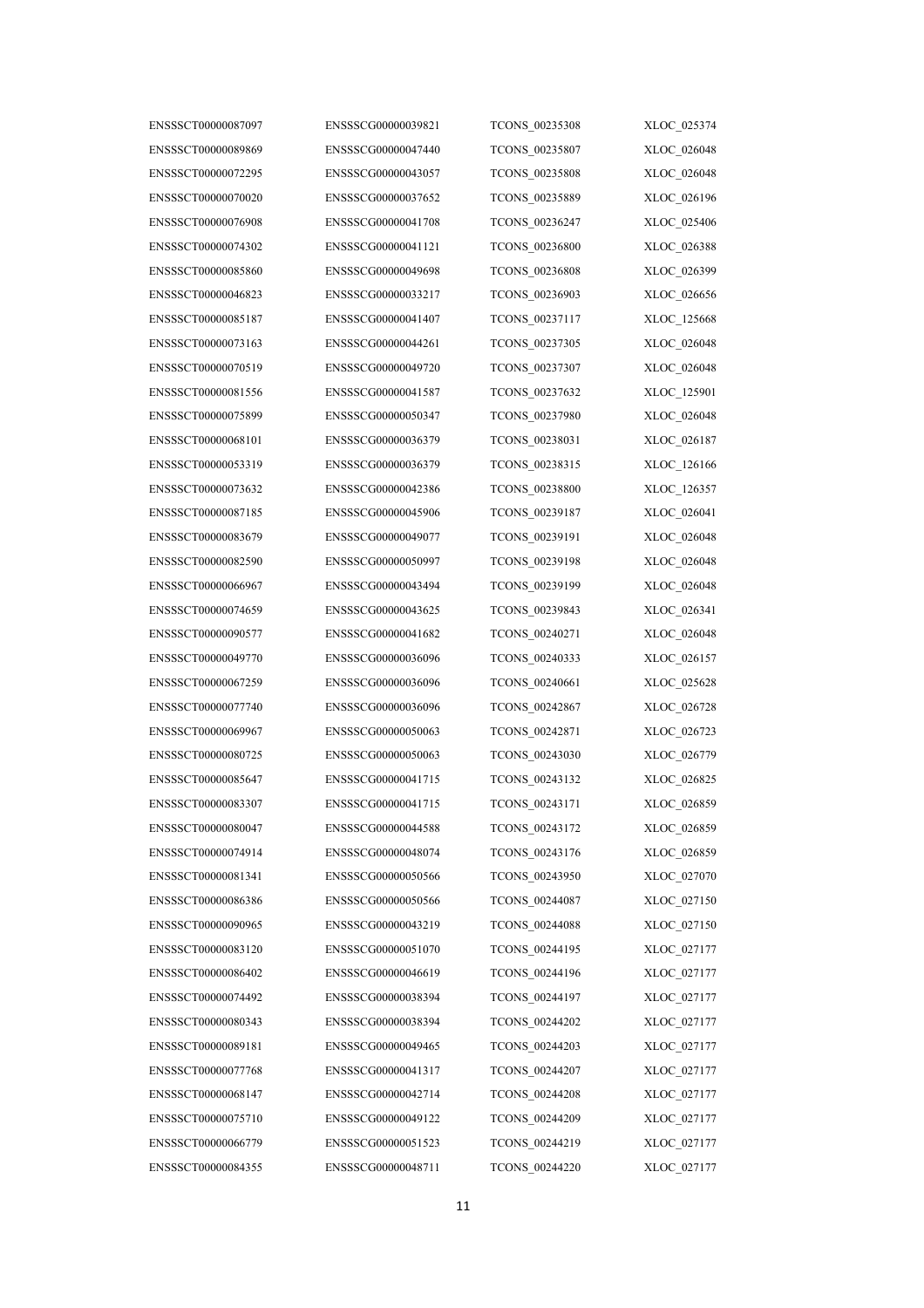ENSSSCT00000046000 ENSSSCG00000006581 TCONS\_00417445 XLOC\_197008

ENSSSCT00000071991 ENSSSCG00000040267 TCONS\_00244360 XLOC\_027177 ENSSSCT00000089899 ENSSSCG00000040267 TCONS\_00244454 XLOC\_027177 ENSSSCT00000066924 ENSSSCG00000048192 TCONS\_00244489 XLOC\_027150 ENSSSCT00000090865 ENSSSCG00000036880 TCONS\_00244536 XLOC\_027177 ENSSSCT00000064274 ENSSSCG00000036880 TCONS\_00244580 XLOC\_027150 ENSSSCT00000078212 ENSSSCG00000036880 TCONS\_00245003 XLOC\_027163 ENSSSCT00000069248 ENSSSCG00000036880 TCONS\_00245167 XLOC\_027210 ENSSSCT00000083321 ENSSSCG00000036880 TCONS\_00245175 XLOC\_027205 ENSSSCT00000084502 ENSSSCG00000036880 TCONS\_00246237 XLOC\_027539 ENSSSCT00000046804 ENSSSCG00000040582 TCONS\_00246287 XLOC\_027559 ENSSSCT00000090068 ENSSSCG0000050178 TCONS\_00246321 XLOC\_027565 ENSSSCT00000091525 ENSSSCG00000046806 TCONS\_00246323 XLOC\_027565 ENSSSCT00000037621 ENSSSCG00000032483 TCONS\_00246908 XLOC\_027533 ENSSSCT00000070837 ENSSSCG00000046817 TCONS\_00247099 XLOC\_027559 ENSSSCT00000072287 ENSSSCG00000047210 TCONS\_00247437 XLOC\_125594 ENSSSCT00000076990 ENSSSCG00000046686 TCONS\_00247782 XLOC\_125890 ENSSSCT00000073015 ENSSSCG00000051090 TCONS\_00248523 XLOC\_028289 ENSSSCT00000080719 ENSSSCG00000049098 TCONS\_00250327 XLOC\_028336 ENSSSCT00000081789 ENSSSCG00000042798 TCONS\_00251356 XLOC\_028458 ENSSSCT00000068397 ENSSSCG00000048678 TCONS\_00251422 XLOC\_027699 ENSSSCT00000072262 ENSSSCG00000048678 TCONS\_00253727 XLOC\_125593 ENSSSCT00000069975 ENSSSCG00000046151 TCONS\_00253962 XLOC\_125809 ENSSSCT00000075880 ENSSSCG00000046151 TCONS\_00254464 XLOC\_126357 ENSSSCT00000077704 ENSSSCG00000046151 TCONS\_00254772 XLOC\_028730 ENSSSCT00000075650 ENSSSCG00000042468 TCONS\_00260942 XLOC\_125668 ENSSSCT00000087261 ENSSSCG00000050230 TCONS\_00272645 XLOC\_126113 ENSSSCT00000071286 ENSSSCG00000047133 TCONS\_00272797 XLOC\_126352 ENSSSCT00000087691 ENSSSCG00000045865 TCONS\_00277252 XLOC\_126166 ENSSSCT00000067639 ENSSSCG00000042179 TCONS\_00377373 XLOC\_196963 ENSSSCT00000067080 ENSSSCG00000046247 TCONS\_00379975 XLOC\_198053 ENSSSCT00000088112 ENSSSCG00000051779 TCONS\_00381169 XLOC\_198536 ENSSSCT00000073756 ENSSSCG00000048719 TCONS\_00387643 XLOC\_222011 ENSSSCT00000078854 ENSSSCG00000044016 TCONS\_00392519 XLOC\_197252 ENSSSCT00000079402 ENSSSCG00000044016 TCONS\_00392836 XLOC\_197519 ENSSSCT00000084987 ENSSSCG00000044016 TCONS\_00393367 XLOC\_198088 ENSSSCT00000075773 ENSSSCG00000048499 TCONS\_00393375 XLOC\_198088 ENSSSCT00000070078 ENSSSCG00000043319 TCONS\_00401852 XLOC\_197162 ENSSSCT00000090712 ENSSSCG00000051418 TCONS\_00402182 XLOC\_197518 ENSSSCT00000074431 ENSSSCG00000047157 TCONS\_00402630 XLOC\_198116 ENSSSCT00000076275 ENSSSCG00000047157 TCONS\_00402699 XLOC\_198162 ENSSSCT00000072509 ENSSSCG00000042062 TCONS\_00402861 XLOC\_198314 ENSSSCT00000067062 ENSSSCG00000042114 TCONS\_00410373 XLOC\_197162 ENSSSCT00000081814 ENSSSCG00000044662 TCONS\_00410725 XLOC\_197834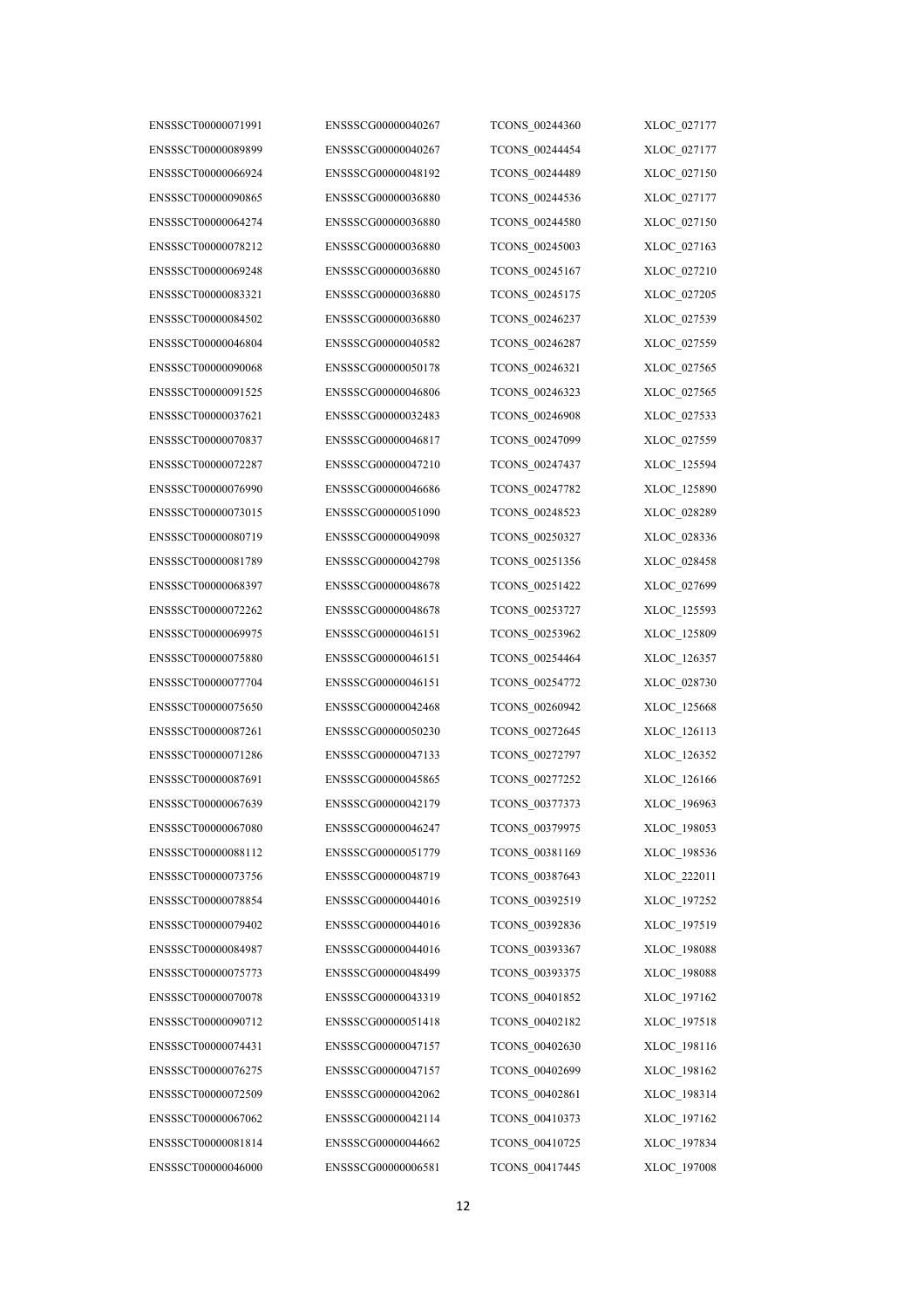ENSSSCT00000074087 ENSSSCG00000051301 TCONS\_00424818 XLOC\_197008 ENSSSCT00000067154 ENSSSCG00000043747 TCONS\_00425419 XLOC\_198042 ENSSSCT00000090804 ENSSSCG00000041824 TCONS\_00438326 XLOC\_197989 ENSSSCT00000084405 ENSSSCG00000040282 TCONS\_00443601 XLOC\_196877 ENSSSCT00000067900 ENSSSCG00000042103 TCONS\_00443828 XLOC\_197252 ENSSSCT00000086271 ENSSSCG00000042103 TCONS\_00444825 XLOC\_200348 ENSSSCT00000075632 ENSSSCG00000042741 TCONS\_00448579 XLOC\_197044 ENSSSCT00000087410 ENSSSCG00000042741 TCONS\_00485453 XLOC\_244231 ENSSSCT00000077813 ENSSSCG00000049063 TCONS\_00485701 XLOC\_244372 ENSSSCT00000074954 ENSSSCG00000042541 TCONS\_00486583 XLOC\_244815 ENSSSCT00000072238 ENSSSCG00000050434 TCONS\_00549117 XLOC\_244773 ENSSSCT00000070433 ENSSSCG00000050434 TCONS\_00593310 XLOC\_244004 ENSSSCT00000079495 ENSSSCG00000042787 TCONS\_00600334 XLOC\_244797 ENSSSCT00000072772 ENSSSCG00000042787 TCONS\_00641650 XLOC\_243806 ENSSSCT00000090916 ENSSSCG0000044694 TCONS\_00660965 XLOC\_336058 ENSSSCT00000082508 ENSSSCG00000045831 TCONS\_00662972 XLOC\_336944 ENSSSCT00000090834 ENSSSCG00000048462 TCONS\_00665478 XLOC\_338607 ENSSSCT00000072961 ENSSSCG00000044011 TCONS\_00675969 XLOC\_394182 ENSSSCT00000076581 ENSSSCG00000044011 TCONS\_00678723 XLOC\_335554 ENSSSCT00000089124 ENSSSCG00000043770 TCONS\_00680094 XLOC\_337115 ENSSSCT00000082498 ENSSSCG00000042641 TCONS\_00680183 XLOC\_337383 ENSSSCT00000084086 ENSSSCG00000045387 TCONS\_00690482 XLOC\_336058 ENSSSCT00000082660 ENSSSCG00000047910 TCONS\_00691123 XLOC\_336944 ENSSSCT00000089613 ENSSSCG00000043604 TCONS\_00730252 XLOC\_335592 ENSSSCT00000073575 ENSSSCG00000047186 TCONS\_00738982 XLOC\_335785 ENSSSCT00000036268 ENSSSCG00000028695 TCONS\_00748274 XLOC\_335554 ENSSSCT00000013696 ENSSSCG00000012527 TCONS\_00762145 XLOC\_335607 ENSSSCT00000080226 ENSSSCG00000041483 TCONS\_00801077 XLOC\_406823 ENSSSCT00000077136 ENSSSCG00000044160 TCONS\_00804582 XLOC\_408409 ENSSSCT00000072277 ENSSSCG00000041717 TCONS\_00817555 XLOC\_407696 ENSSSCT00000083771 ENSSSCG00000041717 TCONS\_00818006 XLOC\_408080 ENSSSCT00000069044 ENSSSCG00000041717 TCONS\_00826103 XLOC\_407048 ENSSSCT00000082512 ENSSSCG00000041717 TCONS\_00826340 XLOC\_407406 ENSSSCT00000072884 ENSSSCG00000049494 TCONS\_00826375 XLOC\_407450 ENSSSCT00000086001 ENSSSCG00000050144 TCONS\_00826909 XLOC\_408080 ENSSSCT00000077576 ENSSSCG00000049849 TCONS\_00827166 XLOC\_408951 ENSSSCT00000074247 ENSSSCG00000045404 TCONS\_00888108 XLOC\_408092 ENSSSCT00000075388 ENSSSCG00000048330 TCONS\_00922943 XLOC\_469598 ENSSSCT00000068800 ENSSSCG00000043173 TCONS\_00946121 XLOC\_470257 ENSSSCT00000067332 ENSSSCG00000043173 TCONS\_00953765 XLOC\_469719 ENSSSCT00000013877 ENSSSCG00000042098 TCONS\_00986305 XLOC\_504010 ENSSSCT00000085192 ENSSSCG00000042098 TCONS\_00986361 XLOC\_504041 ENSSSCT00000083598 ENSSSCG00000042098 TCONS\_00987036 XLOC\_504322

ENSSSCT00000036447 ENSSSCG00000006581 TCONS\_00424817 XLOC\_197008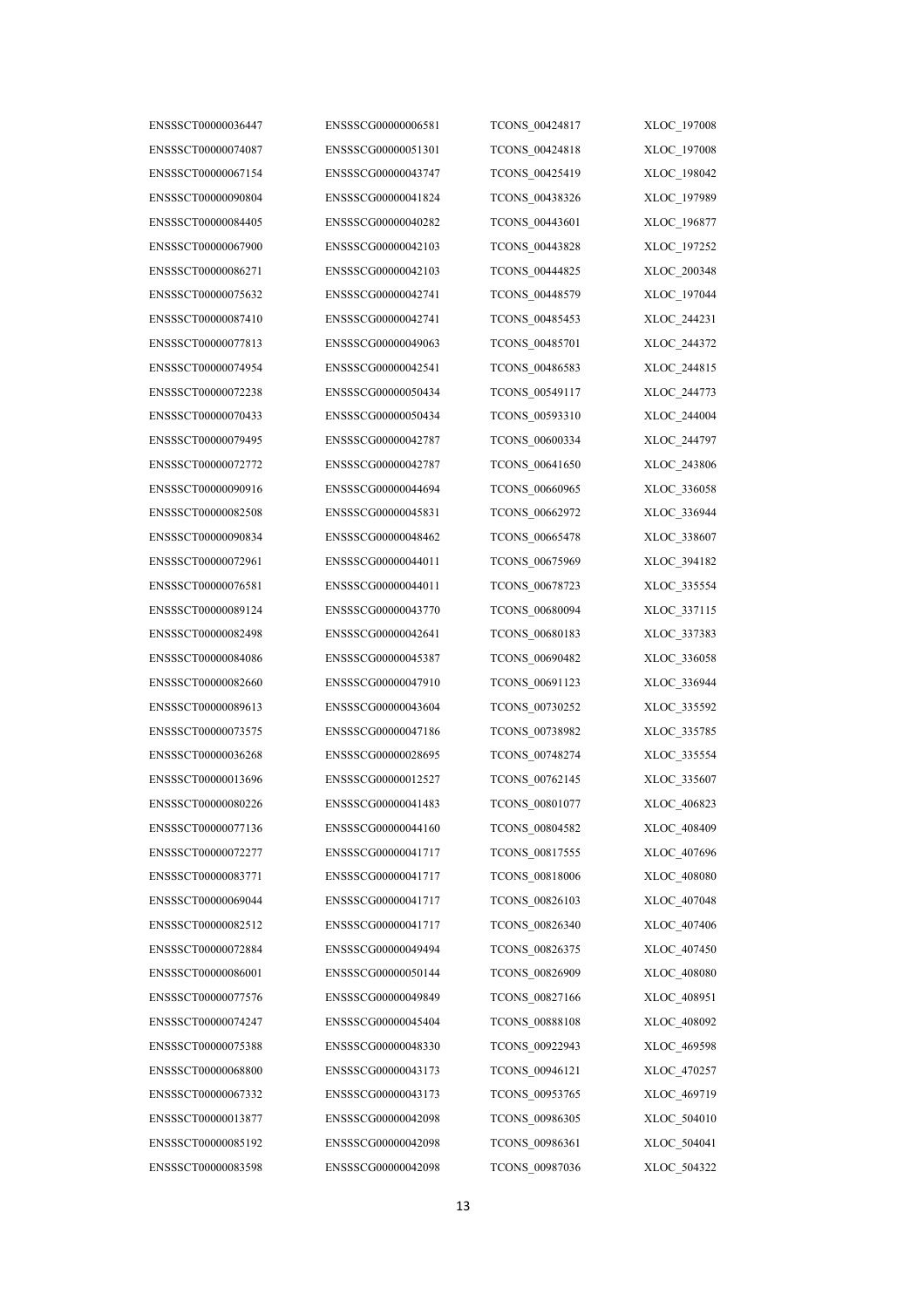ENSSSCT00000091115 ENSSSCG00000049596 TCONS\_01364955 XLOC\_653352

ENSSSCT00000044246 ENSSSCG00000031801 TCONS\_00987037 XLOC\_504322 ENSSSCT0000048121 ENSSSCG00000031801 TCONS\_00994973 XLOC\_535646 ENSSSCT00000077720 ENSSSCG00000043554 TCONS\_00995537 XLOC\_537632 ENSSSCT00000088443 ENSSSCG00000046331 TCONS\_00996369 XLOC\_504175 ENSSSCT00000055372 ENSSSCG00000037520 TCONS\_01002748 XLOC\_505378 ENSSSCT00000088428 ENSSSCG00000050795 TCONS\_01011275 XLOC\_521952 ENSSSCT00000069865 ENSSSCG00000044527 TCONS\_01013804 XLOC\_504141 ENSSSCT00000082392 ENSSSCG00000050158 TCONS\_01018894 XLOC\_504106 ENSSSCT00000069012 ENSSSCG00000044922 TCONS\_01044196 XLOC\_504687 ENSSSCT00000074722 ENSSSCG00000044922 TCONS\_01060471 XLOC\_540223 ENSSSCT00000085317 ENSSSCG0000047516 TCONS\_01066688 XLOC\_565805 ENSSSCT00000080920 ENSSSCG00000050204 TCONS\_01068235 XLOC\_540256 ENSSSCT00000079661 ENSSSCG00000041566 TCONS\_01073095 XLOC\_539762 ENSSSCT00000076164 ENSSSCG00000044908 TCONS\_01073599 XLOC\_540362 ENSSSCT00000084963 ENSSSCG00000041400 TCONS\_01078704 XLOC\_540332 ENSSSCT00000069210 ENSSSCG0000045495 TCONS\_01087313 XLOC\_540073 ENSSSCT00000089857 ENSSSCG00000047706 TCONS\_01104375 XLOC\_539767 ENSSSCT00000085391 ENSSSCG00000045069 TCONS\_01121036 XLOC\_570248 ENSSSCT00000089195 ENSSSCG00000049534 TCONS\_01126194 XLOC\_572358 ENSSSCT00000074989 ENSSSCG00000041508 TCONS\_01129558 XLOC\_574152 ENSSSCT00000085926 ENSSSCG00000041434 TCONS\_01145444 XLOC\_570364 ENSSSCT00000079411 ENSSSCG00000041410 TCONS\_01160321 XLOC\_570746 ENSSSCT00000091606 ENSSSCG00000041410 TCONS\_01174756 XLOC\_570303 ENSSSCT00000072786 ENSSSCG00000051432 TCONS\_01176148 XLOC\_572507 ENSSSCT00000091407 ENSSSCG0000044205 TCONS\_01198652 XLOC\_570248 ENSSSCT00000075350 ENSSSCG00000045946 TCONS\_01198661 XLOC\_570259 ENSSSCT00000001826 ENSSSCG00000026741 TCONS\_01199681 XLOC\_572239 ENSSSCT00000072418 ENSSSCG00000042003 TCONS\_01220358 XLOC\_571628 ENSSSCT00000090141 ENSSSCG00000047853 TCONS\_01230505 XLOC\_570259 ENSSSCT00000075156 ENSSSCG00000042487 TCONS\_01230824 XLOC\_570897 ENSSSCT00000089735 ENSSSCG00000043650 TCONS\_01247769 XLOC\_570956 ENSSSCT00000082554 ENSSSCG00000050687 TCONS\_01248875 XLOC\_574267 ENSSSCT00000080936 ENSSSCG00000050687 TCONS\_01293818 XLOC\_653073 ENSSSCT00000081970 ENSSSCG00000050687 TCONS\_01295672 XLOC\_653742 ENSSSCT00000089316 ENSSSCG00000050687 TCONS\_01311030 XLOC\_707729 ENSSSCT00000091094 ENSSSCG00000045730 TCONS\_01314699 XLOC\_652927 ENSSSCT00000075191 ENSSSCG00000048983 TCONS\_01315146 XLOC\_653220 ENSSSCT00000087190 ENSSSCG00000047067 TCONS\_01320819 XLOC\_676896 ENSSSCT00000088863 ENSSSCG00000049161 TCONS\_01329228 XLOC\_653748 ENSSSCT00000002642 ENSSSCG00000050616 TCONS\_01329688 XLOC\_654288 ENSSSCT00000078864 ENSSSCG00000050616 TCONS\_01342306 XLOC\_653238 ENSSSCT00000078294 ENSSSCG00000048500 TCONS\_01353930 XLOC\_653374 ENSSSCT00000050073 ENSSSCG00000049596 TCONS\_01364778 XLOC\_653128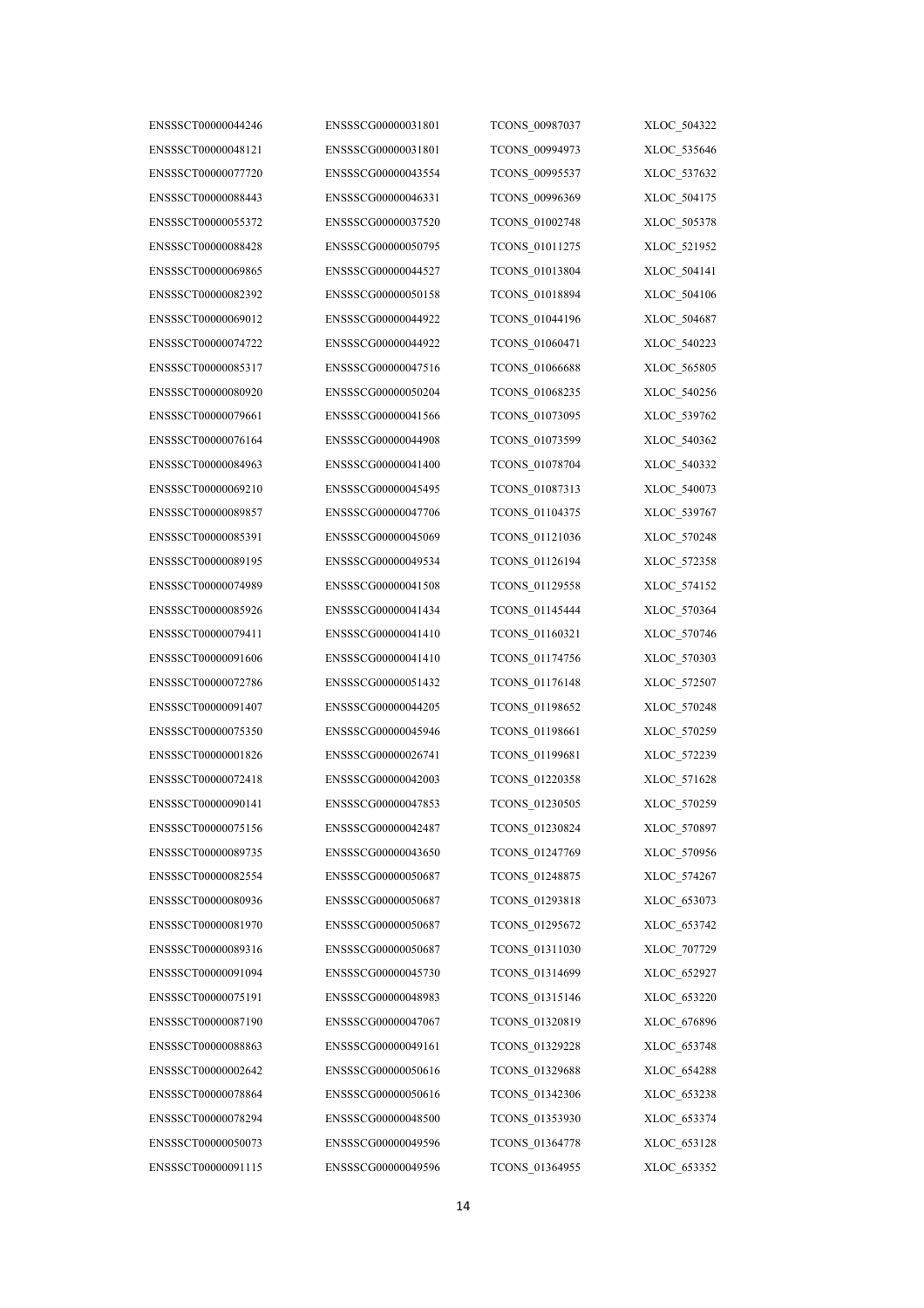ENSSSCT00000077598 ENSSSCG00000045310 TCONS\_01410031 XLOC\_654702 ENSSSCT00000022745 ENSSSCG00000021146 TCONS\_01455400 XLOC\_730253 ENSSSCT00000067919 ENSSSCG00000051016 TCONS\_01471736 XLOC\_730210 ENSSSCT00000089312 ENSSSCG00000047048 TCONS\_01481593 XLOC\_728800 ENSSSCT00000085551 ENSSSCG00000042615 TCONS\_01482609 XLOC\_730210 ENSSSCT00000089330 ENSSSCG00000048556 TCONS\_01494064 XLOC\_728787 ENSSSCT00000067125 ENSSSCG00000048556 TCONS\_01495343 XLOC\_731466 ENSSSCT00000046651 ENSSSCG00000051274 TCONS\_01553843 XLOC\_728787 ENSSSCT00000074083 ENSSSCG00000047414 TCONS\_01554441 XLOC\_730195 ENSSSCT00000087631 ENSSSCG00000035352 TCONS\_01592997 XLOC\_799347 ENSSSCT00000078931 ENSSSCG00000042568 TCONS\_01593406 XLOC\_799496 ENSSSCT00000082732 ENSSSCG00000046072 TCONS\_01609566 XLOC\_799240 ENSSSCT00000068789 ENSSSCG00000046072 TCONS\_01610160 XLOC\_799879 ENSSSCT00000079328 ENSSSCG00000041214 TCONS\_01620726 XLOC\_800274 ENSSSCT00000089374 ENSSSCG00000051360 TCONS\_01621135 XLOC\_801070 ENSSSCT00000067469 ENSSSCG00000051710 TCONS\_01631229 XLOC\_799638 ENSSSCT00000066632 ENSSSCG00000042788 TCONS\_01650214 XLOC\_800414 ENSSSCT00000068213 ENSSSCG00000042788 TCONS\_01665407 XLOC\_800534 ENSSSCT00000079593 ENSSSCG00000044454 TCONS\_01721700 XLOC\_862572 ENSSSCT00000082438 ENSSSCG00000043669 TCONS\_01722610 XLOC\_862837 ENSSSCT00000066874 ENSSSCG00000042272 TCONS\_01723915 XLOC\_863302 ENSSSCT00000088196 ENSSSCG00000049407 TCONS\_01724083 XLOC\_863333 ENSSSCT00000091501 ENSSSCG00000045128 TCONS\_01724189 XLOC\_863330 ENSSSCT00000089262 ENSSSCG00000044335 TCONS\_01725064 XLOC\_863710 ENSSSCT00000069188 ENSSSCG00000050692 TCONS\_01725791 XLOC\_864016 ENSSSCT00000082261 ENSSSCG00000045667 TCONS\_01725903 XLOC\_864055 ENSSSCT00000073202 ENSSSCG00000050137 TCONS\_01753842 XLOC\_864682 ENSSSCT00000082384 ENSSSCG00000044141 TCONS\_01769728 XLOC\_862244 ENSSSCT00000069597 ENSSSCG00000050339 TCONS\_01770904 XLOC\_863330 ENSSSCT00000083921 ENSSSCG00000043418 TCONS\_01770908 XLOC\_863330 ENSSSCT00000069088 ENSSSCG00000042692 TCONS\_01790695 XLOC\_864534 ENSSSCT00000074468 ENSSSCG00000047986 TCONS\_01804704 XLOC\_862244 ENSSSCT00000073030 ENSSSCG00000041180 TCONS\_01819770 XLOC\_862176 ENSSSCT00000081483 ENSSSCG00000045402 TCONS\_01832439 XLOC\_863046 ENSSSCT00000078333 ENSSSCG00000044736 TCONS\_01834053 XLOC\_866814 ENSSSCT00000068804 ENSSSCG00000048060 TCONS\_01846548 XLOC\_863972 ENSSSCT00000066953 ENSSSCG00000049042 TCONS\_01868478 XLOC\_862886 ENSSSCT00000072250 ENSSSCG00000051151 TCONS\_01892626 XLOC\_862548 ENSSSCT00000074751 ENSSSCG00000051151 TCONS\_01938557 XLOC\_962631 ENSSSCT00000072182 ENSSSCG00000047972 TCONS\_01943964 XLOC\_965153 ENSSSCT00000041878 ENSSSCG00000039883 TCONS\_01957779 XLOC\_962514 ENSSSCT00000088953 ENSSSCG00000045534 TCONS\_01959340 XLOC\_964085 ENSSSCT00000079538 ENSSSCG00000043931 TCONS\_01959863 XLOC\_965573

ENSSSCT00000085149 ENSSSCG00000047625 TCONS\_01378076 XLOC\_680332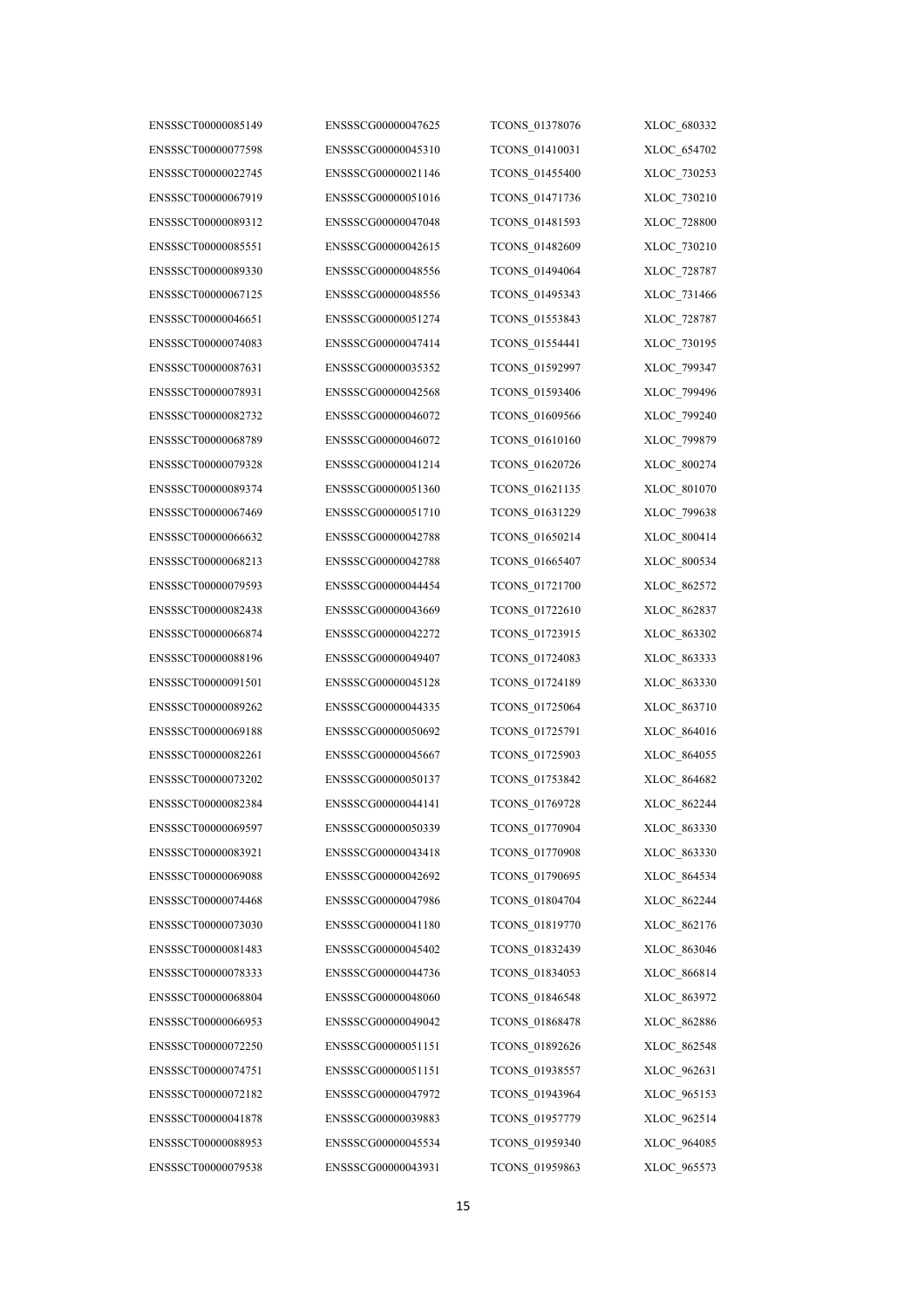ENSSSCT00000070949 ENSSSCG00000050385 TCONS\_01970899 XLOC\_964449 ENSSSCT00000067914 ENSSSCG00000050382 TCONS\_01982328 XLOC\_962534 ENSSSCT00000078982 ENSSSCG00000047338 TCONS\_01982614 XLOC\_962948 ENSSSCT00000077492 ENSSSCG00000049125 TCONS\_01982743 XLOC\_963141 ENSSSCT00000068145 ENSSSCG00000043900 TCONS\_01983233 XLOC\_963908 ENSSSCT00000075195 ENSSSCG00000043013 TCONS\_02002930 XLOC\_962863 ENSSSCT00000090799 ENSSSCG00000046743 TCONS\_02003462 XLOC\_963912 ENSSSCT00000077102 ENSSSCG00000045895 TCONS\_02011718 XLOC\_964978 ENSSSCT00000049222 ENSSSCG00000041341 TCONS\_02082236 XLOC\_1032494 ENSSSCT00000074957 ENSSSCG00000041341 TCONS\_02083387 XLOC\_1033021 ENSSSCT00000066708 ENSSSCG00000046352 TCONS\_02104769 XLOC\_1032150 ENSSSCT00000081677 ENSSSCG00000041994 TCONS\_02104943 XLOC\_1032405 ENSSSCT00000084346 ENSSSCG00000047250 TCONS\_02105054 XLOC\_1032494 ENSSSCT00000081995 ENSSSCG00000045445 TCONS\_02115074 XLOC\_1032027 ENSSSCT00000090963 ENSSSCG00000050550 TCONS\_02123582 XLOC\_1032494 ENSSSCT00000087162 ENSSSCG00000041012 TCONS\_02123794 XLOC\_1032885 ENSSSCT00000074562 ENSSSCG00000045152 TCONS\_02131757 XLOC\_1033049 ENSSSCT00000077835 ENSSSCG00000047793 TCONS\_02144661 XLOC\_1031951 ENSSSCT00000080028 ENSSSCG00000045154 TCONS\_02145194 XLOC\_1033050 ENSSSCT00000081802 ENSSSCG00000045154 TCONS\_02152702 XLOC\_1032494 ENSSSCT00000088651 ENSSSCG00000050664 TCONS\_02196594 XLOC\_1093415 ENSSSCT00000069321 ENSSSCG00000044618 TCONS\_02198377 XLOC\_1094145 ENSSSCT00000067351 ENSSSCG00000049805 TCONS\_02199343 XLOC\_1094570 ENSSSCT00000071360 ENSSSCG00000046444 TCONS\_02205514 XLOC\_1113213 ENSSSCT00000066604 ENSSSCG00000047944 TCONS\_02214328 XLOC\_1093322 ENSSSCT00000054610 ENSSSCG00000037997 TCONS\_02215007 XLOC\_1094023 ENSSSCT00000082437 ENSSSCG00000041187 TCONS\_02215055 XLOC\_1094090 ENSSSCT00000087852 ENSSSCG00000046945 TCONS\_02215177 XLOC\_1094172 ENSSSCT00000069001 ENSSSCG00000042888 TCONS\_02215587 XLOC\_1094679 ENSSSCT00000079176 ENSSSCG00000046868 TCONS\_02225799 XLOC\_1094145 ENSSSCT00000069875 ENSSSCG00000048325 TCONS\_02237649 XLOC\_1094595 ENSSSCT00000037412 ENSSSCG00000031683 TCONS\_02247192 XLOC\_1093981 ENSSSCT00000073978 ENSSSCG00000031683 TCONS\_02247215 XLOC\_1093993 ENSSSCT00000085962 ENSSSCG00000047204 TCONS\_02247610 XLOC\_1094677 ENSSSCT00000066501 ENSSSCG00000044397 TCONS\_02256937 XLOC\_1094647 ENSSSCT00000071695 ENSSSCG00000043552 TCONS\_02263851 XLOC\_1093161 ENSSSCT00000073620 ENSSSCG00000045657 TCONS\_02264268 XLOC\_1094090 ENSSSCT00000087611 ENSSSCG00000050251 TCONS\_02270253 XLOC\_1147720 ENSSSCT00000088051 ENSSSCG00000051266 TCONS\_02271969 XLOC\_1093601 ENSSSCT00000086268 ENSSSCG00000049283 TCONS\_02286347 XLOC\_1095352 ENSSSCT00000081330 ENSSSCG00000049283 TCONS\_02333413 XLOC\_1163206 ENSSSCT00000082884 ENSSSCG00000046263 TCONS\_02364308 XLOC\_1178942 ENSSSCT00000079425 ENSSSCG00000045098 TCONS\_02378604 XLOC\_1218634

ENSSSCT00000090673 ENSSSCG00000046389 TCONS\_01970074 XLOC\_963181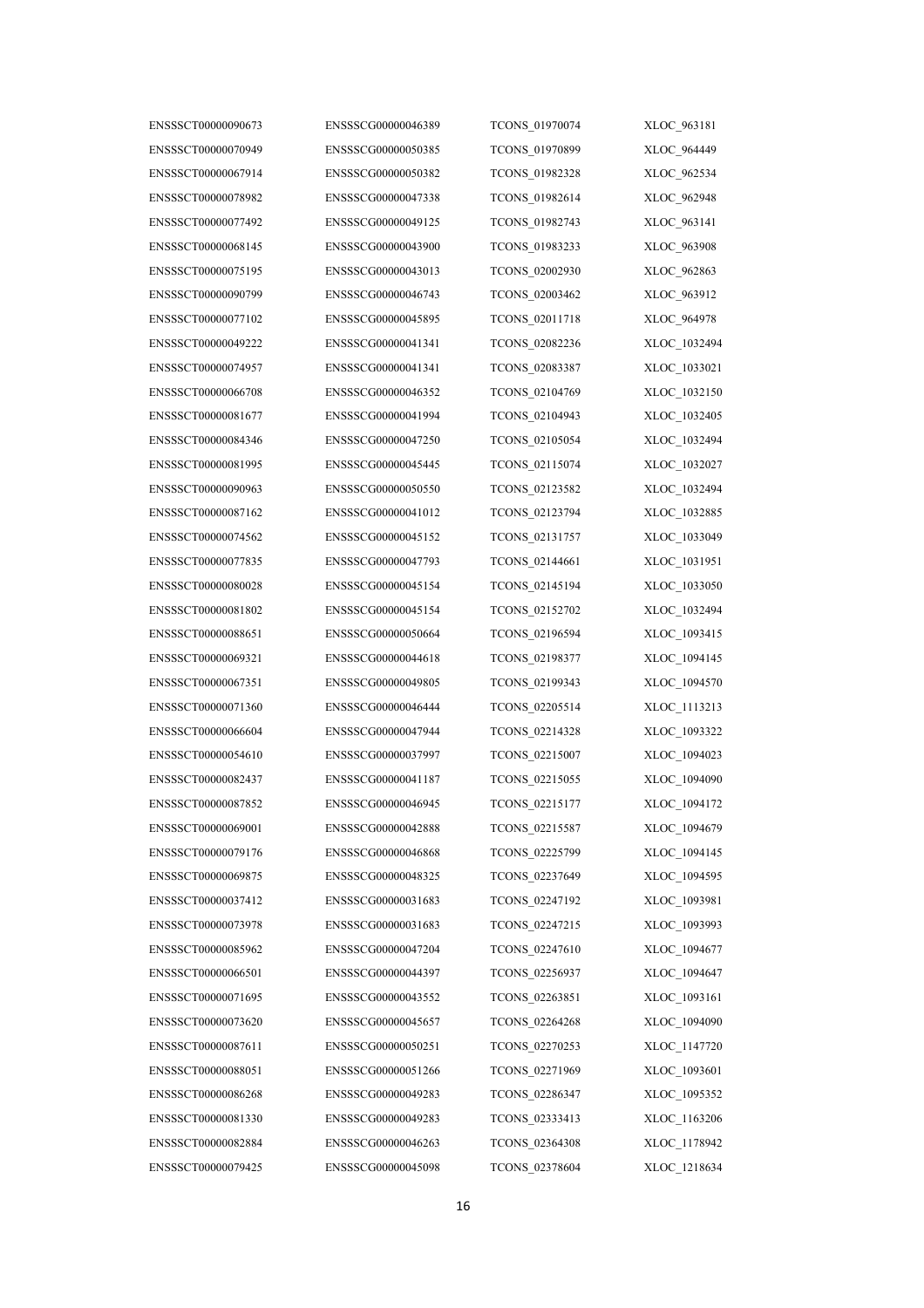ENSSSCT00000066646 ENSSSCG00000045417 ENSSSCT00000084955 ENSSSCG00000045440 ENSSSCT00000081694 ENSSSCG00000043907 ENSSSCT00000077031 ENSSSCG00000049828 ENSSSCT00000051403 ENSSSCG00000031414 ENSSSCT00000069592 ENSSSCG00000042043 ENSSSCT00000070271 ENSSSCG00000038429 ENSSSCT00000070569 ENSSSCG00000038429 ENSSSCT00000082140 ENSSSCG00000041820 ENSSSCT00000087572 ENSSSCG00000050830 ENSSSCT00000077749 ENSSSCG00000051557 ENSSSCT00000075418 ENSSSCG00000037324 ENSSSCT00000081323 ENSSSCG00000037324 ENSSSCT00000085804 ENSSSCG00000044004 ENSSSCT00000069671 ENSSSCG00000047985 ENSSSCT00000082329 ENSSSCG00000048082 ENSSSCT00000079784 ENSSSCG00000048082 ENSSSCT00000008000 ENSSSCG00000007311 ENSSSCT00000090878 ENSSSCG00000045086 ENSSSCT00000083036 ENSSSCG00000045086 ENSSSCT00000088584 ENSSSCG00000045287 ENSSSCT00000075007 ENSSSCG00000051590 ENSSSCT00000090112 ENSSSCG00000046624 ENSSSCT00000075432 ENSSSCG00000044986 ENSSSCT00000090197 ENSSSCG00000048041 ENSSSCT00000090820 ENSSSCG00000047757 ENSSSCT00000069708 ENSSSCG00000042682 ENSSSCT00000091358 ENSSSCG00000033537 ENSSSCT00000071780 ENSSSCG00000033537 ENSSSCT00000036938 ENSSSCG00000033537 ENSSSCT00000066689 ENSSSCG00000033537 ENSSSCT00000071659 ENSSSCG00000046608 ENSSSCT00000086302 ENSSSCG00000050015 ENSSSCT00000073209 ENSSSCG00000050015 ENSSSCT00000088232 ENSSSCG00000050015 ENSSSCT00000066997 ENSSSCG00000051615 ENSSSCT00000070888 ENSSSCG00000051788 ENSSSCT00000075041 ENSSSCG00000049532 ENSSSCT00000074255 ENSSSCG00000051629 ENSSSCT00000078695 ENSSSCG00000050463 ENSSSCT00000079949 ENSSSCG00000051405 ENSSSCT00000085766 ENSSSCG00000043360 ENSSSCT00000077796 ENSSSCG00000050447

ENSSSCT00000075031 ENSSSCG00000048861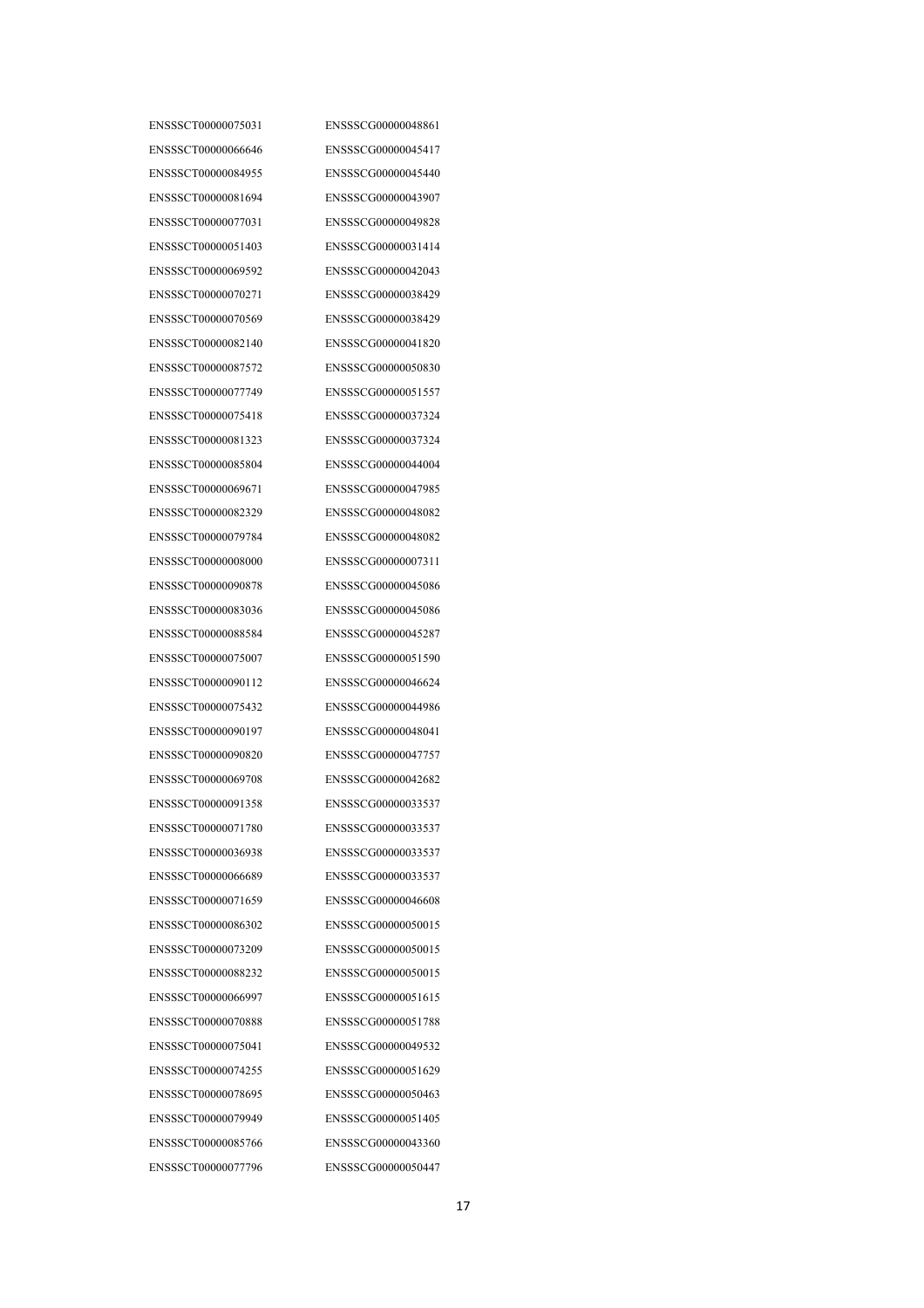ENSSSCT00000084558 ENSSSCG00000041588 ENSSSCT00000090529 ENSSSCG00000050184 ENSSSCT00000078505 ENSSSCG00000050184 ENSSSCT00000079980 ENSSSCG00000051634 ENSSSCT00000066678 ENSSSCG00000041793 ENSSSCT00000072963 ENSSSCG00000046684 ENSSSCT00000080400 ENSSSCG00000044492 ENSSSCT00000083362 ENSSSCG00000046841 ENSSSCT00000078842 ENSSSCG00000048019 ENSSSCT00000083560 ENSSSCG00000041710 ENSSSCT00000084261 ENSSSCG00000049865 ENSSSCT00000089383 ENSSSCG00000047466 ENSSSCT00000075300 ENSSSCG00000047466 ENSSSCT00000089585 ENSSSCG00000047466 ENSSSCT00000080136 ENSSSCG00000047466 ENSSSCT00000073899 ENSSSCG00000046461 ENSSSCT00000087125 ENSSSCG00000046461 ENSSSCT00000079032 ENSSSCG00000051298 ENSSSCT00000087681 ENSSSCG00000048095 ENSSSCT00000067579 ENSSSCG00000033707 ENSSSCT00000088761 ENSSSCG00000044134 ENSSSCT00000082336 ENSSSCG00000046607 ENSSSCT00000082666 ENSSSCG00000047041 ENSSSCT00000079737 ENSSSCG00000043139 ENSSSCT00000084466 ENSSSCG00000049100 ENSSSCT00000079415 ENSSSCG00000042618 ENSSSCT00000081733 ENSSSCG00000047771 ENSSSCT00000077940 ENSSSCG00000046026 ENSSSCT00000070250 ENSSSCG00000042667 ENSSSCT00000076112 ENSSSCG00000043869 ENSSSCT00000073433 ENSSSCG00000051193 ENSSSCT00000087593 ENSSSCG00000049481 ENSSSCT00000084379 ENSSSCG00000045735 ENSSSCT00000089760 ENSSSCG00000045735 ENSSSCT00000090430 ENSSSCG00000051552 ENSSSCT00000069507 ENSSSCG00000047942 ENSSSCT00000075312 ENSSSCG00000041685 ENSSSCT00000088608 ENSSSCG00000051336 ENSSSCT00000088553 ENSSSCG00000051650 ENSSSCT00000071625 ENSSSCG00000045485 ENSSSCT00000077026 ENSSSCG00000048754 ENSSSCT00000083205 ENSSSCG00000034024 ENSSSCT00000089846 ENSSSCG00000034024

ENSSSCT00000026445 ENSSSCG00000024743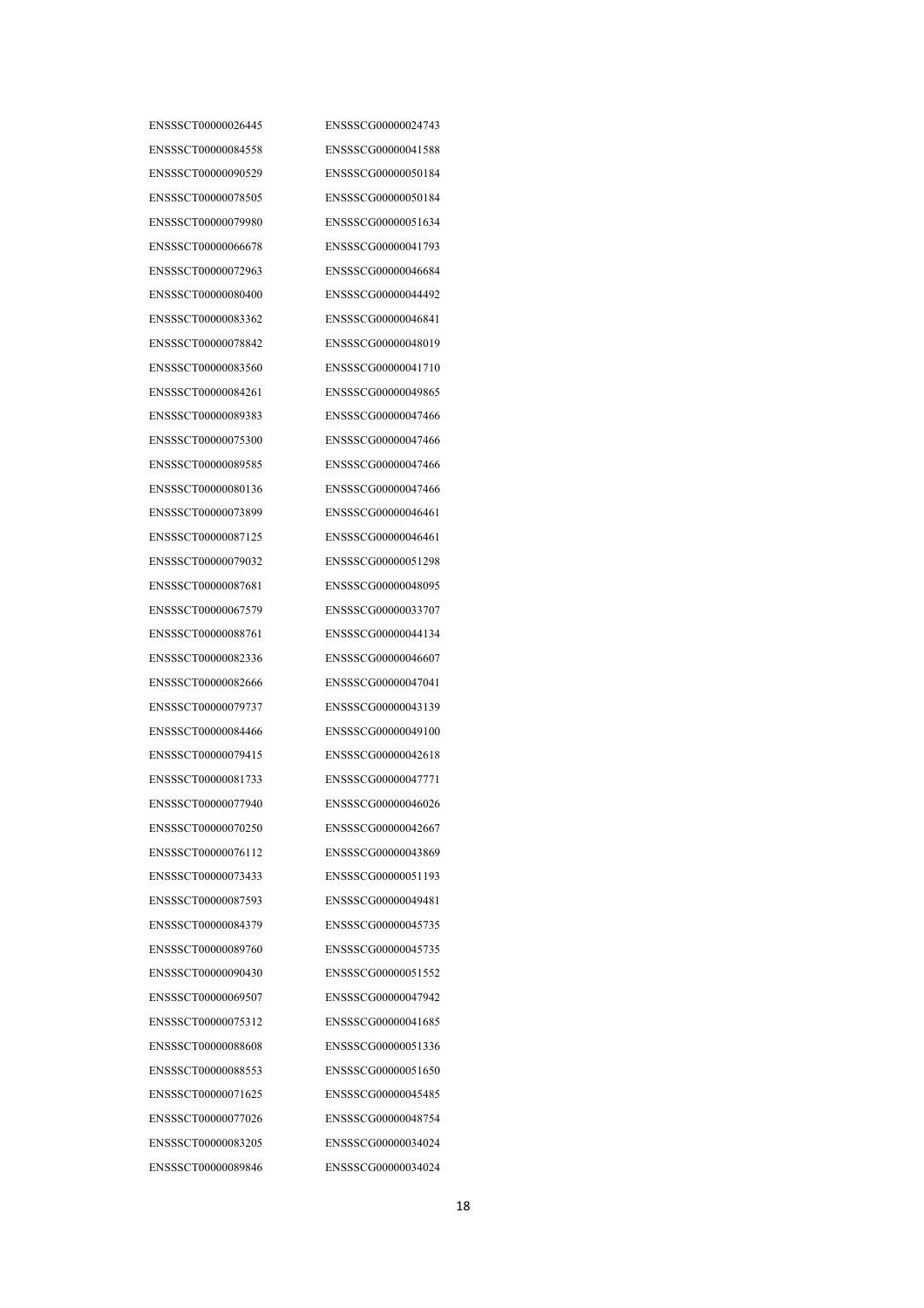ENSSSCT00000090407 ENSSSCG00000049640 ENSSSCT00000074499 ENSSSCG00000046512 ENSSSCT00000072985 ENSSSCG00000046512 ENSSSCT00000066893 ENSSSCG00000048433 ENSSSCT00000085290 ENSSSCG00000026140 ENSSSCT00000031425 ENSSSCG00000026140 ENSSSCT00000087167 ENSSSCG00000047081 ENSSSCT00000091510 ENSSSCG00000047843 ENSSSCT00000084160 ENSSSCG00000048420 ENSSSCT00000066453 ENSSSCG00000045378 ENSSSCT00000090314 ENSSSCG00000041231 ENSSSCT00000082659 ENSSSCG00000041985 ENSSSCT00000075005 ENSSSCG00000041985 ENSSSCT00000077602 ENSSSCG00000045717 ENSSSCT00000086154 ENSSSCG00000043190 ENSSSCT00000078252 ENSSSCG00000048905 ENSSSCT00000089447 ENSSSCG00000041163 ENSSSCT00000079382 ENSSSCG00000049417 ENSSSCT00000067335 ENSSSCG00000041875 ENSSSCT00000067299 ENSSSCG00000041461 ENSSSCT00000085131 ENSSSCG00000041461 ENSSSCT00000075068 ENSSSCG00000041461 ENSSSCT00000079903 ENSSSCG00000041461 ENSSSCT00000081099 ENSSSCG00000045913 ENSSSCT00000074118 ENSSSCG00000048204 ENSSSCT00000068216 ENSSSCG00000033469 ENSSSCT00000055350 ENSSSCG00000033469 ENSSSCT00000079890 ENSSSCG00000045433 ENSSSCT00000064970 ENSSSCG00000034215 ENSSSCT00000050236 ENSSSCG00000039672 ENSSSCT00000083151 ENSSSCG00000041596 ENSSSCT00000077712 ENSSSCG00000041596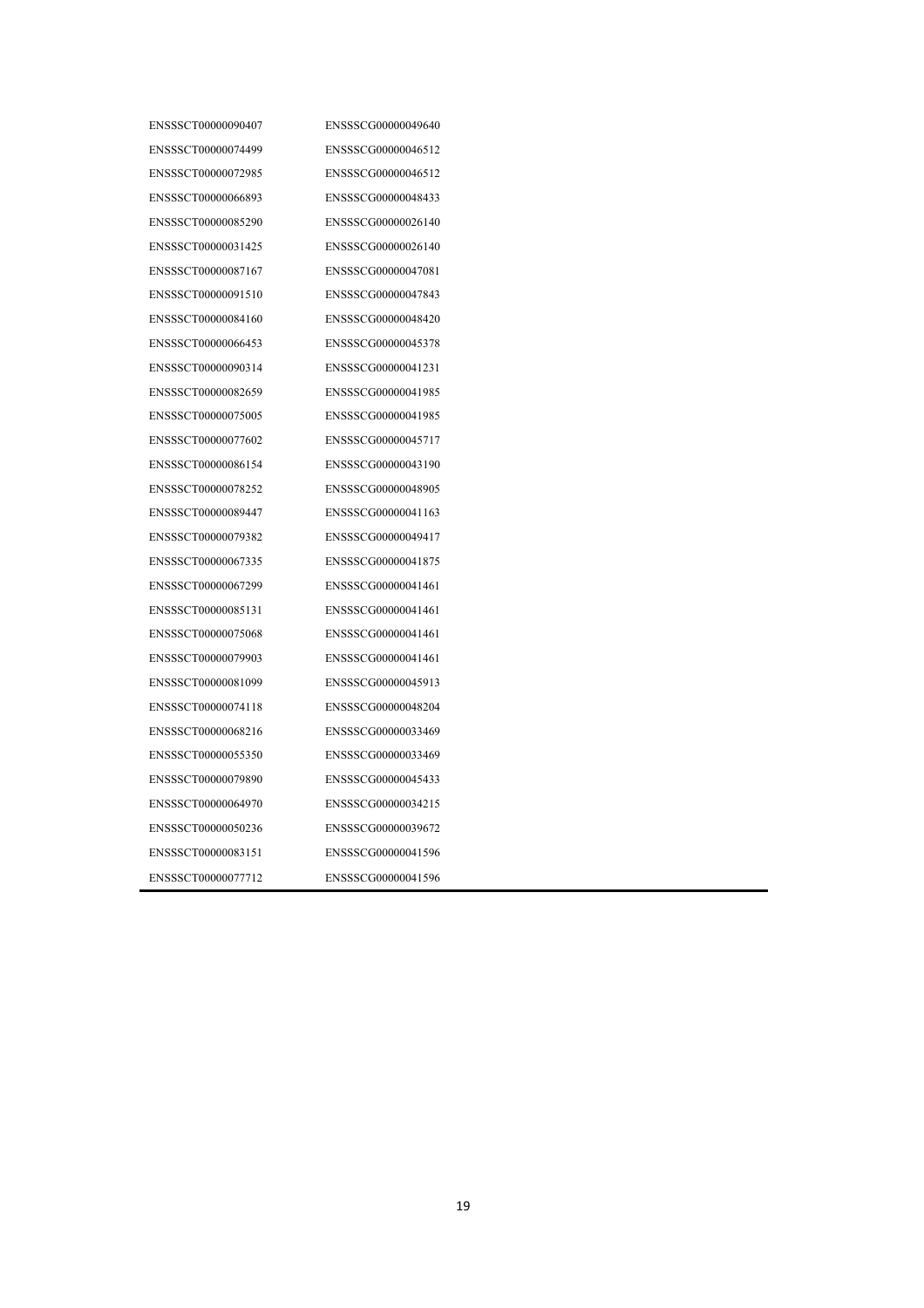| Time comparison | <b>DE LncRNAs</b>  | logFC   | <i>P</i> -value | <b>Adjusted P-value</b> |
|-----------------|--------------------|---------|-----------------|-------------------------|
|                 | XLOC_027177        | 0.88    | 1.49E-12        | 2.22E-09                |
|                 | ENSSSCG00000050649 | 1.23    | 6.51E-12        | 8.81E-09                |
|                 | XLOC_025150        | 1.02    | 9.05E-08        | 3.55E-05                |
|                 | ENSSSCG00000024743 | $-0.66$ | 2.94E-07        | 9.44E-05                |
| $(-10)$ vs-14   | XLOC 026156        | 0.82    | 3.76E-06        | 8.50E-04                |
|                 | ENSSSCG00000039672 | 1.34    | 1.15E-05        | 2.23E-03                |
|                 | XLOC_337383        | $-0.77$ | 2.33E-04        | 2.60E-02                |
|                 | XLOC 025146        | 0.58    | 2.80E-04        | 2.98E-02                |
|                 | ENSSSCG00000046247 | 1.02    | 5.37E-04        | 4.78E-02                |
|                 | XLOC 025150        | 1.69    | 7.98E-18        | 1.91E-15                |
|                 | ENSSSCG00000050649 | 1.24    | 1.05E-13        | 1.60E-11                |
|                 | XLOC_026156        | 1.40    | 2.55E-13        | $3.63E-11$              |
|                 | XLOC 027533        | 0.71    | 9.65E-13        | 1.26E-10                |
|                 | XLOC 012336        | 0.70    | 9.02E-09        | 6.34E-07                |
|                 | XLOC 026048        | 1.62    | 1.99E-08        | 1.31E-06                |
|                 | ENSSSCG00000048149 | $-1.23$ | 1.85E-07        | 1.00E-05                |
|                 | ENSSSCG00000024743 | $-0.61$ | 2.43E-07        | 1.25E-05                |
|                 | XLOC 408080        | 1.18    | 3.57E-07        | 1.76E-05                |
|                 | XLOC 004739        | 0.56    | 5.42E-07        | 2.52E-05                |
|                 | ENSSSCG00000046743 | 1.32    | 6.50E-07        | 2.99E-05                |
|                 | ENSSSCG00000047250 | $-0.62$ | 8.25E-07        | 3.71E-05                |
|                 | ENSSSCG00000036096 | 0.97    | 1.94E-06        | 7.71E-05                |
|                 | XLOC 799496        | $-0.84$ | 2.15E-06        | 8.45E-05                |
| $(-6)$ vs-14    | ENSSSCG00000041987 | 0.68    | 1.30E-05        | 4.16E-04                |
|                 | XLOC 025146        | 0.78    | 1.35E-05        | 4.29E-04                |
|                 | ENSSSCG00000049480 | 0.61    | 2.44E-05        | 7.11E-04                |
|                 | ENSSSCG00000041508 | 0.85    | 4.38E-05        | 1.16E-03                |
|                 | ENSSSCG00000049323 | $-0.76$ | 4.44E-05        | 1.17E-03                |
|                 | ENSSSCG00000047361 | 0.74    | 6.27E-05        | 1.56E-03                |
|                 | ENSSSCG00000051023 | $-0.59$ | 6.43E-05        | 1.59E-03                |
|                 | XLOC 009655        | 0.42    | 6.93E-05        | 1.69E-03                |
|                 | ENSSSCG00000044256 | $-0.76$ | 9.47E-05        | 2.19E-03                |
|                 | XLOC 570364        | 1.11    | 1.55E-04        | 3.24E-03                |
|                 | XLOC 024743        | 0.85    | 1.78E-04        | 3.63E-03                |
|                 | ENSSSCG00000051523 | 0.73    | 1.97E-04        | 3.95E-03                |
|                 | ENSSSCG00000045200 | $-0.38$ | 3.28E-04        | 5.89E-03                |
|                 | XLOC 014132        | 0.95    | 3.35E-04        | 5.98E-03                |

**Table S3 The detailed information of DE lncRNAs identified in this study**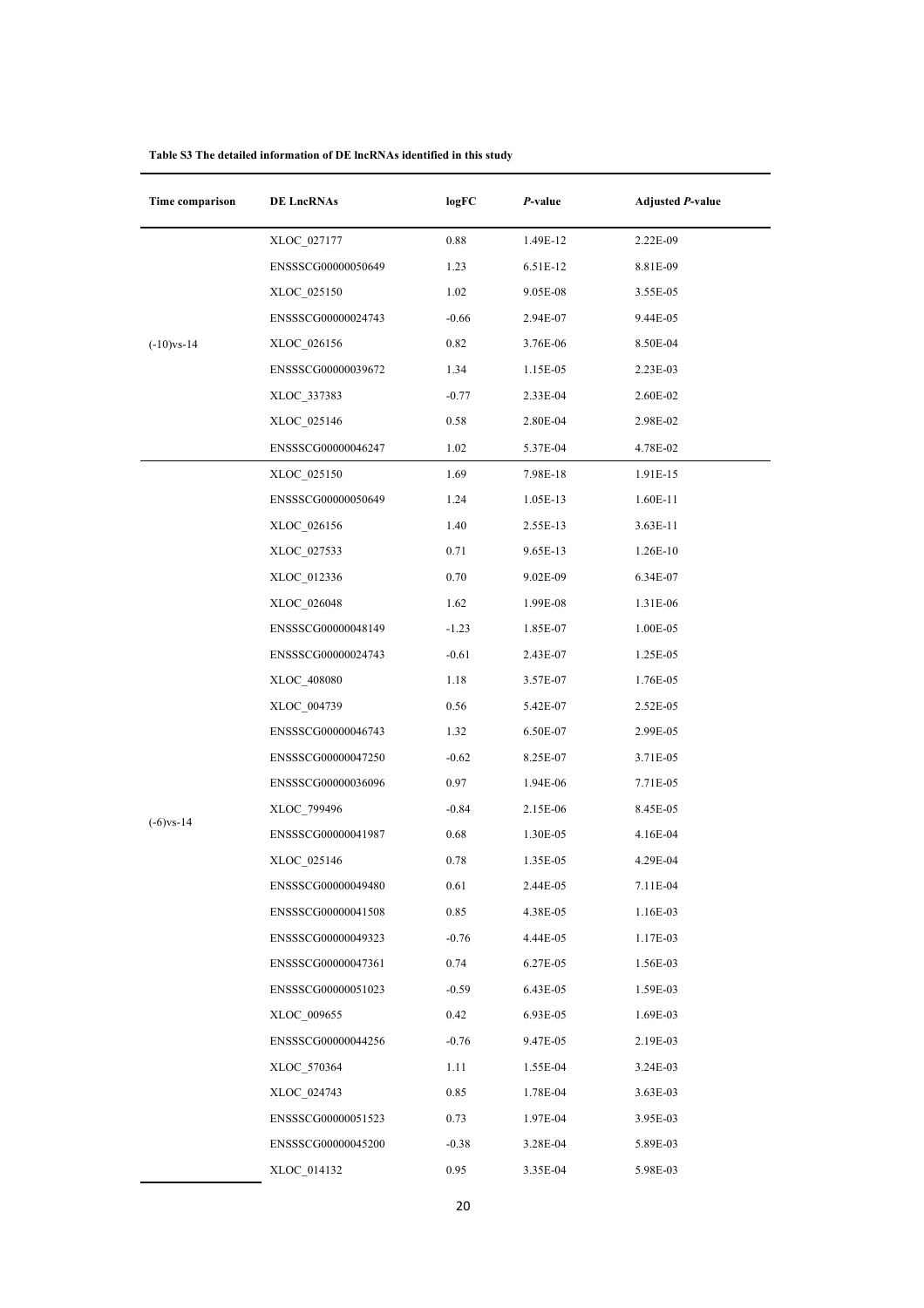| $-0.48$ | 3.51E-04 | 6.20E-03 |
|---------|----------|----------|
| $-0.45$ | 4.01E-04 | 6.90E-03 |
| $-0.66$ | 4.92E-04 | 8.08E-03 |
| 0.35    | 5.27E-04 | 8.54E-03 |
| 0.72    | 5.47E-04 | 8.84E-03 |
| 0.57    | 7.54E-04 | 1.13E-02 |
| 0.65    | 7.67E-04 | 1.15E-02 |
| 0.81    | 7.71E-04 | 1.15E-02 |
| $-0.61$ | 7.85E-04 | 1.17E-02 |
| 1.33    | 9.40E-04 | 1.33E-02 |
| 0.52    | 9.58E-04 | 1.35E-02 |
| 0.69    | 1.11E-03 | 1.52E-02 |
| 0.64    | 1.25E-03 | 1.67E-02 |
| 0.86    | 1.31E-03 | 1.73E-02 |
| 0.80    | 1.34E-03 | 1.76E-02 |
| $-0.52$ | 1.47E-03 | 1.90E-02 |
| $-0.36$ | 1.77E-03 | 2.17E-02 |
| $-0.59$ | 1.82E-03 | 2.21E-02 |
| $-0.53$ | 1.89E-03 | 2.28E-02 |
| 0.64    | 1.92E-03 | 2.31E-02 |
| 0.51    | 2.01E-03 | 2.38E-02 |
| $-0.39$ | 2.13E-03 | 2.48E-02 |
| $-1.04$ | 2.18E-03 | 2.52E-02 |
| 1.12    | 2.21E-03 | 2.55E-02 |
| $-0.66$ | 2.21E-03 | 2.55E-02 |
| $-0.89$ | 2.23E-03 | 2.57E-02 |
| 0.79    | 2.27E-03 | 2.60E-02 |
| 1.37    | 2.58E-03 | 2.87E-02 |
| $-0.55$ | 2.79E-03 | 3.04E-02 |
| $-0.70$ | 2.91E-03 | 3.14E-02 |
| $-0.69$ | 3.01E-03 | 3.20E-02 |
| $-0.26$ | 3.20E-03 | 3.35E-02 |
| $-0.53$ | 3.23E-03 | 3.37E-02 |
| 0.83    | 3.25E-03 | 3.38E-02 |
| 0.48    | 3.47E-03 | 3.53E-02 |
| $-0.62$ | 3.81E-03 | 3.77E-02 |
|         |          |          |
| $-1.50$ | 3.81E-03 | 3.77E-02 |
| $-0.58$ | 4.76E-03 | 4.46E-02 |
| 0.48    | 4.83E-03 | 4.51E-02 |
| 0.59    | 4.90E-03 | 4.56E-02 |
| 1.23    | 5.08E-03 | 4.68E-02 |
|         |          |          |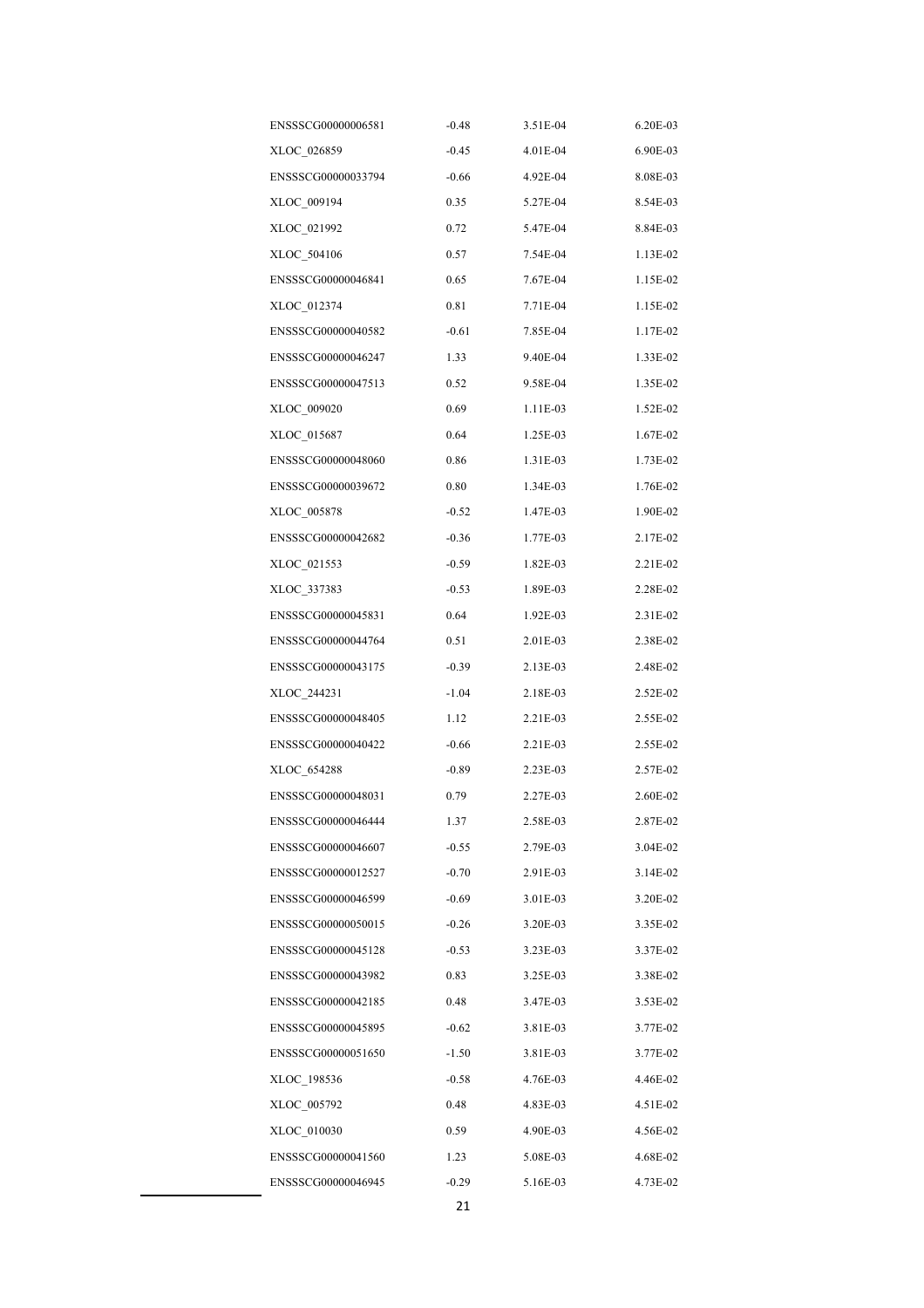|              | ENSSSCG00000042663 | $-0.33$ | 5.46E-03   | 4.94E-02   |
|--------------|--------------------|---------|------------|------------|
|              | XLOC 025150        | 3.10    | 7.47E-66   | 6.53E-63   |
|              | ENSSSCG00000050649 | 1.78    | 3.49E-25   | 7.64E-23   |
|              | XLOC_026156        | 2.14    | 6.06E-24   | 1.19E-21   |
|              | ENSSSCG00000048149 | $-2.45$ | 1.41E-17   | 1.56E-15   |
|              | XLOC_026048        | 2.60    | 8.92E-16   | 8.19E-14   |
|              | XLOC 017479        | 3.14    | 8.38E-15   | 7.09E-13   |
|              | ENSSSCG00000024743 | $-1.29$ | 4.66E-14   | 3.67E-12   |
|              | XLOC 025146        | 1.49    | $1.02E-13$ | 7.53E-12   |
|              | ENSSSCG00000036096 | 1.57    | 1.80E-13   | 1.28E-11   |
|              | ENSSSCG00000046743 | 2.17    | 3.97E-12   | 2.28E-10   |
|              | ENSSSCG00000050616 | 1.07    | 5.25E-12   | 2.94E-10   |
|              | ENSSSCG00000047250 | $-1.23$ | 7.43E-12   | 4.05E-10   |
|              | XLOC 799496        | $-1.46$ | 5.12E-11   | 2.43E-09   |
|              | XLOC 010589        | 2.30    | 1.06E-10   | 4.85E-09   |
|              | ENSSSCG00000049323 | $-1.65$ | 1.11E-09   | 4.18E-08   |
|              | XLOC_012336        | 1.08    | 1.43E-09   | 5.27E-08   |
|              | ENSSSCG00000033794 | $-1.37$ | 1.80E-09   | 6.51E-08   |
|              | XLOC_337383        | $-1.54$ | 2.98E-09   | 1.03E-07   |
|              | ENSSSCG00000006581 | $-0.86$ | 3.66E-09   | 1.25E-07   |
|              | ENSSSCG00000049480 | 1.00    | 5.21E-09   | 1.71E-07   |
| $(-2)$ vs-14 | ENSSSCG00000050015 | $-1.05$ | 9.23E-09   | 2.88E-07   |
|              | ENSSSCG00000033537 | $-0.95$ | 1.41E-08   | 4.24E-07   |
|              | ENSSSCG00000046247 | 2.09    | 1.47E-08   | 4.39E-07   |
|              | XLOC 015687        | 1.43    | 3.89E-08   | 1.07E-06   |
|              | XLOC 570364        | 1.63    | 5.33E-08   | 1.40E-06   |
|              | ENSSSCG00000043982 | 1.61    | 7.23E-08   | 1.84E-06   |
|              | XLOC 024743        | 1.25    | 9.04E-08   | 2.25E-06   |
|              | ENSSSCG00000045365 | 1.66    | 9.64E-08   | 2.38E-06   |
|              | ENSSSCG00000046389 | 2.94    | 2.73E-07   | 6.13E-06   |
|              | XLOC 021553        | $-0.97$ | 6.36E-07   | 1.33E-05   |
|              | XLOC 007183        | 3.05    | 6.45E-07   | 1.34E-05   |
|              | XLOC 005186        | 0.74    | 1.51E-06   | 2.90E-05   |
|              | ENSSSCG00000045831 | 1.06    | 1.55E-06   | 2.97E-05   |
|              | ENSSSCG00000051701 | 1.40    | 1.80E-06   | 3.38E-05   |
|              | ENSSSCG00000047361 | 1.03    | 1.82E-06   | 3.41E-05   |
|              | ENSSSCG00000051650 | $-2.01$ | 1.84E-06   | $3.46E-05$ |
|              | XLOC 574152        | 3.10    | 2.27E-06   | 4.16E-05   |
|              | ENSSSCG00000042618 | $-0.85$ | 2.28E-06   | 4.19E-05   |
|              | ENSSSCG00000046495 | 1.27    | 3.93E-06   | 6.74E-05   |
|              | ENSSSCG00000044425 | 1.14    | 5.30E-06   | 8.85E-05   |
|              | ENSSSCG00000039672 | 1.28    | 5.82E-06   | 9.51E-05   |
|              |                    | 22      |            |            |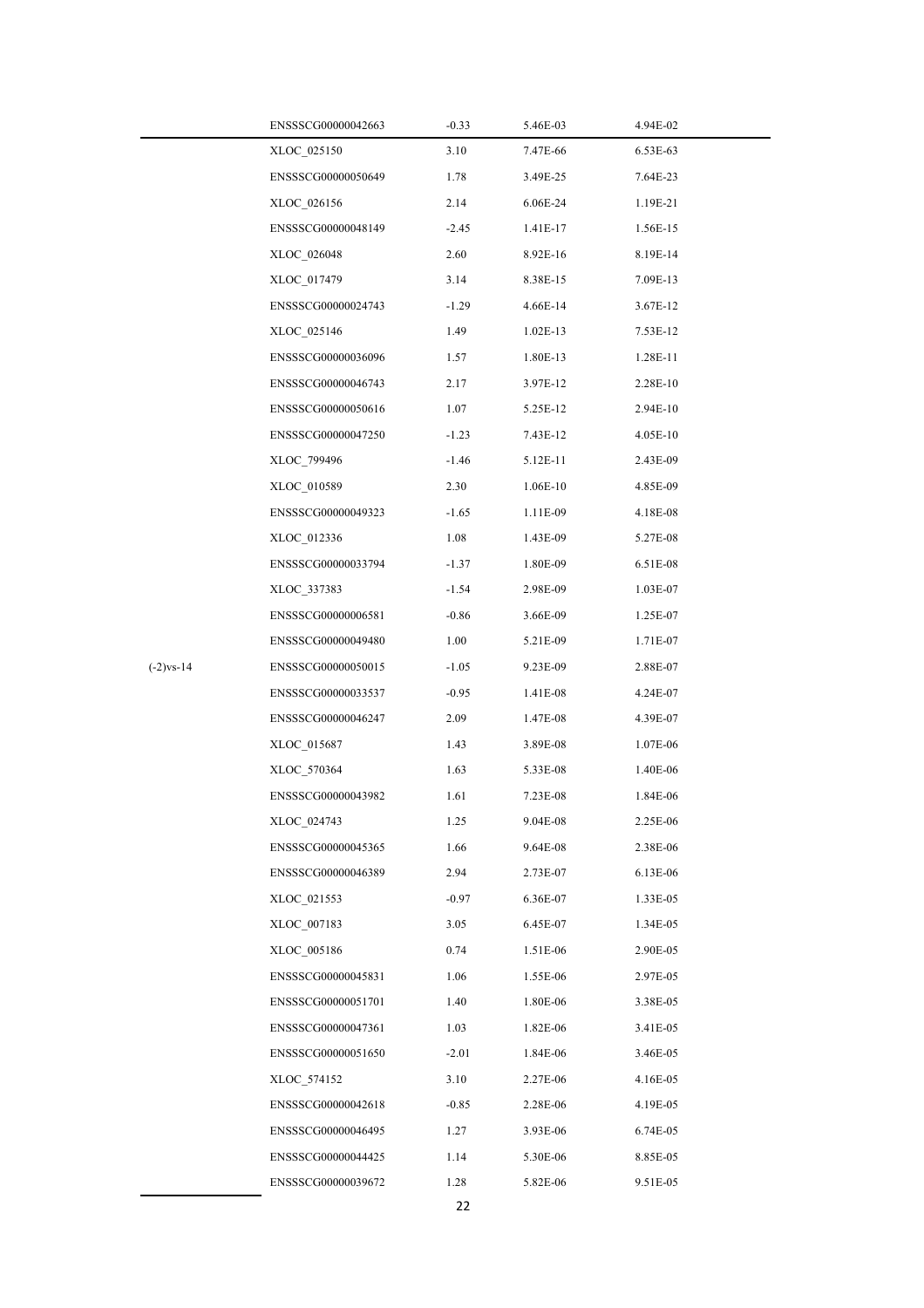| ENSSSCG00000041987 | 0.87    | 5.95E-06 | 9.70E-05 |
|--------------------|---------|----------|----------|
| ENSSSCG00000042692 | 1.68    | 6.68E-06 | 1.07E-04 |
| ENSSSCG00000046945 | $-0.57$ | 6.76E-06 | 1.09E-04 |
| ENSSSCG00000040582 | $-1.15$ | 6.86E-06 | 1.10E-04 |
| ENSSSCG00000016379 | 0.61    | 1.03E-05 | 1.58E-04 |
| ENSSSCG00000046608 | $-1.26$ | 1.33E-05 | 1.99E-04 |
| XLOC 026859        | $-0.68$ | 1.40E-05 | 2.07E-04 |
| XLOC 408080        | 0.96    | 2.49E-05 | 3.44E-04 |
| XLOC_021992        | 1.00    | 2.55E-05 | 3.50E-04 |
| ENSSSCG00000044134 | 2.31    | 3.42E-05 | 4.52E-04 |
| ENSSSCG00000046444 | 1.79    | 3.54E-05 | 4.65E-04 |
| ENSSSCG00000048579 | $-2.27$ | 3.69E-05 | 4.83E-04 |
| XLOC 020207        | 2.11    | 4.60E-05 | 5.88E-04 |
| XLOC_009020        | 0.98    | 4.78E-05 | 6.06E-04 |
| XLOC_335607        | 2.33    | 4.97E-05 | 6.23E-04 |
| ENSSSCG00000049534 | $-0.61$ | 5.92E-05 | 7.22E-04 |
| XLOC_540073        | 2.21    | 6.65E-05 | 8.04E-04 |
| XLOC 654288        | $-1.31$ | 6.70E-05 | 8.07E-04 |
| XLOC_027533        | 0.57    | 7.47E-05 | 8.85E-04 |
| ENSSSCG00000049696 | 0.70    | 8.47E-05 | 9.85E-04 |
| ENSSSCG00000047270 | $-0.71$ | 8.97E-05 | 1.04E-03 |
| XLOC 003829        | 0.92    | 9.77E-05 | 1.11E-03 |
| XLOC_014132        | 0.94    | 1.19E-04 | 1.31E-03 |
| ENSSSCG00000049805 | 1.36    | 1.28E-04 | 1.40E-03 |
| XLOC_018030        | $-1.76$ | 1.35E-04 | 1.47E-03 |
| XLOC_007694        | 1.05    | 1.55E-04 | 1.64E-03 |
| ENSSSCG00000048678 | 0.82    | 1.70E-04 | 1.78E-03 |
| ENSSSCG00000051023 | $-0.77$ | 1.86E-04 | 1.92E-03 |
| ENSSSCG00000045069 | $-0.56$ | 1.86E-04 | 1.93E-03 |
| ENSSSCG00000049640 | 1.13    | 1.92E-04 | 1.97E-03 |
| XLOC_570897        | 2.56    | 2.00E-04 | 2.04E-03 |
| ENSSSCG00000050385 | 1.14    | 2.23E-04 | 2.24E-03 |
| ENSSSCG00000048060 | 1.12    | 2.28E-04 | 2.28E-03 |
| ENSSSCG00000046607 | $-0.82$ | 2.38E-04 | 2.36E-03 |
| XLOC 504687        | 1.05    | 2.45E-04 | 2.42E-03 |
| ENSSSCG00000041180 | $-0.78$ | 2.47E-04 | 2.43E-03 |
| XLOC 018919        | $-0.69$ | 2.58E-04 | 2.52E-03 |
| XLOC 005878        | $-0.69$ | 2.64E-04 | 2.56E-03 |
| ENSSSCG00000041327 | 0.77    | 2.65E-04 | 2.57E-03 |
| ENSSSCG00000047379 | $-0.56$ | 2.76E-04 | 2.66E-03 |
| XLOC 200348        | 0.93    | 2.89E-04 | 2.76E-03 |
| ENSSSCG00000044256 | $-0.79$ | 3.03E-04 | 2.87E-03 |
|                    | 23      |          |          |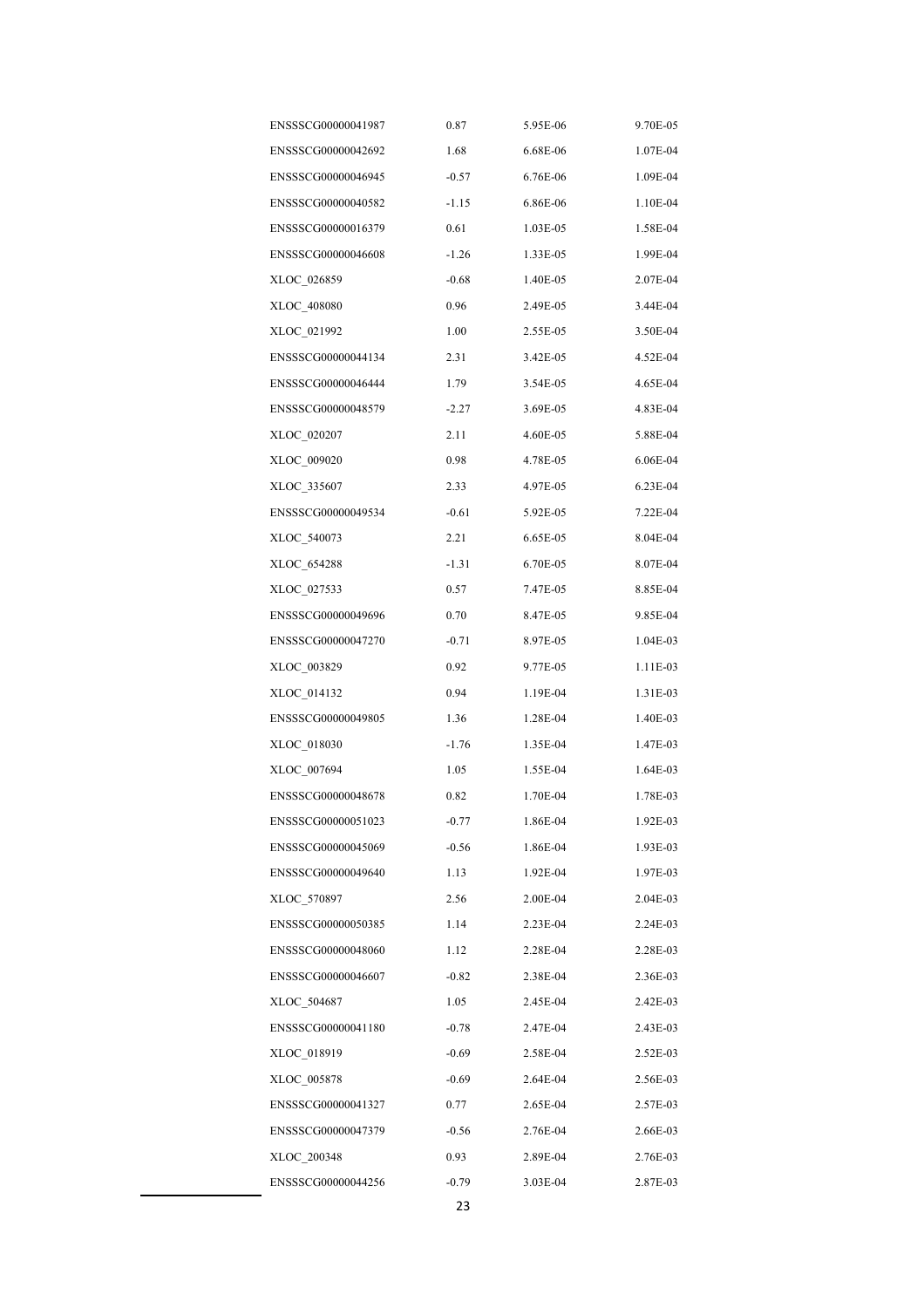| ENSSSCG00000046815 | 1.68    | 3.44E-04 | 3.19E-03 |
|--------------------|---------|----------|----------|
| ENSSSCG00000045657 | 1.43    | 4.03E-04 | 3.66E-03 |
| XLOC_862244        | 0.98    | 4.06E-04 | 3.69E-03 |
| XLOC_012374        | 0.90    | 4.29E-04 | 3.86E-03 |
| XLOC_009655        | 0.54    | 4.43E-04 | 3.97E-03 |
| ENSSSCG00000042438 | $-0.60$ | 4.51E-04 | 4.03E-03 |
| XLOC 020627        | $-1.04$ | 4.75E-04 | 4.20E-03 |
| ENSSSCG00000045440 | $-0.73$ | 5.96E-04 | 5.08E-03 |
| XLOC_014131        | 0.73    | 6.08E-04 | 5.16E-03 |
| ENSSSCG00000033217 | $-0.97$ | 7.12E-04 | 5.86E-03 |
| ENSSSCG00000046599 | $-0.81$ | 7.18E-04 | 5.89E-03 |
| ENSSSCG00000039815 | $-0.64$ | 7.20E-04 | 5.91E-03 |
| ENSSSCG00000042332 | 0.80    | 7.68E-04 | 6.22E-03 |
| ENSSSCG00000048724 | 1.34    | 7.73E-04 | 6.25E-03 |
| ENSSSCG00000034251 | 1.02    | 7.79E-04 | 6.29E-03 |
| ENSSSCG00000041560 | 1.57    | 7.89E-04 | 6.35E-03 |
| ENSSSCG00000045280 | 1.03    | 7.90E-04 | 6.36E-03 |
| ENSSSCG00000045485 | 0.43    | 8.71E-04 | 6.89E-03 |
| ENSSSCG00000046723 | 0.95    | 9.57E-04 | 7.49E-03 |
| ENSSSCG00000048177 | $-0.93$ | 9.78E-04 | 7.62E-03 |
| ENSSSCG00000045200 | $-0.54$ | 1.04E-03 | 8.02E-03 |
| ENSSSCG00000048693 | 1.34    | 1.05E-03 | 8.05E-03 |
| ENSSSCG00000049698 | $-0.94$ | 1.24E-03 | 9.28E-03 |
| ENSSSCG00000044141 | $-0.57$ | 1.25E-03 | 9.32E-03 |
| XLOC_800414        | 1.52    | 1.26E-03 | 9.34E-03 |
| ENSSSCG00000011196 | 0.49    | 1.34E-03 | 9.88E-03 |
| ENSSSCG00000043747 | 0.94    | 1.40E-03 | 1.02E-02 |
| XLOC_1094570       | $-0.79$ | 1.41E-03 | 1.03E-02 |
| ENSSSCG00000044841 | $-0.38$ | 1.69E-03 | 1.19E-02 |
| XLOC 407048        | $-0.98$ | 1.72E-03 | 1.21E-02 |
| XLOC 021249        | $-0.95$ | 1.77E-03 | 1.24E-02 |
| XLOC 017835        | $-0.45$ | 2.11E-03 | 1.43E-02 |
| XLOC 003732        | $-0.67$ | 2.15E-03 | 1.44E-02 |
| ENSSSCG00000041508 | 1.02    | 2.58E-03 | 1.67E-02 |
| XLOC 024420        | 1.12    | 2.60E-03 | 1.68E-02 |
| ENSSSCG00000016343 | $-0.76$ | 2.70E-03 | 1.73E-02 |
| XLOC 017805        | 0.74    | 2.83E-03 | 1.80E-02 |
| ENSSSCG00000043173 | $-0.68$ | 2.87E-03 | 1.83E-02 |
| ENSSSCG00000042663 | $-0.38$ | 3.02E-03 | 1.90E-02 |
| XLOC 535646        | 1.95    | 3.18E-03 | 1.97E-02 |
| XLOC 014830        | 0.45    | 3.25E-03 | 2.01E-02 |
| ENSSSCG00000047147 | $-0.54$ | 3.41E-03 | 2.10E-02 |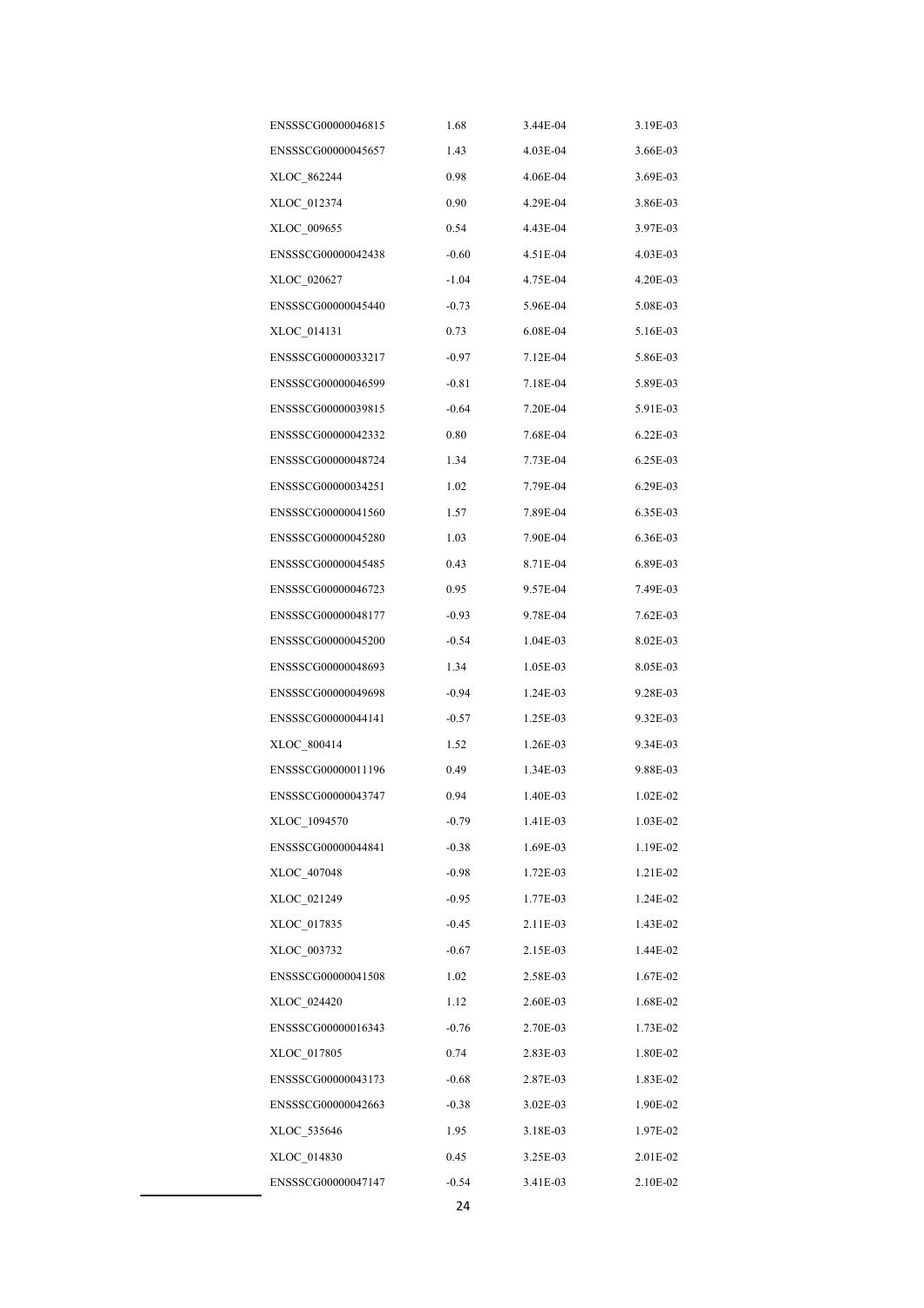| ENSSSCG00000048420 | $-0.50$ | 3.51E-03 | 2.14E-02 |
|--------------------|---------|----------|----------|
| ENSSSCG00000044985 | 0.99    | 3.96E-03 | 2.35E-02 |
| XLOC_004739        | 0.42    | 4.03E-03 | 2.38E-02 |
| XLOC_025410        | 0.69    | 4.12E-03 | 2.42E-02 |
| ENSSSCG00000049610 | 0.58    | 4.48E-03 | 2.59E-02 |
| XLOC_963181        | $-1.08$ | 4.59E-03 | 2.64E-02 |
| ENSSSCG00000042185 | 0.59    | 4.73E-03 | 2.70E-02 |
| ENSSSCG00000042000 | $-0.79$ | 4.79E-03 | 2.73E-02 |
| XLOC_862886        | $-1.18$ | 4.82E-03 | 2.74E-02 |
| XLOC_025586        | -1.17   | 4.83E-03 | 2.74E-02 |
| XLOC_002435        | 0.88    | 4.86E-03 | 2.76E-02 |
| ENSSSCG00000050339 | 0.67    | 4.98E-03 | 2.81E-02 |
| ENSSSCG00000036880 | 0.34    | 5.03E-03 | 2.83E-02 |
| ENSSSCG00000041317 | $-0.77$ | 5.21E-03 | 2.91E-02 |
| ENSSSCG00000048215 | 0.81    | 5.95E-03 | 3.23E-02 |
| XLOC 126357        | $-0.72$ | 6.26E-03 | 3.37E-02 |
| ENSSSCG00000046669 | 0.73    | 6.33E-03 | 3.40E-02 |
| XLOC 021342        | $-0.37$ | 6.38E-03 | 3.43E-02 |
| ENSSSCG00000051016 | $-0.65$ | 6.79E-03 | 3.60E-02 |
| ENSSSCG00000033707 | $-0.59$ | 6.86E-03 | 3.63E-02 |
| ENSSSCG00000050217 | 0.74    | 6.91E-03 | 3.65E-02 |
| ENSSSCG00000047986 | 0.96    | 6.96E-03 | 3.67E-02 |
| ENSSSCG00000037852 | 1.13    | 6.96E-03 | 3.67E-02 |
| XLOC 799638        | 0.86    | 7.35E-03 | 3.83E-02 |
| XLOC_016636        | 0.67    | 7.50E-03 | 3.90E-02 |
| ENSSSCG00000037520 | $-0.80$ | 7.67E-03 | 3.96E-02 |
| ENSSSCG00000048031 | 0.73    | 7.75E-03 | 4.00E-02 |
| ENSSSCG00000043832 | 0.65    | 7.77E-03 | 4.01E-02 |
| ENSSSCG00000051746 | 1.04    | 7.84E-03 | 4.03E-02 |
| ENSSSCG00000044764 | 0.57    | 8.04E-03 | 4.11E-02 |
| ENSSSCG00000048434 | $-0.46$ | 8.21E-03 | 4.17E-02 |
| ENSSSCG00000047067 | $-0.36$ | 8.21E-03 | 4.17E-02 |
| ENSSSCG00000050213 | 0.71    | 8.22E-03 | 4.18E-02 |
| XLOC 014650        | 0.70    | 8.61E-03 | 4.32E-02 |
| XLOC 027699        | $-1.08$ | 8.78E-03 | 4.38E-02 |
| XLOC_025886        | $-0.94$ | 9.13E-03 | 4.51E-02 |
| ENSSSCG00000009638 | $-0.47$ | 9.19E-03 | 4.54E-02 |
| ENSSSCG00000042439 | 0.89    | 9.32E-03 | 4.58E-02 |
| ENSSSCG00000043175 | $-0.40$ | 9.43E-03 | 4.62E-02 |
| ENSSSCG00000048405 | 0.99    | 9.49E-03 | 4.65E-02 |
| XLOC 006071        | 0.58    | 9.50E-03 | 4.65E-02 |
| ENSSSCG00000050419 | 0.69    | 9.64E-03 | 4.70E-02 |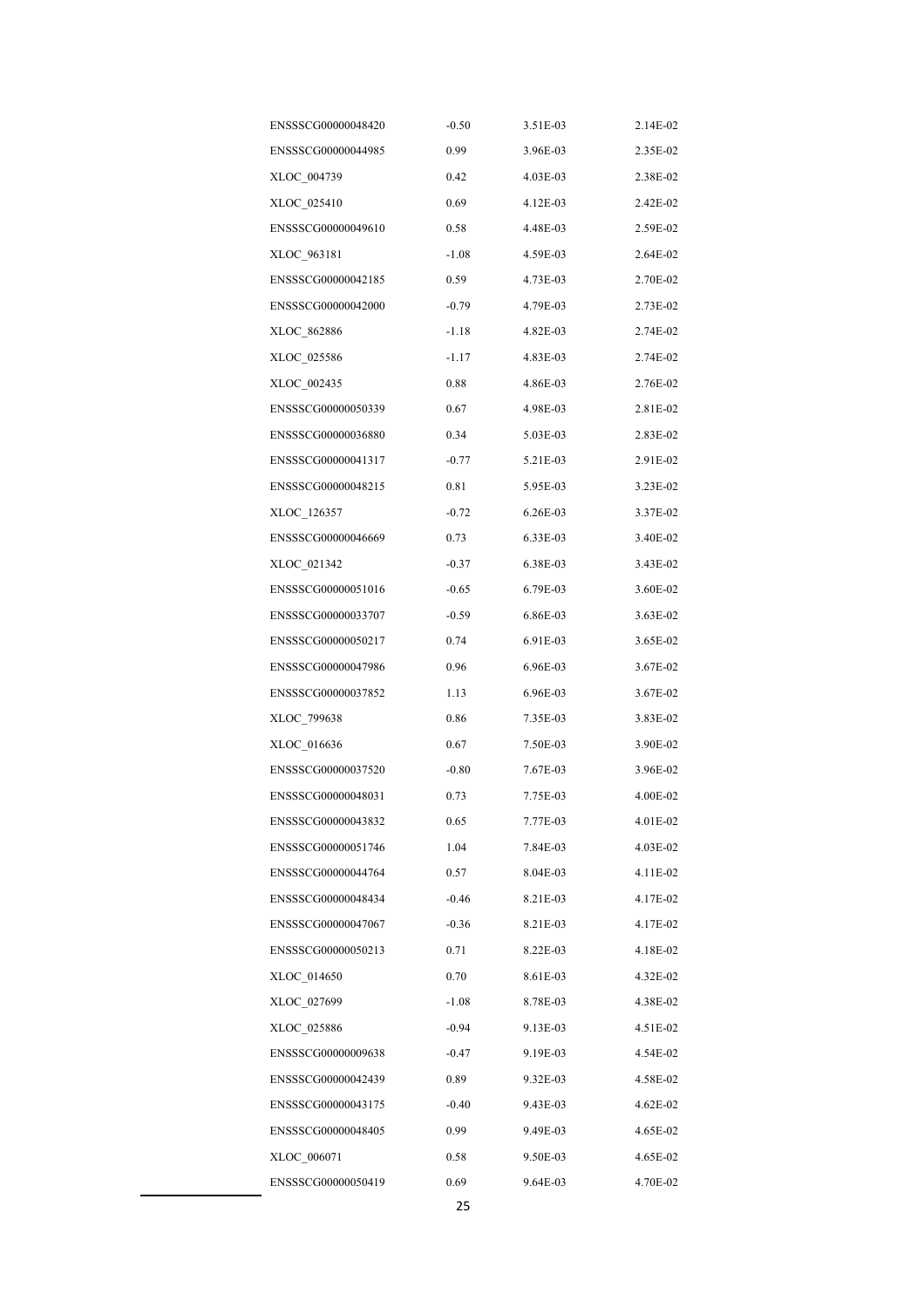|               | ENSSSCG00000046947 | $-0.71$ | 9.97E-03 | 4.80E-02   |
|---------------|--------------------|---------|----------|------------|
|               | ENSSSCG00000036505 | 0.31    | 1.05E-02 | 4.99E-02   |
|               | XLOC 024728        | 5.65    | 1.44E-33 | 5.47E-31   |
|               | ENSSSCG00000051193 | 4.84    | 4.73E-33 | 1.71E-30   |
|               | XLOC 025150        | 3.66    | 2.21E-32 | 7.44E-30   |
|               | ENSSSCG00000050015 | $-2.92$ | 3.25E-27 | 8.50E-25   |
|               | XLOC 026156        | 2.96    | 5.70E-26 | 1.37E-23   |
|               | ENSSSCG00000045292 | 5.29    | 4.80E-22 | 8.08E-20   |
|               | ENSSSCG00000044134 | 4.80    | 1.25E-20 | 1.83E-18   |
|               | ENSSSCG00000047944 | 5.54    | 5.41E-20 | 7.59E-18   |
|               | XLOC 574152        | 5.26    | 2.21E-18 | $2.62E-16$ |
|               | XLOC 012200        | 8.24    | 4.14E-17 | 4.21E-15   |
|               | ENSSSCG00000036096 | 2.64    | 8.03E-17 | 7.66E-15   |
|               | ENSSSCG00000033794 | $-3.76$ | 6.61E-16 | 5.82E-14   |
|               | XLOC 017835        | $-2.57$ | 1.26E-15 | 1.08E-13   |
|               | ENSSSCG00000042665 | 3.47    | 2.21E-15 | 1.84E-13   |
|               | XLOC 540073        | 4.33    | 7.29E-15 | 5.61E-13   |
|               | XLOC 015687        | 2.38    | 1.45E-13 | 9.53E-12   |
|               | XLOC 015106        | $-2.42$ | 2.44E-13 | 1.53E-11   |
|               | ENSSSCG00000051426 | 2.70    | 1.09E-12 | 6.37E-11   |
|               | XLOC_010030        | $-4.11$ | 2.33E-12 | 1.31E-10   |
| $(+)$ l vs-14 | ENSSSCG00000045280 | 2.77    | 1.46E-11 | 7.48E-10   |
|               | XLOC 017479        | 3.35    | 1.71E-11 | 8.68E-10   |
|               | ENSSSCG00000048149 | $-3.31$ | 5.24E-11 | 2.47E-09   |
|               | XLOC_198536        | $-2.95$ | 1.31E-10 | 5.74E-09   |
|               | ENSSSCG00000048060 | 3.04    | 4.36E-10 | 1.72E-08   |
|               | ENSSSCG00000046495 | 2.45    | 5.40E-10 | 2.07E-08   |
|               | XLOC 198314        | 2.82    | 1.20E-09 | 4.32E-08   |
|               | XLOC 025146        | 1.77    | 3.81E-09 | 1.25E-07   |
|               | XLOC 017432        | $-1.63$ | 5.49E-09 | 1.76E-07   |
|               | ENSSSCG00000044913 | 1.68    | 9.46E-09 | 2.91E-07   |
|               | ENSSSCG00000044986 | $-2.33$ | 1.15E-08 | 3.44E-07   |
|               | ENSSSCG00000049805 | 2.67    | 1.26E-08 | 3.74E-07   |
|               | ENSSSCG00000046806 | 1.99    | 3.72E-08 | 9.98E-07   |
|               | ENSSSCG00000045414 | 2.20    | 3.74E-08 | 9.99E-07   |
|               | XLOC 010589        | 3.41    | 4.08E-08 | 1.08E-06   |
|               | ENSSSCG00000041918 | 2.43    | 4.53E-08 | 1.18E-06   |
|               | ENSSSCG00000048356 | $-5.13$ | 4.56E-08 | 1.19E-06   |
|               | ENSSSCG00000047706 | $-2.79$ | 6.13E-08 | 1.55E-06   |
|               | ENSSSCG00000028695 | $-2.76$ | 7.59E-08 | 1.87E-06   |
|               |                    |         |          |            |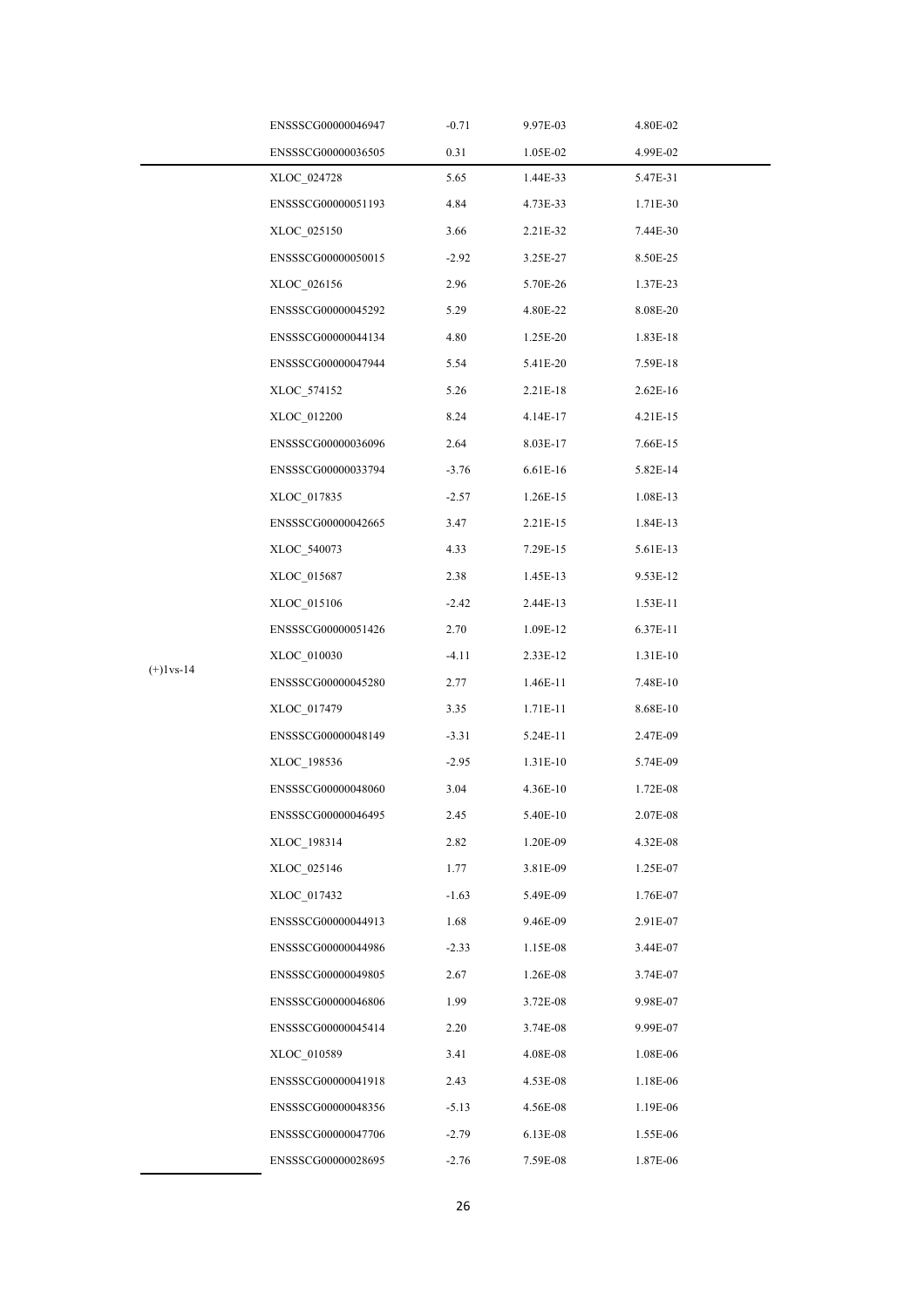| ENSSSCG00000043103 | $-2.42$ | 9.81E-08 | 2.40E-06 |
|--------------------|---------|----------|----------|
| XLOC_125594        | 2.99    | 1.27E-07 | 3.01E-06 |
| XLOC 025586        | $-3.67$ | 1.74E-07 | 4.00E-06 |
| XLOC_654288        | $-2.44$ | 2.49E-07 | 5.53E-06 |
| ENSSSCG00000050649 | 2.78    | 2.87E-07 | 6.30E-06 |
| ENSSSCG00000040582 | $-2.33$ | 3.03E-07 | 6.63E-06 |
| ENSSSCG00000050204 | 2.31    | 3.14E-07 | 6.80E-06 |
| ENSSSCG00000049385 | $-2.39$ | 3.26E-07 | 7.02E-06 |
| ENSSSCG00000042692 | 2.30    | 3.50E-07 | 7.49E-06 |
| XLOC_012977        | 2.61    | 3.91E-07 | 8.31E-06 |
| XLOC_018195        | 6.70    | 5.06E-07 | 1.05E-05 |
| ENSSSCG00000045831 | 1.82    | 5.33E-07 | 1.10E-05 |
| XLOC 012336        | 1.24    | 5.78E-07 | 1.18E-05 |
| ENSSSCG00000042332 | 1.74    | 9.24E-07 | 1.78E-05 |
| ENSSSCG00000051701 | 2.16    | 9.33E-07 | 1.79E-05 |
| ENSSSCG00000044141 | $-1.48$ | 1.03E-06 | 1.96E-05 |
| ENSSSCG00000039815 | $-1.39$ | 1.03E-06 | 1.96E-05 |
| ENSSSCG00000041401 | $-1.14$ | 1.26E-06 | 2.33E-05 |
| XLOC_015127        | 1.85    | 1.57E-06 | 2.82E-05 |
| ENSSSCG00000046389 | 3.54    | 2.03E-06 | 3.55E-05 |
| ENSSSCG00000049828 | 2.28    | 2.65E-06 | 4.51E-05 |
| XLOC_570897        | 3.82    | 2.70E-06 | 4.58E-05 |
| ENSSSCG00000044425 | 2.00    | 2.71E-06 | 4.60E-05 |
| ENSSSCG00000043982 | 1.99    | 3.18E-06 | 5.33E-05 |
| ENSSSCG00000024743 | $-2.16$ | 3.43E-06 | 5.63E-05 |
| XLOC_504687        | 1.82    | 3.45E-06 | 5.66E-05 |
| XLOC_020207        | 2.40    | 3.59E-06 | 5.86E-05 |
| ENSSSCG00000049185 | 2.53    | 3.61E-06 | 5.88E-05 |
| ENSSSCG00000046723 | 1.72    | 3.86E-06 | 6.23E-05 |
| ENSSSCG00000046791 | 2.55    | 4.01E-06 | 6.42E-05 |
| ENSSSCG00000041987 | 1.35    | 4.33E-06 | 6.89E-05 |
| XLOC 408951        | $-1.84$ | 4.56E-06 | 7.23E-05 |
| ENSSSCG00000044841 | $-1.10$ | 5.51E-06 | 8.56E-05 |
| ENSSSCG00000045154 | $-2.12$ | 6.09E-06 | 9.36E-05 |
| ENSSSCG00000042369 | 1.47    | 6.12E-06 | 9.39E-05 |
| ENSSSCG00000049323 | $-2.26$ | 8.80E-06 | 1.29E-04 |
| XLOC 862886        | $-3.03$ | 9.92E-06 | 1.42E-04 |
| ENSSSCG00000050385 | 1.81    | 1.09E-05 | 1.54E-04 |
| ENSSSCG00000050122 | 2.99    | 1.59E-05 | 2.15E-04 |
| ENSSSCG00000048693 | 1.93    | 1.80E-05 | 2.38E-04 |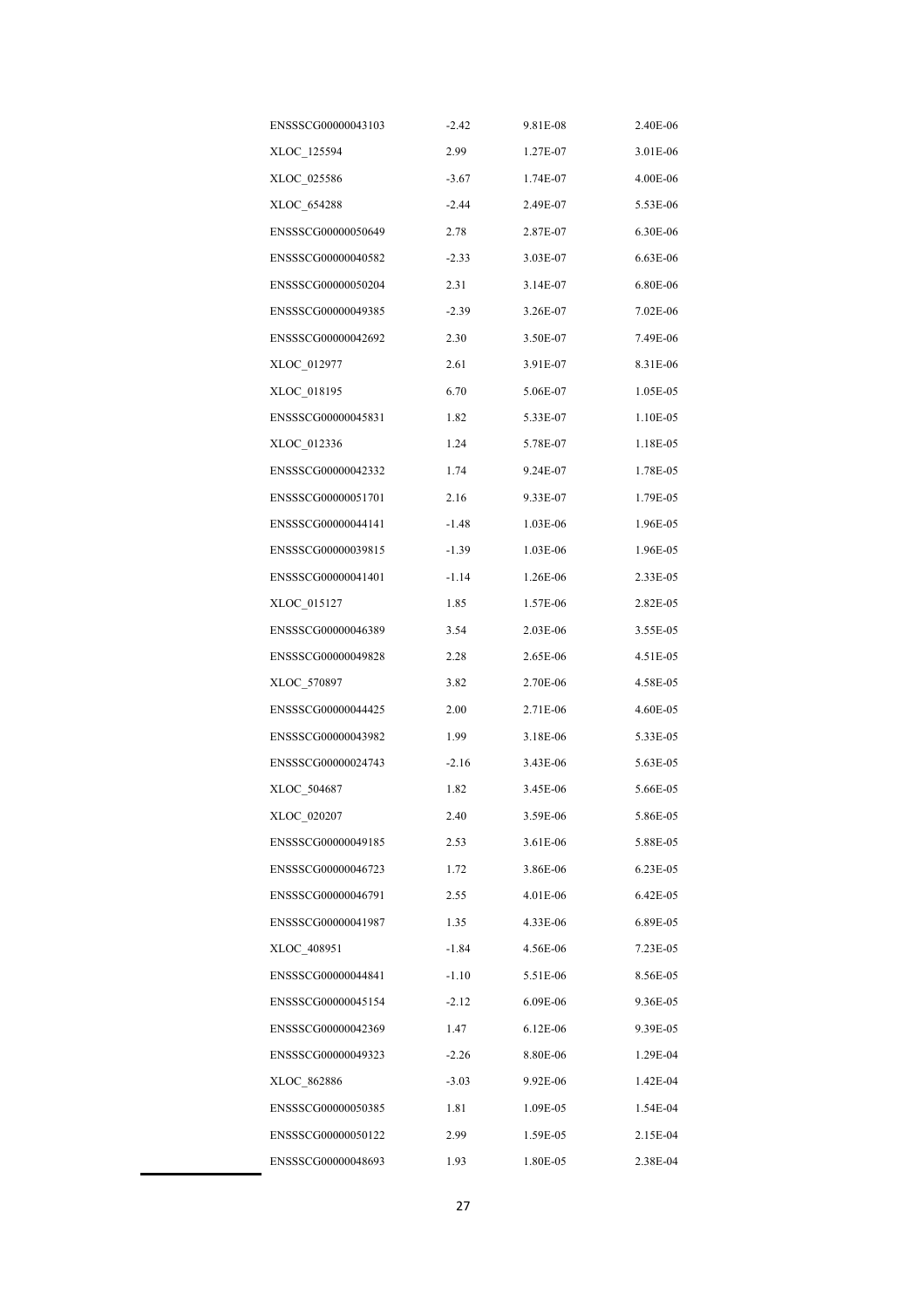| XLOC_200348        | 1.67    | 1.81E-05 | 2.39E-04 |
|--------------------|---------|----------|----------|
| ENSSSCG00000048678 | 1.70    | 1.98E-05 | 2.58E-04 |
| ENSSSCG00000047638 | 1.82    | 2.05E-05 | 2.66E-04 |
| ENSSSCG00000049887 | 1.51    | 2.15E-05 | 2.78E-04 |
| XLOC_018270        | $-1.88$ | 2.28E-05 | 2.91E-04 |
| ENSSSCG00000048111 | $-1.74$ | 3.25E-05 | 3.95E-04 |
| ENSSSCG00000041824 | 2.57    | 3.27E-05 | 3.97E-04 |
| XLOC 007183        | 3.70    | 3.34E-05 | 4.03E-04 |
| XLOC 009810        | $-1.53$ | 3.59E-05 | 4.30E-04 |
| ENSSSCG00000045417 | 1.59    | 3.72E-05 | 4.44E-04 |
| ENSSSCG00000047147 | $-1.29$ | 3.92E-05 | 4.65E-04 |
| XLOC_126357        | $-2.35$ | 4.05E-05 | 4.77E-04 |
| ENSSSCG00000048264 | $-1.73$ | 5.31E-05 | 6.03E-04 |
| ENSSSCG00000047088 | 2.25    | 5.78E-05 | 6.45E-04 |
| ENSSSCG00000047379 | $-1.08$ | 1.05E-04 | 1.09E-03 |
| ENSSSCG00000044662 | $-1.83$ | 1.06E-04 | 1.10E-03 |
| ENSSSCG00000048215 | 1.50    | 1.10E-04 | 1.13E-03 |
| ENSSSCG00000043650 | $-2.58$ | 1.11E-04 | 1.13E-03 |
| XLOC_018919        | $-1.50$ | 1.11E-04 | 1.14E-03 |
| ENSSSCG00000042438 | $-1.28$ | 1.28E-04 | 1.28E-03 |
| ENSSSCG00000016343 | $-1.77$ | 1.35E-04 | 1.34E-03 |
| ENSSSCG00000051650 | $-2.83$ | 1.67E-04 | 1.61E-03 |
| ENSSSCG00000046461 | $-0.88$ | 1.86E-04 | 1.77E-03 |
| XLOC_020360        | 1.64    | 1.93E-04 | 1.82E-03 |
| XLOC_335607        | 2.65    | 1.96E-04 | 1.85E-03 |
| XLOC_407450        | 2.29    | 1.98E-04 | 1.87E-03 |
| XLOC_002768        | 0.89    | 2.87E-04 | 2.56E-03 |
| ENSSSCG00000049481 | 1.30    | 3.35E-04 | 2.92E-03 |
| ENSSSCG00000050213 | 1.31    | 3.77E-04 | 3.24E-03 |
| XLOC 005742        | 2.36    | 3.80E-04 | 3.26E-03 |
| ENSSSCG00000011196 | 0.86    | 3.94E-04 | 3.35E-03 |
| XLOC 027533        | 0.87    | 3.98E-04 | 3.38E-03 |
| ENSSSCG00000042439 | 1.46    | 4.10E-04 | 3.46E-03 |
| XLOC 963181        | $-2.03$ | 4.35E-04 | 3.63E-03 |
| XLOC 025886        | $-2.01$ | 4.41E-04 | 3.67E-03 |
| XLOC 007547        | 1.53    | 4.87E-04 | 4.00E-03 |
| XLOC_012823        | 1.42    | 5.07E-04 | 4.11E-03 |
| XLOC 026157        | 1.60    | 5.51E-04 | 4.41E-03 |
| ENSSSCG00000044109 | $-1.56$ | 5.69E-04 | 4.54E-03 |
| XLOC 017805        | 1.29    | 5.72E-04 | 4.56E-03 |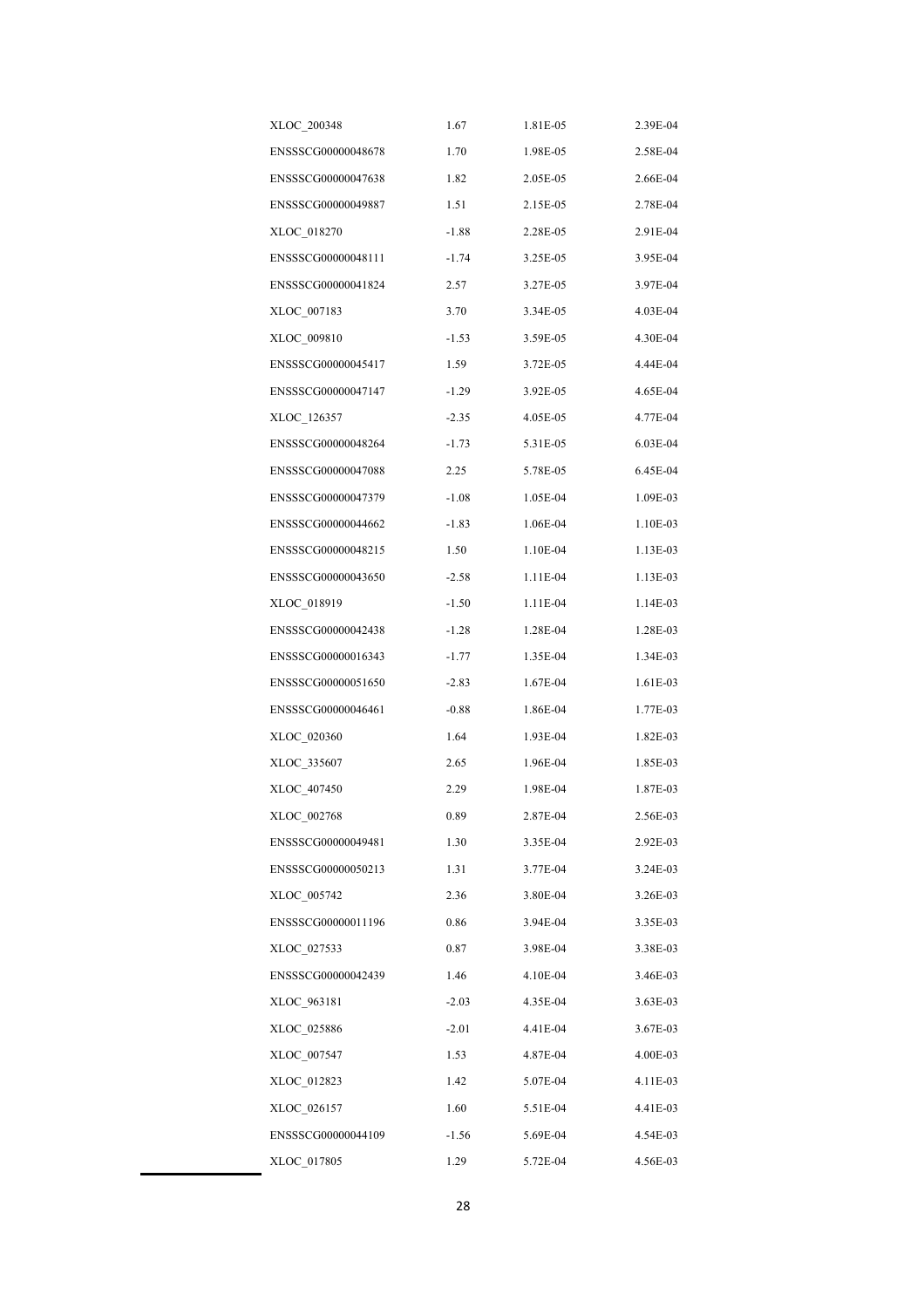| ENSSSCG00000046624 | 1.29    | 5.93E-04 | 4.70E-03 |
|--------------------|---------|----------|----------|
| ENSSSCG00000048031 | 1.44    | 6.51E-04 | 5.09E-03 |
| XLOC_018266        | -1.37   | 7.05E-04 | 5.44E-03 |
| XLOC_570364        | 1.36    | 7.09E-04 | 5.46E-03 |
| ENSSSCG00000046669 | 1.22    | 7.34E-04 | 5.62E-03 |
| XLOC_408080        | 1.45    | 7.41E-04 | 5.67E-03 |
| ENSSSCG00000047067 | $-0.92$ | 7.49E-04 | 5.71E-03 |
| ENSSSCG00000028322 | 2.03    | 8.03E-04 | 6.07E-03 |
| ENSSSCG00000045895 | $-1.30$ | 8.10E-04 | 6.12E-03 |
| ENSSSCG00000045128 | 1.00    | 8.47E-04 | 6.34E-03 |
| ENSSSCG00000005094 | 0.84    | 8.89E-04 | 6.58E-03 |
| ENSSSCG00000045865 | 1.33    | 9.25E-04 | 6.82E-03 |
| ENSSSCG00000045657 | 1.70    | 9.32E-04 | 6.86E-03 |
| ENSSSCG00000042000 | $-1.29$ | 9.81E-04 | 7.15E-03 |
| ENSSSCG00000042667 | $-1.91$ | 1.02E-03 | 7.38E-03 |
| ENSSSCG00000043219 | $-1.39$ | 1.16E-03 | 8.18E-03 |
| ENSSSCG00000042468 | $-1.41$ | 1.17E-03 | 8.25E-03 |
| ENSSSCG00000049319 | $-1.11$ | 1.20E-03 | 8.41E-03 |
| ENSSSCG00000042185 | 0.96    | 1.30E-03 | 9.08E-03 |
| ENSSSCG00000045440 | $-1.40$ | 1.35E-03 | 9.35E-03 |
| ENSSSCG00000048711 | 1.10    | 1.35E-03 | 9.36E-03 |
| ENSSSCG00000051033 | 1.34    | 1.54E-03 | 1.04E-02 |
| XLOC 021553        | $-1.50$ | 1.57E-03 | 1.06E-02 |
| XLOC_003621        | 1.52    | 1.58E-03 | 1.07E-02 |
| ENSSSCG00000043766 | $-1.12$ | 1.60E-03 | 1.08E-02 |
| XLOC_800414        | 1.75    | 1.66E-03 | 1.11E-02 |
| ENSSSCG00000047985 | $-0.77$ | 1.76E-03 | 1.16E-02 |
| ENSSSCG00000046607 | $-1.20$ | 1.80E-03 | 1.19E-02 |
| ENSSSCG00000034251 | 1.36    | 1.83E-03 | 1.20E-02 |
| ENSSSCG00000042176 | $-1.76$ | 1.91E-03 | 1.25E-02 |
| ENSSSCG00000041508 | 1.44    | 1.92E-03 | 1.26E-02 |
| ENSSSCG00000039672 | 1.21    | 2.00E-03 | 1.30E-02 |
| ENSSSCG00000048905 | $-2.28$ | 2.05E-03 | 1.33E-02 |
| XLOC 005186        | 0.87    | 2.06E-03 | 1.33E-02 |
| ENSSSCG00000047625 | 1.66    | 2.12E-03 | 1.36E-02 |
| ENSSSCG00000035352 | 1.14    | 2.13E-03 | 1.37E-02 |
| XLOC 570259        | 1.40    | 2.14E-03 | 1.37E-02 |
| ENSSSCG00000043175 | $-0.82$ | 2.15E-03 | 1.38E-02 |
| ENSSSCG00000030438 | 0.70    | 2.33E-03 | 1.47E-02 |
| XLOC 027163        | 0.86    | 2.38E-03 | 1.50E-02 |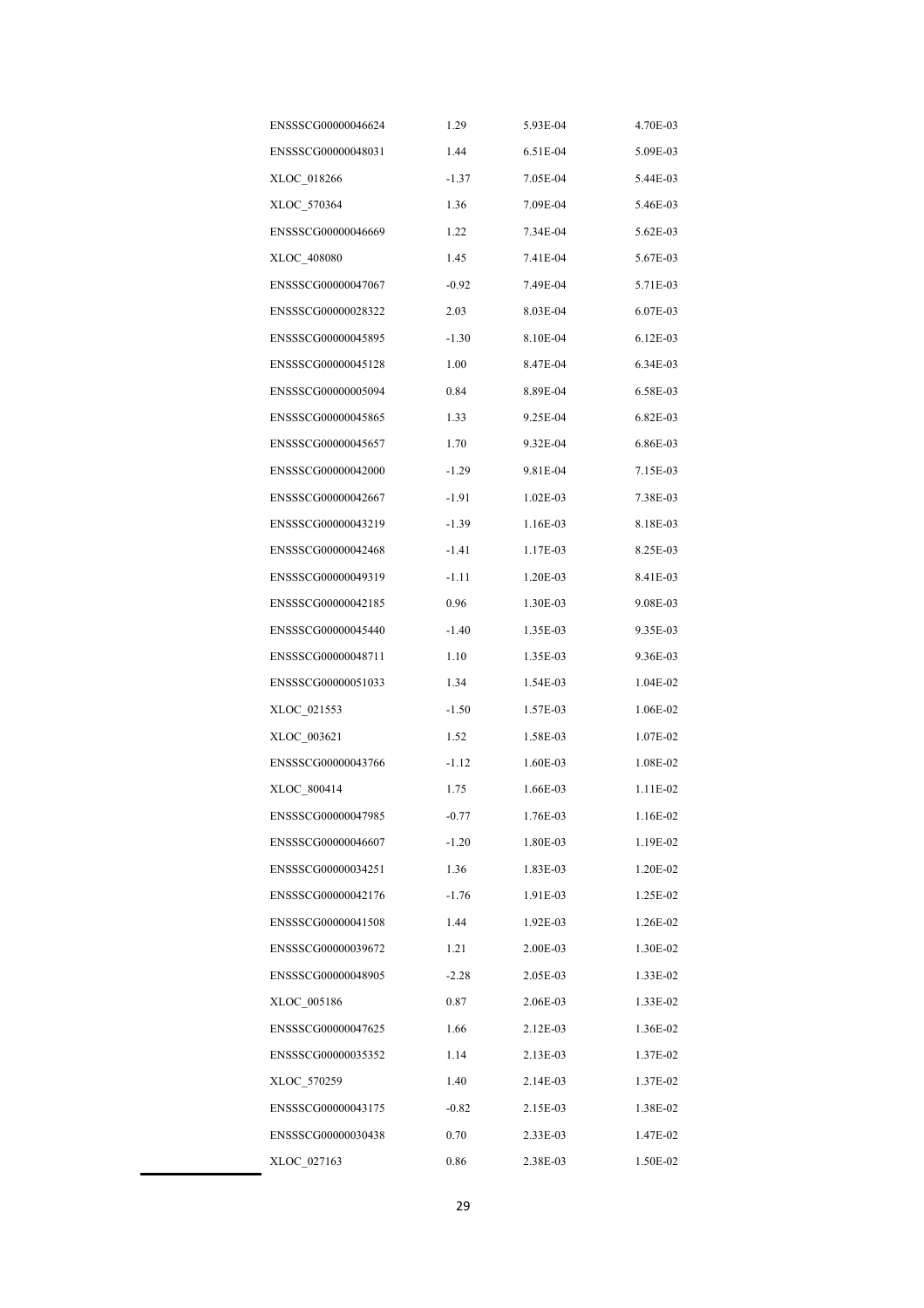| ENSSSCG00000046945 | $-0.73$ | 2.42E-03   | 1.51E-02 |
|--------------------|---------|------------|----------|
| ENSSSCG00000048101 | 1.59    | 2.45E-03   | 1.53E-02 |
| ENSSSCG00000043494 | 1.29    | 2.54E-03   | 1.58E-02 |
| ENSSSCG00000046352 | $-1.37$ | 2.58E-03   | 1.60E-02 |
| XLOC 1094570       | $-1.31$ | 2.64E-03   | 1.63E-02 |
| ENSSSCG00000047250 | $-1.07$ | 2.64E-03   | 1.63E-02 |
| ENSSSCG00000033537 | $-0.96$ | 2.91E-03   | 1.76E-02 |
| ENSSSCG00000047090 | $-1.44$ | 3.02E-03   | 1.81E-02 |
| ENSSSCG00000048856 | 0.74    | 3.07E-03   | 1.83E-02 |
| ENSSSCG00000046947 | 1.82    | 3.14E-03   | 1.87E-02 |
| XLOC_005330        | 0.96    | 3.33E-03   | 1.97E-02 |
| XLOC_337115        | 1.20    | 3.33E-03   | 1.97E-02 |
| ENSSSCG00000047349 | 1.38    | 3.70E-03   | 2.14E-02 |
| ENSSSCG00000049464 | 1.63    | 3.73E-03   | 2.16E-02 |
| ENSSSCG00000048754 | $-1.61$ | 3.79E-03   | 2.19E-02 |
| ENSSSCG00000016379 | 0.91    | 3.97E-03   | 2.27E-02 |
| XLOC 017544        | 1.03    | 3.98E-03   | 2.27E-02 |
| XLOC_731466        | 2.71    | 4.06E-03   | 2.31E-02 |
| ENSSSCG00000036880 | 0.68    | 4.48E-03   | 2.51E-02 |
| ENSSSCG00000051523 | 2.16    | 4.58E-03   | 2.55E-02 |
| ENSSSCG00000047270 | $-0.74$ | 4.64E-03   | 2.57E-02 |
| XLOC_014132        | 1.66    | 4.66E-03   | 2.58E-02 |
| ENSSSCG00000051296 | -1.41   | 4.67E-03   | 2.58E-02 |
| XLOC_005499        | 1.02    | 5.48E-03   | 2.95E-02 |
| ENSSSCG00000044255 | 1.07    | 5.61E-03   | 3.00E-02 |
| ENSSSCG00000051023 | $-0.86$ | 5.66E-03   | 3.02E-02 |
| ENSSSCG00000049640 | 1.10    | 5.68E-03   | 3.04E-02 |
| ENSSSCG00000050616 | 0.83    | 5.69E-03   | 3.04E-02 |
| ENSSSCG00000021146 | -1.11   | $6.04E-03$ | 3.18E-02 |
| ENSSSCG00000046766 | $-1.16$ | 6.21E-03   | 3.25E-02 |
| ENSSSCG00000041461 | 0.77    | 6.21E-03   | 3.25E-02 |
| ENSSSCG00000041015 | 1.03    | 6.55E-03   | 3.38E-02 |
| ENSSSCG00000044985 | 1.18    | 7.07E-03   | 3.58E-02 |
| ENSSSCG00000048579 | -1.69   | 7.28E-03   | 3.67E-02 |
| ENSSSCG00000041370 | $-1.29$ | 7.70E-03   | 3.84E-02 |
| ENSSSCG00000038429 | 1.43    | 7.96E-03   | 3.94E-02 |
| ENSSSCG00000042043 | 1.27    | 8.00E-03   | 3.95E-02 |
| ENSSSCG00000046743 | 1.48    | 8.32E-03   | 4.07E-02 |
| ENSSSCG00000043747 | 1.19    | 8.70E-03   | 4.22E-02 |
| ENSSSCG00000041050 | 0.76    | 8.98E-03   | 4.32E-02 |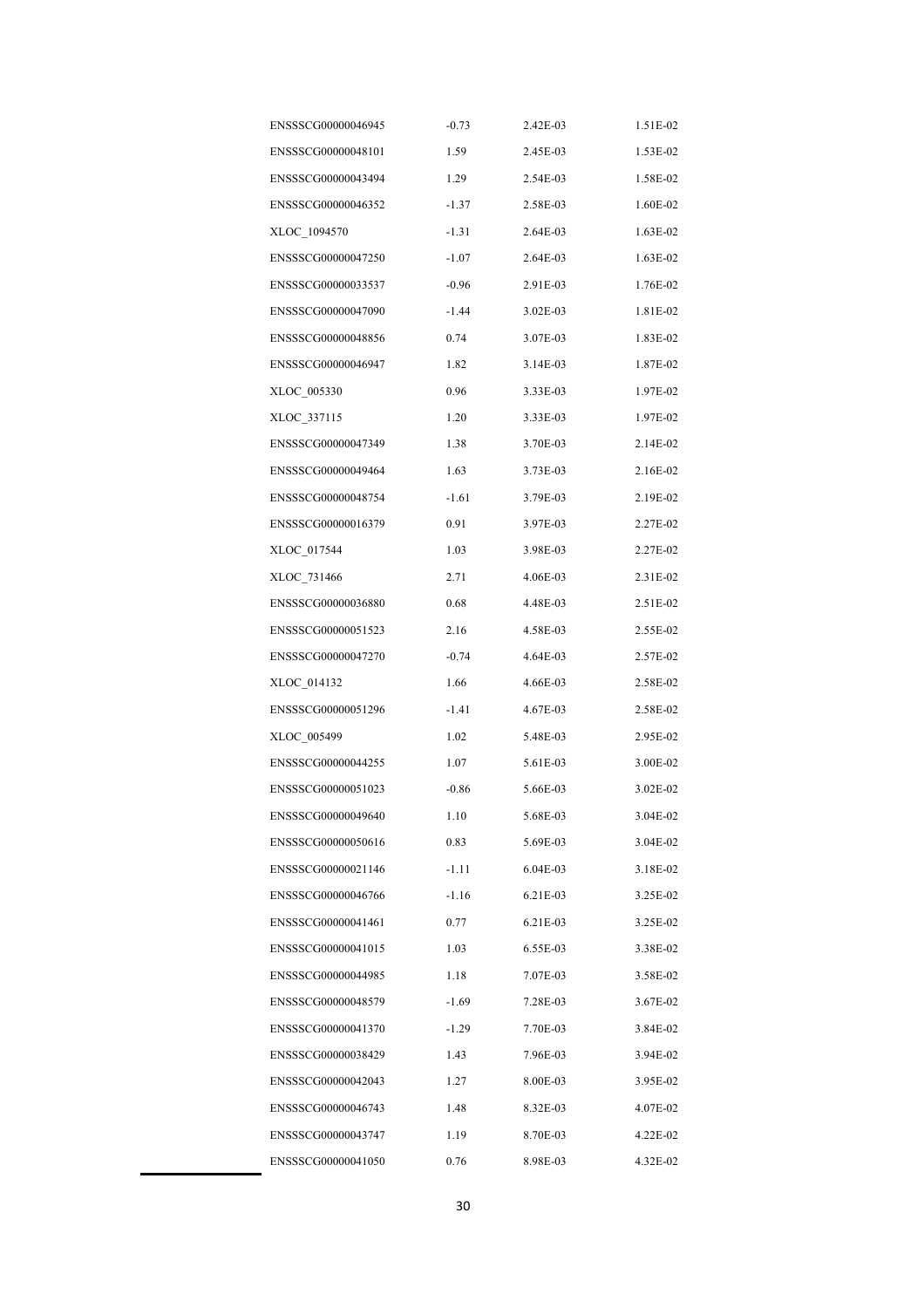| XLOC 728787        | 1.97    | 9.00E-03   | 4.33E-02     |
|--------------------|---------|------------|--------------|
| XLOC 026859        | $-0.70$ | 9.19E-03   | 4.40E-02     |
| ENSSSCG00000041866 | 1.16    | 9.33E-03   | 4.45E-02     |
| XLOC 024743        | $-1.08$ | 9.38E-03   | 4.46E-02     |
| ENSSSCG00000049532 | $-1.10$ | 9.79E-03   | $4.62E - 02$ |
| ENSSSCG00000044736 | 0.94    | 1.00E-02   | 4.70E-02     |
| XLOC 009194        | $-0.69$ | $1.02E-02$ | 4.77E-02     |
| XLOC 799496        | $-0.92$ | 1.07E-02   | 4.97E-02     |
|                    |         |            |              |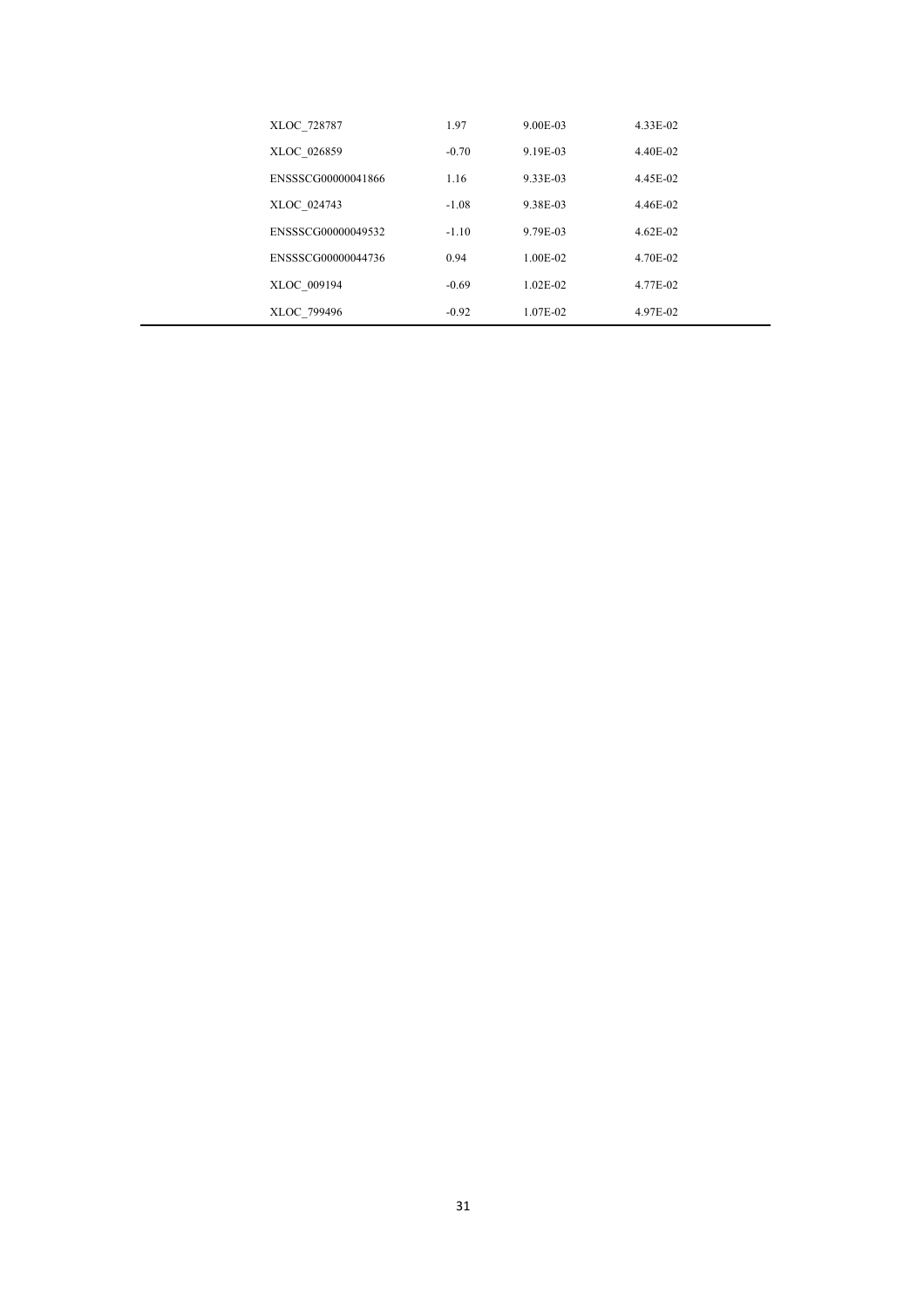**Table S4 The predicted target genes of DE LncRNAs**

| $(-10)$ vs-14      |                     |               | $(-6)$ vs-14       |                     |                      | $(-2)$ vs-14                      |                     |                 | $(+)1$ vs-14                      |                     |               |  |  |                    |    |  |                     |       |  |                    |    |
|--------------------|---------------------|---------------|--------------------|---------------------|----------------------|-----------------------------------|---------------------|-----------------|-----------------------------------|---------------------|---------------|--|--|--------------------|----|--|---------------------|-------|--|--------------------|----|
|                    |                     | Gene          |                    |                     |                      |                                   |                     | Gene            |                                   |                     | Gene          |  |  |                    |    |  |                     |       |  |                    |    |
| DE LncRNAs         | Target genes        | symbol        | DE LncRNAs         | Target genes        | Gene symbol          | DE LncRNAs                        | Target genes        | symbol          | DE LncRNAs                        | Target genes        | symbol        |  |  |                    |    |  |                     |       |  |                    |    |
|                    | ENSSSCG00000009261* | CSN2          | ENSSSCG00000045128 | ENSSSCG00000000171* | CKAP4                | XLOC 018919                       | ENSSSCG00000000114* | <b>PICK1</b>    | XLOC 018919                       | ENSSSCG00000000114* | <b>PICK1</b>  |  |  |                    |    |  |                     |       |  |                    |    |
| XLOC 025146        | ENSSSCG00000009262* | <b>CSN1S1</b> |                    | ENSSSCG00000000220* | POU6F1               |                                   | ENSSSCG00000000220* | POU6F1          | ENSSSCG00000045128                | ENSSSCG00000000171* | CKAP4         |  |  |                    |    |  |                     |       |  |                    |    |
|                    | ENSSSCG00000009266* | <b>ODAM</b>   | XLOC 026859        | ENSSSCG00000000223  | BIN2                 | XLOC 026859                       | ENSSSCG00000000223  | BIN2            |                                   | ENSSSCG00000000220* | POU6F1        |  |  |                    |    |  |                     |       |  |                    |    |
| XLOC 025150        | ENSSSCG00000009267* | CSN3          | XLOC 021553        | ENSSSCG00000003547* | <b>NCMAP</b>         |                                   | ENSSSCG00000000521* | PHLDA1          | XLOC 026859                       | ENSSSCG00000000223  | BIN2          |  |  |                    |    |  |                     |       |  |                    |    |
|                    | ENSSSCG00000039238  | <b>CABS1</b>  | XLOC 021992        | ENSSSCG00000003755* | <i>MCOLN2</i>        | ENSSSCG00000044141                | ENSSSCG00000000522* | <b>NAPILI</b>   |                                   | ENSSSCG00000000521* | PHLDA1        |  |  |                    |    |  |                     |       |  |                    |    |
| XLOC 026156        | ENSSSCG00000015405* | CD36          |                    | ENSSSCG00000003949* | CDC20                |                                   | ENSSSCG00000001657* | CUL7            | ENSSSCG00000044141                | ENSSSCG00000000522* | <b>NAPILI</b> |  |  |                    |    |  |                     |       |  |                    |    |
| ENSSSCG00000024743 | ENSSSCG00000017516  | SP2           | ENSSSCG00000041987 | ENSSSCG00000003951* | Clorf210             |                                   | ENSSSCG00000001658  | MRPL2           |                                   | ENSSSCG00000001657* | CUL7          |  |  |                    |    |  |                     |       |  |                    |    |
|                    | ENSSSCG00000037775* | NA            | ENSSSCG00000042663 | ENSSSCG00000030177* | EBNA1BP2             | XLOC 963181<br>ENSSSCG00000047067 | ENSSSCG00000001659  | KLC4            | XLOC_963181<br>ENSSSCG00000043650 | ENSSSCG00000001658  | MRPL2         |  |  |                    |    |  |                     |       |  |                    |    |
| XLOC_027177        | ENSSSCG00000040849* | NA            |                    | ENSSSCG00000004279* | <b>OGFRL1</b>        |                                   | ENSSSCG00000001660* | PTK7            |                                   | ENSSSCG00000001659  | KLC4          |  |  |                    |    |  |                     |       |  |                    |    |
|                    |                     |               |                    | ENSSSCG00000019520  | $ssc$ -mir-30 $c$ -2 |                                   | ENSSSCG00000002285  | <b>GPHN</b>     |                                   | ENSSSCG00000001660* | PTK7          |  |  |                    |    |  |                     |       |  |                    |    |
|                    |                     |               |                    | ENSSSCG00000005904  | VPS28                |                                   | ENSSSCG00000002287  | MPP5            |                                   | ENSSSCG00000002257* | MCTP2         |  |  |                    |    |  |                     |       |  |                    |    |
|                    |                     |               |                    | ENSSSCG00000005907  | ADCK5                |                                   | ENSSSCG00000033295* | EIF2S1          |                                   | ENSSSCG00000035989  | NA            |  |  |                    |    |  |                     |       |  |                    |    |
|                    |                     |               |                    | ENSSSCG00000005908  | <i>SLC52A2</i>       | ENSSSCG00000050616                | ENSSSCG00000002375* | <b>RPS6KL1</b>  |                                   | ENSSSCG00000002285  | <b>GPHN</b>   |  |  |                    |    |  |                     |       |  |                    |    |
|                    |                     |               |                    | ENSSSCG00000005909  | FBXL6                | ENSSSCG00000051016                | ENSSSCG00000002440* | CCDC88C         | ENSSSCG00000047067                | ENSSSCG00000002287  | MPP5          |  |  |                    |    |  |                     |       |  |                    |    |
|                    |                     |               | ENSSSCG00000040582 | ENSSSCG00000005910* | <b>TMEM249</b>       |                                   | ENSSSCG00000034114  | GPR68           |                                   | ENSSSCG00000033295* | EIF2S1        |  |  |                    |    |  |                     |       |  |                    |    |
|                    |                     |               |                    | ENSSSCG00000005917  | <b>HSF1</b>          |                                   | ENSSSCG00000002953* | NA              | ENSSSCG00000050616                | ENSSSCG00000002375* | RPS6KL1       |  |  |                    |    |  |                     |       |  |                    |    |
|                    |                     |               |                    | ENSSSCG00000005920* | NA                   |                                   | ENSSSCG00000002955* | <b>CATSPERG</b> |                                   | ENSSSCG00000002671* | ATP2C2        |  |  |                    |    |  |                     |       |  |                    |    |
|                    |                     |               |                    | ENSSSCG00000025116* | TONSL                | ENSSSCG00000044425                | ENSSSCG00000002959  | FAM98C          | ENSSSCG00000041015                | ENSSSCG00000002672* | MEAK7         |  |  |                    |    |  |                     |       |  |                    |    |
|                    |                     |               |                    |                     |                      |                                   |                     |                 |                                   |                     |               |  |  | ENSSSCG00000046182 | NA |  | ENSSSCG00000038902* | KCNK6 |  | ENSSSCG00000002937 | NA |
|                    |                     |               |                    | ENSSSCG00000006578  | S100A4               | XLOC_020627                       | ENSSSCG00000002965* | ACTN4           | ENSSSCG00000046766                | ENSSSCG00000029420  | ZNF569        |  |  |                    |    |  |                     |       |  |                    |    |
|                    |                     |               | ENSSSCG00000006581 | ENSSSCG00000006582  | S100A14              | ENSSSCG00000050217                | ENSSSCG00000003278  | NA              |                                   | ENSSSCG00000029600* | NA            |  |  |                    |    |  |                     |       |  |                    |    |
|                    |                     |               |                    | ENSSSCG00000028553  | ILF2                 | XLOC 021249                       | ENSSSCG00000003329* | ACAP3           | ENSSSCG00000044425                | ENSSSCG00000002953* | NA            |  |  |                    |    |  |                     |       |  |                    |    |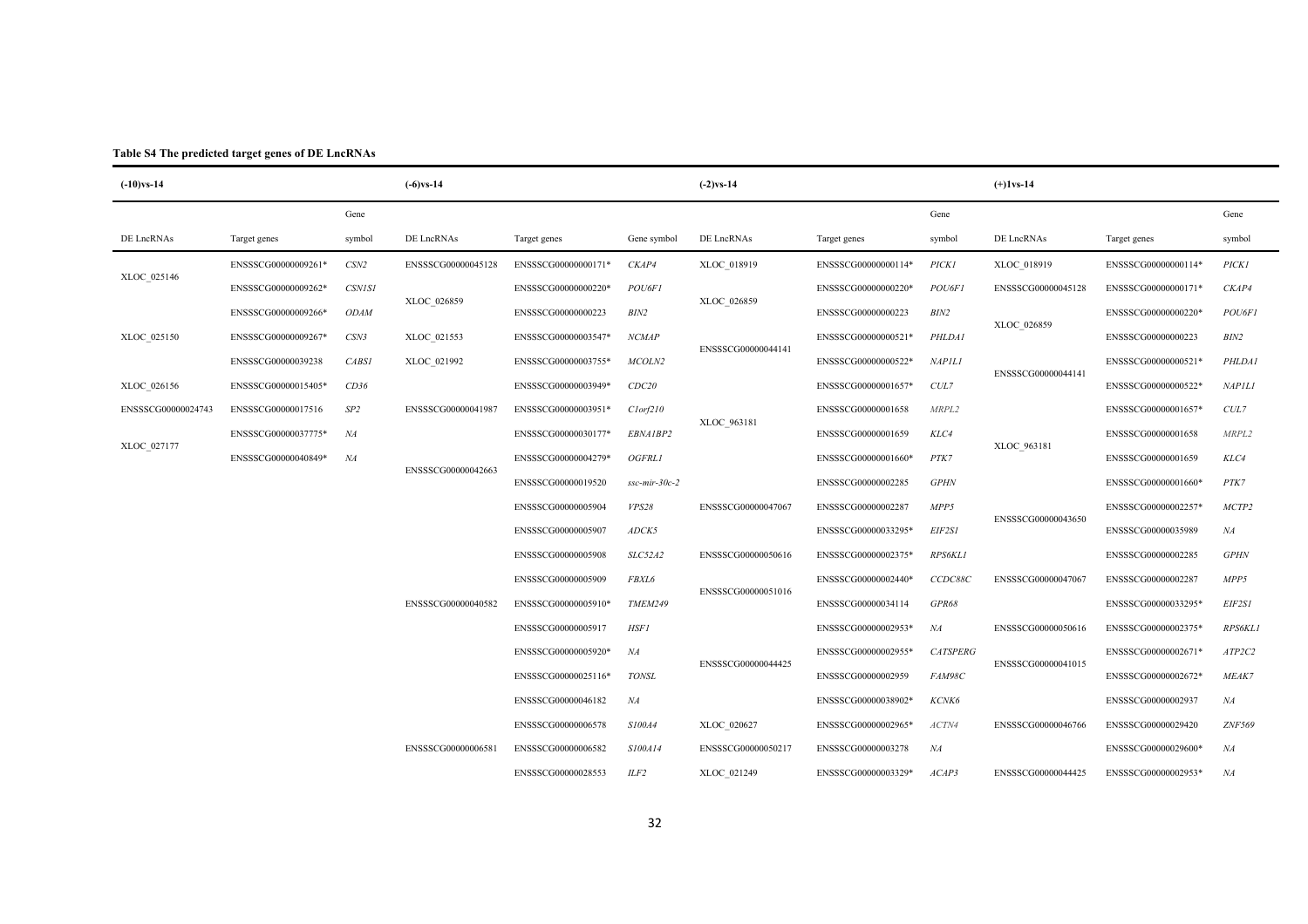|                    | ENSSSCG00000007469  | <b>PTPNI</b>    |                    | ENSSSCG00000003342  | <b>DVL1</b>         |                    | ENSSSCG00000002955* | <b>CATSPERG</b> |
|--------------------|---------------------|-----------------|--------------------|---------------------|---------------------|--------------------|---------------------|-----------------|
| XLOC_012336        | ENSSSCG00000027206  | PARD6B          |                    | ENSSSCG00000003344  | VWA1                |                    | ENSSSCG00000002959  | FAM98C          |
| XLOC 012374        | ENSSSCG00000007494  | <b>CSTF1</b>    |                    | ENSSSCG00000003346* | ANKRD65             |                    | ENSSSCG00000038902* | KCNK6           |
|                    | ENSSSCG00000007497* | GCNT7           |                    | ENSSSCG00000021880  | MXRA8               | XLOC_021553        | ENSSSCG00000003547* | <b>NCMAP</b>    |
|                    | ENSSSCG00000007713  | BUD23           | XLOC_021553        | ENSSSCG00000003547* | <b>NCMAP</b>        | ENSSSCG00000047147 | ENSSSCG00000003577  | WASF2           |
|                    | ENSSSCG00000007715  | <i>ABHD11</i>   | ENSSSCG00000047147 | ENSSSCG00000003577  | WASF2               | ENSSSCG00000042438 | ENSSSCG00000003577  | WASF2           |
| XLOC_015687        | ENSSSCG00000007717* | METTL27         | ENSSSCG00000042438 | ENSSSCG00000003577  | WASF2               |                    | ENSSSCG00000003578  | <b>FGR</b>      |
|                    | ENSSSCG00000033358* | VPS37D          |                    | ENSSSCG00000003578  | ${\it FGR}$         |                    | ENSSSCG00000003701* | SNRPD1          |
|                    | ENSSSCG00000039800  | $ssc$ -mir-7137 |                    | ENSSSCG00000003701* | <b>SNRPD1</b>       | ENSSSCG00000042000 | ENSSSCG00000025478  | MIBI            |
| XLOC_024743        | ENSSSCG00000008973* | NA              | ENSSSCG00000042000 | ENSSSCG00000025478  | MIBI                |                    | ENSSSCG00000028010  | ABHD3           |
| XLOC 025146        | ENSSSCG00000009261* | CSN2            |                    | ENSSSCG00000028010  | ABHD3               |                    | ENSSSCG00000003949* | CDC20           |
|                    | ENSSSCG00000009262* | <b>CSN1S1</b>   | ENSSSCG00000041327 | ENSSSCG00000003755* | MCOLN2              | ENSSSCG00000041987 | ENSSSCG00000003951* | Clorf210        |
|                    | ENSSSCG00000009266* | <b>ODAM</b>     | XLOC 021992        | ENSSSCG00000003755* | MCOLN2              |                    | ENSSSCG00000030177* | EBNA1BP2        |
| XLOC_025150        | ENSSSCG00000009267* | CSN3            |                    | ENSSSCG00000003949* | CDC20               | ENSSSCG00000044841 | ENSSSCG00000004293  | SNX14           |
|                    | ENSSSCG00000039238  | <b>CABS1</b>    | ENSSSCG00000041987 | ENSSSCG00000003951* | Clorf210            |                    | ENSSSCG00000004294* | <b>SYNCRIP</b>  |
| XLOC 009020        | ENSSSCG00000010370* | ANXA8           |                    | ENSSSCG00000030177* | EBNA1BP2            | XLOC 002768        | ENSSSCG00000004657* | <b>CEP152</b>   |
|                    | ENSSSCG00000043778* | NA              |                    | ENSSSCG00000004279* | <b>OGFRL1</b>       | ENSSSCG00000005094 | ENSSSCG00000005095  | PRKCH           |
|                    |                     |                 | ENSSSCG00000042663 |                     | $ssc$ -mir- $30c$ - |                    |                     |                 |
| XLOC_014132        | ENSSSCG00000013839  | RASAL3          |                    | ENSSSCG00000019520  | $\overline{c}$      | ENSSSCG00000051701 | ENSSSCG00000005191* | <b>MPDZ</b>     |
|                    | ENSSSCG00000023607  | CYP4F22         | ENSSSCG00000044841 | ENSSSCG00000004293  | SNX14               | ENSSSCG00000042369 | ENSSSCG00000005383* | ALG2            |
| XLOC_026156        | ENSSSCG00000015405* | CD36            |                    | ENSSSCG00000004294* | <b>SYNCRIP</b>      | ENSSSCG00000048111 | ENSSSCG00000005582  | <b>STRBP</b>    |
| ENSSSCG00000048149 | ENSSSCG00000016232  | MRPL44          | ENSSSCG00000051701 | ENSSSCG00000005191* | <b>MPDZ</b>         |                    | ENSSSCG00000005904  | VPS28           |
| ENSSSCG00000042185 | ENSSSCG00000016378  | PASK            | XLOC_002435        | ENSSSCG00000005707* | <b>FIBCD1</b>       |                    | ENSSSCG00000005907  | ADCK5           |
| ENSSSCG00000047513 | ENSSSCG00000016381* | SNED1           |                    | ENSSSCG00000005904  | VPS28               | ENSSSCG00000040582 | ENSSSCG00000005908  | SLC52A2         |
| XLOC_408080        | ENSSSCG00000016381* | <b>SNED1</b>    | ENSSSCG00000040582 | ENSSSCG00000005907  | ADCK5               |                    | ENSSSCG00000005909  | FBXL6           |
| ENSSSCG00000046607 | ENSSSCG00000016430  | <b>GALNT11</b>  |                    | ENSSSCG00000005908  | <b>SLC52A2</b>      |                    | ENSSSCG00000005910* | TMEM249         |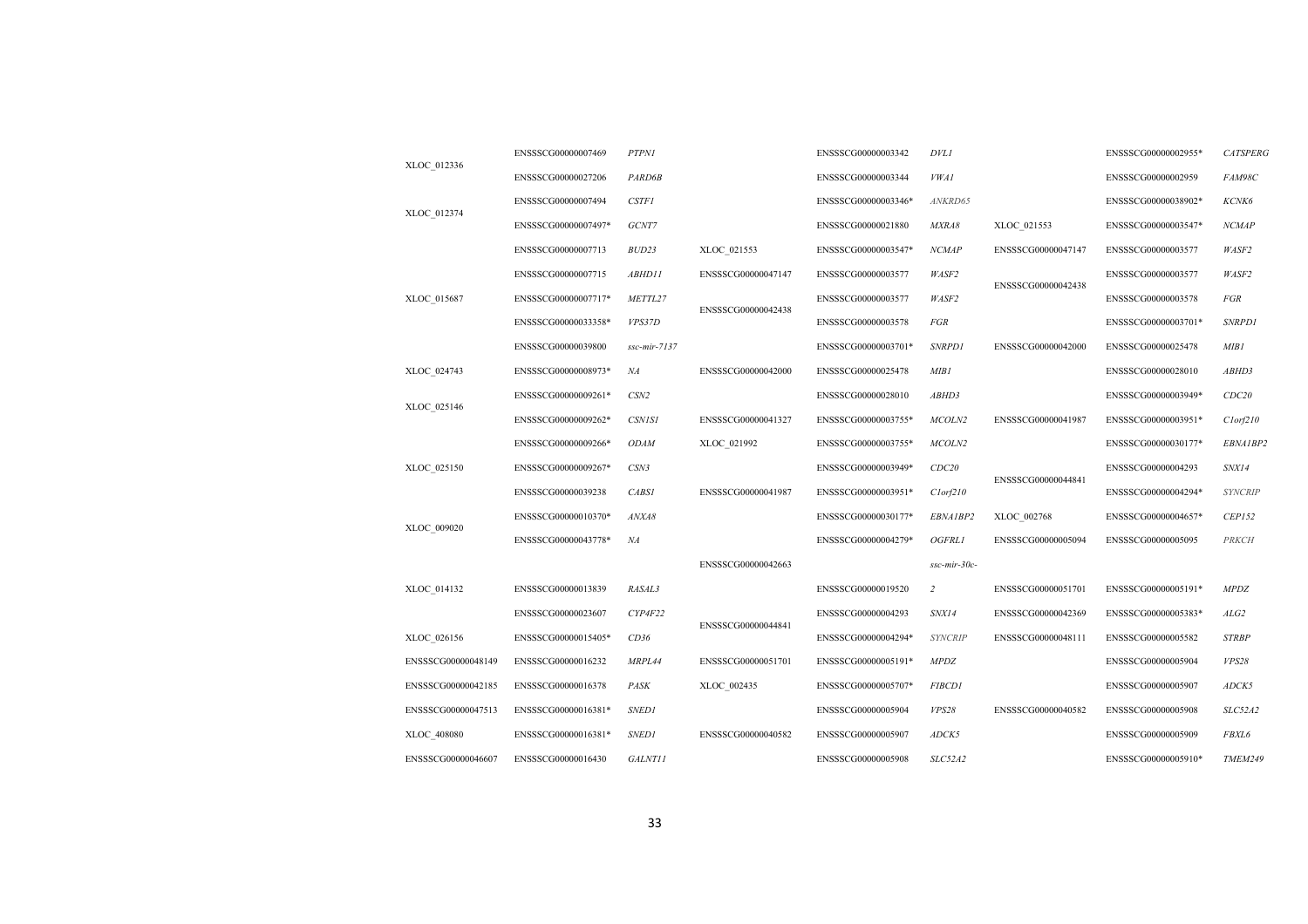|                    |                                          | ENSSSCG00000016431* | GALNTL5       |                     | ENSSSCG00000005909  | FBXL6            |                     | ENSSSCG00000005917  | <b>HSF1</b>    |
|--------------------|------------------------------------------|---------------------|---------------|---------------------|---------------------|------------------|---------------------|---------------------|----------------|
|                    |                                          | ENSSSCG00000016432* | PRKAG2        |                     | ENSSSCG00000005910* | TMEM249          |                     | ENSSSCG00000005920* | NA             |
|                    | ENSSSCG00000048060                       | ENSSSCG00000016894* | ARL15         |                     | ENSSSCG00000005917  | <b>HSF1</b>      |                     | ENSSSCG00000025116* | <b>TONSL</b>   |
|                    | ENSSSCG00000017177                       | ST6GALNAC2          |               | ENSSSCG00000005920* | NA                  |                  | ENSSSCG00000046182  | NA                  |                |
| ENSSSCG00000042682 | ENSSSCG00000017181                       | CYGB                |               | ENSSSCG00000025116* | <b>TONSL</b>        | XLOC_017805      | ENSSSCG00000006307* | <b>RCSD1</b>        |                |
|                    | ENSSSCG00000019245                       | NA                  |               | ENSSSCG00000046182  | NA                  | XLOC_017835      | ENSSSCG00000006347* | DUSP12              |                |
|                    |                                          | ENSSSCG00000023362* | RHBDF2        | XLOC 017805         | ENSSSCG00000006307* | RCSD1            |                     | ENSSSCG00000006350* | FCGR2B         |
|                    | ENSSSCG00000050015                       | ENSSSCG00000017251* | SOX9          | XLOC_017835         | ENSSSCG00000006347* | DUSP12           | ENSSSCG00000044662  | ENSSSCG00000006487  | CCT3           |
|                    |                                          | ENSSSCG00000017376* | <b>MEOXI</b>  |                     | ENSSSCG00000006350* | <b>FCGR2B</b>    |                     | ENSSSCG00000006490  | SMG5           |
|                    | XLOC_005878                              | ENSSSCG00000017378  | DHX8          |                     | ENSSSCG00000006572* | NPRI             | ENSSSCG00000043747  | ENSSSCG00000006665  | SF3B4          |
|                    | ENSSSCG00000024743<br>ENSSSCG00000046841 | ENSSSCG00000017379* | ETV4          | XLOC 018030         | ENSSSCG00000006578  | S100A4           | XLOC_018195         | ENSSSCG00000006748* | TSPAN2         |
|                    |                                          | ENSSSCG00000017516  | SP2           |                     | ENSSSCG00000006582  | S100A14          | ENSSSCG00000047985  | ENSSSCG00000007206  | <b>RBCK1</b>   |
|                    |                                          | ENSSSCG00000017904  | ENO3          |                     | ENSSSCG00000028553  | ILF <sub>2</sub> |                     | ENSSSCG00000007212* | $C20$ orf $96$ |
|                    |                                          | ENSSSCG00000017908* | <b>GP1BA</b>  |                     | ENSSSCG00000006578  | S100A4           |                     | ENSSSCG00000031519  | NRSN2          |
|                    | ENSSSCG00000043982                       | ENSSSCG00000019156  | U6            | ENSSSCG00000006581  | ENSSSCG00000006582  | S100A14          | XLOC_012200         | ENSSSCG00000007344  | KIAA1755       |
|                    |                                          | ENSSSCG00000020665  | TAF6L         |                     | ENSSSCG00000028553  | ILF2             | XLOC_012336         | ENSSSCG00000007469  | <b>PTPN1</b>   |
|                    |                                          | ENSSSCG00000025513* | SNORD22       | ENSSSCG00000043747  | ENSSSCG00000006665  | SF3B4            |                     | ENSSSCG00000027206  | PARD6B         |
|                    | ENSSSCG00000043175                       | ENSSSCG00000026212* | SNORD29       | XLOC 012336         | ENSSSCG00000007469  | <b>PTPN1</b>     |                     | ENSSSCG00000007713  | BUD23          |
|                    |                                          | ENSSSCG00000026293  | STX5          |                     | ENSSSCG00000027206  | PARD6B           |                     | ENSSSCG00000007715  | ABHD11         |
|                    |                                          | ENSSSCG00000038711  | TMEM223       |                     | ENSSSCG00000007493* | <b>AURKA</b>     | XLOC_015687         | ENSSSCG00000007717* | METTL27        |
|                    |                                          | ENSSSCG00000021536  | CLDN9         | XLOC_535646         | ENSSSCG00000007494  | <b>CSTF1</b>     |                     | ENSSSCG00000033358* | VPS37D         |
|                    |                                          |                     |               |                     |                     |                  |                     |                     | ssc-mir-       |
|                    | ENSSSCG00000036096                       | ENSSSCG00000023304* | SRRM2         |                     | ENSSSCG00000007496  | RTF2             |                     | ENSSSCG00000039800  | 7137           |
|                    |                                          | ENSSSCG00000023315  | THOC6         | XLOC 012374         | ENSSSCG00000007494  | <b>CSTF1</b>     | ENSSSCG00000043494  | ENSSSCG00000007896  | <b>TXNDC11</b> |
|                    |                                          | ENSSSCG00000023743* | CLDN6         |                     | ENSSSCG00000007497* | GCNT7            |                     | ENSSSCG00000008122  | ADRA2B         |
|                    |                                          | ENSSSCG00000029264  | <b>PKMYTI</b> | ENSSSCG00000049698  | ENSSSCG00000007585* | ACTB             | ENSSSCG00000043219  | ENSSSCG00000039523  | NA             |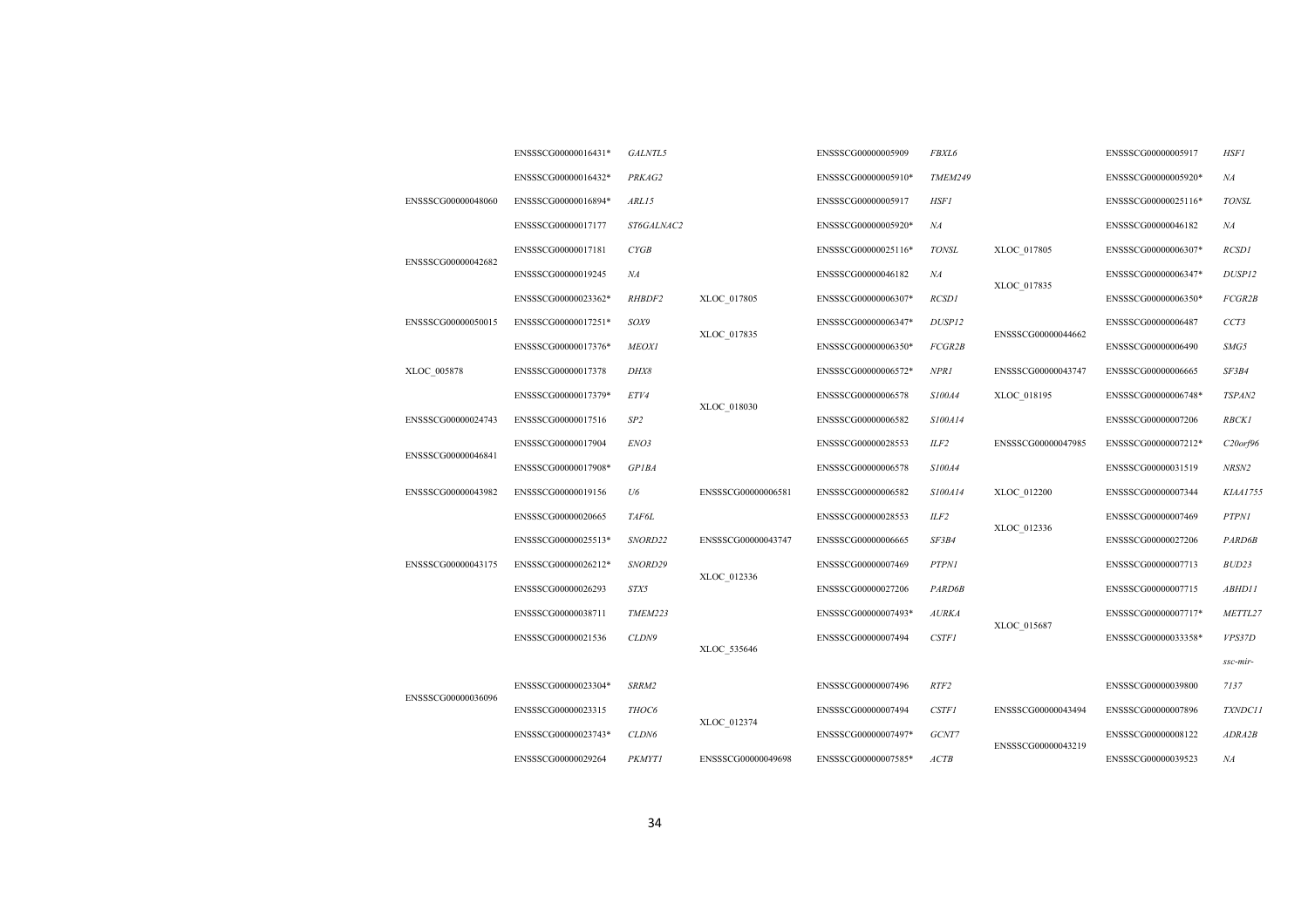|                    |                    | ENSSSCG00000030518* | PRSS33         |                    | ENSSSCG00000007713  | BUD23           |                    | ENSSSCG00000008959* | CXCL2         |
|--------------------|--------------------|---------------------|----------------|--------------------|---------------------|-----------------|--------------------|---------------------|---------------|
|                    |                    | ENSSSCG00000035052* | <b>KREMEN2</b> |                    | ENSSSCG00000007715  | ABHD11          | XLOC_024728        | ENSSSCG00000008961  | MTHFD2L       |
| ENSSSCG00000051023 |                    | ENSSSCG00000021991  | NDUFV3         |                    | ENSSSCG00000007717* | METTL27         | XLOC_024743        | ENSSSCG00000008973* | NA            |
|                    |                    | ENSSSCG00000023078* | WDR4           | XLOC_015687        | ENSSSCG00000033358* | VPS37D          |                    | ENSSSCG00000009261* | CSN2          |
|                    |                    |                     |                |                    |                     | ssc-mir-        | XLOC_025146        |                     |               |
|                    | ENSSSCG00000047361 | ENSSSCG00000023636  | TMEM222        |                    | ENSSSCG00000039800  | 7137            |                    | ENSSSCG00000009262* | <b>CSN1S1</b> |
|                    |                    | ENSSSCG00000024018  | SLC16A3        | XLOC 024743        | ENSSSCG00000008973* | NA              |                    | ENSSSCG00000009266* | <b>ODAM</b>   |
|                    |                    | ENSSSCG00000033689  | <b>GPS1</b>    | XLOC_025146        | ENSSSCG00000009261* | CSN2            | XLOC_025150        | ENSSSCG00000009267* | CSN3          |
|                    |                    | ENSSSCG00000035852  | <b>CSNK1D</b>  |                    | ENSSSCG00000009262* | <b>CSN1S1</b>   |                    | ENSSSCG00000039238  | <b>CABS1</b>  |
|                    | XLOC_004739        | ENSSSCG00000039873  | <b>DCXR</b>    |                    | ENSSSCG00000009266* | <b>ODAM</b>     | ENSSSCG00000045154 | ENSSSCG00000009560* | <b>TFDP1</b>  |
|                    |                    | ENSSSCG00000040352  | DUSIL          | XLOC_025150        | ENSSSCG00000009267* | CSN3            |                    | ENSSSCG00000009563  | TMCO3         |
|                    |                    | ENSSSCG00000040385  | <b>RFNG</b>    |                    | ENSSSCG00000039238  | <b>CABS1</b>    | ENSSSCG00000049805 | ENSSSCG00000009565* | GAS6          |
|                    |                    | ENSSSCG00000040503  | LRRC45         | ENSSSCG00000049805 | ENSSSCG00000009565* | GAS6            | ENSSSCG00000047090 | ENSSSCG00000009653  | CDCA2         |
|                    | ENSSSCG00000044256 | ENSSSCG00000030102  | NA             | ENSSSCG00000046495 | ENSSSCG00000010143* | <b>MTR</b>      | ENSSSCG00000048264 | ENSSSCG00000009705* | GALNT7        |
|                    | ENSSSCG00000046599 | ENSSSCG00000031780  | MAGI2          | XLOC_009020        | ENSSSCG00000010370* | ANXA8           |                    | ENSSSCG00000030118* | SAP30         |
|                    | ENSSSCG00000045200 | ENSSSCG00000032199  | SNORD88B       |                    | ENSSSCG00000043778* | NA              | ENSSSCG00000046495 | ENSSSCG00000010143* | MTR           |
|                    |                    | ENSSSCG00000032902  | KLK7           |                    | ENSSSCG00000010994  | NFX1            | ENSSSCG00000047944 | ENSSSCG00000010816* | TGFB2         |
|                    | ENSSSCG00000048405 | ENSSSCG00000033591  | CHD9           | ENSSSCG00000045657 | ENSSSCG00000010995  | CHMP5           |                    | ENSSSCG00000010994  | <b>NFX1</b>   |
|                    |                    | ENSSSCG00000038304  | RBM4B          |                    | ENSSSCG00000010999  | <b>SMU1</b>     | ENSSSCG00000045657 | ENSSSCG00000010995  | CHMP5         |
|                    | XLOC_570364        | ENSSSCG00000038508* | SPTBN2         | XLOC_003732        | ENSSSCG00000011075  | <i>KIAA1217</i> |                    | ENSSSCG00000010999  | <b>SMU1</b>   |
|                    | XLOC_799496        | ENSSSCG00000038966* | KRT7           | ENSSSCG00000045440 | ENSSSCG00000011107  | <b>CCNY</b>     | ENSSSCG00000045440 | ENSSSCG00000011107  | <b>CCNY</b>   |
|                    |                    | ENSSSCG00000039587* | NA             | XLOC_003829        | ENSSSCG00000011125* | GATA3           | ENSSSCG00000011196 | ENSSSCG00000011195* | GALNT15       |
|                    | XLOC 005792        | ENSSSCG00000039878  | PLD6           |                    | ENSSSCG00000011195* | GALNT15         |                    | ENSSSCG00000011197  | OXNAD1        |
|                    |                    |                     |                | ENSSSCG00000011196 | ENSSSCG00000011197  | OXNAD1          |                    | ENSSSCG00000011850* | MUC4          |
|                    |                    |                     |                |                    | ENSSSCG00000011850* | MUC4            | XLOC_007183        | ENSSSCG00000011853  | <b>RUBCN</b>  |
|                    |                    |                     |                | XLOC 007183        | ENSSSCG00000011853  | <b>RUBCN</b>    | ENSSSCG00000043103 | ENSSSCG00000012071  | NA            |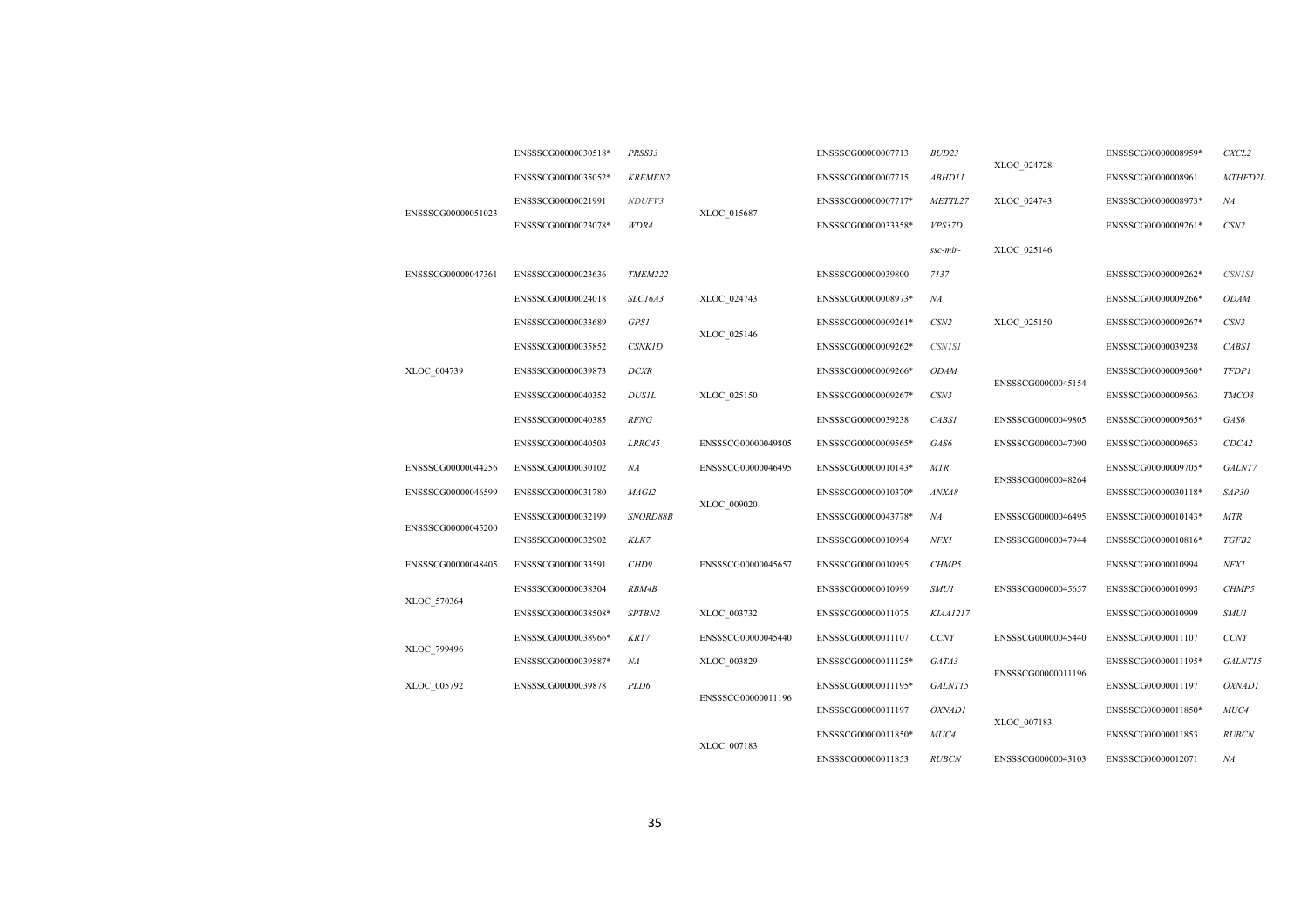|  | ENSSSCG00000037520 | ENSSSCG00000012767  | <i>HAUS7</i>      | ENSSSCG00000028695 | ENSSSCG00000012519  | <b>GPRASP1</b>                 |
|--|--------------------|---------------------|-------------------|--------------------|---------------------|--------------------------------|
|  |                    | ENSSSCG00000013839  | RASAL3            |                    | ENSSSCG00000012520* | NA                             |
|  | XLOC_014132        | ENSSSCG00000023607  | CYP4F22           |                    | ENSSSCG00000012836  | AP2A2                          |
|  | ENSSSCG00000039815 | ENSSSCG00000014003  | MIER <sub>2</sub> |                    | ENSSSCG00000012842  | RPLP <sub>2</sub>              |
|  |                    | ENSSSCG00000014007  | FLT4              | XLOC_570259        | ENSSSCG00000012846  | <b>GATD1</b>                   |
|  | XLOC_014650        | ENSSSCG00000014061* | THOC3             |                    | ENSSSCG00000012847  | TALDO1                         |
|  |                    | ENSSSCG00000014062* | <b>SIMC1</b>      |                    | ENSSSCG00000023933* | CRACR2B                        |
|  |                    | ENSSSCG00000015267* | FMO <sub>2</sub>  | ENSSSCG00000043766 | ENSSSCG00000013276  | PRDM11                         |
|  | XLOC_025886        | ENSSSCG00000023472  | FMO3              |                    | ENSSSCG00000013839  | RASAL3                         |
|  | XLOC 026156        | ENSSSCG00000015405* | CD36              | XLOC_014132        | ENSSSCG00000023607  | CYP4F22                        |
|  | XLOC 1094570       | ENSSSCG00000015524  | FAM20B            |                    | ENSSSCG00000014003  | MIER <sub>2</sub>              |
|  |                    | ENSSSCG00000024674  | ABL2              | ENSSSCG00000039815 | ENSSSCG00000014007  | FLT4                           |
|  | XLOC 407048        | ENSSSCG00000015780* | STOX2             | ENSSSCG00000051426 | ENSSSCG00000014436* | ARHGEF37                       |
|  | XLOC 010589        | ENSSSCG00000016223* | ACSL3             | XLOC_015106        | ENSSSCG00000014443* | CAMK2A                         |
|  | ENSSSCG00000048149 | ENSSSCG00000016232  | MRPL44            | ENSSSCG00000041370 | ENSSSCG00000014893  | NARS2                          |
|  |                    | ENSSSCG00000016370  | SEPTIN2           |                    | ENSSSCG00000015267* | FMO <sub>2</sub>               |
|  | ENSSSCG00000016379 | ENSSSCG00000016378  | PASK              | XLOC_025886        | ENSSSCG00000023472  | FMO3                           |
|  |                    | ENSSSCG00000016381* | <b>SNED1</b>      |                    | ENSSSCG00000015270* | <b>FMOD</b>                    |
|  | ENSSSCG00000042185 | ENSSSCG00000016378  | PASK              | ENSSSCG00000049385 | ENSSSCG00000015271  | PRELP                          |
|  | XLOC_408080        | ENSSSCG00000016381* | SNED1             | ENSSSCG00000050122 | ENSSSCG00000015270* | <b>FMOD</b>                    |
|  | ENSSSCG00000044134 | ENSSSCG00000016420* | <i>INSIG1</i>     | XLOC 026156        | ENSSSCG00000015405* | CD36                           |
|  |                    | ENSSSCG00000016430  | <b>GALNT11</b>    | XLOC 026157        | ENSSSCG00000015405* | CD36                           |
|  | ENSSSCG00000046607 | ENSSSCG00000016431* | GALNTL5           |                    | ENSSSCG00000015524  | <b>FAM20B</b>                  |
|  |                    | ENSSSCG00000016432* | PRKAG2            | XLOC_1094570       | ENSSSCG00000024674  | ABL2                           |
|  |                    | ENSSSCG00000016569* | <b>SMO</b>        | XLOC_009810        | ENSSSCG00000015717* | C <sub>1</sub> QL <sub>2</sub> |
|  | ENSSSCG00000042618 | ENSSSCG00000016572  | TNPO3             | XLOC 010589        | ENSSSCG00000016223* | ACSL3                          |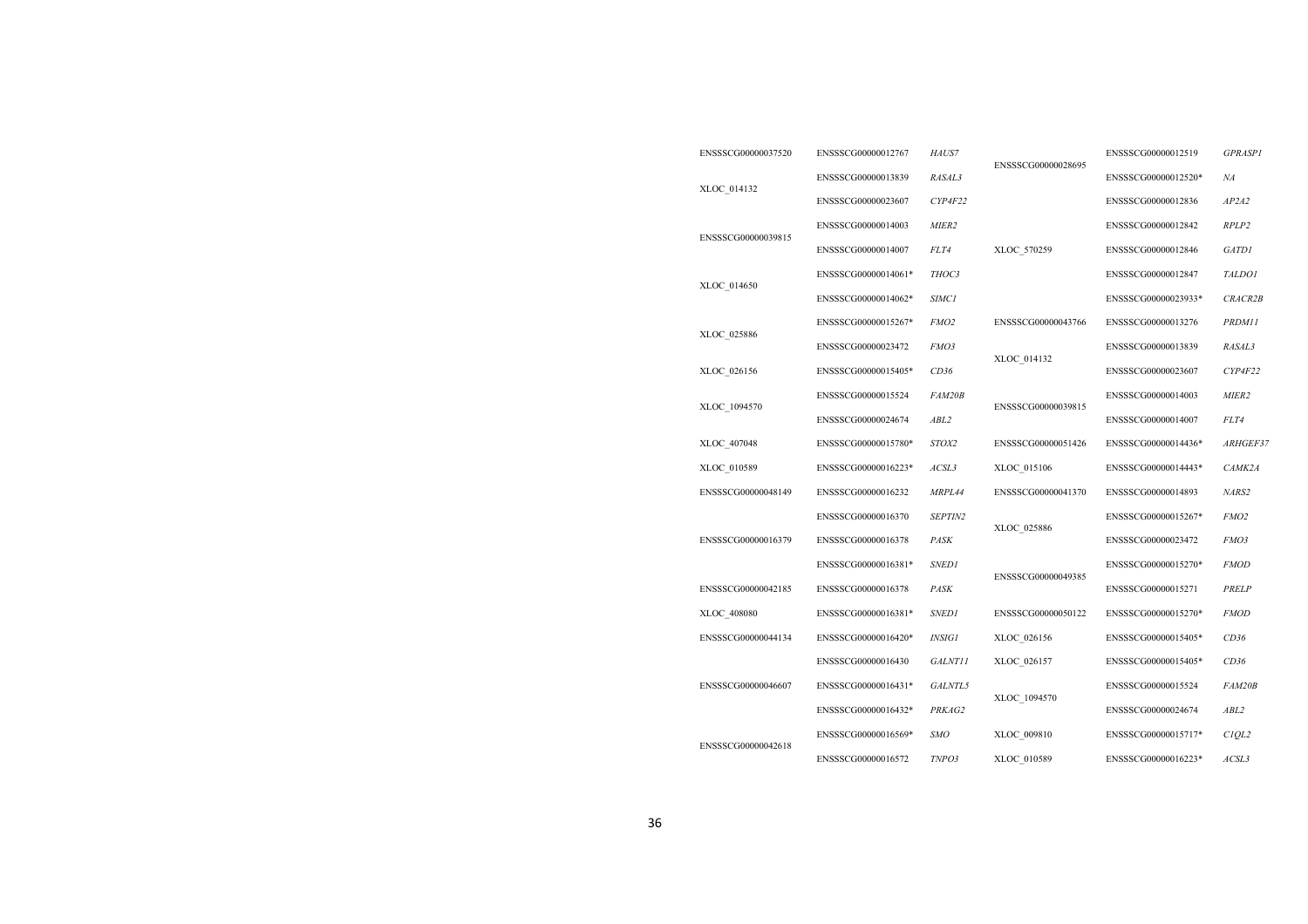| ENSSSCG00000048060 | ENSSSCG00000016894* | ARL15           | ENSSSCG00000048149 | ENSSSCG00000016232  | MRPL44           |
|--------------------|---------------------|-----------------|--------------------|---------------------|------------------|
| ENSSSCG00000050015 | ENSSSCG00000017251* | SOX9            |                    | ENSSSCG00000016370  | SEPTIN2          |
|                    | ENSSSCG00000017251* | SOX9            | ENSSSCG00000016379 | ENSSSCG00000016378  | PASK             |
| ENSSSCG00000033537 | ENSSSCG00000037754* | SLC39A11        |                    | ENSSSCG00000016381* | <b>SNED1</b>     |
|                    | ENSSSCG00000017376* | <b>MEOXI</b>    | ENSSSCG00000042185 | ENSSSCG00000016378  | PASK             |
| XLOC_005878        | ENSSSCG00000017378  | DHX8            | XLOC_408080        | ENSSSCG00000016381* | <b>SNED1</b>     |
|                    | ENSSSCG00000017379* | ETV4            | ENSSSCG00000044134 | ENSSSCG00000016420* | <b>INSIG1</b>    |
| ENSSSCG00000024743 | ENSSSCG00000017516  | SP <sub>2</sub> |                    | ENSSSCG00000016430  | <b>GALNT11</b>   |
| ENSSSCG00000043982 | ENSSSCG00000019156  | U6              | ENSSSCG00000046607 | ENSSSCG00000016431* | GALNTL5          |
|                    | ENSSSCG00000020665  | TAF6L           |                    | ENSSSCG00000016432* | PRKAG2           |
|                    | ENSSSCG00000025513* | SNORD22         | XLOC_012823        | ENSSSCG00000016549  | <b>MKLN1</b>     |
| ENSSSCG00000043175 | ENSSSCG00000026212* | SNORD29         | ENSSSCG00000051193 | ENSSSCG00000016726* | <b>ADCYI</b>     |
|                    | ENSSSCG00000026293  | STX5            | ENSSSCG00000048060 | ENSSSCG00000016894* | ARLI5            |
|                    | ENSSSCG00000038711  | TMEM223         | ENSSSCG00000050015 | ENSSSCG00000017251* | SOX9             |
|                    | ENSSSCG00000021536  | CLDN9           | ENSSSCG00000033537 | ENSSSCG00000017251* | SOX9             |
|                    | ENSSSCG00000023743* | CLDN6           |                    | ENSSSCG00000037754* | SLC39A11         |
| ENSSSCG00000036096 | ENSSSCG00000029264  | <b>PKMYT1</b>   | ENSSSCG00000049532 | ENSSSCG00000017367  | MPP <sub>2</sub> |
|                    | ENSSSCG00000030518* | PRSS33          | ENSSSCG00000024743 | ENSSSCG00000017516  | SP2              |
|                    | ENSSSCG00000035052* | <b>KREMEN2</b>  | XLOC_005330        | ENSSSCG00000017615  | <b>DGKE</b>      |
| XLOC_025410        | ENSSSCG00000021822* | <b>RNF169</b>   | XLOC_005499        | ENSSSCG00000017783* | NA               |
| ENSSSCG00000051023 | ENSSSCG00000021991  | NDUFV3          |                    | ENSSSCG00000035445* | SEZ6             |
|                    | ENSSSCG00000023078* | WDR4            | ENSSSCG00000046461 | ENSSSCG00000018031  | ZNF287           |
|                    |                     |                 |                    |                     | ssc-mir-29b-     |
| XLOC_027699        | ENSSSCG00000022129  | <b>ARSL</b>     | ENSSSCG00000046791 | ENSSSCG00000019034* | $\overline{c}$   |
| ENSSSCG00000048693 | ENSSSCG00000023228* | NA              | ENSSSCG00000043982 | ENSSSCG00000019156  | U6               |
|                    | ENSSSCG00000023304* | SRRM2           | ENSSSCG00000043175 | ENSSSCG00000020665  | TAF6L            |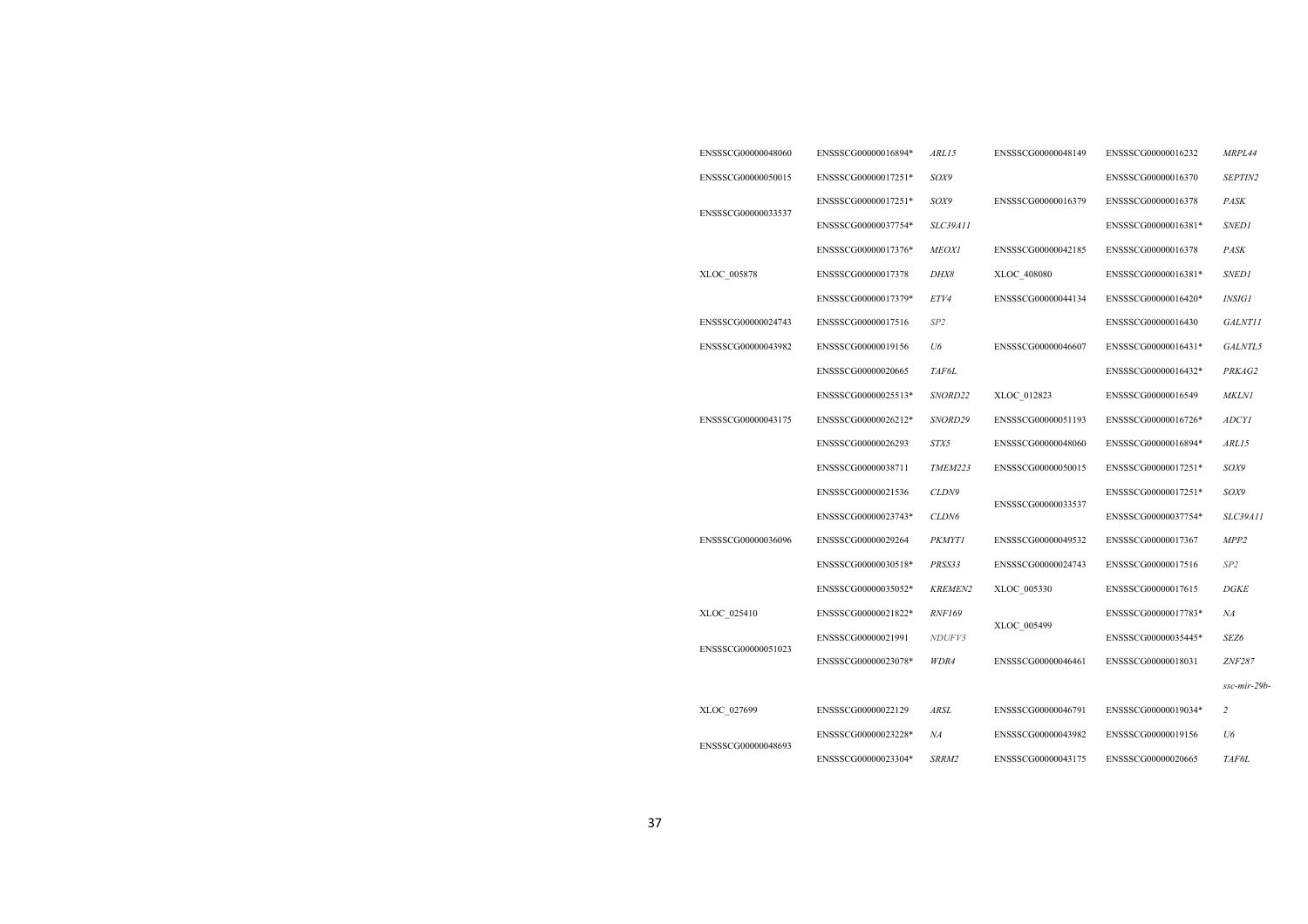|                    | ENSSSCG00000023315  | THOC6          |                    | ENSSSCG00000025513* | <i>SNORD22</i>    |
|--------------------|---------------------|----------------|--------------------|---------------------|-------------------|
|                    | ENSSSCG00000040533  | C6H19orf54     |                    | ENSSSCG00000026212* | SNORD29           |
| ENSSSCG00000047361 | ENSSSCG00000023636  | TMEM222        |                    | ENSSSCG00000026293  | STX5              |
|                    | ENSSSCG00000024018  | <b>SLC16A3</b> |                    | ENSSSCG00000038711  | TMEM223           |
|                    | ENSSSCG00000033689  | <b>GPS1</b>    | XLOC 003621        | ENSSSCG00000020705* | MAP3K8            |
|                    | ENSSSCG00000035852  | <b>CSNK1D</b>  | ENSSSCG00000041050 | ENSSSCG00000020737  | ZNRD <sub>2</sub> |
| XLOC_004739        | ENSSSCG00000039873  | <b>DCXR</b>    | ENSSSCG00000048856 | ENSSSCG00000020737  | ZNRD <sub>2</sub> |
|                    | ENSSSCG00000040352  | <b>DUSIL</b>   |                    | ENSSSCG00000021536  | CLDN9             |
|                    | ENSSSCG00000040385  | <b>RFNG</b>    |                    | ENSSSCG00000023304* | SRRM2             |
|                    | ENSSSCG00000040503  | LRRC45         |                    | ENSSSCG00000023315  | THOC <sub>6</sub> |
| ENSSSCG00000050339 | ENSSSCG00000027144* | <i>LMNTD1</i>  | ENSSSCG00000036096 | ENSSSCG00000023743* | CLDN6             |
| XLOC 007694        | ENSSSCG00000027357* | <b>CSTB</b>    |                    | ENSSSCG00000029264  | <b>PKMYTI</b>     |
| ENSSSCG00000048434 | ENSSSCG00000029991  | <b>SNIP1</b>   |                    | ENSSSCG00000030518* | PRSS33            |
|                    | ENSSSCG00000039034* | <b>DNALII</b>  |                    | ENSSSCG00000035052* | <b>KREMEN2</b>    |
| ENSSSCG00000044256 | ENSSSCG00000030102  | NA             | ENSSSCG00000051023 | ENSSSCG00000021991  | NDUFV3            |
|                    | ENSSSCG00000031166* | <b>ZNF296</b>  |                    | ENSSSCG00000023078* | WDR4              |
|                    | ENSSSCG00000033194  | GEMIN7         | ENSSSCG00000044109 | ENSSSCG00000022347  | <i>WNT11</i>      |
| ENSSSCG00000047379 | ENSSSCG00000035374* | TRAPPC6A       | ENSSSCG00000048693 | ENSSSCG00000023228* | NA                |
|                    | ENSSSCG00000035706* | NA             |                    | ENSSSCG00000040533  | C6H19orf54        |
|                    | ENSSSCG00000037056  | PPPIR37        | ENSSSCG00000047638 | ENSSSCG00000026412  | PLXNA2            |
|                    | ENSSSCG00000040264  | <b>CLASRP</b>  |                    | ENSSSCG00000027280* | NA                |
|                    | ENSSSCG00000031166* | <b>ZNF296</b>  | ENSSSCG00000041401 | ENSSSCG00000028973  | PHACTR4           |
|                    | ENSSSCG00000033194  | GEMIN7         |                    | ENSSSCG00000030284  | <b>TRNAU1AP</b>   |
| XLOC 862886        | ENSSSCG00000035374* | TRAPPC6A       |                    | ENSSSCG00000030477* | NA                |
|                    | ENSSSCG00000035706* | NA             | ENSSSCG00000030438 | ENSSSCG00000028411  | MC5R              |
|                    | ENSSSCG00000037056  | PPPIR37        | XLOC 018266        | ENSSSCG00000031125* | AMP <sub>D2</sub> |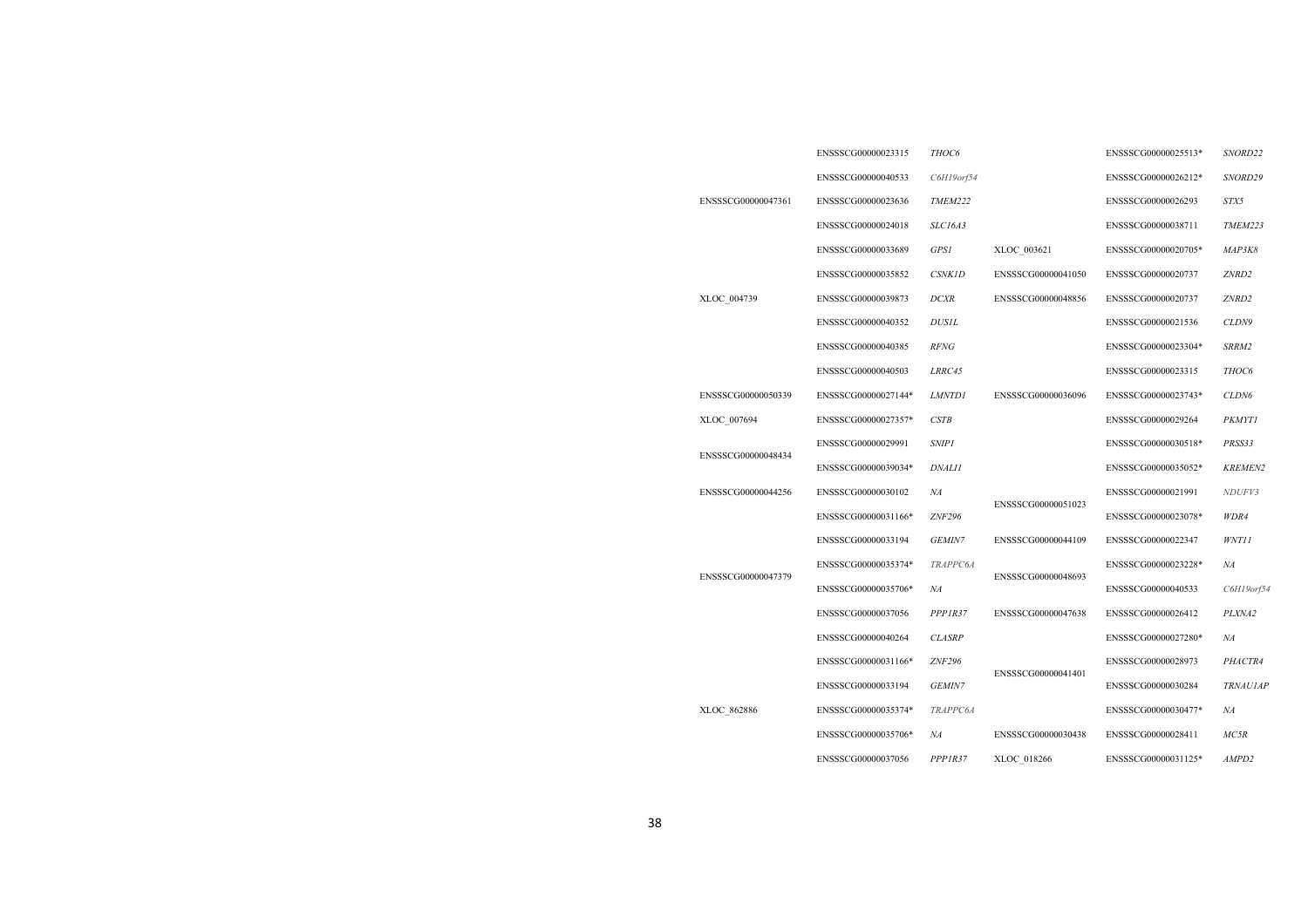| ENSSSCG00000046599 | ENSSSCG00000031780  | MAGI2             | XLOC 018270        | ENSSSCG00000031125* | AMPD <sub>2</sub>              |
|--------------------|---------------------|-------------------|--------------------|---------------------|--------------------------------|
|                    | ENSSSCG00000032199  | SNORD88B          |                    | ENSSSCG00000037808* | NA                             |
| ENSSSCG00000045200 | ENSSSCG00000032902  | KLK7              |                    | ENSSSCG00000031166* | <b>ZNF296</b>                  |
| ENSSSCG00000041317 | ENSSSCG00000033099  | <b>ASPRV1</b>     |                    | ENSSSCG00000033194  | GEMIN7                         |
| ENSSSCG00000036880 | ENSSSCG00000033193  | <b>TPO</b>        |                    | ENSSSCG00000035374* | TRAPPC6A                       |
| ENSSSCG00000048405 | ENSSSCG00000033591  | CHD9              | ENSSSCG00000047379 | ENSSSCG00000035706* | NA                             |
| ENSSSCG00000046815 | ENSSSCG00000034727* | CCDC24            |                    | ENSSSCG00000037056  | PPP1R37                        |
| XLOC_020207        | ENSSSCG00000035388  | $Cl$ 6orf46       |                    | ENSSSCG00000040264  | <b>CLASRP</b>                  |
| ENSSSCG00000034251 | ENSSSCG00000037035  | <b>UVSSA</b>      |                    | ENSSSCG00000031166* | <b>ZNF296</b>                  |
|                    | ENSSSCG00000038304  | <i>RBM4B</i>      |                    | ENSSSCG00000033194  | <b>GEMIN7</b>                  |
| XLOC_570364        | ENSSSCG00000038508* | SPTBN2            | XLOC 862886        | ENSSSCG00000035374* | TRAPPC6A                       |
|                    | ENSSSCG00000038809  | SNORD116          |                    | ENSSSCG00000035706* | NA                             |
| ENSSSCG00000048420 | ENSSSCG00000039794  | SNORD116          |                    | ENSSSCG00000037056  | PPP1R37                        |
|                    | ENSSSCG00000038966* | KRT7              |                    | ENSSSCG00000032985* | GOT2                           |
| XLOC 799496        | ENSSSCG00000039587* | NA                | XLOC 020360        | ENSSSCG00000037660  | NA                             |
| XLOC_504687        | ENSSSCG00000040554* | COL9A3            | ENSSSCG00000036880 | ENSSSCG00000033193  | $T\hspace{-1.1mm}P\mathcal{O}$ |
| ENSSSCG00000049640 | ENSSSCG00000040967  | NACC <sub>2</sub> | XLOC_020207        | ENSSSCG00000035388  | $C16$ orf46                    |
|                    |                     |                   | ENSSSCG00000034251 | ENSSSCG00000037035  | <b>UVSSA</b>                   |
|                    |                     |                   |                    | ENSSSCG00000037336  | GID4                           |
|                    |                     |                   | XLOC 198314        | ENSSSCG00000037557  | DRC3                           |
|                    |                     |                   |                    | ENSSSCG00000038304  | <i>RBM4B</i>                   |
|                    |                     |                   | XLOC_570364        | ENSSSCG00000038508* | SPTBN2                         |
|                    |                     |                   |                    | ENSSSCG00000038966* | KRT7                           |
|                    |                     |                   | XLOC 799496        | ENSSSCG00000039587* | NA                             |
|                    |                     |                   | ENSSSCG00000041866 | ENSSSCG00000039626* | DERL3                          |
|                    |                     |                   | ENSSSCG00000049185 | ENSSSCG00000040207* | P <sub>2</sub> RY <sub>2</sub> |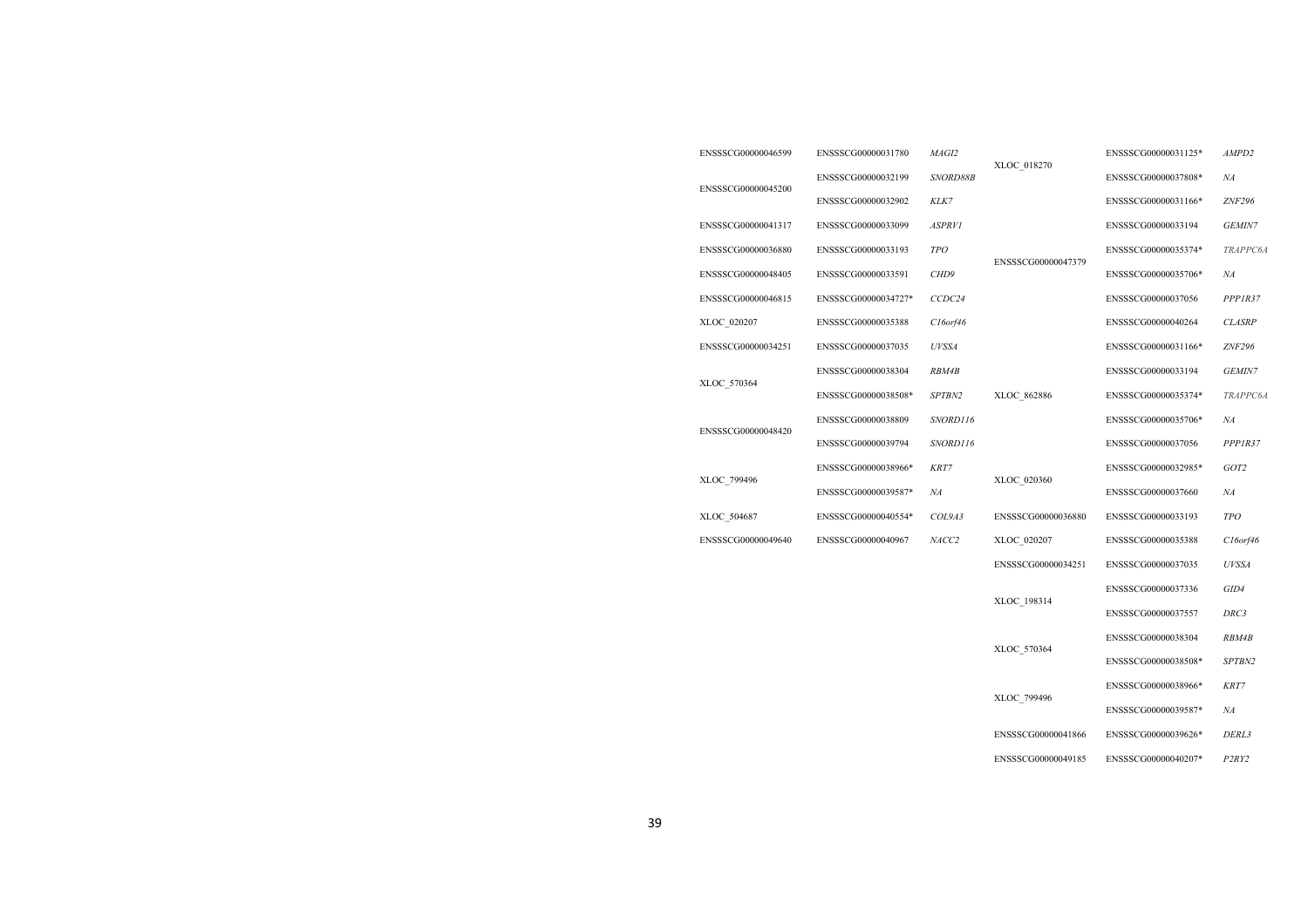| XLOC 504687<br>_____ | ENSSSCG00000040554* | COL9A:            |
|----------------------|---------------------|-------------------|
| ENSSSCG00000049640   | ENSSSCG00000040967  | NACC <sub>2</sub> |

Note: \* indicates the differentially expressed target genes. NA indicates novel gene.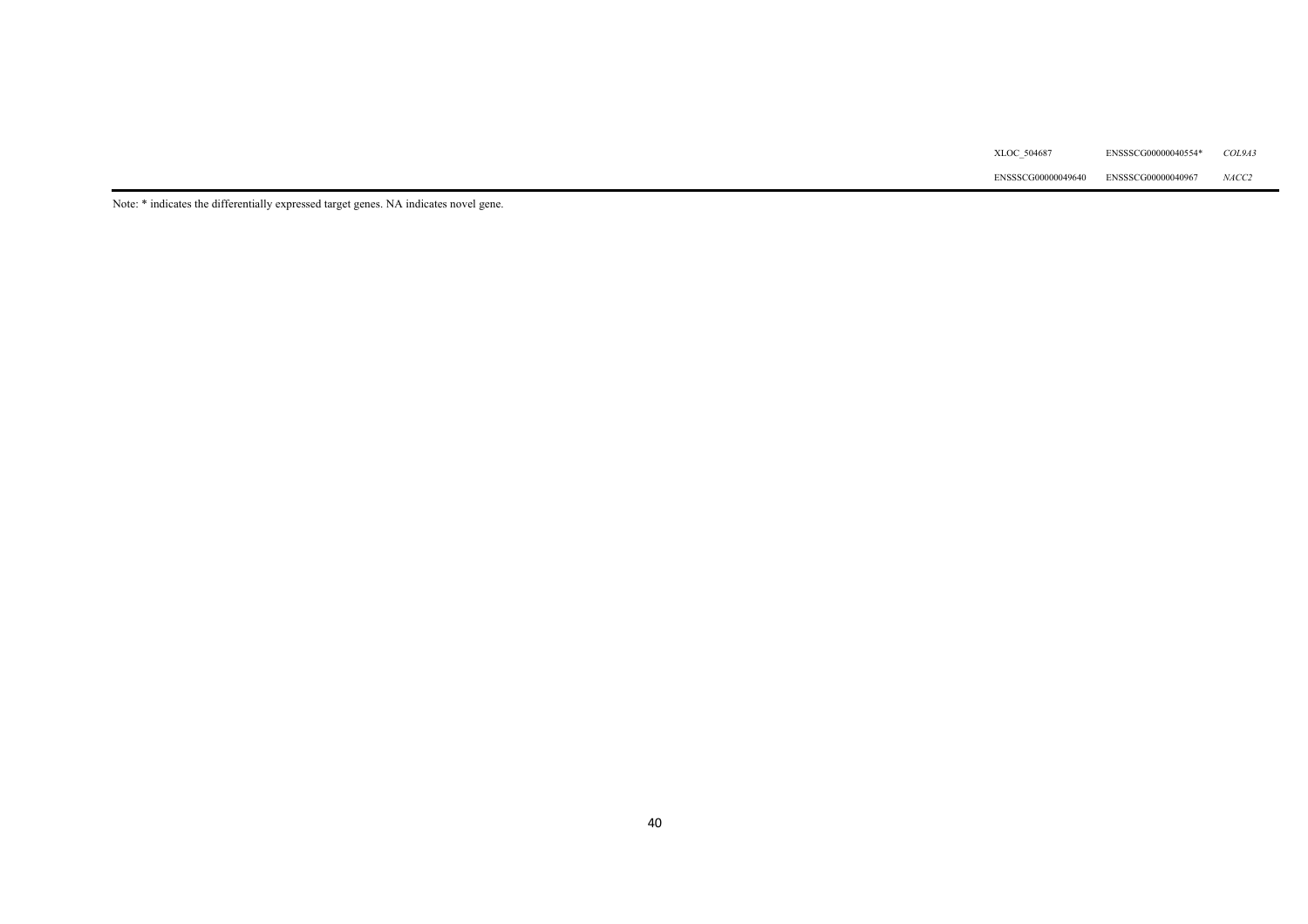| <b>Database</b>     | ID       | Term                                   | P-value  | Genes                                                                   | Gene symbol              |
|---------------------|----------|----------------------------------------|----------|-------------------------------------------------------------------------|--------------------------|
| <b>KEGG PATHWAY</b> | ssc00512 | Mucin type O-glycan biosynthesis       | 3.59E-04 | ENSSSCG00000011195 ENSSSCG00000016430 ENSSSCG00000016431 ENSSSCG0000000 | GALNT15 GALNT11 GALNTL5  |
|                     |          |                                        |          | 9705                                                                    | GALNT7                   |
| <b>KEGG PATHWAY</b> | ssc04530 | Tight junction                         | 1.69E-03 | ENSSSCG00000016432 ENSSSCG00000002965 ENSSSCG00000002287 ENSSSCG0000000 | PRKAG2 ACTN4 MPP5 MPDZ   |
|                     |          |                                        |          | 5191 ENSSSCG00000007585 ENSSSCG00000023743 ENSSSCG00000012071           | ACTB CLDN6 NA            |
| <b>KEGG PATHWAY</b> | ssc04520 | Adherens junction                      | 5.82E-03 | ENSSSCG00000007469 ENSSSCG00000003577 ENSSSCG00000002965 ENSSSCG0000000 |                          |
|                     |          |                                        |          | 7585                                                                    | PTPN1 WASF2 ACTN4 ACTB   |
| <b>KEGG PATHWAY</b> | ssc05132 | Salmonella infection                   | 7.23E-03 | ENSSSCG00000008959 ENSSSCG00000003577 ENSSSCG00000001659 ENSSSCG0000000 |                          |
|                     |          |                                        |          | 7585                                                                    | CXCL2\WASF2\KLC4\ACTB    |
| <b>KEGG PATHWAY</b> | ssc05217 | Basal cell carcinoma                   | 2.05E-02 | ENSSSCG00000016569 ENSSSCG00000022347 ENSSSCG00000003342                | SMO WNT11 DVL1           |
| <b>KEGG PATHWAY</b> | ssc00670 | One carbon pool by folate              | 2.58E-02 | ENSSSCG00000008961 ENSSSCG00000010143                                   | MTHFD2L MTR              |
| <b>KEGG PATHWAY</b> | ssc04114 | Oocyte meiosis                         | 2.77E-02 | ENSSSCG00000029264 ENSSSCG00000016726 ENSSSCG00000003949 ENSSSCG0000000 | PKMYT1 ADCY1 CDC20 AURK  |
|                     |          |                                        |          | 7493                                                                    | $\boldsymbol{A}$         |
| <b>KEGG PATHWAY</b> | ssc04714 | Thermogenesis                          | 2.99E-02 | ENSSSCG00000016432 ENSSSCG00000006572 ENSSSCG00000016726 ENSSSCG0000001 | PRKAG2\NPR1\ADCY1\ACSL3\ |
|                     |          |                                        |          | 6223 ENSSSCG00000007585 ENSSSCG00000021991                              | ACTB NDUFV3              |
| <b>KEGG PATHWAY</b> | ssc05100 | Bacterial invasion of epithelial cells | 3.68E-02 | ENSSSCG00000016370 ENSSSCG00000003577 ENSSSCG00000007585                | SEPTIN2 WASF2 ACTB       |
| <b>KEGG PATHWAY</b> | ssc04920 | Adipocytokine signaling pathway        | 3.83E-02 | ENSSSCG00000015405 ENSSSCG00000016223 ENSSSCG00000016432                | CD36 ACSL3 PRKAG2        |
| <b>KEGG PATHWAY</b> | ssc04390 | Hippo signaling pathway                | 3.96E-02 | ENSSSCG00000002287 ENSSSCG00000022347 ENSSSCG00000003342 ENSSSCG0000000 |                          |
|                     |          |                                        |          | 7585                                                                    | MPP5 WNT11 DVL1 ACTB     |
| <b>KEGG PATHWAY</b> | ssc03040 | Spliceosome                            | 4.53E-02 | ENSSSCG00000014061 ENSSSCG00000006665 ENSSSCG00000017378 ENSSSCG0000000 |                          |
|                     |          |                                        |          | 3701                                                                    | THOC3\SF3B4\DHX8\SNRPD1  |
| <b>KEGG PATHWAY</b> | ssc01230 | Biosynthesis of amino acids            | 4.77E-02 | ENSSSCG00000012847 ENSSSCG00000017904 ENSSSCG00000010143                | TALDO1 ENO3 MTR          |

**Table S5 Significant GO and KEGG pathways of the target genes of DE lncRNAs**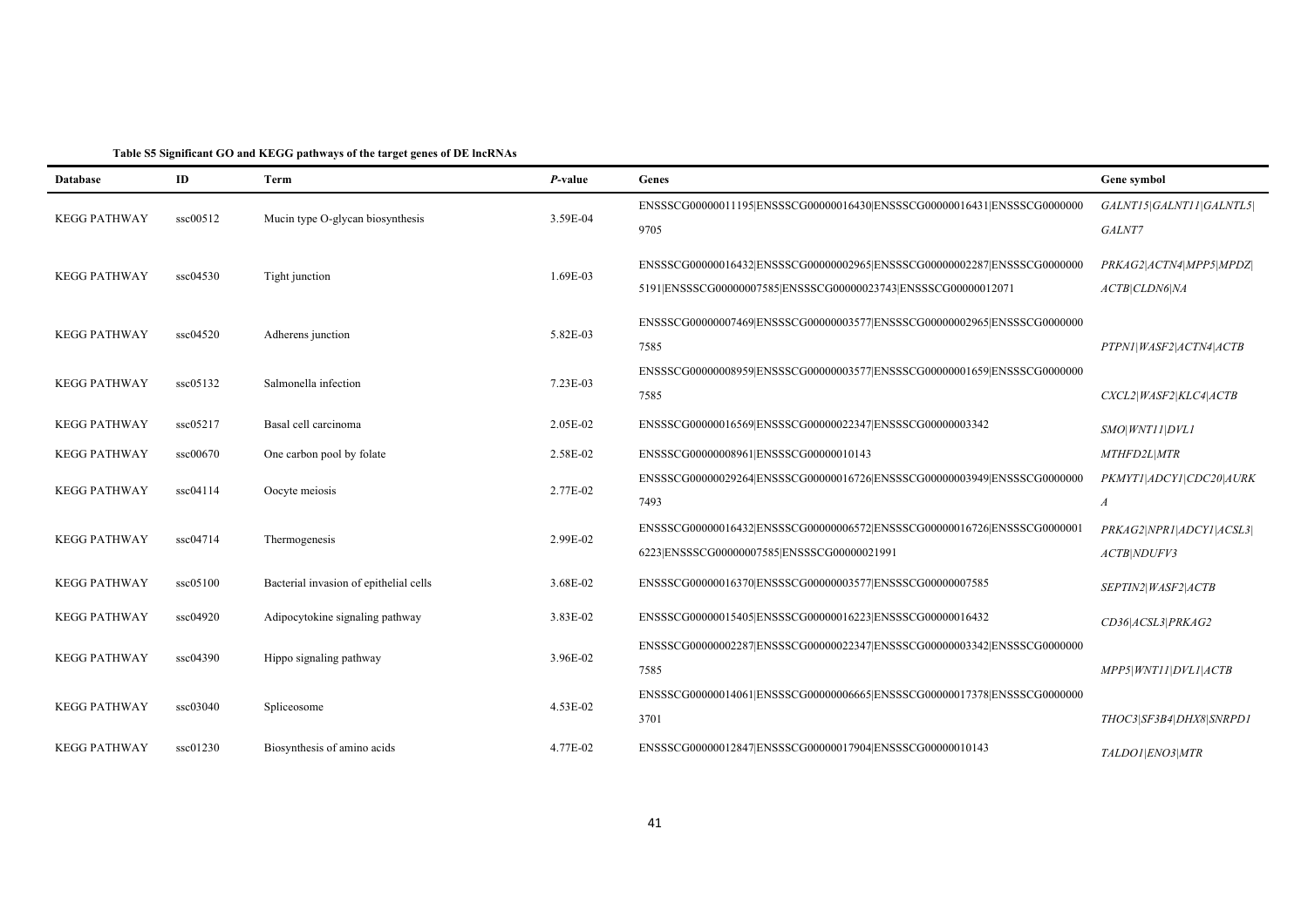| Gene Ontology | GO:0030879 | Mammary gland development                              | 3.92E-05 | ENSSSCG00000009267 ENSSSCG00000016569 ENSSSCG0000009261 ENSSSCG0000001  |                           |
|---------------|------------|--------------------------------------------------------|----------|-------------------------------------------------------------------------|---------------------------|
|               |            |                                                        |          | 7251 ENSSSCG00000002671                                                 | CSN3 SMO CSN2 SOX9 ATP2C2 |
| Gene Ontology | GO:0010001 | Glial cell differentiation                             | 5.21E-05 | ENSSSCG00000002287 ENSSSCG00000016569 ENSSSCG00000006748 ENSSSCG0000001 | MPP5 SMO TSPAN2 SOX9 MXR  |
|               |            |                                                        |          | 7251 ENSSSCG00000021880                                                 | A8                        |
| Gene Ontology | GO:0021782 | Glial cell development                                 | 6.93E-05 | ENSSSCG00000002287 ENSSSCG00000016569 ENSSSCG00000006748 ENSSSCG0000002 |                           |
|               |            |                                                        |          | 1880                                                                    | MPP5\SMO\TSPAN2\MXRA8     |
| Gene Ontology | GO:0042063 | Gliogenesis                                            | 1.25E-04 | ENSSSCG00000002287 ENSSSCG00000016569 ENSSSCG00000006748 ENSSSCG0000001 | MPP5 SMO TSPAN2 SOX9 MXR  |
|               |            |                                                        |          | 7251 ENSSSCG00000021880                                                 | A8                        |
| Gene Ontology | GO:0042472 | Inner ear morphogenesis                                | 1.73E-04 | ENSSSCG00000001660 ENSSSCG00000016420 ENSSSCG00000017251 ENSSSCG0000000 |                           |
|               |            |                                                        |          | 3342                                                                    | PTK7 INSIG1 SOX9 DVL1     |
|               |            |                                                        |          | ENSSSCG00000000114 ENSSSCG00000002965 ENSSSCG00000003949 ENSSSCG0000000 | PICK1 ACTN4 CDC20 WASF2   |
| Gene Ontology | GO:0051130 | Positive regulation of cellular component organization | 2.66E-04 | 3577 ENSSSCG00000003342 ENSSSCG00000012520 ENSSSCG00000015524 ENSSSCG00 | DVL1 NA FAM20B SOX9 PTK7  |
|               |            |                                                        |          | 000017251 ENSSSCG00000001660 ENSSSCG00000003701                         | SNRPD1                    |
| Gene Ontology | GO:0090103 | Cochlea morphogenesis                                  | 3.00E-04 | ENSSSCG00000001660 ENSSSCG00000017251 ENSSSCG00000003342                | PTK7 SOX9 DVL1            |
| Gene Ontology | GO:0042471 | Ear morphogenesis                                      | 4.08E-04 | ENSSSCG00000001660 ENSSSCG00000016420 ENSSSCG00000017251 ENSSSCG0000000 |                           |
|               |            |                                                        |          | 3342                                                                    | PTK7 INSIG1 SOX9 DVL1     |
| Gene Ontology | GO:0090102 | Cochlea development                                    | 4.87E-04 | ENSSSCG00000001660 ENSSSCG00000017251 ENSSSCG00000003342                | PTK7 SOX9 DVL1            |
| Gene Ontology | GO:1905330 | Regulation of morphogenesis of an epithelium           | 5.21E-04 | ENSSSCG00000001660 ENSSSCG00000016569 ENSSSCG00000017251 ENSSSCG0000000 |                           |
|               |            |                                                        |          | 3342                                                                    | PTK7 SMO SOX9 DVL1        |
| Gene Ontology | GO:0048708 | Astrocyte differentiation                              | 7.37E-04 | ENSSSCG00000006748 ENSSSCG00000017251 ENSSSCG00000016569                | TSPAN2 SOX9 SMO           |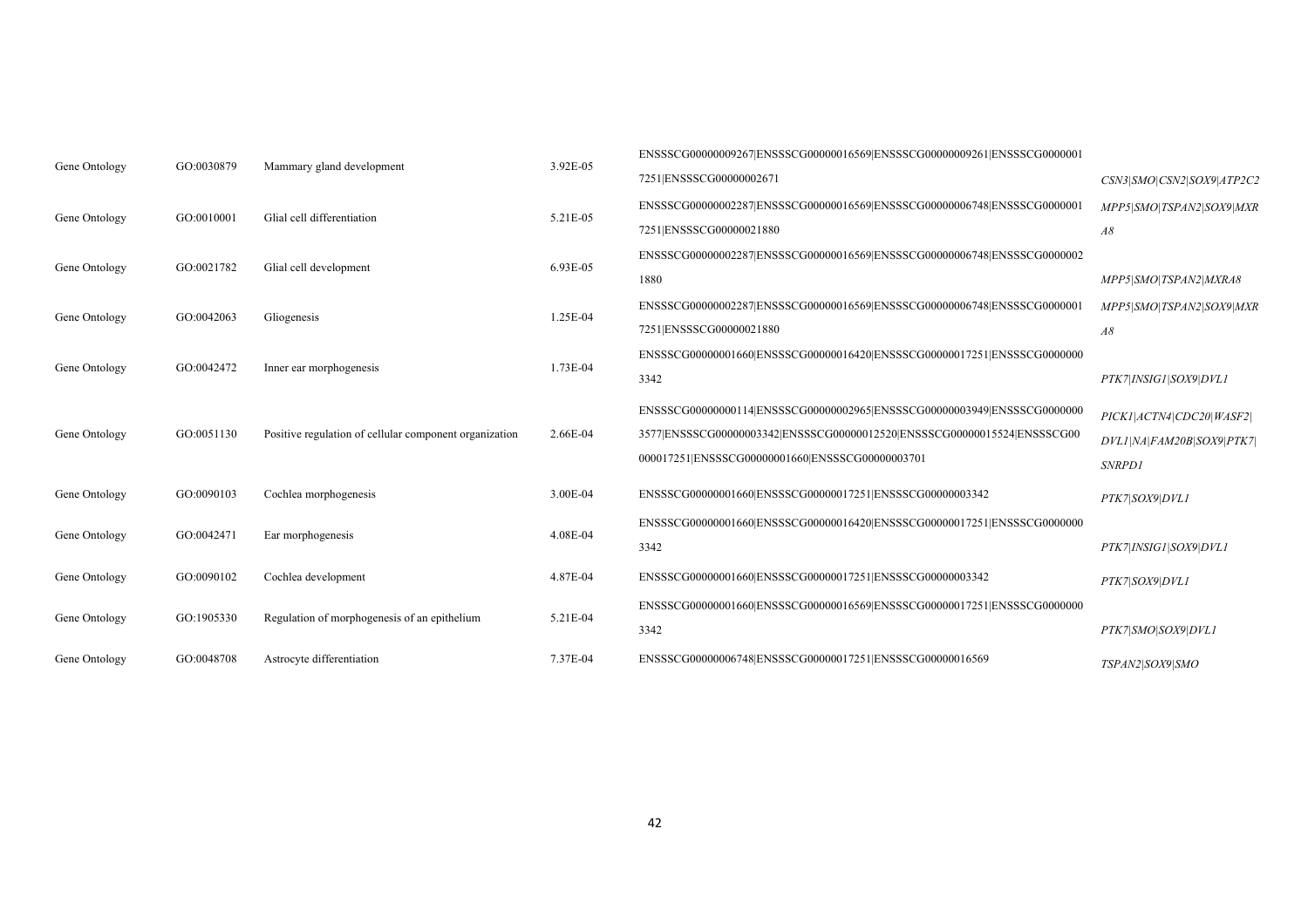| Gene Ontology | GO:0051128 | Regulation of cellular component organization | 7.77E-04 | ENSSSCG00000000114 ENSSSCG00000002965 ENSSSCG00000003949 ENSSSCG0000002<br>6293 ENSSSCG00000011853 ENSSSCG00000016420 ENSSSCG00000003577 ENSSSCG00<br>000003342 ENSSSCG00000012520 ENSSSCG00000015524 ENSSSCG00000007469 ENSSS<br>CG00000017251 ENSSSCG00000001660 ENSSSCG00000003701 | PICK1 ACTN4 CDC20 STX5 RU<br>BCN INSIG1 WASF2 DVL1 NA <br>FAM20B PTPN1 SOX9 PTK7 SN<br>RPD1 |
|---------------|------------|-----------------------------------------------|----------|---------------------------------------------------------------------------------------------------------------------------------------------------------------------------------------------------------------------------------------------------------------------------------------|---------------------------------------------------------------------------------------------|
| Gene Ontology | GO:0007010 | Cytoskeleton organization                     | 8.83E-04 | ENSSSCG00000000114 ENSSSCG00000012767 ENSSSCG00000002965 ENSSSCG0000000<br>3577 ENSSSCG00000003342 ENSSSCG00000007469 ENSSSCG00000017251 ENSSSCG00<br>000001660 ENSSSCG00000004657                                                                                                    | PICK1\HAUS7\ACTN4\WASF2\<br>DVL1 PTPN1 SOX9 PTK7 CEP1<br>52                                 |
| Gene Ontology | GO:0048839 | Inner ear development                         | 8.99E-04 | ENSSSCG00000001660 ENSSSCG00000016420 ENSSSCG00000017251 ENSSSCG0000000<br>3342                                                                                                                                                                                                       | PTK7 INSIG1 SOX9 DVL1                                                                       |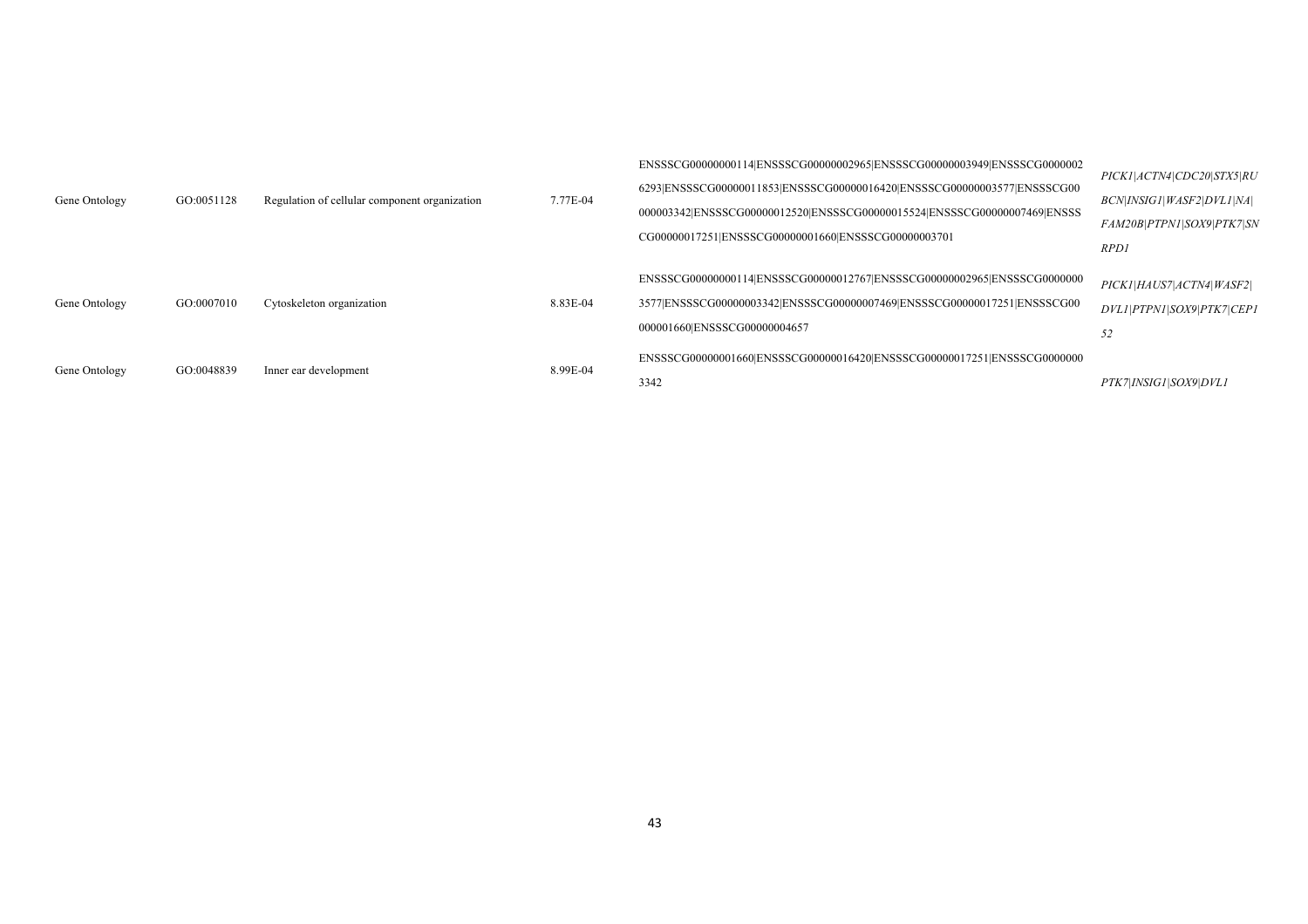Gene Ontology GO:0110165 Cellular anatomical entity 9.02E-04 ENSSSCG00000000114|ENSSSCG00000009267|ENSSSCG00000009266|ENSSSCG0000000 9261|ENSSSCG00000002965|ENSSSCG00000003949|ENSSSCG00000023636|ENSSSCG00 000003755|ENSSSCG00000011853|ENSSSCG00000017251|ENSSSCG00000012520|ENSSS CG00000021991|ENSSSCG00000007497|ENSSSCG00000002671|ENSSSCG00000001660|E NSSSCG00000004657|ENSSSCG00000008973|ENSSSCG00000015405|ENSSSCG00000007 715|ENSSSCG00000006578|ENSSSCG00000017177|ENSSSCG00000000522|ENSSSCG000 00014061|ENSSSCG00000026293|ENSSSCG00000007496|ENSSSCG00000016420|ENSSSC G00000003577|ENSSSCG00000005707|ENSSSCG00000003342|ENSSSCG00000012842|EN SSSCG00000023472|ENSSSCG00000015524|ENSSSCG00000023078|ENSSSCG000000237 43|ENSSSCG00000023607|ENSSSCG00000017376|ENSSSCG00000006748|ENSSSCG0000 0014003|ENSSSCG00000030177|ENSSSCG00000015717|ENSSSCG00000006582|ENSSSC G00000002287|ENSSSCG00000028973|ENSSSCG00000003951|ENSSSCG00000017181|EN SSSCG00000016370|ENSSSCG00000016569|ENSSSCG00000001658|ENSSSCG000000016 59|ENSSSCG00000006665|ENSSSCG00000012767|ENSSSCG00000005908|ENSSSCG0000 0020705|ENSSSCG00000021880|ENSSSCG00000018031|ENSSSCG00000009262|ENSSSC G00000016431|ENSSSCG00000023362|ENSSSCG00000015267|ENSSSCG00000008959|EN SSSCG00000015270|ENSSSCG00000016232|ENSSSCG00000007585|ENSSSCG000000179 04|ENSSSCG00000012071|ENSSSCG00000007469|ENSSSCG00000008122|ENSSSCG0000 0003701 *PICK1|CSN3|ODAM|CSN2|ACT N4|CDC20|TMEM222|MCOLN2| RUBCN|SOX9|NA|NDUFV3|GC NT7|ATP2C2|PTK7|CEP152|NA| CD36|ABHD11|S100A4|ST6GAL NAC2|NAP1L1|THOC3|STX5|RT F2|INSIG1|WASF2|FIBCD1|DVL 1|RPLP2|FMO3|FAM20B|WDR4 |CLDN6|CYP4F22|MEOX1|MIE R2|EBNA1BP2|C1QL2|S100A14| MPP5|PHACTR4|C1orf210|CYG B|SEPTIN2|SMO|MRPL2|KLC4| SF3B4|HAUS7|SLC52A2|MAP3K 8|MXRA8|ZNF287|CSN1S1|GAL NTL5|RHBDF2|FMO2|CXCL2|F MOD|MRPL44|ACTB|ENO3|NA| PTPN1|SNRPD1* Gene Ontology GO:0048468 Cell development 1.63E-03 ENSSSCG00000016569|ENSSSCG00000016431|ENSSSCG00000002965|ENSSSCG0000000 3949|ENSSSCG00000002287|ENSSSCG00000003577|ENSSSCG00000003342|ENSSSCG00 000012520|ENSSSCG00000017251|ENSSSCG00000001660|ENSSSCG00000006748|ENSSS *SMO|GALNTL5|ACTN4|CDC20| MPP5|WASF2|DVL1|NA|SOX9|P*

CG00000021880

*TK7|TSPAN2|MXRA8*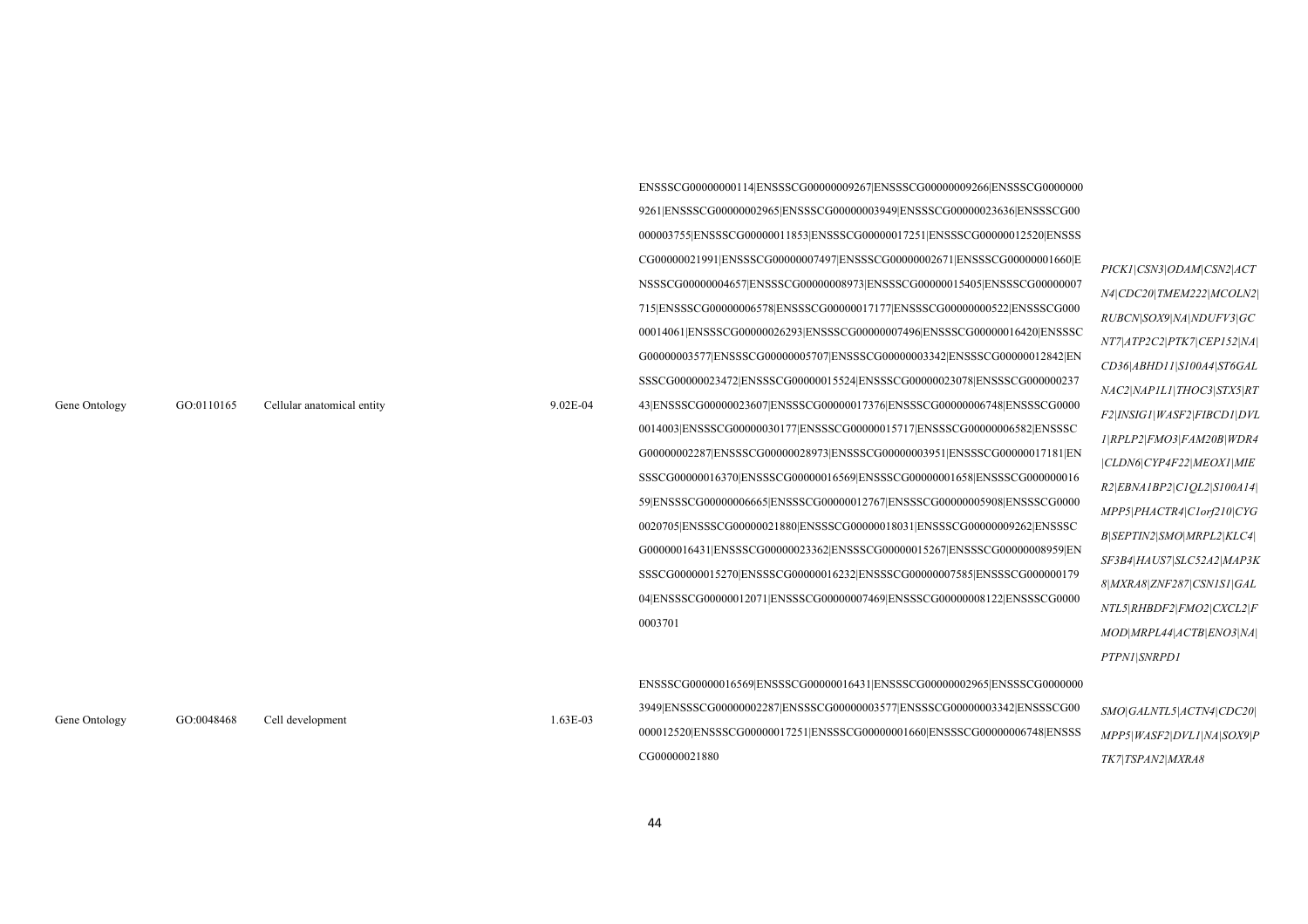| Gene Ontology | GO:0043583 | Ear development                                     | 1.71E-03   | ENSSSCG00000001660 ENSSSCG00000016420 ENSSSCG00000017251 ENSSSCG0000000                            |                                 |
|---------------|------------|-----------------------------------------------------|------------|----------------------------------------------------------------------------------------------------|---------------------------------|
|               |            |                                                     |            | 3342                                                                                               | PTK7 INSIG1 SOX9 DVL1           |
| Gene Ontology | GO:2000027 | Regulation of animal organ morphogenesis            | 1.71E-03   | ENSSSCG00000001660 ENSSSCG00000016569 ENSSSCG00000017251 ENSSSCG0000000                            |                                 |
|               |            |                                                     |            | 3342                                                                                               | PTK7 SMO SOX9 DVL1              |
| Gene Ontology | GO:0048562 | Embryonic organ morphogenesis                       | 1.88E-03   | ENSSSCG00000001660 ENSSSCG00000016420 ENSSSCG00000017251 ENSSSCG0000000                            |                                 |
|               |            |                                                     |            | 3342 ENSSSCG00000016569                                                                            | PTK7 INSIG1 SOX9 DVL1 SMO       |
| Gene Ontology | GO:0045216 | Cell-cell junction organization                     | 1.93E-03   | ENSSSCG00000002287 ENSSSCG00000023743 ENSSSCG00000002965                                           | MPP5 CLDN6 ACTN4                |
| Gene Ontology | GO:0043209 | Myelin sheath                                       | 2.01E-03   | ENSSSCG00000002287 ENSSSCG00000006748 ENSSSCG00000007585 ENSSSCG0000001                            |                                 |
|               |            |                                                     |            | 6370                                                                                               | MPP5 TSPAN2 ACTB SEPTIN2        |
|               |            |                                                     |            | ENSSSCG00000016569 ENSSSCG00000002965 ENSSSCG00000003949 ENSSSCG0000001                            |                                 |
| Gene Ontology | GO:0060284 | Regulation of cell development                      | 2.11E-03   | 7251 ENSSSCG00000012520 ENSSSCG00000003342 ENSSSCG00000001660                                      | SMO   ACTN4   CDC20   SOX9   NA |
|               |            |                                                     |            |                                                                                                    | DVL1 PTK7                       |
| Gene Ontology | GO:0051962 | Positive regulation of nervous system development   | 2.34E-03   | ENSSSCG00000001660 ENSSSCG00000012520 ENSSSCG00000016569 ENSSSCG0000000<br>3342 ENSSSCG00000003949 |                                 |
|               |            |                                                     |            |                                                                                                    | PTK7 NA SMO DVL1 CDC20          |
|               |            |                                                     |            | ENSSSCG00000016569 ENSSSCG00000009261 ENSSSCG00000002965 ENSSSCG0000002                            | SMO CSN2 ACTN4 RHBDF2 S1        |
| Gene Ontology | GO:0032879 | Regulation of localization                          | 2.53E-03   | 3362 ENSSSCG00000006582 ENSSSCG00000016420 ENSSSCG00000011853 ENSSSCG00                            | 00A14 INSIG1 RUBCN DVL1 SE      |
|               |            |                                                     |            | 000003342 ENSSSCG00000016370 ENSSSCG00000015524 ENSSSCG00000007469 ENSSS                           | PTIN2 FAM20B PTPN1 SOX9 A       |
|               |            |                                                     |            | CG00000017251 ENSSSCG00000002671                                                                   | TP2C2                           |
| Gene Ontology | GO:0006984 | ER-nucleus signaling pathway                        | $2.63E-03$ | ENSSSCG00000016420 ENSSSCG00000007469                                                              | <i>INSIG1\PTPN1</i>             |
| Gene Ontology | GO:1905276 | Regulation of epithelial tube formation             | $2.63E-03$ | ENSSSCG00000001660 ENSSSCG00000003342                                                              | PTK7 DVL1                       |
| Gene Ontology | GO:0060026 | Convergent extension                                | $2.63E-03$ | ENSSSCG00000001660 ENSSSCG00000003342                                                              | PTK7 DVL1                       |
| Gene Ontology | GO:0031346 | Positive regulation of cell projection organization | 2.91E-03   | ENSSSCG00000001660 ENSSSCG00000012520 ENSSSCG00000003577 ENSSSCG0000000                            |                                 |
|               |            |                                                     |            | 3342                                                                                               | PTK7 NA WASF2 DVL1              |
| Gene Ontology | GO:0050821 | Protein stabilization                               | 3.15E-03   | ENSSSCG00000009267 ENSSSCG00000016569 ENSSSCG00000003342                                           | CSN3 SMO DVL1                   |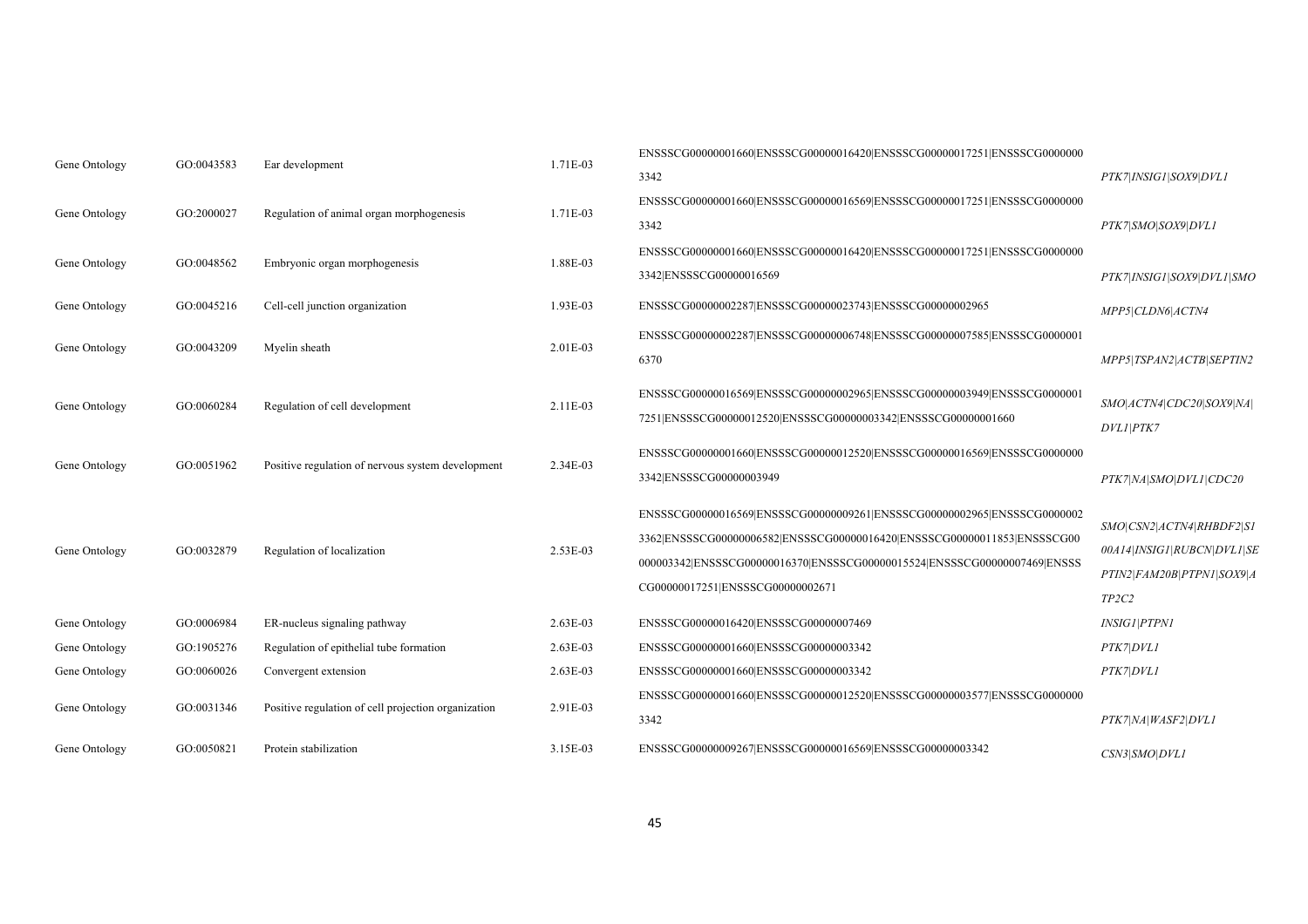| Gene Ontology | GO:0010720 | Positive regulation of cell development             | 3.20E-03 | ENSSSCG00000001660 ENSSSCG00000012520 ENSSSCG00000016569 ENSSSCG0000000  |                           |
|---------------|------------|-----------------------------------------------------|----------|--------------------------------------------------------------------------|---------------------------|
|               |            |                                                     |          | 3342 ENSSSCG00000003949                                                  | PTK7 NA SMO DVL1 CDC20    |
| Gene Ontology | GO:0005911 | Cell-cell junction                                  | 3.36E-03 | ENSSSCG00000001660 ENSSSCG00000003577 ENSSSCG00000023743 ENSSSCG0000000  | PTK7 WASF2 CLDN6 ACTN4 N  |
|               |            |                                                     |          | 2965 ENSSSCG00000012071                                                  | $\boldsymbol{A}$          |
| Gene Ontology | GO:0051668 | Localization within membrane                        | 3.48E-03 | ENSSSCG00000016420 ENSSSCG00000003342                                    | <b>INSIG1\DVL1</b>        |
|               |            |                                                     |          | ENSSSCG00000016569 ENSSSCG00000002287 ENSSSCG00000003342 ENSSSCG0000000  |                           |
| Gene Ontology | GO:0060429 | Epithelium development                              | 3.83E-03 | 4657 ENSSSCG00000017251 ENSSSCG00000002671 ENSSSCG00000001660 ENSSSCG00  | SMO MPP5 DVL1 CEP152 SOX  |
|               |            |                                                     |          | 000017376                                                                | 9 ATP2C2 PTK7 MEOX1       |
| Gene Ontology | GO:0030100 | Regulation of endocytosis                           | 3.90E-03 | ENSSSCG00000011853 ENSSSCG00000007469 ENSSSCG00000002965                 | RUBCN PTPN1 ACTN4         |
| Gene Ontology |            |                                                     | 4.26E-03 | ENSSSCG00000009267 ENSSSCG00000016569 ENSSSCG0000009261 ENSSSCG0000001   |                           |
|               | GO:0048732 | Gland development                                   |          | 7251 ENSSSCG00000002671                                                  | CSN3 SMO CSN2 SOX9 ATP2C2 |
| Gene Ontology | GO:0060071 | Wnt signaling pathway, planar cell polarity pathway | 4.44E-03 | ENSSSCG00000001660 ENSSSCG00000003342                                    | PTK7 DVL1                 |
| Gene Ontology | GO:0014002 | Astrocyte development                               | 4.44E-03 | ENSSSCG00000006748 ENSSSCG00000016569                                    | TSPAN2 SMO                |
| Gene Ontology | GO:0090175 | Regulation of establishment of planar polarity      | 4.44E-03 | ENSSSCG00000001660 ENSSSCG00000003342                                    | PTK7 DVL1                 |
| Gene Ontology | GO:0071300 | Cellular response to retinoic acid                  | 4.44E-03 | ENSSSCG00000001660 ENSSSCG00000017251                                    | PTK7 SOX9                 |
|               |            |                                                     |          | ENSSSCG00000002965 ENSSSCG00000006582 ENSSSCG00000016370 ENSSSCG0000000  | ACTN4 S100A14 SEPTIN2 WAS |
| Gene Ontology | GO:0005856 | Cytoskeleton                                        | 4.51E-03 | 3577 ENSSSCG00000003342 ENSSSCG00000007585 ENSSSCG00000004657 ENSSSCG00  | F2 DVL1 ACTB CEP152 KLC4  |
|               |            |                                                     |          | 000001659 ENSSSCG00000003949 ENSSSCG00000012767                          | CDC20 HAUS7               |
|               |            |                                                     |          | ENSSSCG00000000114 ENSSSCG00000012767 ENSSSCG0000000522 ENSSSCG0000000   |                           |
|               |            |                                                     |          | 2965 ENSSSCG00000003949 ENSSSCG00000026293 ENSSSCG00000011853 ENSSSCG00  | PICK1 HAUS7 NAP1L1 ACTN4  |
| Gene Ontology | GO:0006996 | Organelle organization                              | 4.69E-03 | 000016420 ENSSSCG00000003577 ENSSSCG00000003342 ENSSSCG00000015524 ENSSS | CDC20 STX5 RUBCN INSIGI W |
|               |            |                                                     |          | CG00000007469 ENSSSCG00000017251 ENSSSCG00000001660 ENSSSCG00000004657 E | ASF2 DVL1 FAM20B PTPN1 SO |
|               |            |                                                     |          | NSSSCG00000003701                                                        | X9 PTK7 CEP152 SNRPD1     |
| Gene Ontology | GO:0001838 | Embryonic epithelial tube formation                 | 4.75E-03 | ENSSSCG00000001660 ENSSSCG00000017251 ENSSSCG00000003342                 | PTK7 SOX9 DVL1            |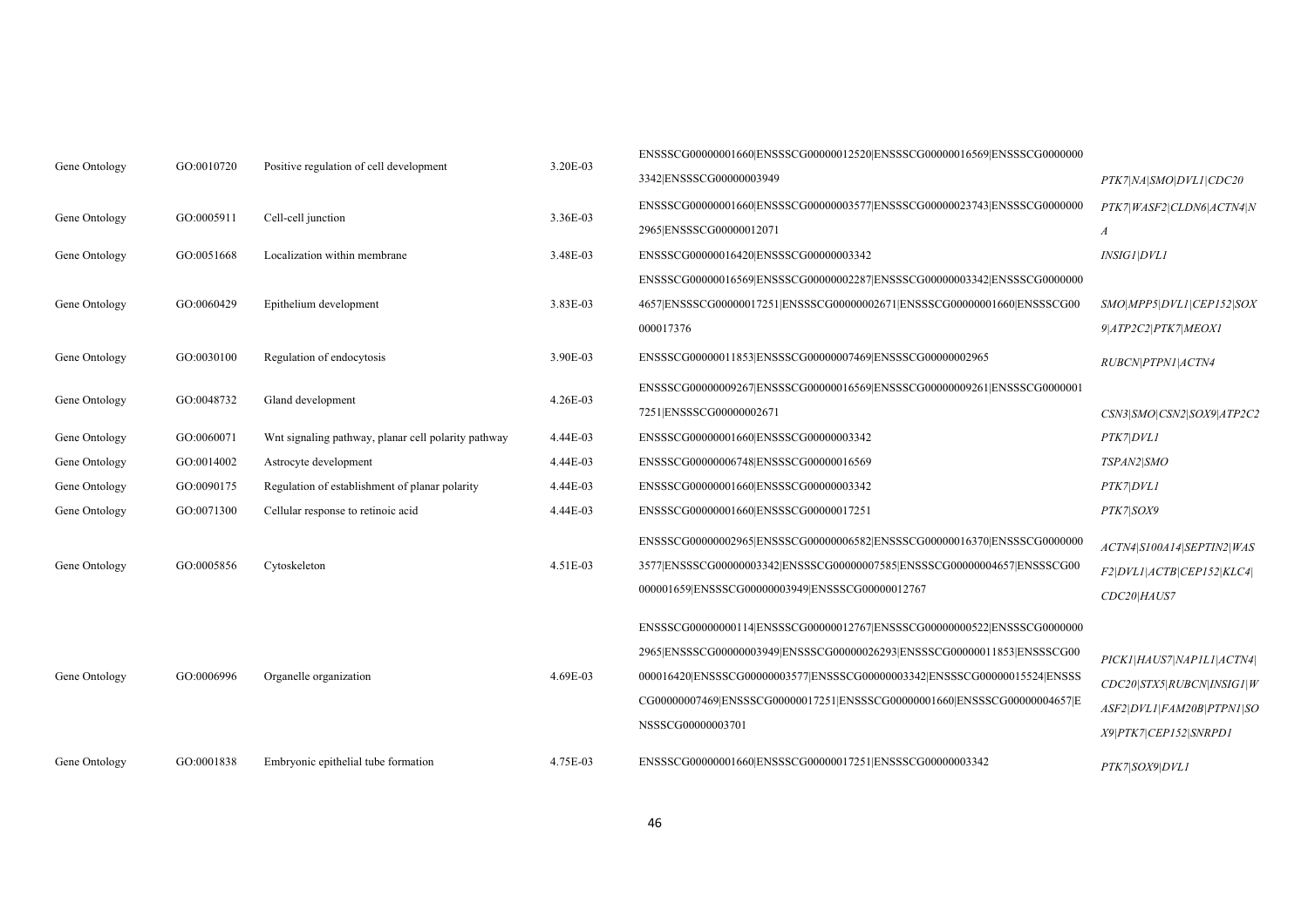|               |            |                                               |          | ENSSSCG00000000114 ENSSSCG00000002965 ENSSSCG00000003949 ENSSSCG0000001  |                           |
|---------------|------------|-----------------------------------------------|----------|--------------------------------------------------------------------------|---------------------------|
|               |            |                                               |          | 1853 ENSSSCG00000017251 ENSSSCG00000012520 ENSSSCG00000007469 ENSSSCG00  | PICK1\ACTN4\CDC20\RUBCN\  |
|               |            |                                               |          | 000001660 ENSSSCG00000000522 ENSSSCG00000016420 ENSSSCG00000003577 ENSSS | SOX9 NA PTPN1 PTK7 NAP1L1 |
| Gene Ontology | GO:0071840 | Cellular component organization or biogenesis | 4.95E-03 | CG00000003342 ENSSSCG00000015524 ENSSSCG00000004657 ENSSSCG00000023743 E | INSIGI WASE2 DVLI FAM20B  |
|               |            |                                               |          | NSSSCG00000006748 ENSSSCG00000030177 ENSSSCG00000015717 ENSSSCG00000002  | CEP152 CLDN6 TSPAN2 EBNA  |
|               |            |                                               |          | 287 ENSSSCG00000012767 ENSSSCG00000015270 ENSSSCG00000026293 ENSSSCG000  | 1BP2 C1QL2 MPP5 HAUS7 FM  |
|               |            |                                               |          | 00003701                                                                 | OD STX5 SNRPD1            |
|               |            |                                               |          | ENSSSCG00000016370 ENSSSCG00000009261 ENSSSCG00000002965 ENSSSCG0000002  | SEPTIN2 CSN2 ACTN4 RHBDF  |
| Gene Ontology | GO:0051049 | Regulation of transport                       | 5.12E-03 | 3362 ENSSSCG00000016420 ENSSSCG00000011853 ENSSSCG00000016569 ENSSSCG00  | 2 INSIG1 RUBCN SMO FAM20B |
|               |            |                                               |          | 000015524 ENSSSCG00000007469 ENSSSCG00000002671                          | PTPNI ATP2C2              |
| Gene Ontology | GO:0072175 | Epithelial tube formation                     | 5.22E-03 | ENSSSCG00000001660 ENSSSCG00000017251 ENSSSCG00000003342                 | PTK7 SOX9 DVL1            |
|               |            |                                               |          | ENSSSCG00000016569 ENSSSCG00000003949 ENSSSCG00000017251 ENSSSCG0000001  | SMO CDC20 SOX9 NA DVLI PT |
| Gene Ontology | GO:0051960 | Regulation of nervous system development      | 5.26E-03 | 2520 ENSSSCG00000003342 ENSSSCG00000001660                               | K7                        |
|               |            |                                               |          |                                                                          |                           |
|               |            |                                               |          | ENSSSCG00000000114 ENSSSCG00000009267 ENSSSCG00000009261 ENSSSCG0000000  |                           |
|               |            |                                               |          | 2965 ENSSSCG00000009262 ENSSSCG00000011853 ENSSSCG00000017251 ENSSSCG00  |                           |
|               |            |                                               |          | 000007469 ENSSSCG00000002671 ENSSSCG00000001660 ENSSSCG00000014061 ENSSS | PICK1 CSN3 CSN2 ACTN4 CSN |
| Gene Ontology | GO:0051179 | Localization                                  | 5.30E-03 | CG00000016420 ENSSSCG00000003577 ENSSSCG00000003342 ENSSSCG00000015524 E | 1S1 RUBCN SOX9 PTPN1 ATP2 |
|               |            |                                               |          | NSSSCG00000006582 ENSSSCG00000002287 ENSSSCG00000017181 ENSSSCG00000005  | C2 PTK7 THOC3 INSIG1 WASF |
|               |            |                                               |          | 908 ENSSSCG00000016569 ENSSSCG00000023362 ENSSSCG00000008959 ENSSSCG000  | 2 DVLI FAM20B S100A14 MPP |
|               |            |                                               |          | 00016370 ENSSSCG00000026293                                              | 5 CYGB SLC52A2 SMO RHBDF  |
|               |            |                                               |          | ENSSSCG00000001660 ENSSSCG00000016420 ENSSSCG00000017251 ENSSSCG0000000  | 2 CXCL2 SEPTIN2 STX5      |
| Gene Ontology | GO:0090596 | Sensory organ morphogenesis                   | 5.50E-03 | 3342                                                                     | PTK7 INSIG1 SOX9 DVL1     |
| Gene Ontology | GO:0072077 | Renal vesicle morphogenesis                   | 5.51E-03 | ENSSSCG00000016569 ENSSSCG00000017251                                    | SMO SOX9                  |
|               |            |                                               |          |                                                                          |                           |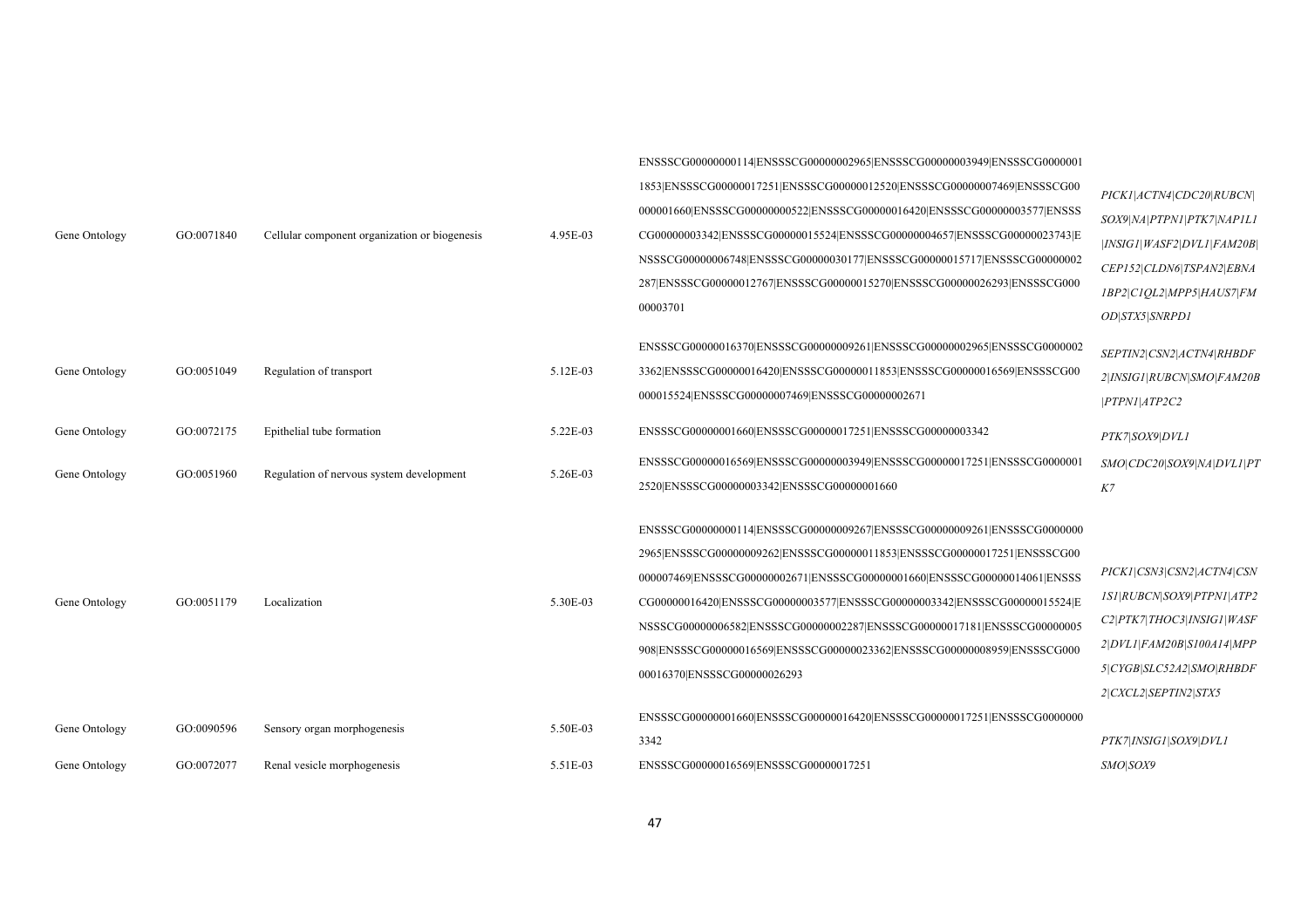| Gene Ontology | GO:0120193 | Tight junction organization                            | 5.51E-03 | ENSSSCG00000002287 ENSSSCG00000002965                                    | MPP5 ACTN4                |
|---------------|------------|--------------------------------------------------------|----------|--------------------------------------------------------------------------|---------------------------|
| Gene Ontology | GO:0002053 | Positive regulation of mesenchymal cell proliferation  | 5.51E-03 | ENSSSCG00000016569 ENSSSCG00000017251                                    | SMO SOX9                  |
| Gene Ontology | GO:0070830 | Bicellular tight junction assembly                     | 5.51E-03 | ENSSSCG00000002287 ENSSSCG00000002965                                    | MPP5 ACTN4                |
| Gene Ontology | GO:0120192 | Tight junction assembly                                | 5.51E-03 | ENSSSCG00000002287 ENSSSCG00000002965                                    | MPP5 ACTN4                |
| Gene Ontology | GO:0001736 | Establishment of planar polarity                       | 5.51E-03 | ENSSSCG00000001660 ENSSSCG00000003342                                    | PTK7 DVL1                 |
| Gene Ontology | GO:0072087 | Renal vesicle development                              | 5.51E-03 | ENSSSCG00000016569 ENSSSCG00000017251                                    | SMO SOX9                  |
| Gene Ontology | GO:0007595 | Lactation                                              | 5.51E-03 | ENSSSCG00000009267 ENSSSCG00000009261                                    | CSN3 CSN2                 |
| Gene Ontology | GO:0007164 | Establishment of tissue polarity                       | 5.51E-03 | ENSSSCG00000001660 ENSSSCG00000003342                                    | PTK7 DVL1                 |
|               |            |                                                        |          |                                                                          |                           |
|               |            |                                                        | 5.61E-03 | ENSSSCG00000000114 ENSSSCG00000002965 ENSSSCG00000003949 ENSSSCG0000001  |                           |
|               |            | Cellular component organization                        |          | 1853 ENSSSCG00000017251 ENSSSCG00000012520 ENSSSCG00000007469 ENSSSCG00  | PICK1 ACTN4 CDC20 RUBCN   |
|               | GO:0016043 |                                                        |          | 000001660 ENSSSCG00000000522 ENSSSCG00000016420 ENSSSCG00000003577 ENSSS | SOX9 NA PTPN1 PTK7 NAP1L1 |
| Gene Ontology |            |                                                        |          | CG00000003342 ENSSSCG00000015524 ENSSSCG00000004657 ENSSSCG00000023743 E | INSIGI WASE2 DVLI FAM20B  |
|               |            |                                                        |          | NSSSCG00000006748 ENSSSCG00000015717 ENSSSCG00000002287 ENSSSCG00000012  | CEP152 CLDN6 TSPAN2 C1QL  |
|               |            |                                                        |          | 767 ENSSSCG00000015270 ENSSSCG00000026293 ENSSSCG00000003701             | 2 MPP5 HAUS7 FMOD STX5 S  |
|               |            |                                                        |          |                                                                          | NRPD1                     |
| Gene Ontology | GO:0098657 |                                                        |          | ENSSSCG00000007469 ENSSSCG00000011853 ENSSSCG00000016370 ENSSSCG0000000  | PTPN1\RUBCN\SEPTIN2\WASF  |
|               |            | Import into cell                                       | 5.79E-03 | 3577 ENSSSCG00000002965                                                  | 2 ACTN4                   |
|               |            |                                                        |          | ENSSSCG00000001660 ENSSSCG00000016420 ENSSSCG00000017251 ENSSSCG0000000  |                           |
| Gene Ontology | GO:0048568 | Embryonic organ development                            | 6.29E-03 | 3342 ENSSSCG00000016569                                                  | PTK7 INSIG1 SOX9 DVL1 SMO |
|               |            |                                                        |          | ENSSSCG00000001660 ENSSSCG00000017376 ENSSSCG00000016569 ENSSSCG0000001  |                           |
| Gene Ontology | GO:0060485 | Mesenchyme development                                 | 6.50E-03 | 7251                                                                     | PTK7 MEOX1 SMO SOX9       |
| Gene Ontology | GO:0030857 | Negative regulation of epithelial cell differentiation | 6.68E-03 | ENSSSCG00000016569 ENSSSCG00000017251                                    | SMO SOX9                  |
| Gene Ontology | GO:0005689 | U12-type spliceosomal complex                          | 6.68E-03 | ENSSSCG00000006665 ENSSSCG00000003701                                    | SF3B4\SNRPD1              |
| Gene Ontology | GO:0060170 | Ciliary membrane                                       | 6.68E-03 | ENSSSCG00000016569 ENSSSCG00000016370                                    | SMO SEPTIN2               |
| Gene Ontology | GO:0010464 | Regulation of mesenchymal cell proliferation           | 6.68E-03 | ENSSSCG00000016569 ENSSSCG00000017251                                    | SMO SOX9                  |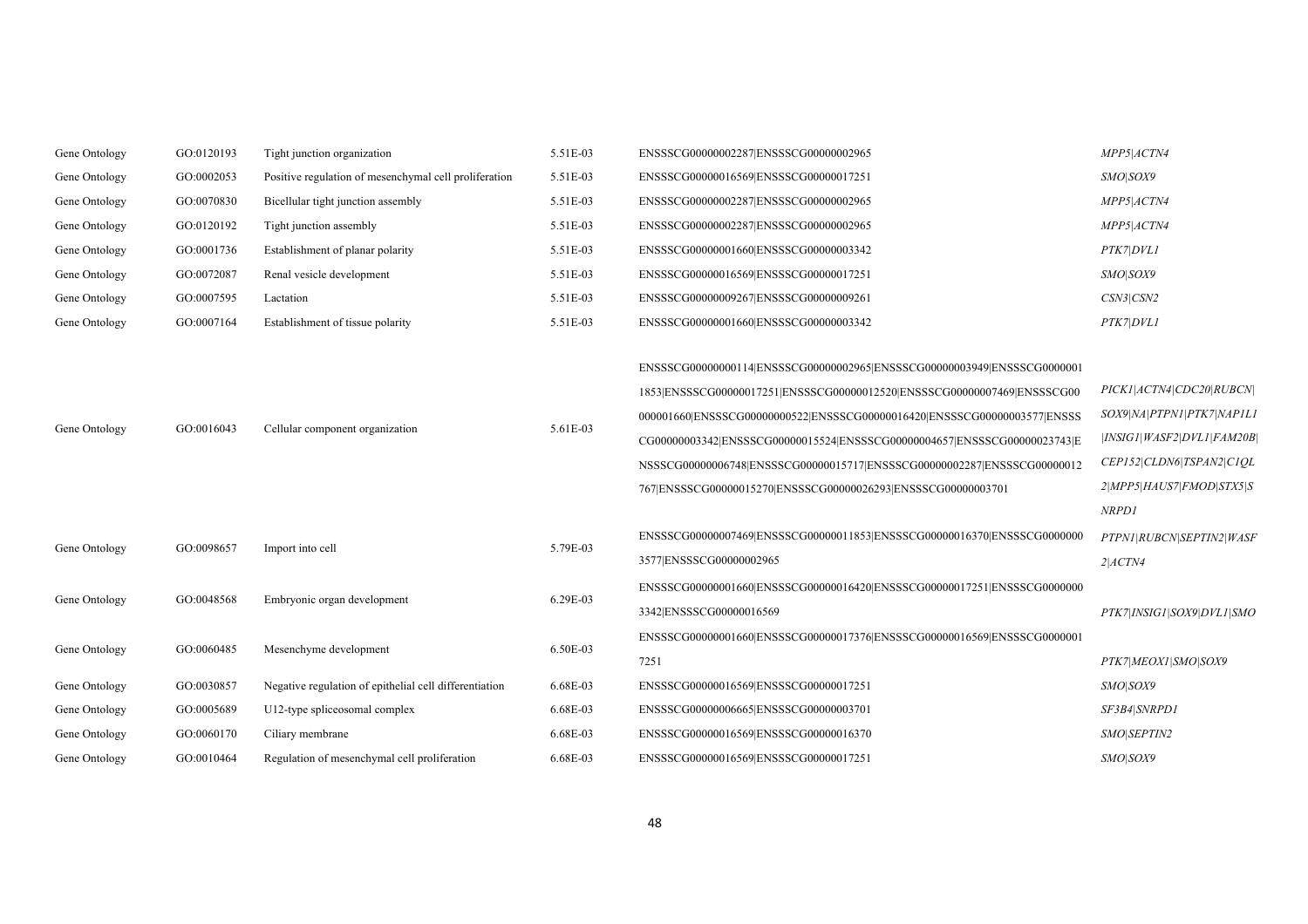| Gene Ontology | GO:0006414 | Translational elongation                                                   | 6.68E-03 | ENSSSCG00000016232 ENSSSCG00000012842                                                                                                                                                                                    | MRPL44 RPLP2                                                                   |
|---------------|------------|----------------------------------------------------------------------------|----------|--------------------------------------------------------------------------------------------------------------------------------------------------------------------------------------------------------------------------|--------------------------------------------------------------------------------|
| Gene Ontology | GO:0001738 | Morphogenesis of a polarized epithelium                                    | 6.68E-03 | ENSSSCG00000001660 ENSSSCG00000003342                                                                                                                                                                                    | PTK7 DVL1                                                                      |
| Gene Ontology | GO:0090190 | Positive regulation of branching involved in ureteric bud<br>morphogenesis | 6.68E-03 | ENSSSCG00000016569 ENSSSCG00000017251                                                                                                                                                                                    | SMO SOX9                                                                       |
| Gene Ontology | GO:0031018 | Endocrine pancreas development                                             | 6.68E-03 | ENSSSCG00000016569 ENSSSCG00000017251                                                                                                                                                                                    | SMO SOX9                                                                       |
| Gene Ontology | GO:0035148 | Tube formation                                                             | 6.78E-03 | ENSSSCG00000001660JENSSSCG00000017251JENSSSCG00000003342                                                                                                                                                                 | PTK7 SOX9 DVL1                                                                 |
| Gene Ontology | GO:0016331 | Morphogenesis of embryonic epithelium                                      | 6.78E-03 | ENSSSCG00000001660 ENSSSCG00000017251 ENSSSCG00000003342                                                                                                                                                                 | PTK7 SOX9 DVL1                                                                 |
| Gene Ontology | GO:0050808 | Synapse organization                                                       | 6.78E-03 | ENSSSCG00000012520 ENSSSCG00000003342 ENSSSCG00000003949                                                                                                                                                                 | NA DVL1 CDC20                                                                  |
| Gene Ontology | GO:0009896 | Positive regulation of catabolic process                                   | 7.10E-03 | ENSSSCG00000026293 ENSSSCG00000017251 ENSSSCG00000007469 ENSSSCG0000000<br>3701 ENSSSCG00000003342                                                                                                                       | STX5 SOX9 PTPN1 SNRPD1 DV<br>L1                                                |
| Gene Ontology | GO:0050769 | Positive regulation of neurogenesis                                        | 7.23E-03 | ENSSSCG00000001660 ENSSSCG00000012520 ENSSSCG00000016569 ENSSSCG0000000<br>3342                                                                                                                                          | PTK7 NA SMO DVL1                                                               |
| Gene Ontology | GO:0008104 | Protein localization                                                       | 7.31E-03 | ENSSSCG00000016569 ENSSSCG00000002965 ENSSSCG00000023362 ENSSSCG0000001<br>4061 ENSSSCG00000002287 ENSSSCG00000016370 ENSSSCG00000026293 ENSSSCG00<br>000003342 ENSSSCG00000015524 ENSSSCG00000007469 ENSSSCG00000017251 | SMO   ACTN4   RHBDF2   THOC3  <br>MPP5 SEPTIN2 STX5 DVL1 FA<br>M20B PTPN1 SOX9 |
| Gene Ontology | GO:0021915 | Neural tube development                                                    | 7.35E-03 | ENSSSCG00000001660 ENSSSCG00000016569 ENSSSCG00000003342                                                                                                                                                                 | PTK7 SMO DVL1                                                                  |
| Gene Ontology | GO:0060348 | Bone development                                                           | 7.35E-03 | ENSSSCG00000016420 ENSSSCG00000003577 ENSSSCG00000017251                                                                                                                                                                 | INSIG1\WASF2\SOX9                                                              |
| Gene Ontology | GO:0034330 | Cell junction organization                                                 | 7.95E-03 | ENSSSCG00000002287 ENSSSCG00000023743 ENSSSCG00000002965                                                                                                                                                                 | MPP5 CLDN6 ACTN4                                                               |
| Gene Ontology | GO:0003401 | Axis elongation                                                            | 7.96E-03 | ENSSSCG00000001660 ENSSSCG00000017251                                                                                                                                                                                    | PTK7 SOX9                                                                      |
| Gene Ontology | GO:0061213 | Positive regulation of mesonephros development                             | 7.96E-03 | ENSSSCG00000016569 ENSSSCG00000017251                                                                                                                                                                                    | SMO SOX9                                                                       |
| Gene Ontology | GO:2000826 | Regulation of heart morphogenesis                                          | 7.96E-03 | ENSSSCG00000016569 ENSSSCG00000017251                                                                                                                                                                                    | SMO SOX9                                                                       |
| Gene Ontology | GO:0048873 | Homeostasis of number of cells within a tissue                             | 7.96E-03 | ENSSSCG00000016569 ENSSSCG00000017251                                                                                                                                                                                    | SMO SOX9                                                                       |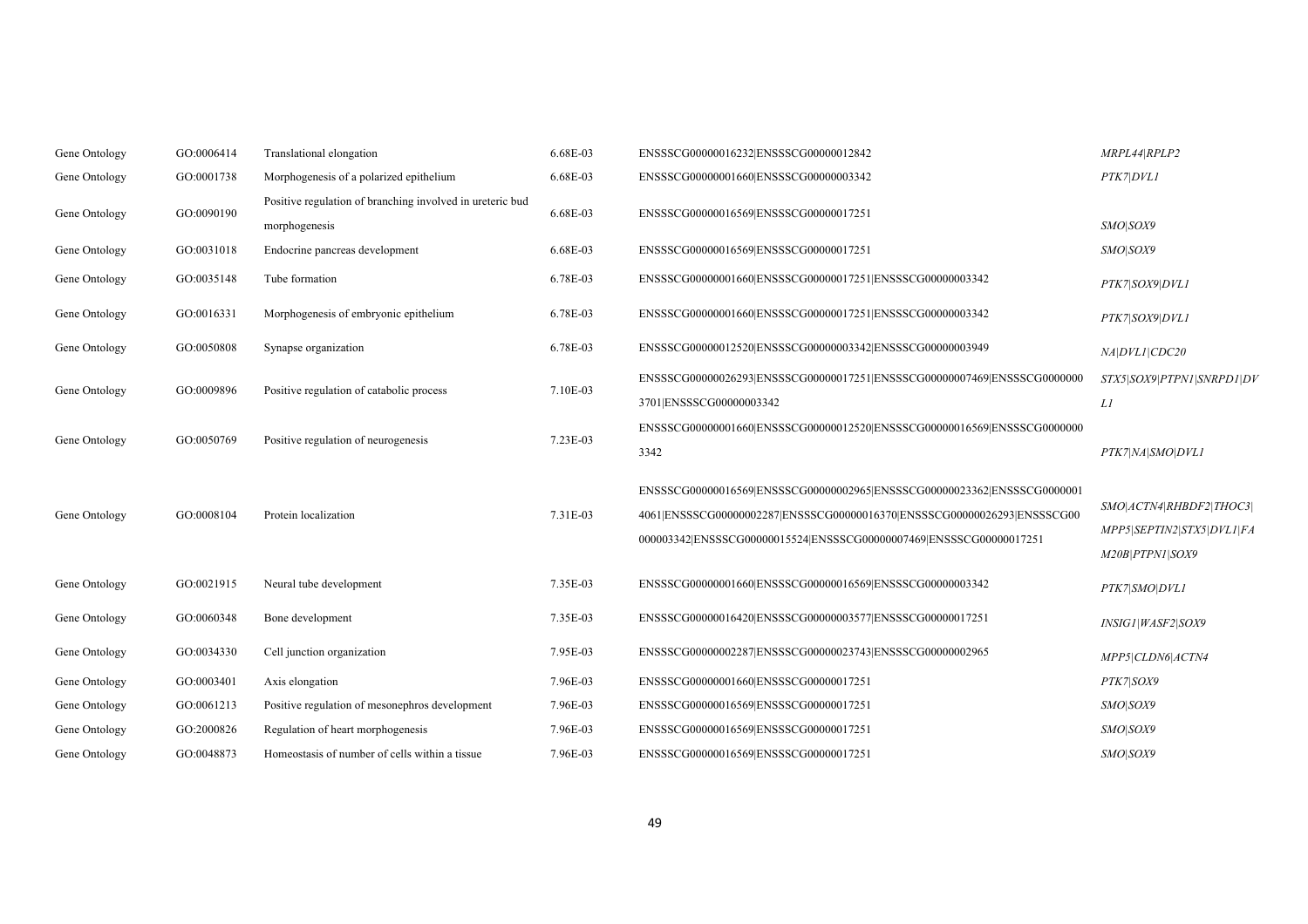| Gene Ontology | GO:0072273 | Metanephric nephron morphogenesis                    | 7.96E-03     | ENSSSCG00000016569 ENSSSCG00000017251                                    | SMO SOX9                  |
|---------------|------------|------------------------------------------------------|--------------|--------------------------------------------------------------------------|---------------------------|
| Gene Ontology | GO:0035567 | Non-canonical Wnt signaling pathway                  | 7.96E-03     | ENSSSCG00000001660 ENSSSCG00000003342                                    | PTK7 DVL1                 |
|               |            |                                                      |              | ENSSSCG00000016569 ENSSSCG00000002287 ENSSSCG00000003342 ENSSSCG0000001  |                           |
| Gene Ontology | GO:0022008 | Neurogenesis                                         | 8.12E-03     | 2520 ENSSSCG00000017251 ENSSSCG00000001660 ENSSSCG00000006748 ENSSSCG00  | SMO MPP5 DVL1 NA SOX9 PT  |
|               |            |                                                      |              | 000021880                                                                | K7 TSPAN2 MXRA8           |
|               |            |                                                      |              | ENSSSCG00000000114 ENSSSCG00000003949 ENSSSCG00000026293 ENSSSCG0000001  |                           |
| Gene Ontology | GO:0033043 | Regulation of organelle organization                 | 8.50E-03     | 1853 ENSSSCG00000016420 ENSSSCG00000003577 ENSSSCG00000015524 ENSSSCG00  | PICK1 CDC20 STX5 RUBCN IN |
|               |            |                                                      |              | 000003701                                                                | SIG1\WASF2\FAM20B\SNRPD1  |
| Gene Ontology | GO:0010976 | Positive regulation of neuron projection development | 8.58E-03     | ENSSSCG00000001660 ENSSSCG00000012520 ENSSSCG00000003342                 | PTK7 NA DVL1              |
|               |            | Actin cytoskeleton organization                      |              | ENSSSCG00000000114 ENSSSCG00000001660 ENSSSCG00000003577 ENSSSCG0000000  | PICK1\PTK7\WASF2\ACTN4\PT |
| Gene Ontology | GO:0030036 |                                                      | 9.26E-03     | 2965 ENSSSCG00000007469                                                  | PNI                       |
|               | GO:0030054 | Cell junction                                        | 9.31E-03     | ENSSSCG00000002965 ENSSSCG00000006582 ENSSSCG00000012071 ENSSSCG0000000  |                           |
| Gene Ontology |            |                                                      |              | 3577 ENSSSCG00000007585 ENSSSCG00000023743 ENSSSCG0000001660             | ACTN4 S100A14 NA WASF2 AC |
|               |            |                                                      |              |                                                                          | TB CLDN6 PTK7             |
| Gene Ontology | GO:0072210 | Metanephric nephron development                      | 9.33E-03     | ENSSSCG00000016569 ENSSSCG00000017251                                    | SMO SOX9                  |
| Gene Ontology | GO:0048709 | Oligodendrocyte differentiation                      | 9.33E-03     | ENSSSCG00000006748 ENSSSCG00000017251                                    | TSPAN2\SOX9               |
| Gene Ontology | GO:0043297 | Apical junction assembly                             | 9.33E-03     | ENSSSCG00000002287 ENSSSCG00000002965                                    | MPP5 ACTN4                |
|               |            |                                                      |              |                                                                          |                           |
|               |            |                                                      |              | ENSSSCG00000009266 ENSSSCG00000002965 ENSSSCG00000003949 ENSSSCG0000002  |                           |
|               |            |                                                      |              | 6293 ENSSSCG00000011853 ENSSSCG00000017251 ENSSSCG00000021991 ENSSSCG00  | ODAM ACTN4 CDC20 STX5 RU  |
|               |            |                                                      | $1.02E - 02$ | 000000522 ENSSSCG00000014061 ENSSSCG00000006665 ENSSSCG00000007496 ENSSS | BCN\SOX9\NDUFV3\NAP1L1\T  |
| Gene Ontology | GO:0005634 | Nucleus                                              |              | CG00000006578 ENSSSCG00000015524 ENSSSCG00000023078 ENSSSCG00000004657 E | HOC3 SF3B4 RTF2 S100A4 FA |
|               |            |                                                      |              | NSSSCG00000017376 ENSSSCG00000014003 ENSSSCG00000030177 ENSSSCG00000006  | M20B WDR4 CEP152 MEOXI    |
|               |            |                                                      |              | 582 ENSSSCG00000002287 ENSSSCG00000028973 ENSSSCG00000012767 ENSSSCG000  | MIER2 EBNA1BP2 S100A14 MP |
|               |            |                                                      |              | 00018031 ENSSSCG00000016370 ENSSSCG00000016232 ENSSSCG00000003701        | P5 PHACTR4 HAUS7 ZNF287 S |

50

*EPTIN2|MRPL44|SNRPD1*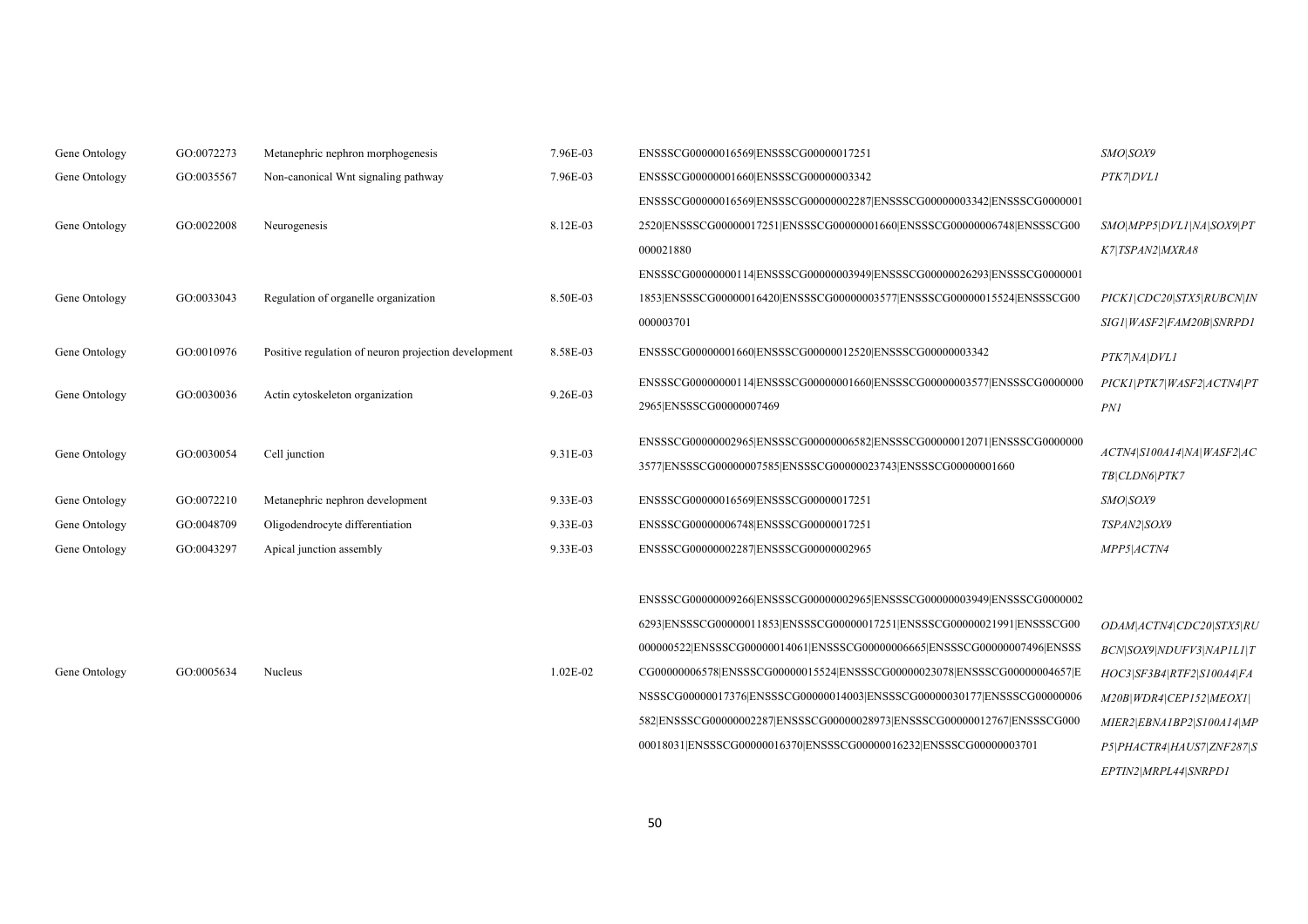| Gene Ontology | GO:0032386 | Regulation of intracellular transport                             | 1.02E-02 | ENSSSCG00000016420 ENSSSCG00000015524 ENSSSCG0000007469 ENSSSCG0000001<br>6569                                                                                                                                                                                                                                                                                                                                                                                                                                                                                                                                                                                                                                                                                                                                                  | INSIG1\FAM20B\PTPN1\SMO                                                                                                                                                                                                                                      |
|---------------|------------|-------------------------------------------------------------------|----------|---------------------------------------------------------------------------------------------------------------------------------------------------------------------------------------------------------------------------------------------------------------------------------------------------------------------------------------------------------------------------------------------------------------------------------------------------------------------------------------------------------------------------------------------------------------------------------------------------------------------------------------------------------------------------------------------------------------------------------------------------------------------------------------------------------------------------------|--------------------------------------------------------------------------------------------------------------------------------------------------------------------------------------------------------------------------------------------------------------|
| Gene Ontology | GO:0009790 | Embryo development                                                | 1.05E-02 | ENSSSCG00000016569 ENSSSCG00000015780 ENSSSCG00000016420 ENSSSCG0000000<br>3342 ENSSSCG00000017251 ENSSSCG00000001660 ENSSSCG00000017376                                                                                                                                                                                                                                                                                                                                                                                                                                                                                                                                                                                                                                                                                        | SMO STOX2   INSIG1   DVL1   SOX<br>9 PTK7 MEOX1                                                                                                                                                                                                              |
| Gene Ontology | GO:0002009 | Morphogenesis of an epithelium                                    | 1.07E-02 | ENSSSCG00000001660 ENSSSCG00000016569 ENSSSCG00000017251 ENSSSCG0000000<br>3342 ENSSSCG00000002287                                                                                                                                                                                                                                                                                                                                                                                                                                                                                                                                                                                                                                                                                                                              | PTK7 SMO SOX9 DVL1 MPP5                                                                                                                                                                                                                                      |
| Gene Ontology | GO:0061515 | Myeloid cell development                                          | 1.08E-02 | ENSSSCG00000006748 ENSSSCG00000003577                                                                                                                                                                                                                                                                                                                                                                                                                                                                                                                                                                                                                                                                                                                                                                                           | TSPAN2 WASF2                                                                                                                                                                                                                                                 |
| Gene Ontology | GO:1905332 | Positive regulation of morphogenesis of an epithelium             | 1.08E-02 | ENSSSCG00000016569 ENSSSCG00000017251                                                                                                                                                                                                                                                                                                                                                                                                                                                                                                                                                                                                                                                                                                                                                                                           | SMO SOX9                                                                                                                                                                                                                                                     |
| Gene Ontology | GO:0061180 | Mammary gland epithelium development                              | 1.08E-02 | ENSSSCG00000016569 ENSSSCG00000002671                                                                                                                                                                                                                                                                                                                                                                                                                                                                                                                                                                                                                                                                                                                                                                                           | SMO ATP2C2                                                                                                                                                                                                                                                   |
| Gene Ontology | GO:0090189 | Regulation of branching involved in ureteric bud<br>morphogenesis | 1.08E-02 | ENSSSCG00000016569 ENSSSCG00000017251                                                                                                                                                                                                                                                                                                                                                                                                                                                                                                                                                                                                                                                                                                                                                                                           | SMO SOX9                                                                                                                                                                                                                                                     |
| Gene Ontology | GO:0043229 | Intracellular organelle                                           | 1.10E-02 | ENSSSCG00000009266 ENSSSCG00000002965 ENSSSCG00000003949 ENSSSCG0000002<br>6293 ENSSSCG00000011853 ENSSSCG00000017251 ENSSSCG00000007469 ENSSSCG00<br>000007497 ENSSSCG00000002671 ENSSSCG00000008973 ENSSSCG00000007715 ENSSS<br>CG00000006578 ENSSSCG00000017177 ENSSSCG00000000522 ENSSSCG00000014061 E<br>NSSSCG00000006665 ENSSSCG00000007496 ENSSSCG00000016420 ENSSSCG00000003<br>577 ENSSSCG00000003342 ENSSSCG00000012842 ENSSSCG00000015524 ENSSSCG000<br>00023078 ENSSSCG00000004657 ENSSSCG00000017376 ENSSSCG00000014003 ENSSSC<br>G00000030177 ENSSSCG00000006582 ENSSSCG00000002287 ENSSSCG00000028973 EN<br>SSSCG00000016569 ENSSSCG00000001658 ENSSSCG00000001659 ENSSSCG000000127<br>67 ENSSSCG00000018031 ENSSSCG00000016370 ENSSSCG00000016232 ENSSSCG0000<br>0007585 ENSSSCG00000021991 ENSSSCG00000003701 | ODAM ACTN4 CDC20 STX5 RU<br>BCN SOX9 PTPN1 GCNT7 ATP<br>2C2 NA ABHD11 S100A4 ST6G<br>ALNAC2 NAPIL1 THOC3 SF3B<br>4 RTF2 INSIGI WASF2 DVLI R<br>PLP2 FAM20B WDR4 CEP152 <br>MEOXI MIER2 EBNA1BP2 S10<br>0A14 MPP5 PHACTR4 SMO MR<br>PL2 KLC4 HAUS7 ZNF287 SEP |

*TIN2|ACTB|NDUFV3|SNRPD1*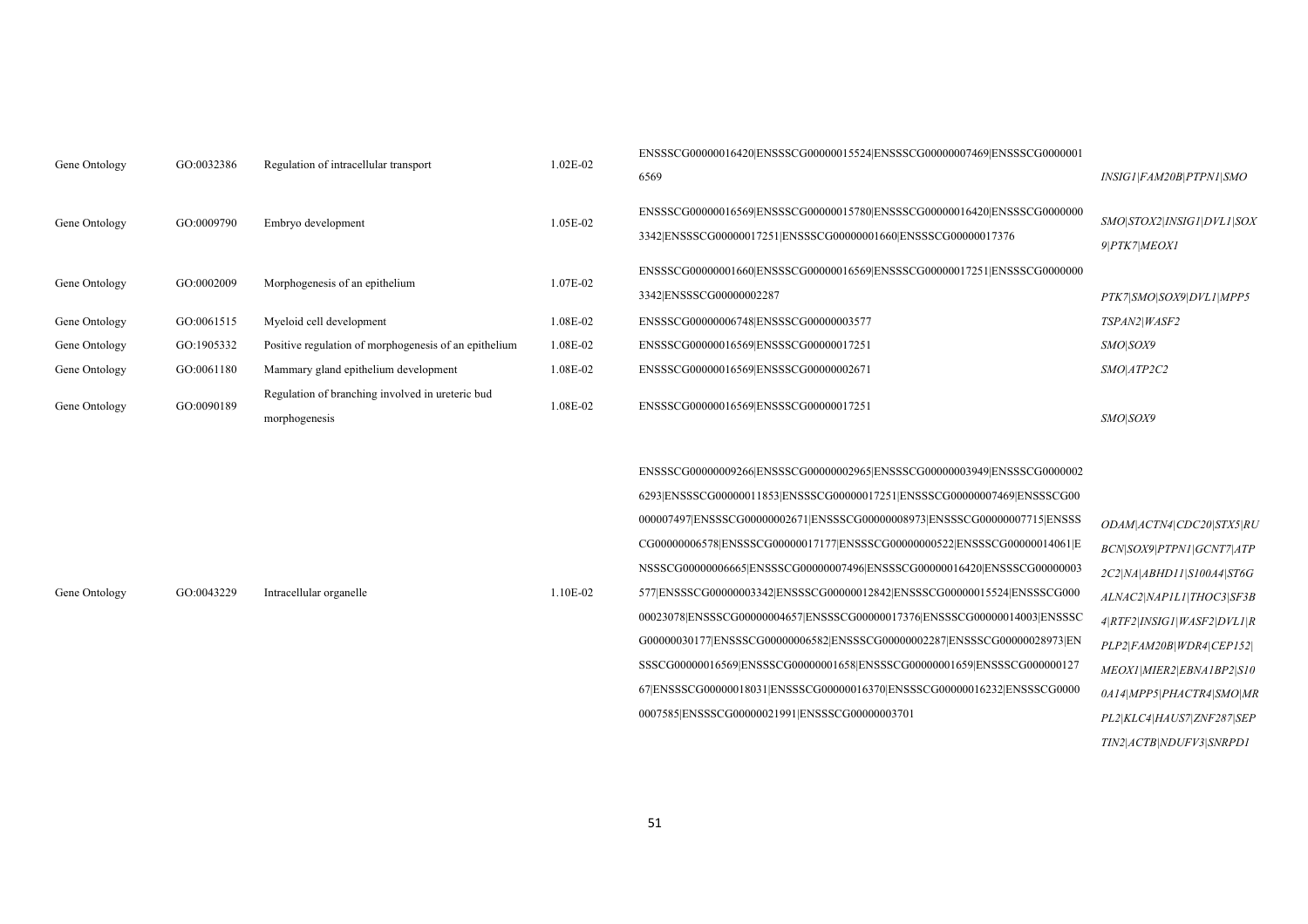| Gene Ontology | GO:0097435 | Supramolecular fiber organization                    | 1.11E-02                                   | ENSSSCG00000000114 ENSSSCG00000003577 ENSSSCG00000002965 ENSSSCG0000000                                                                                                                                                  | PICK1\WASF2\ACTN4\DVL1\F                                                |
|---------------|------------|------------------------------------------------------|--------------------------------------------|--------------------------------------------------------------------------------------------------------------------------------------------------------------------------------------------------------------------------|-------------------------------------------------------------------------|
|               |            |                                                      |                                            | 3342 ENSSSCG00000015270                                                                                                                                                                                                  | MOD                                                                     |
| Gene Ontology | GO:0032880 | Regulation of protein localization                   | 1.11E-02                                   | ENSSSCG00000016569 ENSSSCG00000023362 ENSSSCG00000016370 ENSSSCG0000000                                                                                                                                                  | SMO RHBDF2 SEPTIN2   DVL1                                               |
|               |            |                                                      | 3342 ENSSSCG00000015524 ENSSSCG00000007469 | FAM20B PTPN1                                                                                                                                                                                                             |                                                                         |
| Gene Ontology | GO:0060070 | Canonical Wnt signaling pathway                      | $1.14E-02$                                 | ENSSSCG00000001660 ENSSSCG00000017251 ENSSSCG00000003342                                                                                                                                                                 | PTK7 SOX9 DVL1                                                          |
|               | GO:0050767 |                                                      |                                            | ENSSSCG00000001660 ENSSSCG00000012520 ENSSSCG00000016569 ENSSSCG0000001                                                                                                                                                  |                                                                         |
| Gene Ontology |            | Regulation of neurogenesis                           | 1.14E-02                                   | 7251 ENSSSCG00000003342                                                                                                                                                                                                  | PTK7 NA SMO SOX9 DVL1                                                   |
| Gene Ontology | GO:0022607 | Cellular component assembly                          | 1.17E-02                                   | ENSSSCG00000000114 ENSSSCG00000002965 ENSSSCG00000000522 ENSSSCG0000000<br>2287 ENSSSCG00000003577 ENSSSCG00000017251 ENSSSCG00000012520 ENSSSCG00<br>000004657 ENSSSCG00000012767 ENSSSCG00000003701 ENSSSCG00000015717 | PICK1 ACTN4 NAP1L1 MPP5 <br>WASF2\SOX9\NA\CEP152\HAU<br>S7 SNRPD1 C1QL2 |
|               | GO:1903827 |                                                      |                                            | ENSSSCG00000015524 ENSSSCG00000007469 ENSSSCG00000003342 ENSSSCG0000001                                                                                                                                                  |                                                                         |
| Gene Ontology |            | Regulation of cellular protein localization          | 1.22E-02                                   | 6569                                                                                                                                                                                                                     | FAM20B PTPN1 DVL1 SMO                                                   |
| Gene Ontology | GO:0044089 | Positive regulation of cellular component biogenesis | 1.22E-02                                   | ENSSSCG00000000114 ENSSSCG00000012520 ENSSSCG00000003577 ENSSSCG0000001                                                                                                                                                  |                                                                         |
|               |            |                                                      |                                            | 7251                                                                                                                                                                                                                     | PICK1\NA\WASF2\SOX9                                                     |
| Gene Ontology | GO:0000139 | Golgi membrane                                       | 1.22E-02                                   | ENSSSCG00000007497 ENSSSCG00000026293 ENSSSCG00000017177 ENSSSCG0000000                                                                                                                                                  | GCNT7 STX5 ST6GALNAC2 AT                                                |
|               |            |                                                      |                                            | 2671                                                                                                                                                                                                                     | P2C2                                                                    |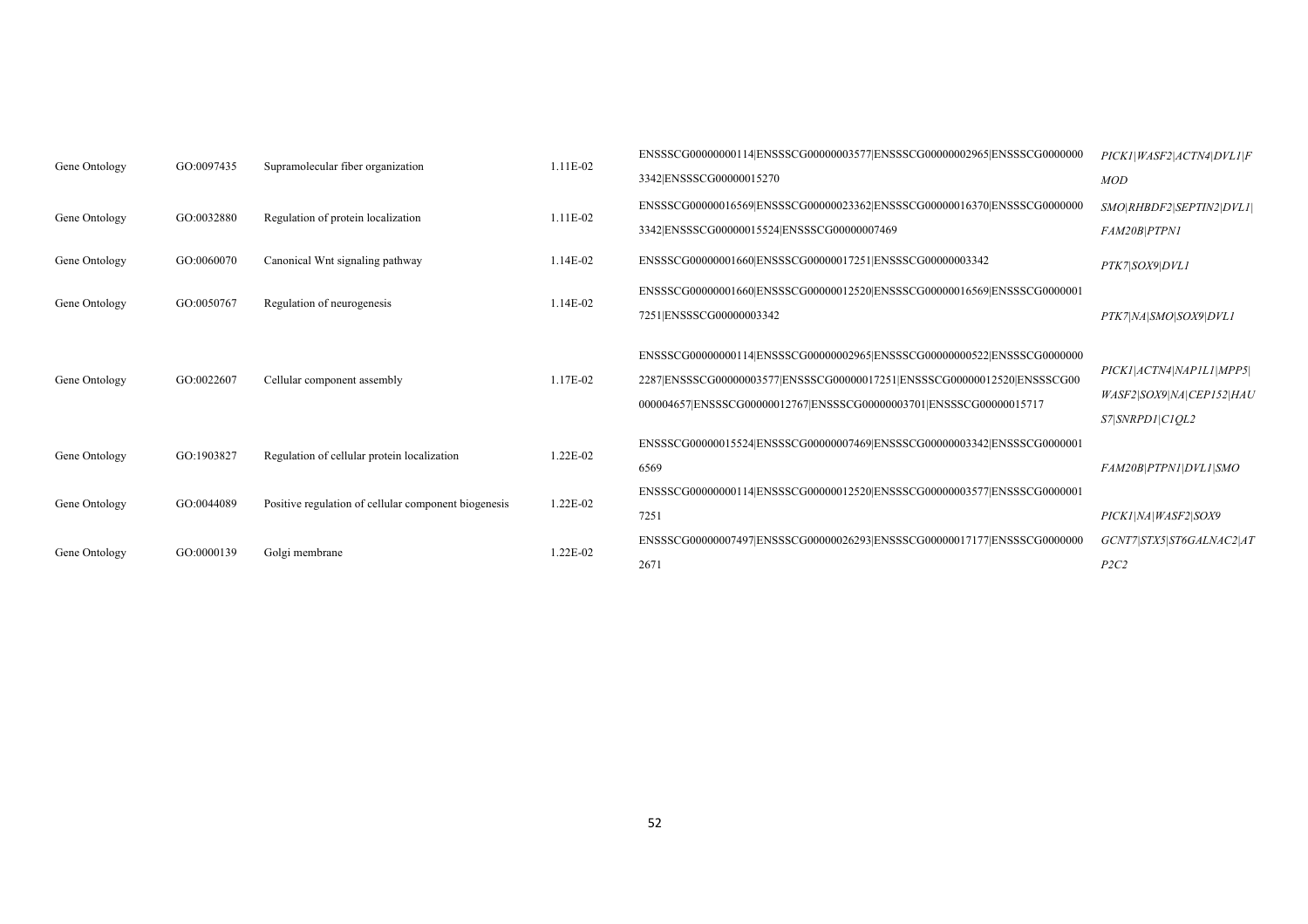|               |            |                                           |          | ENSSSCG00000009266 ENSSSCG00000002965 ENSSSCG00000003949 ENSSSCG0000002  |                            |
|---------------|------------|-------------------------------------------|----------|--------------------------------------------------------------------------|----------------------------|
|               |            |                                           |          | 6293 ENSSSCG00000011853 ENSSSCG00000017251 ENSSSCG00000012520 ENSSSCG00  |                            |
|               |            |                                           |          | 000021991 ENSSSCG00000007497 ENSSSCG00000002671 ENSSSCG00000008973 ENSSS | ODAM ACTN4 CDC20 STX5 RU   |
|               |            |                                           |          | CG00000007715JENSSSCG00000006578JENSSSCG00000017177JENSSSCG00000000522JE | BCN SOX9 NA NDUFV3 GCNT7   |
|               |            |                                           |          | NSSSCG00000014061 ENSSSCG00000006665 ENSSSCG00000007496 ENSSSCG00000016  | ATP2C2 NA ABHD11 S100A4 S  |
|               |            |                                           |          | 420 ENSSSCG00000003577 ENSSSCG00000003342 ENSSSCG00000012842 ENSSSCG000  |                            |
| Gene Ontology | GO:0043226 | Organelle                                 | 1.23E-02 | 00023472 ENSSSCG00000015524 ENSSSCG00000023078 ENSSSCG00000004657 ENSSSC | T6GALNAC2 NAP1L1 THOC3 S   |
|               |            |                                           |          | G00000017376 ENSSSCG00000014003 ENSSSCG00000030177 ENSSSCG00000006582 EN | F3B4 RTF2 INSIG1 WASF2 DVL |
|               |            |                                           |          | SSSCG00000002287 ENSSSCG00000028973 ENSSSCG00000016569 ENSSSCG000000016  | I RPLP2 FMO3 FAM20B WDR4   |
|               |            |                                           |          | 58 ENSSSCG00000001659 ENSSSCG00000012767 ENSSSCG00000021880 ENSSSCG0000  | CEP152 MEOXI MIER2 EBNAI   |
|               |            |                                           |          | 0018031 ENSSSCG00000023362 ENSSSCG00000016370 ENSSSCG00000016232 ENSSSC  | BP2 S100A14 MPP5 PHACTR4   |
|               |            |                                           |          | G00000007585 ENSSSCG00000007469 ENSSSCG00000003701                       | SMO MRPL2 KLC4 HAUS7 ZNF   |
|               |            |                                           |          |                                                                          | 287 RHBDF2 SEPTIN2 MRPL44  |
|               |            |                                           |          |                                                                          | ACTB PTPNI SNRPDI          |
| Gene Ontology | GO:0010463 | Mesenchymal cell proliferation            | 1.24E-02 | ENSSSCG00000016569 ENSSSCG00000017251                                    | SMO SOX9                   |
| Gene Ontology | GO:0030863 | Cortical cytoskeleton                     | 1.24E-02 | ENSSSCG00000002965 ENSSSCG00000007585                                    | ACTN4\ACTB                 |
| Gene Ontology | GO:0090184 | Positive regulation of kidney development | 1.24E-02 | ENSSSCG00000016569 ENSSSCG00000017251                                    | SMO SOX9                   |
| Gene Ontology | GO:0003338 | Metanephros morphogenesis                 | 1.24E-02 | ENSSSCG00000016569 ENSSSCG00000017251                                    | SMO SOX9                   |
| Gene Ontology | GO:0061217 | Regulation of mesonephros development     | 1.24E-02 | ENSSSCG00000016569 ENSSSCG00000017251                                    | SMO SOX9                   |
|               |            |                                           |          | ENSSSCG00000000114 ENSSSCG00000002965 ENSSSCG00000000522 ENSSSCG0000000  |                            |
|               |            |                                           |          | 2287 ENSSSCG00000003577 ENSSSCG00000017251 ENSSSCG00000012520 ENSSSCG00  | PICK1 ACTN4 NAP1L1 MPP5    |
| Gene Ontology | GO:0044085 | Cellular component biogenesis             | 1.31E-02 | 000004657 ENSSSCG00000012767 ENSSSCG00000003701 ENSSSCG00000030177 ENSSS | WASF2\SOX9\NA\CEP152\HAU   |
|               |            |                                           |          | CG00000015717                                                            | S7 SNRPD1 EBNA1BP2 C1QL2   |
|               |            |                                           |          |                                                                          |                            |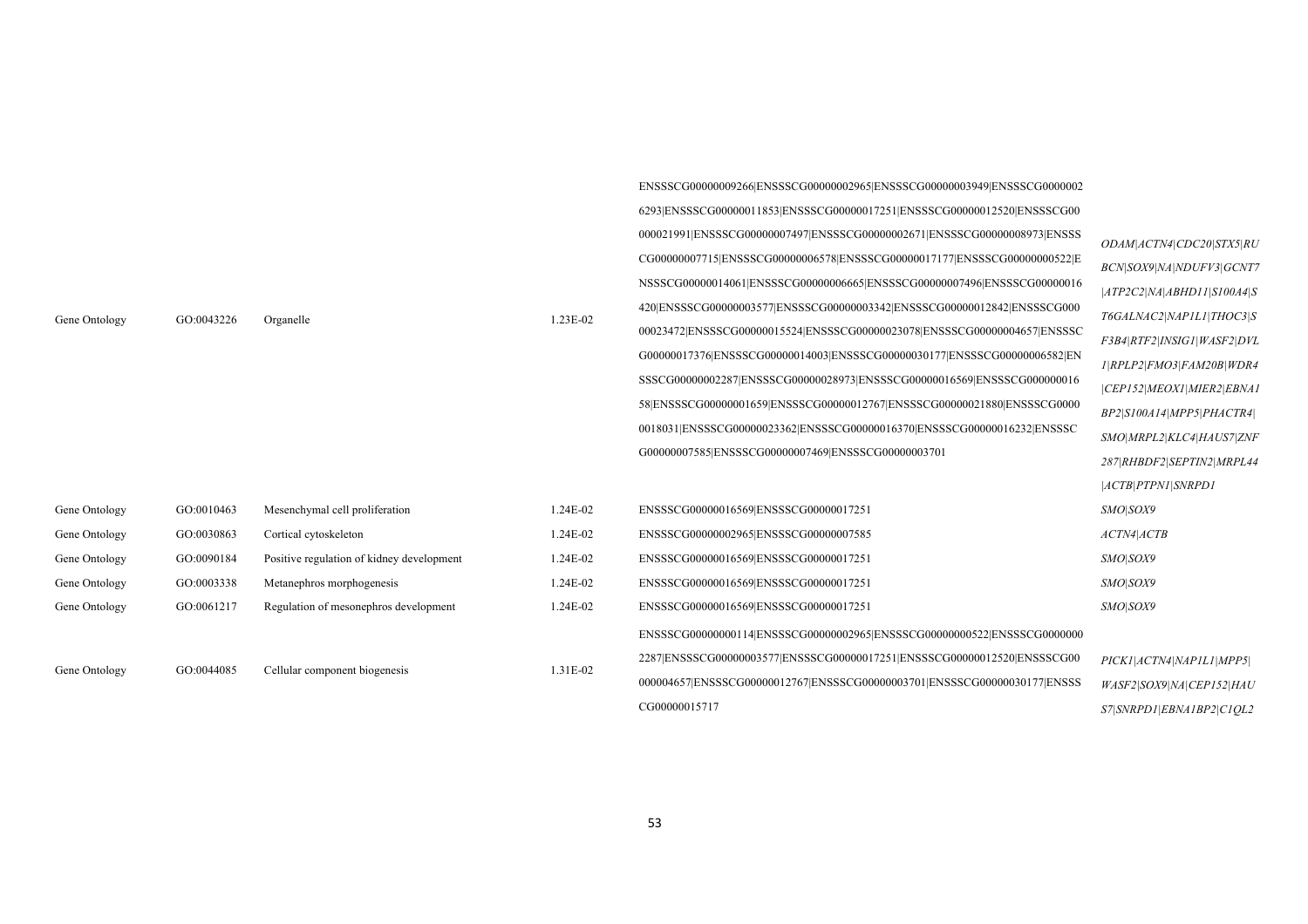|               |            |                                                |          | ENSSSCG00000009267 ENSSSCG00000009266 ENSSSCG0000009261 ENSSSCG0000000   |                                                       |
|---------------|------------|------------------------------------------------|----------|--------------------------------------------------------------------------|-------------------------------------------------------|
|               |            |                                                |          | 3949 ENSSSCG00000002287 ENSSSCG00000016420 ENSSSCG00000003577 ENSSSCG00  | CSN3 ODAM CSN2 CDC20 MP                               |
| Gene Ontology | GO:0048731 | System development                             | 1.32E-02 | 000003342 ENSSSCG00000015780 ENSSSCG00000012520 ENSSSCG00000016569 ENSSS | P5 INSIG1 WASF2 DVL1 STOX2                            |
|               |            |                                                |          | CG00000017251 ENSSSCG00000002671 ENSSSCG00000001660 ENSSSCG00000017376 E | NA SMO SOX9 ATP2C2 PTK7                               |
|               |            |                                                |          | NSSSCG00000006748 ENSSSCG00000021880                                     | MEOXI\TSPAN2\MXRA8                                    |
| Gene Ontology | GO:0060560 | Developmental growth involved in morphogenesis | 1.38E-02 | ENSSSCG00000001660 ENSSSCG00000017251 ENSSSCG00000003342                 | PTK7 SOX9 DVL1                                        |
| Gene Ontology | GO:0031647 | Regulation of protein stability                | 1.38E-02 | ENSSSCG00000009267 ENSSSCG00000016569 ENSSSCG00000003342                 | CSN3\SMO\DVL1                                         |
|               |            |                                                |          | ENSSSCG00000009267 ENSSSCG00000009266 ENSSSCG00000009261 ENSSSCG0000001  |                                                       |
|               | GO:0048856 | Anatomical structure development               | 1.38E-02 | 6431 ENSSSCG00000002965 ENSSSCG00000003949 ENSSSCG00000002287 ENSSSCG00  | CSN3 ODAM CSN2 GALNTL5 A<br>CTN4 CDC20 MPP5 INSIG1 WA |
| Gene Ontology |            |                                                |          | 000016420 ENSSSCG00000003577 ENSSSCG00000003342 ENSSSCG00000015780 ENSSS |                                                       |
|               |            |                                                |          | CG00000012520 ENSSSCG00000016569 ENSSSCG00000004657 ENSSSCG00000017251 E | SF2 DVL1 STOX2 NA SMO CEP                             |
|               |            |                                                |          | NSSSCG00000002671 ENSSSCG00000001660 ENSSSCG00000017376 ENSSSCG00000006  | 152 SOX9 ATP2C2 PTK7 MEOX                             |
|               |            |                                                |          | 748 ENSSSCG00000021880                                                   | 1 TSPAN2 MXRA8                                        |
|               |            |                                                |          | ENSSSCG00000016569 ENSSSCG00000014061 ENSSSCG00000002287 ENSSSCG0000002  |                                                       |
| Gene Ontology | GO:0034613 | Cellular protein localization                  | 1.39E-02 | 6293 ENSSSCG00000003342 ENSSSCG00000015524 ENSSSCG00000007469 ENSSSCG00  | SMO THOC3 MPP5 STX5 DVL1                              |
|               |            |                                                |          | 000017251                                                                | FAM20B PTPNI SOX9                                     |
|               |            |                                                |          | ENSSSCG00000016420 ENSSSCG00000015524 ENSSSCG00000007469 ENSSSCG0000000  | INSIG1\FAM20B\PTPN1\DVL1\S                            |
| Gene Ontology | GO:0060341 | Regulation of cellular localization            | 1.39E-02 | 3342 ENSSSCG00000016569                                                  | MO                                                    |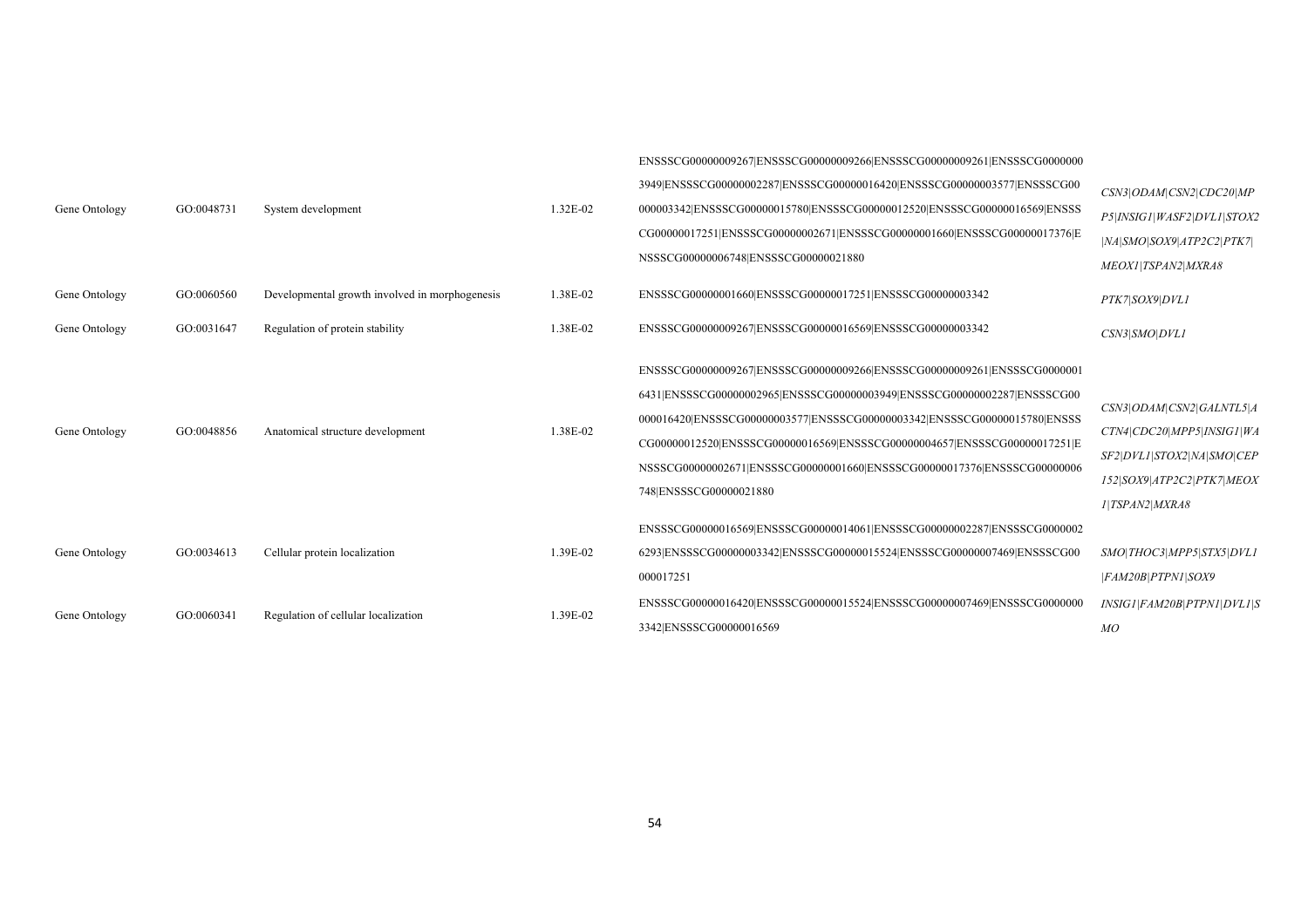|               |                                                                                                                                                                                                                              |                                                       |          | 9261 ENSSSCG00000002965 ENSSSCG00000023362 ENSSSCG00000009262 ENSSSCG00  | PICK1 CSN3 SMO CSN2 ACTN4 |
|---------------|------------------------------------------------------------------------------------------------------------------------------------------------------------------------------------------------------------------------------|-------------------------------------------------------|----------|--------------------------------------------------------------------------|---------------------------|
| Gene Ontology | GO:0006810                                                                                                                                                                                                                   | Transport                                             | 1.40E-02 | 000014061 ENSSSCG00000026293 ENSSSCG00000011853 ENSSSCG00000016420 ENSSS | RHBDF2 CNISI THOC3 STX5   |
|               |                                                                                                                                                                                                                              |                                                       |          | CG00000003577 ENSSSCG00000003342 ENSSSCG00000016370 ENSSSCG00000015524 E | RUBCN INSIGI WASE2 DVLI S |
|               |                                                                                                                                                                                                                              |                                                       |          | NSSSCG00000007469 ENSSSCG00000017181 ENSSSCG00000002671 ENSSSCG00000005  | EPTIN2 FAM20B PTPN1 CYGB  |
|               |                                                                                                                                                                                                                              |                                                       |          | 908                                                                      | ATP2C2 SLC52A2            |
|               |                                                                                                                                                                                                                              |                                                       |          |                                                                          |                           |
| Gene Ontology | GO:0016477                                                                                                                                                                                                                   | Cell migration                                        | 1.40E-02 | 8959 ENSSSCG00000003577 ENSSSCG00000017251 ENSSSCG00000001660            | SMO ACTN4 S100A14 CXCL2 W |
|               |                                                                                                                                                                                                                              |                                                       |          |                                                                          | ASF2\SOX9\PTK7            |
| Gene Ontology | GO:0007043                                                                                                                                                                                                                   | Cell-cell junction assembly                           | 1.40E-02 | ENSSSCG00000002287 ENSSSCG00000002965                                    | MPP5 ACTN4                |
| Gene Ontology | GO:0050661                                                                                                                                                                                                                   | NADP binding                                          | 1.40E-02 | ENSSSCG00000023472 ENSSSCG00000015267                                    | FMO3 FMO2                 |
| Gene Ontology | GO:0007173                                                                                                                                                                                                                   | Epidermal growth factor receptor signaling pathway    | 1.40E-02 | ENSSSCG00000023362 ENSSSCG00000017251                                    | RHBDF2 SOX9               |
| Gene Ontology | GO:0032543                                                                                                                                                                                                                   | Mitochondrial translation                             | 1.40E-02 | ENSSSCG00000001658 ENSSSCG00000016232                                    | MRPL2 MRPL44              |
| Gene Ontology | GO:0042552                                                                                                                                                                                                                   | Myelination                                           | 1.40E-02 | ENSSSCG00000002287 ENSSSCG00000006748                                    | MPP5 TSPAN2               |
|               |                                                                                                                                                                                                                              | Regulation of catabolic process                       | 1.42E-02 | ENSSSCG00000011853 ENSSSCG00000026293 ENSSSCG00000017251 ENSSSCG0000000  | RUBCN\STX5\SOX9\PTPN1\DV  |
|               |                                                                                                                                                                                                                              |                                                       |          | 7469 ENSSSCG00000003342 ENSSSCG00000003701                               | L1\SNRPD1                 |
|               |                                                                                                                                                                                                                              |                                                       | 1.45E-02 | ENSSSCG00000001660 ENSSSCG00000016569 ENSSSCG00000017251 ENSSSCG0000000  |                           |
|               | GO:0009894<br>Gene Ontology<br>GO:0060562<br>Gene Ontology<br>Epithelial tube morphogenesis<br>GO:0045732<br>Positive regulation of protein catabolic process<br>GO:0030029<br>Gene Ontology<br>Actin filament-based process |                                                       | 3342     | PTK7 SMO SOX9 DVL1                                                       |                           |
| Gene Ontology |                                                                                                                                                                                                                              |                                                       | 1.47E-02 | ENSSSCG00000026293 ENSSSCG00000017251 ENSSSCG00000003342                 | STX5 SOX9 DVL1            |
|               |                                                                                                                                                                                                                              |                                                       | 1.49E-02 | ENSSSCG00000000114 ENSSSCG0000001660 ENSSSCG00000003577 ENSSSCG0000000   | PICK1 PTK7 WASF2 ACTN4 PT |
|               |                                                                                                                                                                                                                              |                                                       |          | 2965 ENSSSCG00000007469                                                  | PNI                       |
| Gene Ontology | GO:0060627                                                                                                                                                                                                                   | Regulation of vesicle-mediated transport              | 1.51E-02 | ENSSSCG00000011853 ENSSSCG00000016420 ENSSSCG00000007469 ENSSSCG0000000  |                           |
|               |                                                                                                                                                                                                                              |                                                       |          | 2965                                                                     | RUBCN INSIG1 PTPN1 ACTN4  |
| Gene Ontology |                                                                                                                                                                                                                              | Regulation of plasma membrane bounded cell projection | 1.51E-02 | ENSSSCG00000001660 ENSSSCG00000012520 ENSSSCG00000003577 ENSSSCG0000000  |                           |
|               | GO:0120035                                                                                                                                                                                                                   | organization                                          |          | 3342                                                                     | PTK7 NA WASF2 DVL1        |

ENSSSCG00000000114|ENSSSCG00000009267|ENSSSCG00000016569|ENSSSCG0000000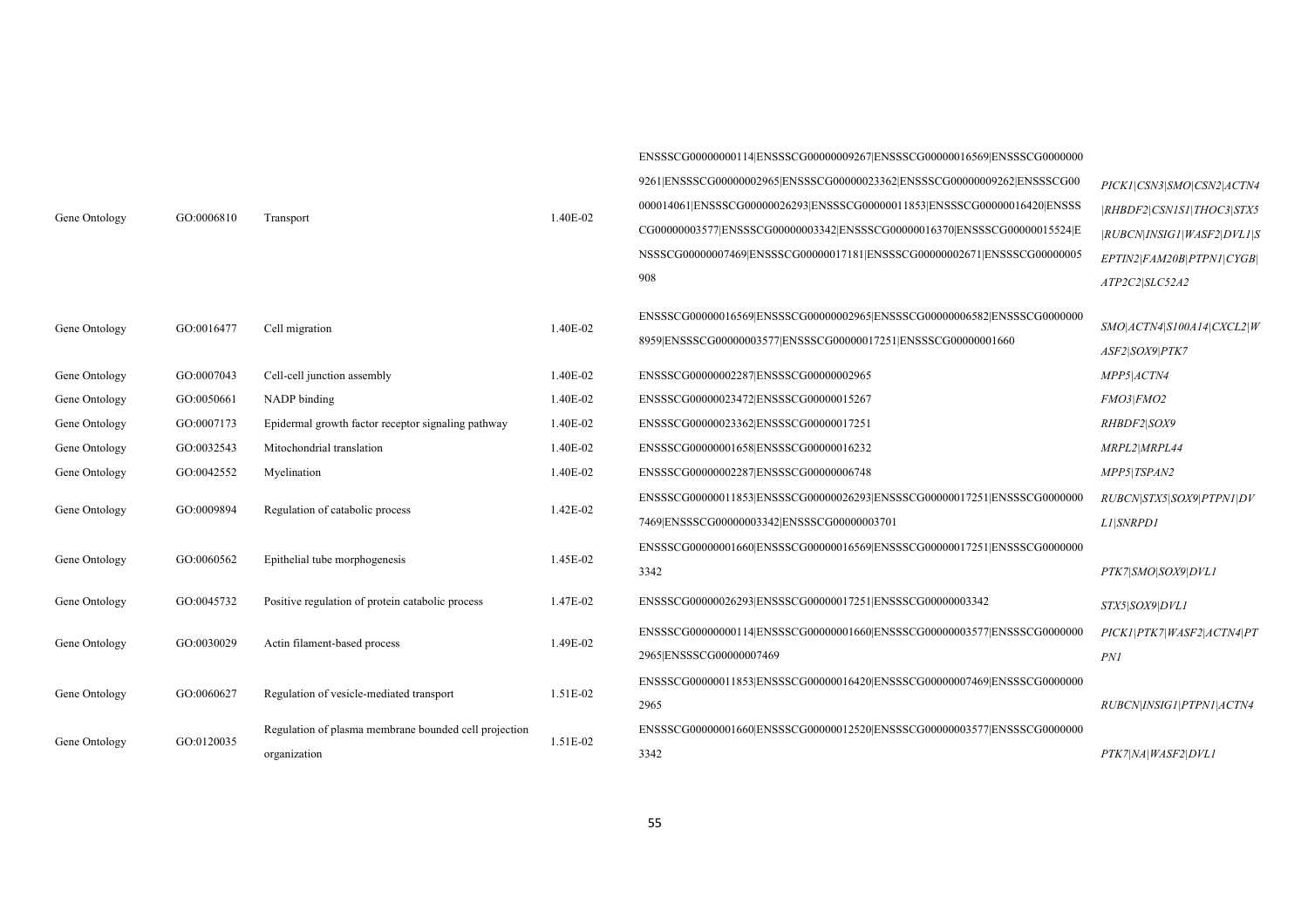| Gene Ontology | GO:0070727 | Cellular macromolecule localization         | 1.53E-02             | 6293 ENSSSCG00000003342 ENSSSCG00000015524 ENSSSCG00000007469 ENSSSCG00  | SMO THOC3 MPP5 STX5 DVL1  |
|---------------|------------|---------------------------------------------|----------------------|--------------------------------------------------------------------------|---------------------------|
|               |            |                                             |                      | 000017251                                                                | FAM20B PTPNI SOX9         |
|               |            |                                             |                      | ENSSSCG00000016569 ENSSSCG00000003949 ENSSSCG00000017251 ENSSSCG0000001  | SMO CDC20 SOX9 NA DVL1 PT |
| Gene Ontology | GO:0045597 | Positive regulation of cell differentiation | 1.54E-02             | 2520 ENSSSCG00000003342 ENSSSCG00000001660                               | $K\mathcal{I}$            |
|               |            |                                             |                      | ENSSSCG00000001660 ENSSSCG00000012520 ENSSSCG00000003577 ENSSSCG0000000  |                           |
| Gene Ontology | GO:0031344 | Regulation of cell projection organization  | 1.57E-02             | 3342                                                                     | PTK7 NA WASF2 DVL1        |
| Gene Ontology | GO:0030010 | Establishment of cell polarity              | 1.58E-02             | ENSSSCG00000001660 ENSSSCG00000002287                                    | PTK7 MPP5                 |
| Gene Ontology | GO:0048813 | Dendrite morphogenesis                      | 1.58E-02             | ENSSSCG00000012520 ENSSSCG00000003342                                    | NA DVLI                   |
| Gene Ontology | GO:0032526 | Response to retinoic acid                   | 1.58E-02             | ENSSSCG00000001660 ENSSSCG00000017251                                    | PTK7 SOX9                 |
| Gene Ontology | GO:0042379 | Chemokine receptor binding                  | 1.58E-02             | ENSSSCG00000008959 ENSSSCG00000006582                                    | CXCL2 S100A14             |
| Gene Ontology | GO:0007589 | Body fluid secretion                        | 1.58E-02             | ENSSSCG00000009267 ENSSSCG00000009261                                    | CSN3 CSN2                 |
| Gene Ontology | GO:0002011 | Morphogenesis of an epithelial sheet        | 1.58E-02<br>1.58E-02 | ENSSSCG00000002287 ENSSSCG00000003342                                    | MPP5 DVL1                 |
| Gene Ontology | GO:0031016 | Pancreas development                        |                      | ENSSSCG00000016569 ENSSSCG00000017251                                    | SMO SOX9                  |
|               |            | Establishment of localization               | $1.62E - 02$         | ENSSSCG00000000114 ENSSSCG00000009267 ENSSSCG00000016569 ENSSSCG0000000  |                           |
|               |            |                                             |                      | 9261 ENSSSCG00000002965 ENSSSCG00000023362 ENSSSCG00000009262 ENSSSCG00  | PICK1\CSN3\SMO\CSN2\ACTN4 |
| Gene Ontology | GO:0051234 |                                             |                      | 000014061 ENSSSCG00000026293 ENSSSCG00000011853 ENSSSCG00000016420 ENSSS | RHBDF2 CSNIS1 THOC3 STX5  |
|               |            |                                             |                      | CG00000003577 ENSSSCG00000003342 ENSSSCG00000016370 ENSSSCG00000015524 E | RUBCN INSIGI WASE2 DVLI S |
|               |            |                                             |                      | NSSSCG00000007469 ENSSSCG00000017181 ENSSSCG00000002671 ENSSSCG00000005  | EPTIN2 FAM20B PTPN1 CYGB  |
|               |            |                                             |                      | 908                                                                      | ATP2C2 SLC52A2            |

ENSSSCG00000016569|ENSSSCG00000014061|ENSSSCG00000002287|ENSSSCG0000002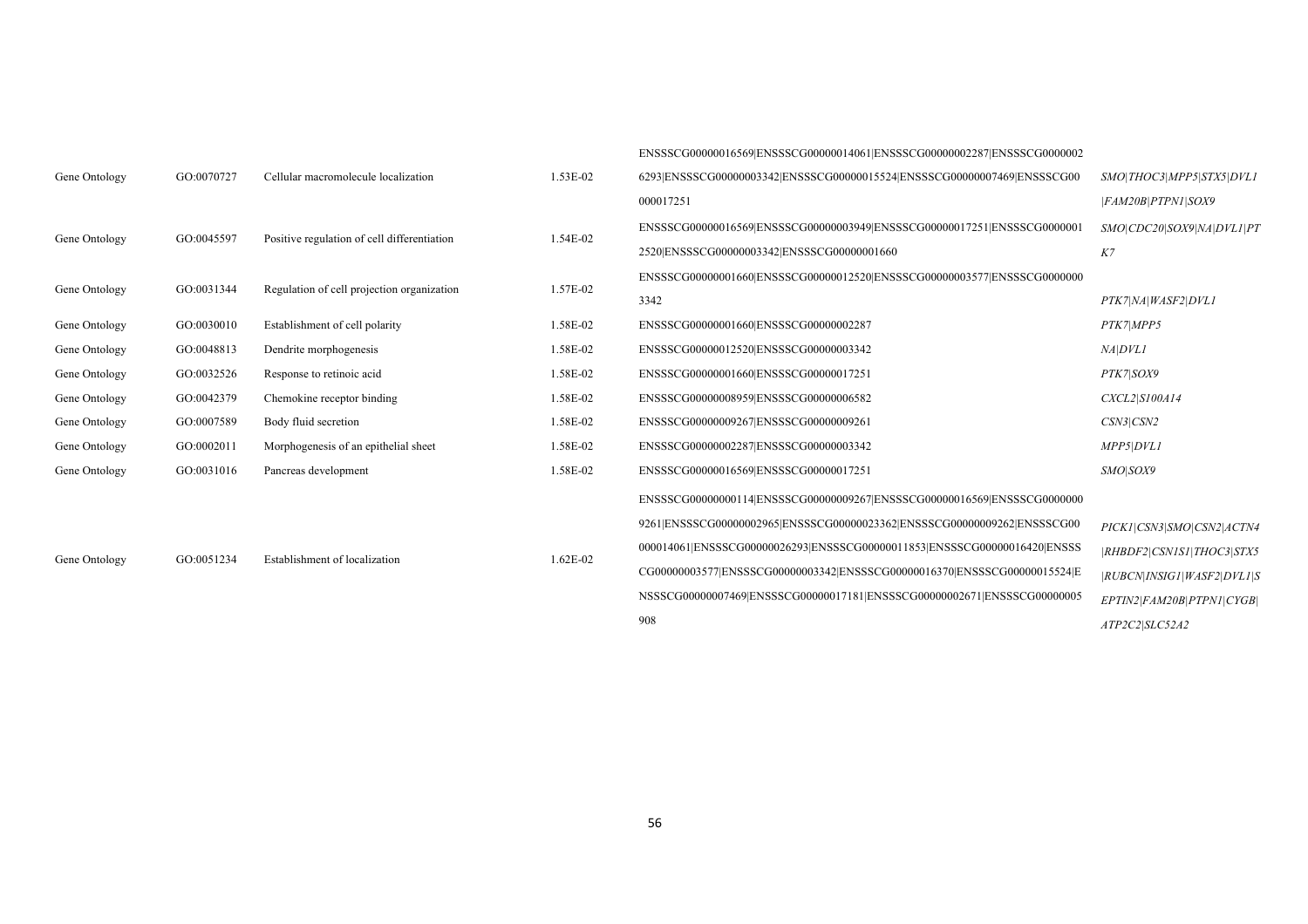| Gene Ontology | GO:0071944 | Cell periphery                                                              | $1.65E-02$ | ENSSSCG00000000114 ENSSSCG00000008122 ENSSSCG00000002965 ENSSSCG0000002<br>3362 ENSSSCG00000006582 ENSSSCG00000012767 ENSSSCG00000002287 ENSSSCG00<br>000016370JENSSSCG00000003342JENSSSCG00000007585JENSSSCG00000016569JENSSS<br>CG00000007469 ENSSSCG00000023743 ENSSSCG00000002671 ENSSSCG00000012071 E<br>NSSSCG00000001660 ENSSSCG00000006748 ENSSSCG00000005908<br>ENSSSCG00000009266 ENSSSCG00000002965 ENSSSCG00000003949 ENSSSCG0000002                                                                                                                                                                                                                                                                                                                        | PICK1\ADRA2B\ACTN4\RHBDF<br>2 S100A14 HAUS7 MPP5 SEPTI<br>N2 DVL1 ACTB SMO PTPN1 CL<br>DN6 ATP2C2 NA PTK7 TSPAN2<br> SLC52A2                                                                                                                                                                     |
|---------------|------------|-----------------------------------------------------------------------------|------------|-------------------------------------------------------------------------------------------------------------------------------------------------------------------------------------------------------------------------------------------------------------------------------------------------------------------------------------------------------------------------------------------------------------------------------------------------------------------------------------------------------------------------------------------------------------------------------------------------------------------------------------------------------------------------------------------------------------------------------------------------------------------------|--------------------------------------------------------------------------------------------------------------------------------------------------------------------------------------------------------------------------------------------------------------------------------------------------|
| Gene Ontology | GO:0043227 | Membrane-bounded organelle                                                  | 1.69E-02   | 6293 ENSSSCG00000011853 ENSSSCG00000017251 ENSSSCG00000012520 ENSSSCG00<br>000021991 ENSSSCG00000007497 ENSSSCG00000002671 ENSSSCG00000008973 ENSSS<br>CG00000007715 ENSSSCG00000006578 ENSSSCG00000017177 ENSSSCG00000000522 E<br>NSSSCG00000014061 ENSSSCG00000006665 ENSSSCG00000007496 ENSSSCG00000016<br>420 ENSSSCG00000003577 ENSSSCG00000003342 ENSSSCG00000023472 ENSSSCG000<br>00015524 ENSSSCG00000023078 ENSSSCG00000004657 ENSSSCG00000017376 ENSSSC<br>G00000014003 ENSSSCG00000030177 ENSSSCG00000006582 ENSSSCG00000002287 EN<br>SSSCG00000028973 ENSSSCG00000016569 ENSSSCG00000001658 ENSSSCG000000127<br>67 ENSSSCG00000021880 ENSSSCG00000018031 ENSSSCG00000023362 ENSSSCG0000<br>0016370 ENSSSCG00000016232 ENSSSCG00000007469 ENSSSCG00000003701 | ODAM ACTN4 CDC20 STX5 RU<br>BCN SOX9 NA NDUFV3 GCNT7<br> ATP2C2 NA ABHD11 S100A4 S<br>T6GALNAC2 NAP1L1 THOC3 S<br>F3B4 RTF2 INSIG1 WASF2 DVL<br>I FMO3 FAM20B WDR4 CEP15<br>2 MEOXI MIER2 EBNAIBP2 SI<br>00A14 MPP5 PHACTR4 SMO M<br>RPL2 HAUS7 MXRA8 ZNF287 S<br>EPTIN2 MRPL44 PTPN1 SNRP<br>DI |
| Gene Ontology | GO:1905114 | Cell surface receptor signaling pathway involved in cell-<br>cell signaling | 1.70E-02   | ENSSSCG00000001660 ENSSSCG00000016569 ENSSSCG00000017251 ENSSSCG0000000<br>3342                                                                                                                                                                                                                                                                                                                                                                                                                                                                                                                                                                                                                                                                                         | PTK7 SMO SOX9 DVL1                                                                                                                                                                                                                                                                               |
| Gene Ontology | GO:0006396 | RNA processing                                                              | 1.70E-02   | ENSSSCG00000007494 ENSSSCG00000006665 ENSSSCG00000016232 ENSSSCG0000002<br>3078 ENSSSCG00000003701 ENSSSCG00000030177                                                                                                                                                                                                                                                                                                                                                                                                                                                                                                                                                                                                                                                   | CSTFI SF3B4 MRPL44 WDR4 S<br>NRPD1\EBNA1BP2                                                                                                                                                                                                                                                      |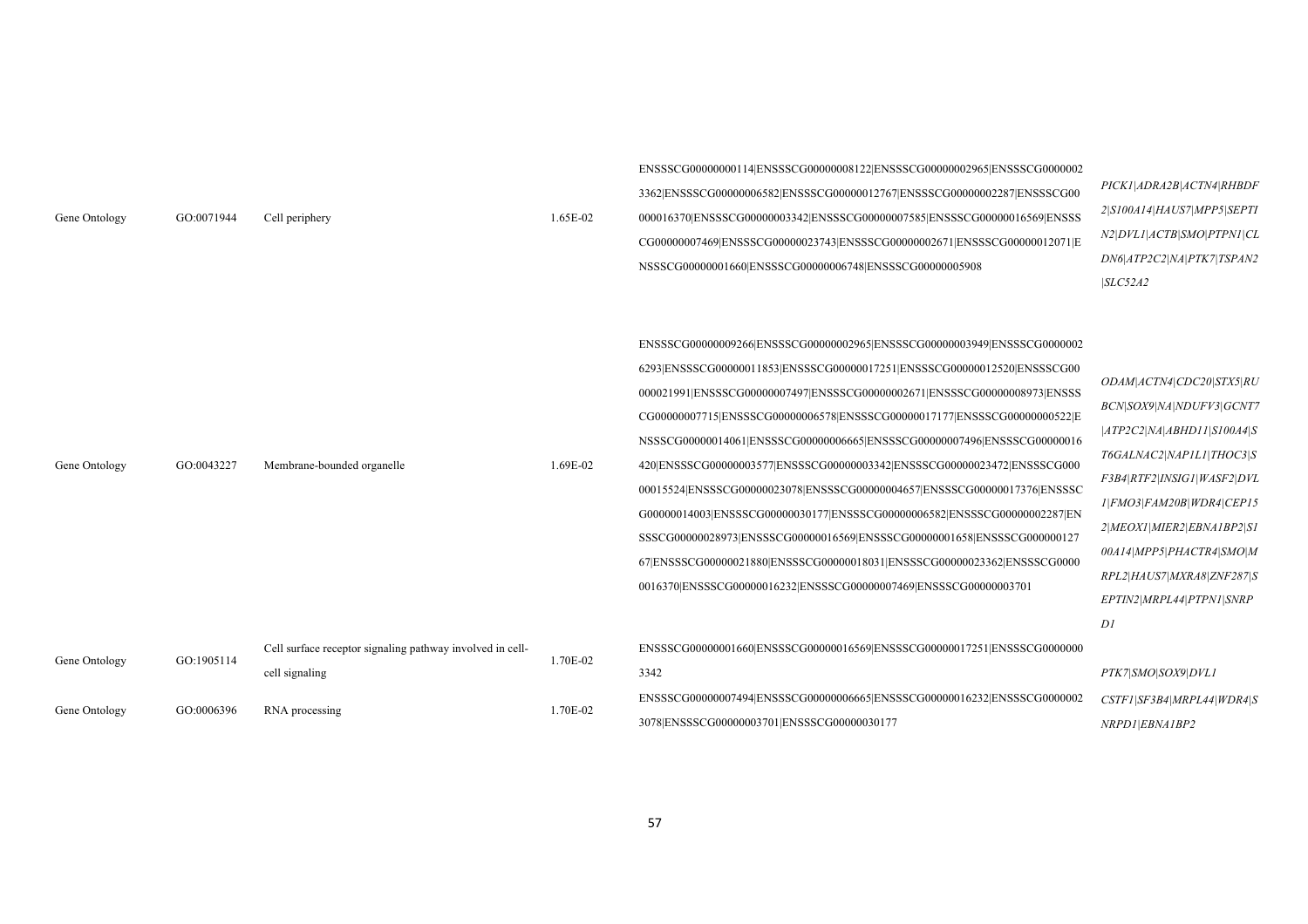|               |            |                                                  | 1.73E-02 | ENSSSCG00000001660 ENSSSCG00000016420 ENSSSCG00000017251 ENSSSCG0000000 |                                  |
|---------------|------------|--------------------------------------------------|----------|-------------------------------------------------------------------------|----------------------------------|
| Gene Ontology | GO:0048598 | Embryonic morphogenesis                          |          | 3342 ENSSSCG00000016569                                                 | PTK7 INSIG1 SOX9 DVL1 SMO        |
| Gene Ontology | GO:0015893 | Drug transport                                   | 1.74E-02 | ENSSSCG00000016370 ENSSSCG00000005908 ENSSSCG00000017181                | SEPTIN2 SLC52A2 CYGB             |
| Gene Ontology | GO:0005769 | Early endosome                                   | 1.74E-02 | ENSSSCG00000007469 ENSSSCG00000011853 ENSSSCG00000003577                | PTPN1 RUBCN WASF2                |
|               |            |                                                  |          | ENSSSCG00000016569 ENSSSCG00000002965 ENSSSCG00000014061 ENSSSCG0000000 | SMO   ACTN4   THOC3   MPP5   INS |
| Gene Ontology | GO:0051641 | Cellular localization                            | 1.76E-02 | 2287 ENSSSCG00000016420 ENSSSCG00000026293 ENSSSCG00000003342 ENSSSCG00 | IG1\STX5\DVL1\FAM20B\PTPN        |
|               |            |                                                  |          | 000015524 ENSSSCG00000007469 ENSSSCG00000017251                         | I SOX9                           |
| Gene Ontology | GO:0051051 | Negative regulation of transport                 | 1.76E-02 | ENSSSCG00000011853 ENSSSCG00000016420 ENSSSCG00000009261 ENSSSCG0000002 |                                  |
|               |            |                                                  |          | 3362                                                                    | RUBCN INSIG1 CSN2 RHBDF2         |
|               | GO:0006897 | Endocytosis                                      | 1.76E-02 | ENSSSCG00000007469 ENSSSCG00000011853 ENSSSCG00000003577 ENSSSCG0000000 |                                  |
| Gene Ontology |            |                                                  |          | 2965                                                                    | PTPN1\RUBCN\WASF2\ACTN4          |
| Gene Ontology | GO:0038127 | ERBB signaling pathway                           | 1.76E-02 | ENSSSCG00000023362 ENSSSCG00000017251                                   | RHBDF2\SOX9                      |
| Gene Ontology | GO:0007272 | Ensheathment of neurons                          | 1.76E-02 | ENSSSCG00000002287 ENSSSCG00000006748                                   | MPP5 TSPAN2                      |
| Gene Ontology | GO:0042475 | Odontogenesis of dentin-containing tooth         | 1.76E-02 | ENSSSCG00000009266 ENSSSCG00000016569                                   | <i><b>ODAM\SMO</b></i>           |
| Gene Ontology | GO:0008366 | Axon ensheathment                                | 1.76E-02 | ENSSSCG00000002287 ENSSSCG00000006748                                   | MPP5 TSPAN2                      |
|               |            | Regulation of anatomical structure morphogenesis | 1.78E-02 | ENSSSCG00000016569 ENSSSCG00000002965 ENSSSCG00000017251 ENSSSCG0000001 | SMO ACTN4 SOX9 NA DVL1 PT        |
| Gene Ontology | GO:0022603 |                                                  |          | 2520 ENSSSCG00000003342 ENSSSCG00000001660                              | $K$ 7                            |
| Gene Ontology | GO:0045666 | Positive regulation of neuron differentiation    | 1.84E-02 | ENSSSCG00000001660 ENSSSCG00000012520 ENSSSCG00000003342                | PTK7 NA DVL1                     |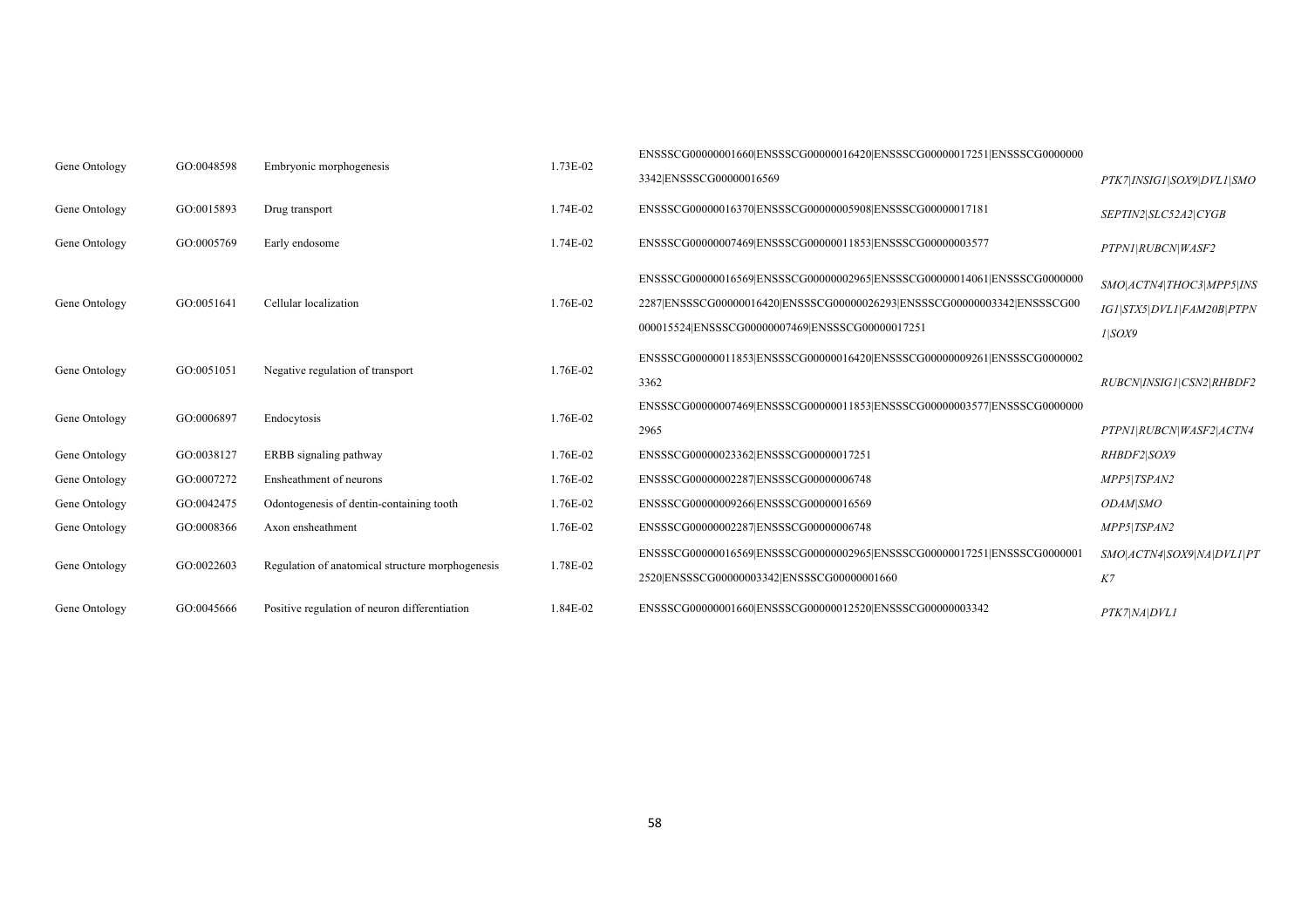| Gene Ontology | GO:0048518 | Positive regulation of biological process | 1.85E-02 | ENSSSCG00000006347 ENSSSCG00000000114 ENSSSCG00000018031 ENSSSCG0000000<br>2965 ENSSSCG00000006578 ENSSSCG00000003949 ENSSSCG00000026293 ENSSSCG00<br>000016420 ENSSSCG00000003577 ENSSSCG00000003342 ENSSSCG00000016569 ENSSS<br>CG00000012520 ENSSSCG00000015524 ENSSSCG00000007469 ENSSSCG00000017251 E<br>NSSSCG00000002671 ENSSSCG00000006665 ENSSSCG00000001660 ENSSSCG00000017<br>376 ENSSSCG00000006582 ENSSSCG00000003701 | DUSP12 PICK1 ZNF287 ACTN4<br> S100A4 CDC20 STX5 INSIGI W<br>ASF2 DVL1 SMO NA FAM20B P<br>TPN1 SOX9 ATP2C2 SF3B4 PT<br>K7 MEOX1 S100A14 SNRPD1 |
|---------------|------------|-------------------------------------------|----------|------------------------------------------------------------------------------------------------------------------------------------------------------------------------------------------------------------------------------------------------------------------------------------------------------------------------------------------------------------------------------------------------------------------------------------|-----------------------------------------------------------------------------------------------------------------------------------------------|
| Gene Ontology | GO:0004497 | Monooxygenase activity                    | 1.94E-02 | ENSSSCG00000023472 ENSSSCG00000023607 ENSSSCG00000015267                                                                                                                                                                                                                                                                                                                                                                           | FMO3 CYP4F22 FMO2                                                                                                                             |
| Gene Ontology | GO:0030048 | Actin filament-based movement             | 1.96E-02 | ENSSSCG00000003577 ENSSSCG00000002965                                                                                                                                                                                                                                                                                                                                                                                              | WASF2\ACTN4                                                                                                                                   |
| Gene Ontology | GO:0001942 | Hair follicle development                 | 1.96E-02 | ENSSSCG00000016569 ENSSSCG00000017251                                                                                                                                                                                                                                                                                                                                                                                              | SMO SOX9                                                                                                                                      |
| Gene Ontology | GO:0014031 | Mesenchymal cell development              | 1.96E-02 | ENSSSCG00000016569 ENSSSCG00000017251                                                                                                                                                                                                                                                                                                                                                                                              | SMO SOX9                                                                                                                                      |
| Gene Ontology | GO:0022404 | Molting cycle process                     | 1.96E-02 | ENSSSCG00000016569 ENSSSCG00000017251                                                                                                                                                                                                                                                                                                                                                                                              | SMO SOX9                                                                                                                                      |
| Gene Ontology | GO:0048864 | Stem cell development                     | 1.96E-02 | ENSSSCG00000016569 ENSSSCG00000017251                                                                                                                                                                                                                                                                                                                                                                                              | SMO SOX9                                                                                                                                      |
| Gene Ontology | GO:0014032 | Neural crest cell development             | 1.96E-02 | ENSSSCG00000016569 ENSSSCG00000017251                                                                                                                                                                                                                                                                                                                                                                                              | SMO SOX9                                                                                                                                      |
| Gene Ontology | GO:0022405 | Hair cycle process                        | 1.96E-02 | ENSSSCG00000016569 ENSSSCG00000017251                                                                                                                                                                                                                                                                                                                                                                                              | SMO SOX9                                                                                                                                      |
| Gene Ontology | GO:0040011 | Locomotion                                | 2.03E-02 | ENSSSCG00000016569 ENSSSCG00000002965 ENSSSCG00000006582 ENSSSCG0000000<br>8959 ENSSSCG00000003577 ENSSSCG00000003342 ENSSSCG00000017251 ENSSSCG00<br>000001660                                                                                                                                                                                                                                                                    | SMO ACTN4 S100A14 CXCL2 W<br>ASF2 DVL1 SOX9 PTK7                                                                                              |
| Gene Ontology | GO:0007399 | Nervous system development                | 2.03E-02 | ENSSSCG00000016569 ENSSSCG00000003949 ENSSSCG00000002287 ENSSSCG0000000<br>3342 ENSSSCG00000012520 ENSSSCG00000017251 ENSSSCG00000001660 ENSSSCG00<br>000006748 ENSSSCG00000021880                                                                                                                                                                                                                                                 | SMO CDC20 MPP5 DVLI NA S<br>OX9\PTK7\TSPAN2\MXRA8                                                                                             |
| Gene Ontology | GO:0034504 | Protein localization to nucleus           | 2.05E-02 | ENSSSCG00000016569 ENSSSCG00000017251 ENSSSCG00000003342                                                                                                                                                                                                                                                                                                                                                                           | SMO SOX9 DVL1                                                                                                                                 |
|               |            |                                           |          | ENSSSCG00000016569 ENSSSCG00000002965 ENSSSCG00000003949 ENSSSCG0000001                                                                                                                                                                                                                                                                                                                                                            |                                                                                                                                               |
| Gene Ontology | GO:0045595 | Regulation of cell differentiation        | 2.06E-02 | 6420JENSSSCG00000003342JENSSSCG00000012520JENSSSCG00000017251JENSSSCG00                                                                                                                                                                                                                                                                                                                                                            | SMO ACTN4 CDC20 INSIG1 DV                                                                                                                     |
|               |            |                                           |          | 000001660                                                                                                                                                                                                                                                                                                                                                                                                                          | L1 NA SOX9 PTK7                                                                                                                               |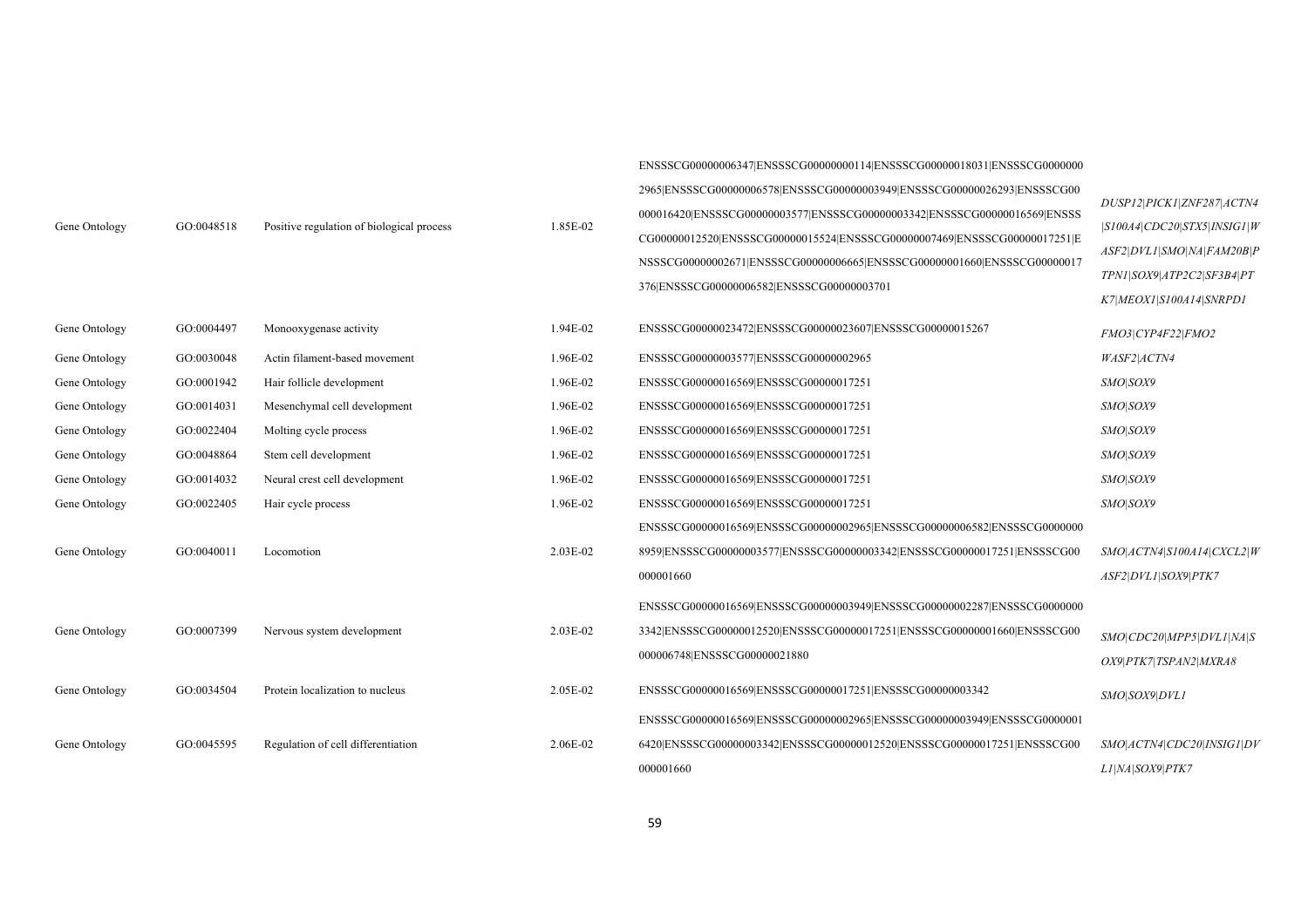|               |            |                                                 |          | ENSSSCG00000016569 ENSSSCG00000002965 ENSSSCG00000023362 ENSSSCG0000001 |                           |
|---------------|------------|-------------------------------------------------|----------|-------------------------------------------------------------------------|---------------------------|
| Gene Ontology | GO:0033036 | Macromolecule localization                      | 2.13E-02 | 4061 ENSSSCG00000002287 ENSSSCG00000016370 ENSSSCG00000026293 ENSSSCG00 | SMO ACTN4 RHBDF2 THOC3    |
|               |            |                                                 |          | 000003342 ENSSSCG00000015524 ENSSSCG00000007469 ENSSSCG00000017251      | MPP5 SEPTIN2 STX5 DVL1 FA |
|               |            |                                                 |          |                                                                         | M20B PTPN1 SOX9           |
| Gene Ontology | GO:0098773 | Skin epidermis development                      | 2.16E-02 | ENSSSCG00000016569 ENSSSCG00000017251                                   | SMO SOX9                  |
|               | GO:0006888 | Endoplasmic reticulum to Golgi vesicle-mediated | 2.16E-02 | ENSSSCG00000016420 ENSSSCG00000026293                                   |                           |
| Gene Ontology |            | transport                                       |          |                                                                         | <i><b>INSIG1\STX5</b></i> |
| Gene Ontology | GO:0042303 | Molting cycle                                   | 2.16E-02 | ENSSSCG00000016569 ENSSSCG00000017251                                   | SMO SOX9                  |
| Gene Ontology | GO:0140053 | Mitochondrial gene expression                   | 2.16E-02 | ENSSSCG00000001658 ENSSSCG00000016232                                   | MRPL2 MRPL44              |
| Gene Ontology | GO:0042633 | Hair cycle                                      | 2.16E-02 | ENSSSCG00000016569 ENSSSCG00000017251                                   | SMO SOX9                  |
|               |            |                                                 |          |                                                                         |                           |
|               |            |                                                 |          | ENSSSCG00000009266 ENSSSCG00000002965 ENSSSCG00000002287 ENSSSCG0000001 | ODAM ACTN4 MPP5 INSIG1 W  |
| Gene Ontology | GO:0009653 | Anatomical structure morphogenesis              | 2.16E-02 | 6420 ENSSSCG00000003577 ENSSSCG00000003342 ENSSSCG00000012520 ENSSSCG00 | ASF2 DVL1 NA SMO SOX9 PTK |
|               |            |                                                 |          | 000016569 ENSSSCG00000017251 ENSSSCG00000001660 ENSSSCG00000017376      | 7 MEOX1                   |
|               |            |                                                 |          |                                                                         |                           |
| Gene Ontology | GO:0033157 | Regulation of intracellular protein transport   | 2.27E-02 | ENSSSCG00000015524 ENSSSCG00000007469 ENSSSCG00000016569                | FAM20B PTPN1 SMO          |
|               |            |                                                 |          | ENSSSCG00000016569 ENSSSCG00000002965 ENSSSCG00000006582 ENSSSCG0000000 |                           |
| Gene Ontology | GO:0048870 | Cell motility                                   | 2.27E-02 | 8959 ENSSSCG00000003577 ENSSSCG00000017251 ENSSSCG00000001660           | SMO ACTN4 S100A14 CXCL2 W |
|               |            |                                                 |          |                                                                         | ASF2 SOX9 PTK7            |
| Gene Ontology | GO:0051674 | Localization of cell                            | 2.27E-02 | ENSSSCG00000016569 ENSSSCG00000002965 ENSSSCG00000006582 ENSSSCG0000000 | SMO ACTN4 S100A14 CXCL2 W |
|               |            |                                                 |          | 8959 ENSSSCG00000003577 ENSSSCG00000017251 ENSSSCG00000001660           | ASF2 SOX9 PTK7            |
|               |            |                                                 |          | ENSSSCG00000001660 ENSSSCG00000012520 ENSSSCG00000017251 ENSSSCG0000000 |                           |
| Gene Ontology | GO:0045664 | Regulation of neuron differentiation            | 2.27E-02 | 3342                                                                    | PTK7 NA SOX9 DVL1         |
|               |            |                                                 |          |                                                                         |                           |
| Gene Ontology | GO:0048729 | Tissue morphogenesis                            | 2.30E-02 | ENSSSCG00000001660 ENSSSCG00000016569 ENSSSCG00000017251 ENSSSCG0000000 |                           |
|               |            |                                                 |          | 3342 ENSSSCG00000002287                                                 | PTK7 SMO SOX9 DVL1 MPP5   |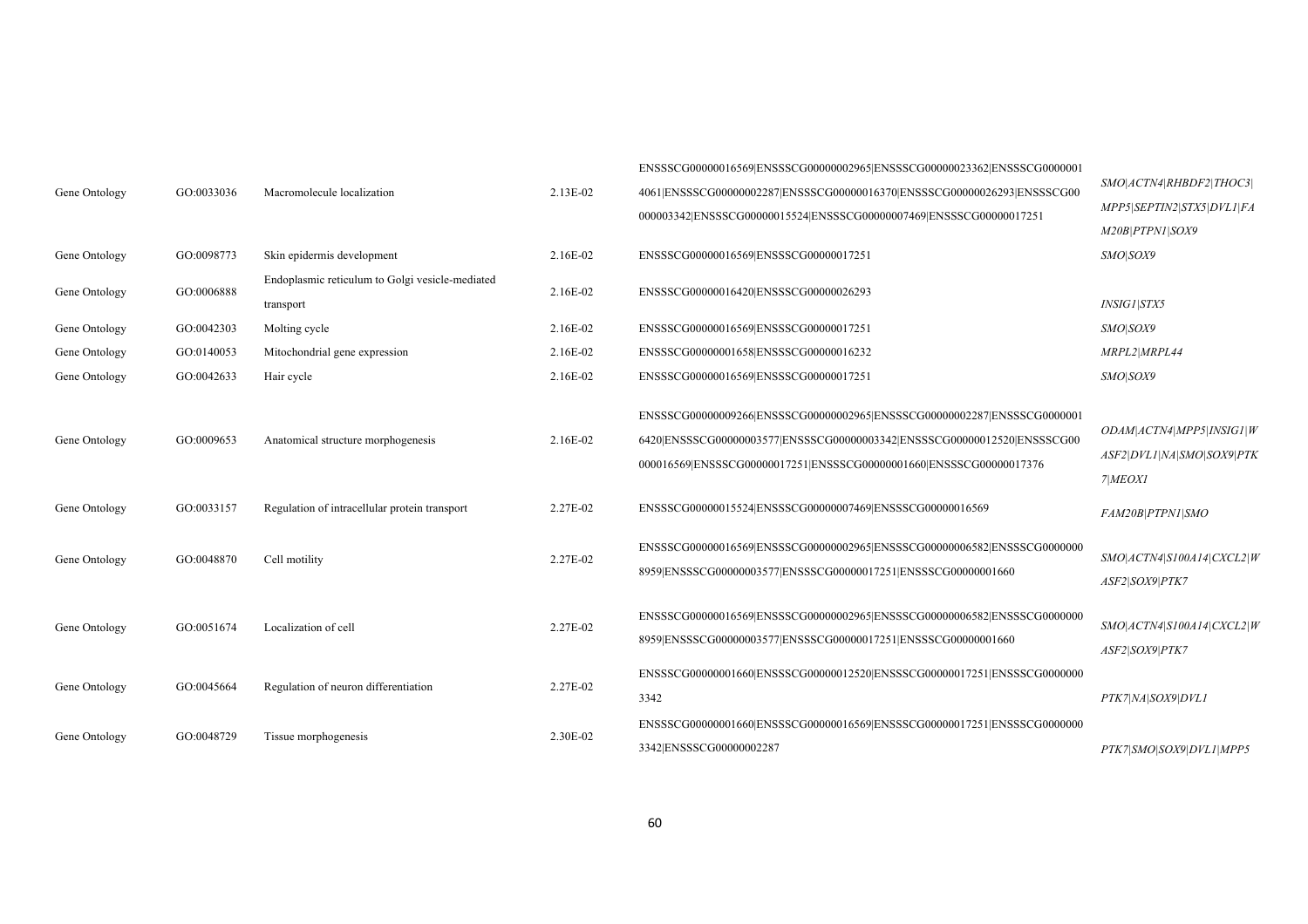| Gene Ontology | GO:0045833 | Negative regulation of lipid metabolic process   | 2.37E-02 | ENSSSCG00000016420 ENSSSCG00000011853                                    | <b>INSIG1\RUBCN</b>       |
|---------------|------------|--------------------------------------------------|----------|--------------------------------------------------------------------------|---------------------------|
| Gene Ontology | GO:0060349 | Bone morphogenesis                               | 2.37E-02 | ENSSSCG00000016420 ENSSSCG00000017251                                    | INSIG1\SOX9               |
| Gene Ontology | GO:0072171 | Mesonephric tubule morphogenesis                 | 2.37E-02 | ENSSSCG00000016569 ENSSSCG00000017251                                    | SMO SOX9                  |
| Gene Ontology | GO:0072078 | Nephron tubule morphogenesis                     | 2.37E-02 | ENSSSCG00000016569 ENSSSCG00000017251                                    | SMO SOX9                  |
| Gene Ontology | GO:0060606 | Tube closure                                     | 2.37E-02 | ENSSSCG00000001660 ENSSSCG00000003342                                    | PTK7 DVL1                 |
| Gene Ontology | GO:0001658 | Branching involved in ureteric bud morphogenesis | 2.37E-02 | ENSSSCG00000016569 ENSSSCG00000017251                                    | SMO SOX9                  |
| Gene Ontology | GO:0090183 | Regulation of kidney development                 | 2.37E-02 | ENSSSCG00000016569 ENSSSCG00000017251                                    | SMO SOX9                  |
| Gene Ontology | GO:0031532 | Actin cytoskeleton reorganization                | 2.37E-02 | ENSSSCG00000001660 ENSSSCG00000007469                                    | PTK7 PTPN1                |
| Gene Ontology | GO:0061572 | Actin filament bundle organization               | 2.37E-02 | ENSSSCG00000003577 ENSSSCG00000002965                                    | WASF2\ACTN4               |
| Gene Ontology | GO:0008013 | Beta-catenin binding                             | 2.37E-02 | ENSSSCG00000017251 ENSSSCG00000003342                                    | SOX9 DVL1                 |
| Gene Ontology | GO:0003279 | Cardiac septum development                       | 2.37E-02 | ENSSSCG00000001660 ENSSSCG00000016569                                    | PTK7 SMO                  |
| Gene Ontology | GO:0060675 | Ureteric bud morphogenesis                       | 2.37E-02 | ENSSSCG00000016569 ENSSSCG00000017251                                    | SMO SOX9                  |
| Gene Ontology | GO:0001843 | Neural tube closure                              | 2.37E-02 | ENSSSCG00000001660 ENSSSCG00000003342                                    | PTK7 DVL1                 |
| Gene Ontology | GO:0051017 | Actin filament bundle assembly                   | 2.37E-02 | ENSSSCG00000003577 ENSSSCG00000002965                                    | WASF2\ACTN4               |
| Gene Ontology | GO:0033673 | Negative regulation of kinase activity           | 2.38E-02 | ENSSSCG00000011853 ENSSSCG00000007469 ENSSSCG00000003342                 | RUBCN PTPN1 DVL1          |
| Gene Ontology | GO:0001664 | G protein-coupled receptor binding               | 2.38E-02 | ENSSSCG00000008959 ENSSSCG00000003342 ENSSSCG00000006582                 | CXCL2 DVL1 S100A14        |
|               |            |                                                  |          | ENSSSCG00000006347 ENSSSCG00000000114 ENSSSCG00000018031 ENSSSCG0000000  |                           |
|               |            |                                                  | 2.42E-02 | 2965 ENSSSCG00000003949 ENSSSCG00000006578 ENSSSCG00000016420 ENSSSCG00  | DUSP12 PICK1 ZNF287 ACTN4 |
| Gene Ontology | GO:0048522 | Positive regulation of cellular process          |          | 000003577 ENSSSCG00000003342 ENSSSCG00000016569 ENSSSCG00000012520 ENSSS | CDC20 S100A4 INSIG1 WASE2 |
|               |            |                                                  |          | CG00000015524 ENSSSCG00000007469 ENSSSCG00000017251 ENSSSCG00000006665 E | DVL1 SMO NA FAM20B PTPN1  |
|               |            |                                                  |          | NSSSCG00000001660 ENSSSCG00000017376 ENSSSCG00000006582 ENSSSCG00000003  | SOX9 SF3B4 PTK7 MEOX1 S10 |
|               |            |                                                  |          | 701                                                                      | 0A14 SNRPD1               |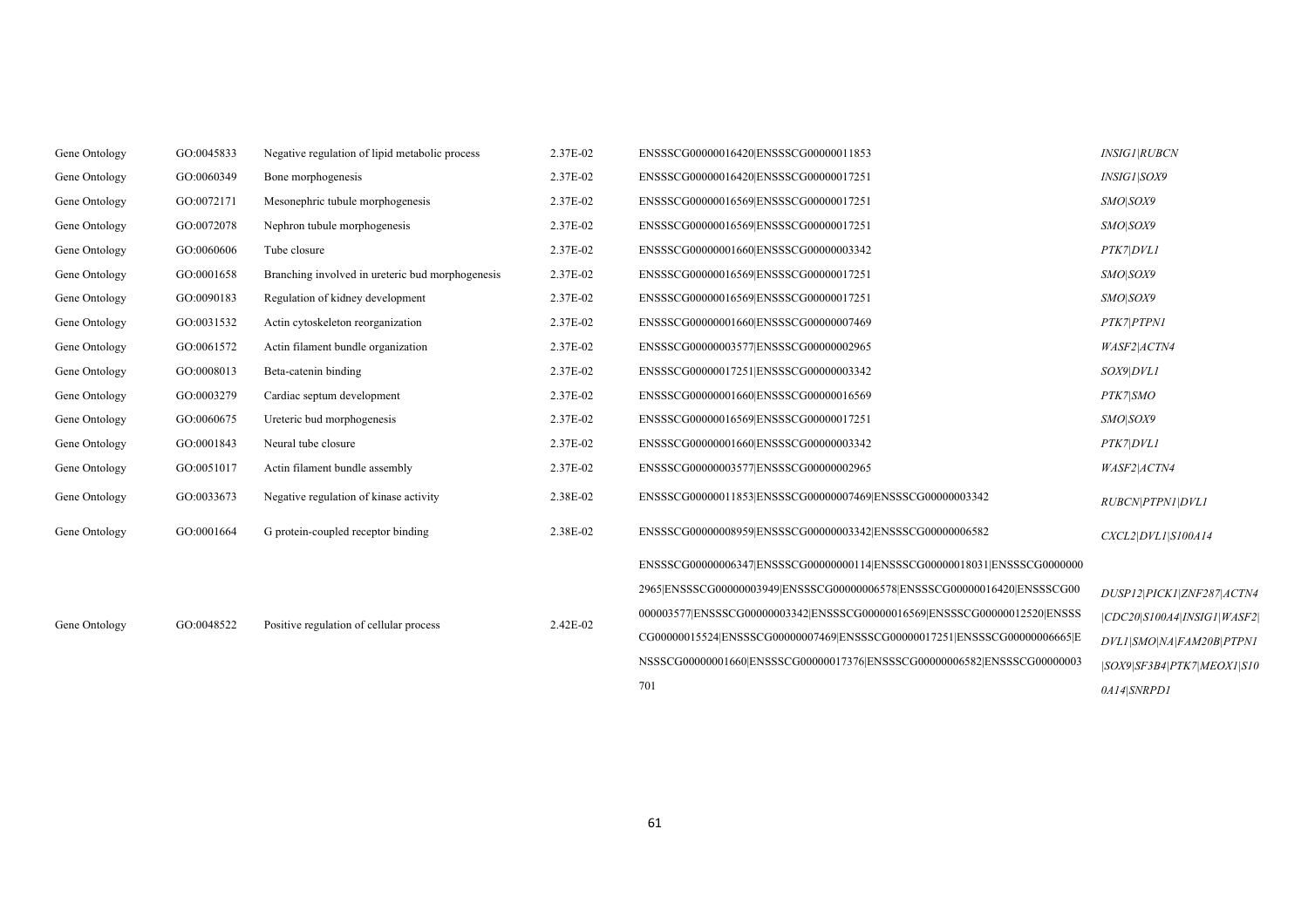|               |            |                                             |            | ENSSSCG00000016569 ENSSSCG00000002287 ENSSSCG00000003342 ENSSSCG0000000  |                             |
|---------------|------------|---------------------------------------------|------------|--------------------------------------------------------------------------|-----------------------------|
| Gene Ontology | GO:0009888 | Tissue development                          | 2.42E-02   | 9266[ENSSSCG00000004657]ENSSSCG00000017251[ENSSSCG00000002671]ENSSSCG00  | SMO MPP5   DVL1   ODAM CEP1 |
|               |            |                                             |            | 000001660 ENSSSCG00000017376                                             | 52 SOX9 ATP2C2 PTK7 MEOX1   |
|               |            |                                             |            | ENSSSCG00000004657 ENSSSCG00000007469 ENSSSCG00000017251 ENSSSCG0000000  |                             |
| Gene Ontology | GO:0019901 | Protein kinase binding                      | 2.43E-02   | 3342                                                                     | CEP152 PTPN1 SOX9 DVL1      |
|               |            |                                             |            | ENSSSCG00000016569 ENSSSCG00000017177 ENSSSCG00000011853 ENSSSCG0000000  |                             |
| Gene Ontology | GO:0005794 | Golgi apparatus                             | 2.50E-02   | 7497 ENSSSCG00000026293 ENSSSCG00000015524 ENSSSCG0000002671             | SMO ST6GALNAC2 RUBCN GC     |
|               |            |                                             |            |                                                                          | NT7 STX5 FAM20B ATP2C2      |
| Gene Ontology | GO:0048471 | Perinuclear region of cytoplasm             | $2.52E-02$ | ENSSSCG00000006578 ENSSSCG00000002965 ENSSSCG00000002671 ENSSSCG0000000  | S100A4 ACTN4 ATP2C2 S100A1  |
|               |            |                                             |            | 6582                                                                     |                             |
|               |            |                                             |            |                                                                          |                             |
|               |            |                                             |            | ENSSSCG00000003949 ENSSSCG00000002287 ENSSSCG00000011853 ENSSSCG0000002  | CDC20 MPP5 RUBCN PHACTR     |
| Gene Ontology | GO:0005654 | Nucleoplasm                                 | $2.57E-02$ | 8973 ENSSSCG00000026293 ENSSSCG00000017251 ENSSSCG00000006582 ENSSSCG00  | 4 STX5 SOX9 S100A14 FAM20B  |
|               |            |                                             |            | 000015524 ENSSSCG00000023078 ENSSSCG00000021991 ENSSSCG00000004657       |                             |
|               |            |                                             |            |                                                                          | WDR4\NDUFV3\CEP152          |
| Gene Ontology | GO:2000243 | Positive regulation of reproductive process | 2.58E-02   | ENSSSCG00000017251 ENSSSCG00000003949                                    | SOX9 CDC20                  |
| Gene Ontology | GO:0001046 | Core promoter sequence-specific DNA binding | 2.58E-02   | ENSSSCG00000017376 ENSSSCG00000017251                                    | MEOX1 SOX9                  |
| Gene Ontology | GO:0007224 | Smoothened signaling pathway                | 2.58E-02   | ENSSSCG00000016569 ENSSSCG00000016370                                    | SMO SEPTIN2                 |
| Gene Ontology | GO:0061333 | Renal tubule morphogenesis                  | 2.58E-02   | ENSSSCG00000016569 ENSSSCG00000017251                                    | SMO SOX9                    |
| Gene Ontology | GO:0014020 | Primary neural tube formation               | 2.58E-02   | ENSSSCG00000001660 ENSSSCG00000003342                                    | PTK7 DVL1                   |
|               |            |                                             |            |                                                                          |                             |
|               |            |                                             |            | ENSSSCG00000000114 ENSSSCG00000008122 ENSSSCG00000023362 ENSSSCG0000000  | PICK1\ADRA2B\RHBDF2\S100A   |
|               |            |                                             |            | 6582 ENSSSCG00000012767 ENSSSCG00000002287 ENSSSCG00000016370 ENSSSCG00  | 14 HAUS7 MPP5 SEPTIN2 DVL   |
| Gene Ontology | GO:0005886 | Plasma membrane                             | 2.61E-02   | 000003342 ENSSSCG00000007585 ENSSSCG00000016569 ENSSSCG00000007469 ENSSS | I ACTB SMO PTPNI CLDN6 AT   |
|               |            |                                             |            | CG00000023743 ENSSSCG0000002671 ENSSSCG00000012071 ENSSSCG00000001660 E  | P2C2 NA PTK7 TSPAN2 SLC52   |
|               |            |                                             |            | NSSSCG00000006748 ENSSSCG00000005908                                     | <i>A2</i>                   |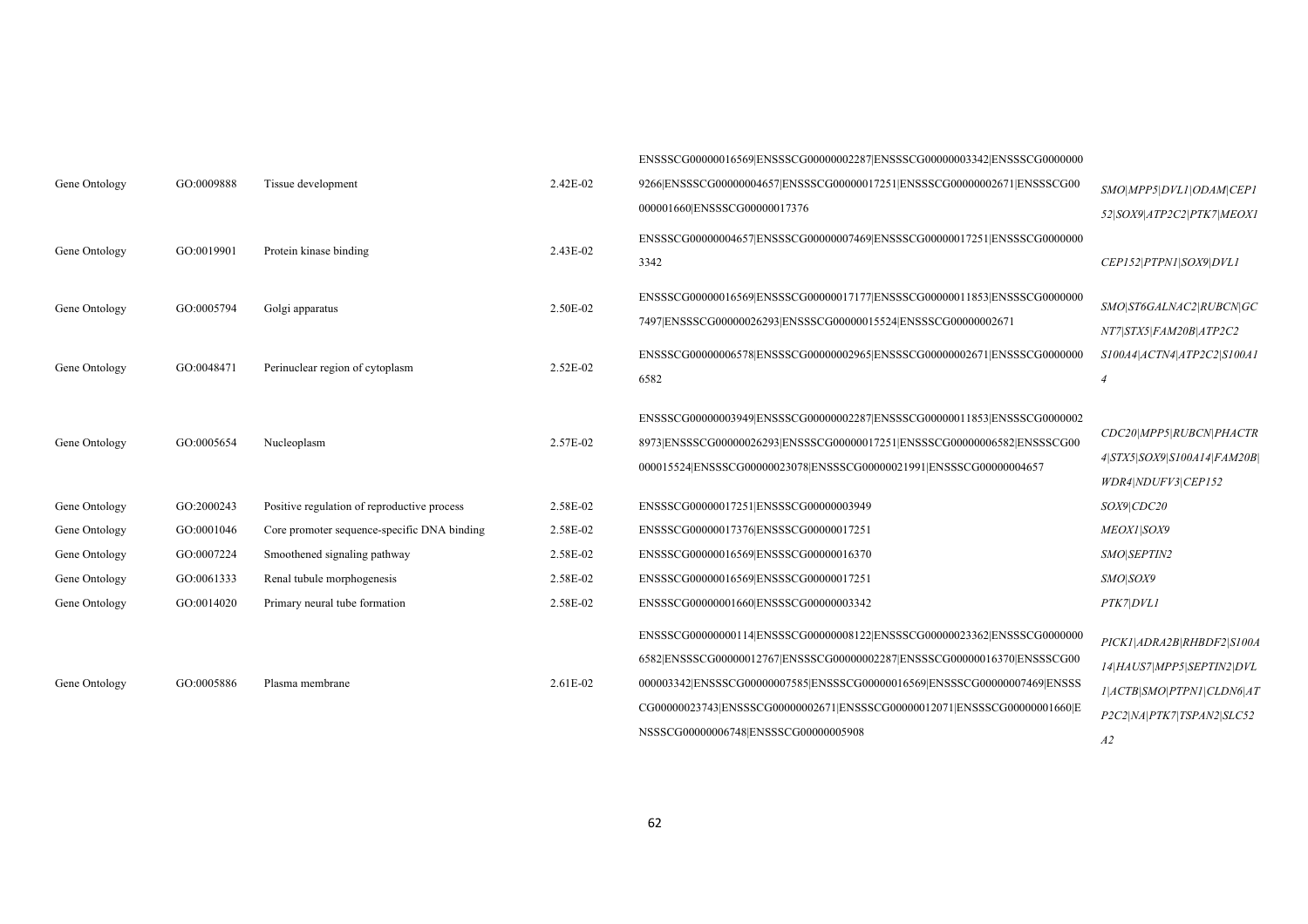| Gene Ontology | GO:0048513 | Animal organ development                    | 2.67E-02 | ENSSSCG00000009267 ENSSSCG00000009266 ENSSSCG00000009261 ENSSSCG0000001<br>5780 ENSSSCG00000016420 ENSSSCG00000003577 ENSSSCG00000003342 ENSSSCG00<br>000016569 ENSSSCG00000017251 ENSSSCG00000002671 ENSSSCG00000001660 ENSSS<br>CG00000017376 ENSSSCG00000006748                                                                                                                                                                                                                                                                                                                                                                                                                                      | CSN3 ODAM CSN2 STOX2 INSI<br>GI WAST2 DVL1 SMO SOX9 AT<br>P2C2 PTK7 MEOX1 TSPAN2                                                                                                                                                                          |
|---------------|------------|---------------------------------------------|----------|---------------------------------------------------------------------------------------------------------------------------------------------------------------------------------------------------------------------------------------------------------------------------------------------------------------------------------------------------------------------------------------------------------------------------------------------------------------------------------------------------------------------------------------------------------------------------------------------------------------------------------------------------------------------------------------------------------|-----------------------------------------------------------------------------------------------------------------------------------------------------------------------------------------------------------------------------------------------------------|
| Gene Ontology | GO:0006928 | Movement of cell or subcellular component   | 2.72E-02 | ENSSSCG00000016569 ENSSSCG00000002965 ENSSSCG00000006582 ENSSSCG0000000<br>8959 ENSSSCG00000003577 ENSSSCG00000003342 ENSSSCG00000017251 ENSSSCG00<br>000001660                                                                                                                                                                                                                                                                                                                                                                                                                                                                                                                                         | SMO ACTN4 S100A14 CXCL2 W<br>ASF2 DVL1 SOX9 PTK7                                                                                                                                                                                                          |
| Gene Ontology | GO:0031981 | Nuclear lumen                               | 2.73E-02 | ENSSSCG00000016370 ENSSSCG00000003949 ENSSSCG00000002287 ENSSSCG0000001<br>1853 ENSSSCG00000028973 ENSSSCG00000026293 ENSSSCG00000017251 ENSSSCG00<br>000006582 ENSSSCG00000015524 ENSSSCG00000023078 ENSSSCG00000012767 ENSSS<br>CG00000021991 ENSSSCG00000004657 ENSSSCG00000030177                                                                                                                                                                                                                                                                                                                                                                                                                   | SEPTIN2 CDC20 MPP5 RUBCN<br> PHACTR4 STX5 SOX9 S100A14<br> FAM20B WDR4 HAUS7 NDUF<br>V3 CEP152 EBNA1BP2                                                                                                                                                   |
| Gene Ontology | GO:0051348 | Negative regulation of transferase activity | 2.74E-02 | ENSSSCG00000011853 ENSSSCG00000007469 ENSSSCG00000003342                                                                                                                                                                                                                                                                                                                                                                                                                                                                                                                                                                                                                                                | RUBCN PTPN1 DVL1                                                                                                                                                                                                                                          |
| Gene Ontology | GO:0043231 | Intracellular membrane-bounded organelle    | 2.76E-02 | ENSSSCG00000009266 ENSSSCG00000002965 ENSSSCG00000003949 ENSSSCG0000002<br>6293 ENSSSCG00000011853 ENSSSCG00000017251 ENSSSCG00000021991 ENSSSCG00<br>000007497 ENSSSCG00000002671 ENSSSCG00000008973 ENSSSCG00000007715 ENSSS<br>CG00000017177 ENSSSCG0000000522 ENSSSCG00000014061 ENSSSCG00000006665 E<br>NSSSCG0000007496 ENSSSCG00000016420 ENSSSCG00000006578 ENSSSCG00000015<br>524 ENSSSCG00000023078 ENSSSCG00000004657 ENSSSCG00000017376 ENSSSCG000<br>00014003 ENSSSCG00000030177 ENSSSCG00000006582 ENSSSCG00000002287 ENSSSC<br>G00000028973 ENSSSCG00000016569 ENSSSCG00000001658 ENSSSCG00000012767 EN<br>SSSCG00000018031 ENSSSCG00000016370 ENSSSCG00000016232 ENSSSCG000000037<br>01 | ODAM ACTN4 CDC20 STX5 RU<br>BCN SOX9 NDUFV3 GCNT7 AT<br>P2C2 NA ABHD11 ST6GALNAC<br>2 NAPILI THOC3 SF3B4 RTF2 <br>INSIG1\S100A4\FAM20B\WDR4\<br>CEP152 MEOX1 MIER2 EBNA1<br>BP2 S100A14 MPP5 PHACTR4 <br>SMO MRPL2 HAUS7 ZNF287 S<br>EPTIN2 MRPL44 SNRPD1 |
| Gene Ontology | GO:0042476 | Odontogenesis                               | 2.81E-02 | ENSSSCG00000009266 ENSSSCG00000016569                                                                                                                                                                                                                                                                                                                                                                                                                                                                                                                                                                                                                                                                   | ODAM SMO                                                                                                                                                                                                                                                  |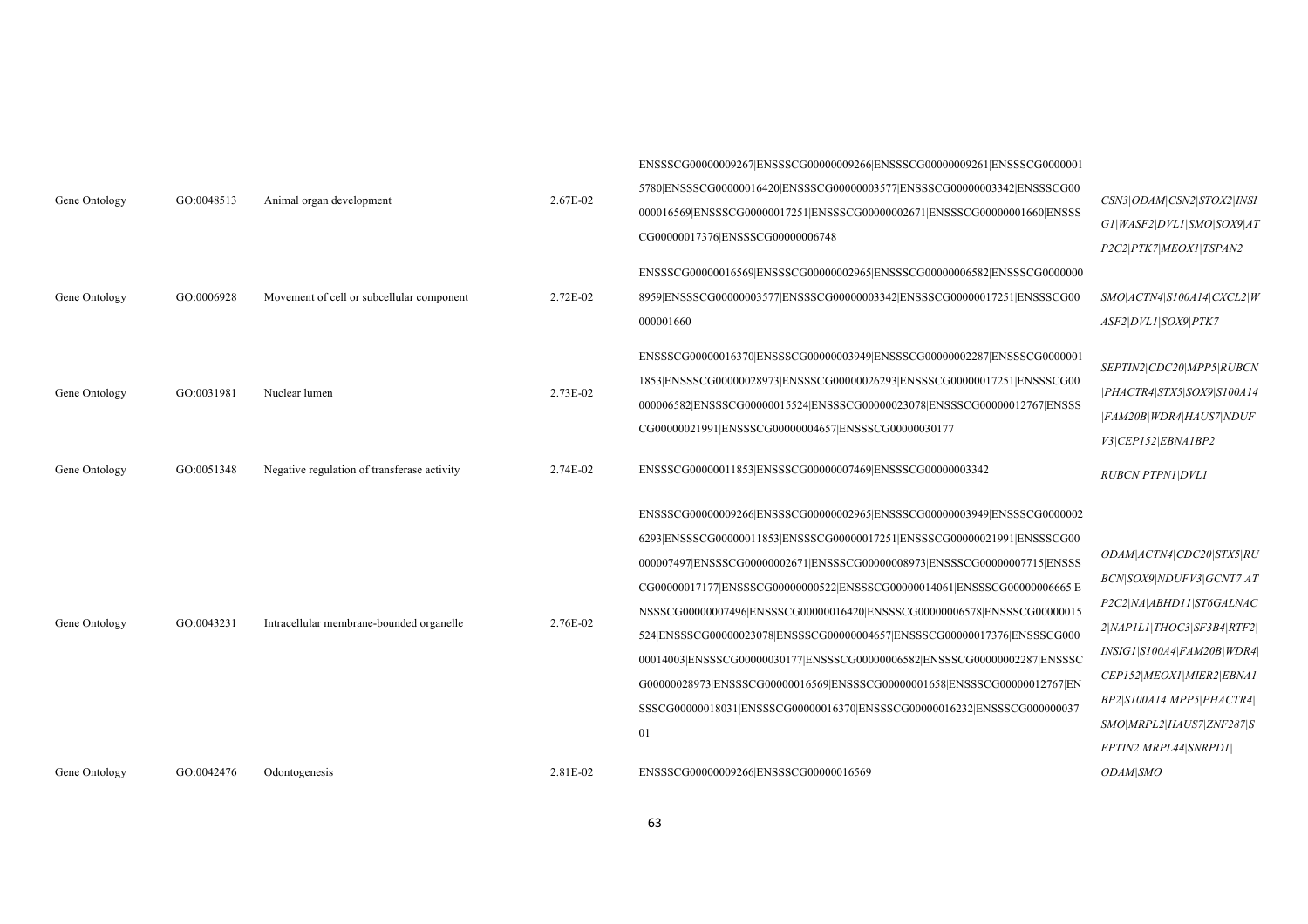| Gene Ontology | GO:0014033 | Neural crest cell differentiation                    | 2.81E-02 | ENSSSCG00000016569 ENSSSCG00000017251                                                                                                                                                                                                                                                                                                                                                                           | SMO SOX9                                                                                                                          |
|---------------|------------|------------------------------------------------------|----------|-----------------------------------------------------------------------------------------------------------------------------------------------------------------------------------------------------------------------------------------------------------------------------------------------------------------------------------------------------------------------------------------------------------------|-----------------------------------------------------------------------------------------------------------------------------------|
| Gene Ontology | GO:0050807 | Regulation of synapse organization                   | 2.81E-02 | ENSSSCG00000012520 ENSSSCG00000003949                                                                                                                                                                                                                                                                                                                                                                           | NA CDC20                                                                                                                          |
| Gene Ontology | GO:0051100 | Negative regulation of binding                       | 2.81E-02 | ENSSSCG00000016569 ENSSSCG00000003342                                                                                                                                                                                                                                                                                                                                                                           | <i>SMO\DVL1</i>                                                                                                                   |
| Gene Ontology | GO:0072088 | Nephron epithelium morphogenesis                     | 2.81E-02 | ENSSSCG00000016569 ENSSSCG00000017251                                                                                                                                                                                                                                                                                                                                                                           | SMO SOX9                                                                                                                          |
| Gene Ontology | GO:0110110 | Positive regulation of animal organ morphogenesis    | 2.81E-02 | ENSSSCG00000016569 ENSSSCG00000017251                                                                                                                                                                                                                                                                                                                                                                           | SMO SOX9                                                                                                                          |
| Gene Ontology | GO:0032502 | Developmental process                                | 2.95E-02 | ENSSSCG00000009267 ENSSSCG00000009266 ENSSSCG00000009261 ENSSSCG0000001<br>6431 ENSSSCG00000002965 ENSSSCG00000003949 ENSSSCG00000002287 ENSSSCG00<br>000016420 ENSSSCG00000003577 ENSSSCG00000003342 ENSSSCG00000015780 ENSSS<br>CG00000012520 ENSSSCG00000016569 ENSSSCG00000004657 ENSSSCG00000017251 E<br>NSSSCG00000002671 ENSSSCG00000001660 ENSSSCG00000017376 ENSSSCG00000006<br>748 ENSSSCG00000021880 | CSN3 ODAM CSN2 GALNTL5 A<br>CTN4 CDC20 MPP5 INSIGI WA<br>SF2 DVL1 STOX2 NA SMO CEP<br>152 SOX9 ATP2C2 PTK7 MEOX<br>1 TSPAN2 MXRA8 |
| Gene Ontology | GO:0007423 | Sensory organ development                            | 2.95E-02 | ENSSSCG00000001660 ENSSSCG00000016420 ENSSSCG00000017251 ENSSSCG0000000<br>3342                                                                                                                                                                                                                                                                                                                                 | PTK7 INSIG1 SOX9 DVL1                                                                                                             |
| Gene Ontology | GO:0031982 | Vesicle                                              | 2.96E-02 | ENSSSCG00000016569 ENSSSCG00000002965 ENSSSCG00000006578 ENSSSCG0000000<br>6582 ENSSSCG00000002287 ENSSSCG00000011853 ENSSSCG00000016370 ENSSSCG00<br>000003577 ENSSSCG00000026293 ENSSSCG00000003342 ENSSSCG00000012520 ENSSS<br>CG00000007469 ENSSSCG00000002671 ENSSSCG00000008973 ENSSSCG00000021880                                                                                                        | SMO   ACTN4   S100A4   S100A14  <br>MPP5\RUBCN\SEPTIN2\WASF2<br> STX5 DVLI NA PTPNI ATP2C2<br> NA MXRA8                           |
| Gene Ontology | GO:0009887 | Animal organ morphogenesis                           | 2.99E-02 | ENSSSCG00000009266 ENSSSCG00000016420 ENSSSCG00000017251 ENSSSCG0000001<br>6569 ENSSSCG00000003342 ENSSSCG00000001660                                                                                                                                                                                                                                                                                           | <i><b>ODAM\INSIG1\SOX9\SMO\DVL</b></i><br>$I$ $PTK$ 7                                                                             |
| Gene Ontology | GO:0016055 | Wnt signaling pathway                                | 2.99E-02 | ENSSSCG00000001660 ENSSSCG00000017251 ENSSSCG00000003342                                                                                                                                                                                                                                                                                                                                                        | PTK7 SOX9 DVL1                                                                                                                    |
| Gene Ontology | GO:0098792 | Xenophagy                                            | 3.04E-02 | ENSSSCG00000003951 ENSSSCG00000003701                                                                                                                                                                                                                                                                                                                                                                           | Clorf210 SNRPD1                                                                                                                   |
| Gene Ontology | GO:0060688 | Regulation of morphogenesis of a branching structure | 3.04E-02 | ENSSSCG00000016569 ENSSSCG00000017251                                                                                                                                                                                                                                                                                                                                                                           | SMO SOX9                                                                                                                          |
| Gene Ontology | GO:0072028 | Nephron morphogenesis                                | 3.04E-02 | ENSSSCG00000016569 ENSSSCG00000017251                                                                                                                                                                                                                                                                                                                                                                           | SMO SOX9                                                                                                                          |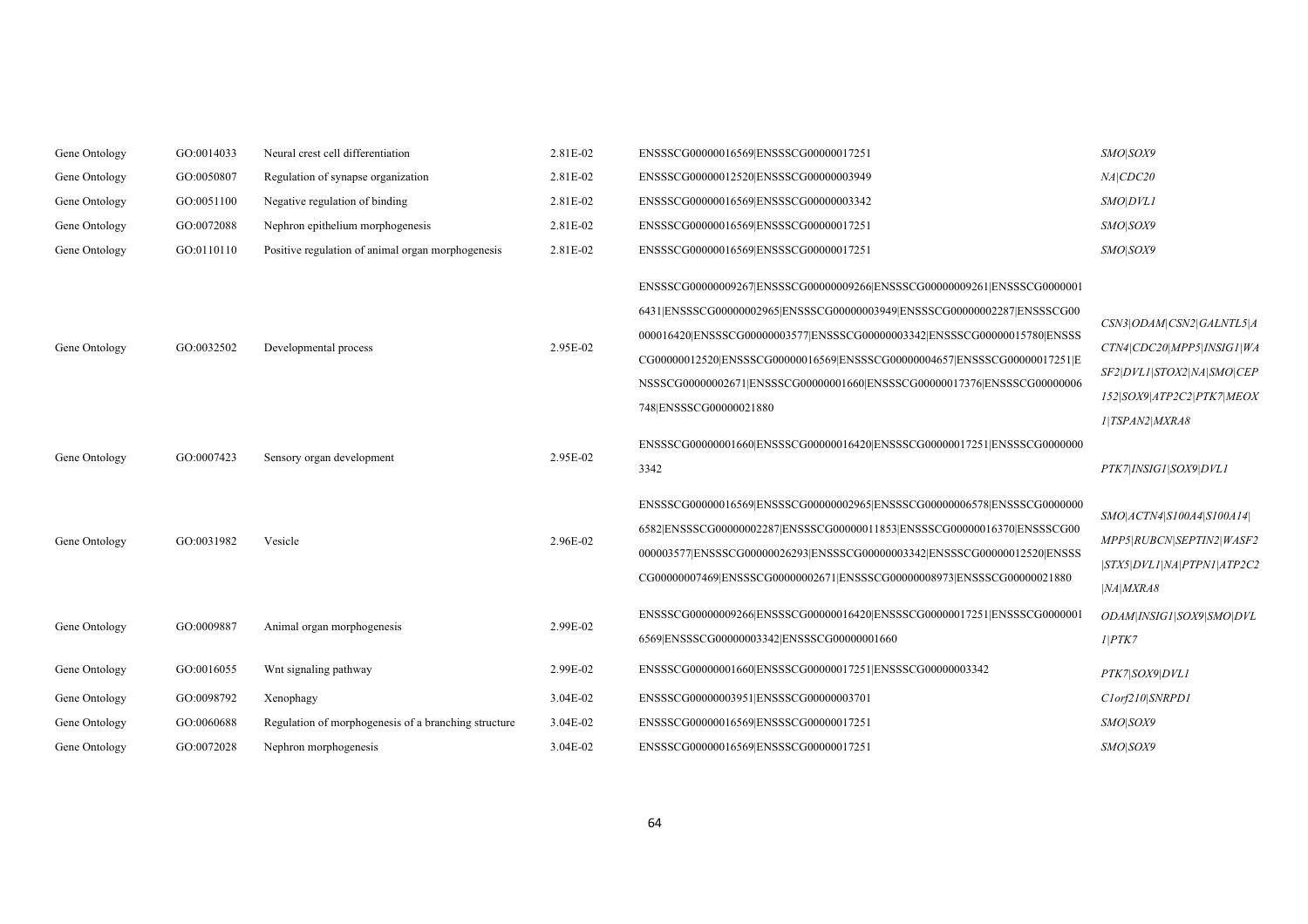| Gene Ontology | GO:0015630 | Microtubule cytoskeleton           | 3.05E-02 | ENSSSCG00000006582 ENSSSCG00000003949 ENSSSCG00000003342 ENSSSCG0000000<br>4657 ENSSSCG00000001659 ENSSSCG00000012767                                                                                                                                                                                                                              | S100A14 CDC20 DVL1 CEP152 <br>KLC4\HAUS7                                                                      |
|---------------|------------|------------------------------------|----------|----------------------------------------------------------------------------------------------------------------------------------------------------------------------------------------------------------------------------------------------------------------------------------------------------------------------------------------------------|---------------------------------------------------------------------------------------------------------------|
| Gene Ontology | GO:0046907 | Intracellular transport            | 3.06E-02 | ENSSSCG00000016569 ENSSSCG00000002965 ENSSSCG00000014061 ENSSSCG0000001<br>6420 ENSSSCG00000026293 ENSSSCG00000015524 ENSSSCG00000007469                                                                                                                                                                                                           | SMO ACTN4   THOC3   INSIG1   ST<br>X5 FAM20B PTPN1                                                            |
| Gene Ontology | GO:0007275 | Multicellular organism development | 3.09E-02 | ENSSSCG00000009267 ENSSSCG00000009266 ENSSSCG00000009261 ENSSSCG0000000<br>3949 ENSSSCG00000002287 ENSSSCG00000016420 ENSSSCG00000003577 ENSSSCG00<br>000003342 ENSSSCG00000015780 ENSSSCG00000012520 ENSSSCG00000016569 ENSSS<br>CG00000017251 ENSSSCG00000002671 ENSSSCG00000001660 ENSSSCG00000017376 E<br>NSSSCG00000006748 ENSSSCG00000021880 | CSN3 ODAM CSN2 CDC20 MP<br>P5 INSIG1 WASF2 DVL1 STOX2<br> NA SMO SOX9 ATP2C2 PTK7 <br>MEOXI TSPAN2 MXRA8      |
| Gene Ontology | GO:0071705 | Nitrogen compound transport        | 3.12E-02 | ENSSSCG00000000114 ENSSSCG00000016569 ENSSSCG00000023362 ENSSSCG0000001<br>4061 ENSSSCG00000016370 ENSSSCG00000026293 ENSSSCG00000015524 ENSSSCG00<br>000007469 ENSSSCG00000005908                                                                                                                                                                 | PICK1 SMO RHBDF2 THOC3 S<br>EPTIN2\STX5\FAM20B\PTPN1\S<br>LC52A2                                              |
| Gene Ontology | GO:0198738 | Cell-cell signaling by wnt         | 3.13E-02 | ENSSSCG00000001660 ENSSSCG00000017251 ENSSSCG00000003342                                                                                                                                                                                                                                                                                           | PTK7 SOX9 DVL1                                                                                                |
| Gene Ontology | GO:0070013 | Intracellular organelle lumen      | 3.17E-02 | ENSSSCG00000023078 ENSSSCG00000003949 ENSSSCG00000002287 ENSSSCG0000001<br>1853 ENSSSCG00000028973 ENSSSCG00000026293 ENSSSCG00000017251 ENSSSCG00<br>000016370JENSSSCG00000006582JENSSSCG00000015524JENSSSCG00000001658JENSSS<br>CG00000012767 ENSSSCG00000021991 ENSSSCG00000004657 ENSSSCG00000030177                                           | WDR4 CDC20 MPP5 RUBCN P<br>HACTR4 STX5 SOX9 SEPTIN2 S<br>100A14 FAM20B MRPL2 HAUS<br>7 NDUFV3 CEP152 EBNA1BP2 |
| Gene Ontology | GO:0031974 | Membrane-enclosed lumen            | 3.17E-02 | ENSSSCG00000023078 ENSSSCG00000003949 ENSSSCG00000002287 ENSSSCG0000001<br>1853 ENSSSCG00000028973 ENSSSCG00000026293 ENSSSCG00000017251 ENSSSCG00<br>000016370 ENSSSCG00000006582 ENSSSCG00000015524 ENSSSCG00000001658 ENSSS<br>CG00000012767 ENSSSCG00000021991 ENSSSCG00000004657 ENSSSCG00000030177                                           | WDR4 CDC20 MPP5 RUBCN P<br>HACTR4 STX5 SOX9 SEPTIN2 S<br>100A14 FAM20B MRPL2 HAUS<br>7 NDUFV3 CEP152 EBNA1BP2 |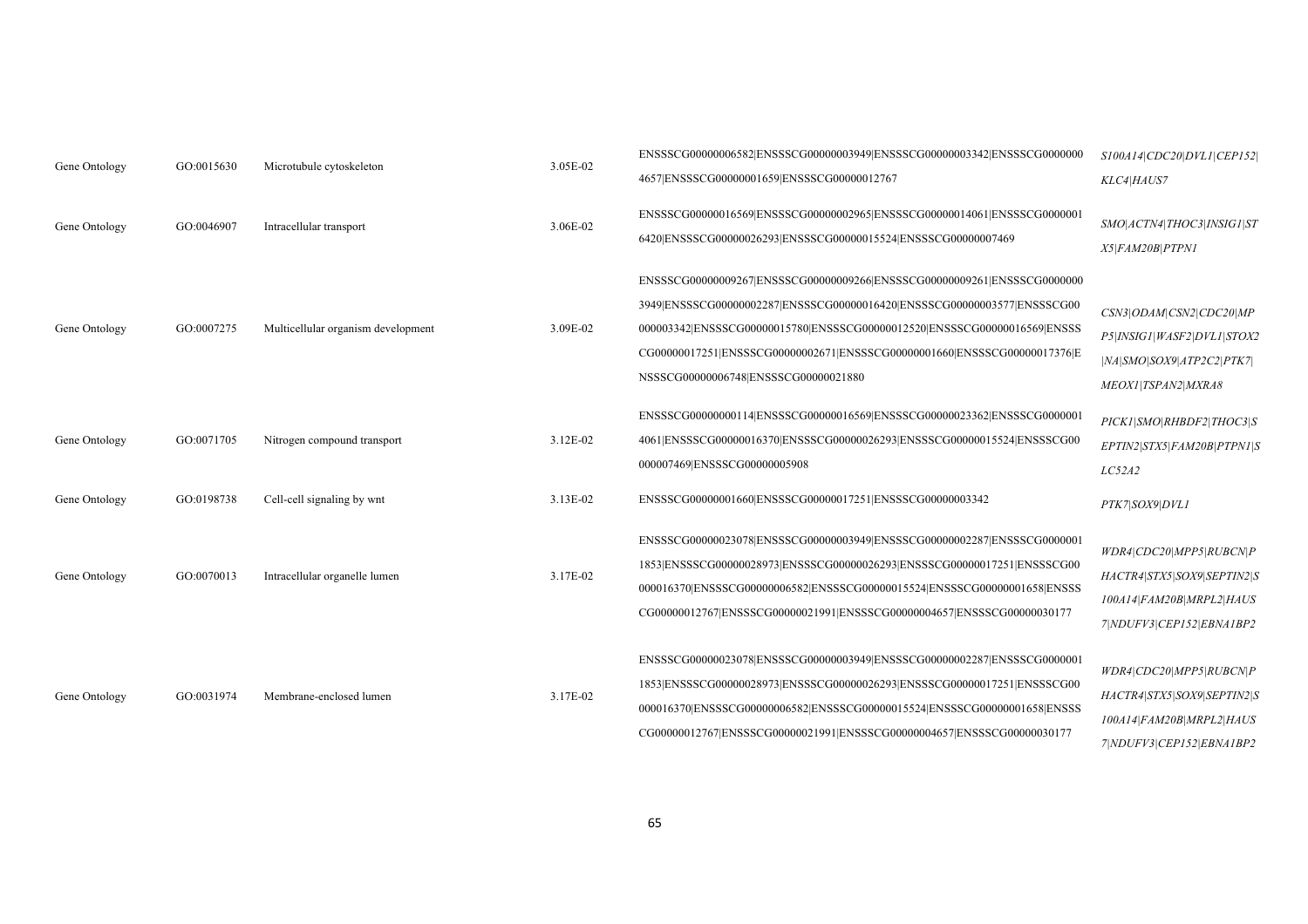| Gene Ontology<br>Gene Ontology | GO:0043233<br>GO:0030182 | Organelle lumen<br>Neuron differentiation   | 3.17E-02<br>3.18E-02 | ENSSSCG00000023078 ENSSSCG00000003949 ENSSSCG00000002287 ENSSSCG0000001<br>1853 ENSSSCG00000028973 ENSSSCG00000026293 ENSSSCG00000017251 ENSSSCG00<br>000016370JENSSSCG00000006582JENSSSCG00000015524JENSSSCG00000001658JENSSS<br>CG00000012767 ENSSSCG00000021991 ENSSSCG00000004657 ENSSSCG00000030177<br>ENSSSCG00000016569 ENSSSCG00000017251 ENSSSCG00000012520 ENSSSCG0000000<br>3342 ENSSSCG00000001660 ENSSSCG00000006748                                                                                                                                                                                                                                                  | WDR4 CDC20 MPP5 RUBCN P<br>HACTR4 STX5 SOX9 SEPTIN2 S<br>100A14 FAM20B MRPL2 HAUS<br>7 NDUFV3 CEP152 EBNA1BP2<br>SMO SOX9 NA DVL1 PTK7 TSP<br>AN2                                                                                                     |
|--------------------------------|--------------------------|---------------------------------------------|----------------------|------------------------------------------------------------------------------------------------------------------------------------------------------------------------------------------------------------------------------------------------------------------------------------------------------------------------------------------------------------------------------------------------------------------------------------------------------------------------------------------------------------------------------------------------------------------------------------------------------------------------------------------------------------------------------------|-------------------------------------------------------------------------------------------------------------------------------------------------------------------------------------------------------------------------------------------------------|
| Gene Ontology                  | GO:0016020               | Membrane                                    | 3.20E-02             | ENSSSCG00000000114 ENSSSCG00000007497 ENSSSCG00000023636 ENSSSCG0000000<br>3755 ENSSSCG00000007469 ENSSSCG00000002671 ENSSSCG00000001660 ENSSSCG00<br>000015405 ENSSSCG00000017177 ENSSSCG00000000522 ENSSSCG00000016420 ENSSS<br>CG00000005707 ENSSSCG00000003342 ENSSSCG00000023472 ENSSSCG00000023607 E<br>NSSSCG00000023743 ENSSSCG00000006748 ENSSSCG00000006582 ENSSSCG00000002<br>287 ENSSSCG00000003951 ENSSSCG00000012767 ENSSSCG00000005908 ENSSSCG000<br>00021880JENSSSCG00000016569JENSSSCG00000016431JENSSSCG00000023362JENSSSC<br>G00000015267 ENSSSCG00000012071 ENSSSCG00000016370 ENSSSCG00000026293 EN<br>SSSCG00000007585 ENSSSCG00000021991 ENSSSCG00000008122 | PICK1\GCNT7\TMEM222\MCO<br>LN2 PTPN1 ATP2C2 PTK7 CD3<br>6 ST6GALNAC2 NAP1L1 INSIG<br>I FIBCDI DVLI FMO3 CYP4F2<br>2 CLDN6 TSPAN2 S100A14 MP<br>P5 C1orf210 HAUS7 SLC52A2 <br>MXRA8 SMO GALNTL5 RHBDF<br>2 FMO2 NA SEPTIN2 STX5 ACT<br>B NDUFV3 ADRA2B |
| Gene Ontology                  | GO:0010975               | Regulation of neuron projection development | 3.26E-02             | ENSSSCG00000001660 ENSSSCG00000012520 ENSSSCG00000003342                                                                                                                                                                                                                                                                                                                                                                                                                                                                                                                                                                                                                           | PTK7 NA DVL1                                                                                                                                                                                                                                          |
| Gene Ontology                  | GO:0050803               | Regulation of synapse structure or activity | 3.28E-02             | ENSSSCG00000012520 ENSSSCG00000003949                                                                                                                                                                                                                                                                                                                                                                                                                                                                                                                                                                                                                                              | NA CDC20                                                                                                                                                                                                                                              |
| Gene Ontology                  | GO:0016358               | Dendrite development                        | 3.28E-02             | ENSSSCG00000012520 ENSSSCG00000003342                                                                                                                                                                                                                                                                                                                                                                                                                                                                                                                                                                                                                                              | NA DVLI                                                                                                                                                                                                                                               |
| Gene Ontology                  | GO:0050660               | Flavin adenine dinucleotide binding         | 3.28E-02             | ENSSSCG00000023472 ENSSSCG00000015267                                                                                                                                                                                                                                                                                                                                                                                                                                                                                                                                                                                                                                              | FMO3 FMO2                                                                                                                                                                                                                                             |
| Gene Ontology                  | GO:0061053               | Somite development                          | 3.28E-02             | ENSSSCG00000017376 ENSSSCG00000016569                                                                                                                                                                                                                                                                                                                                                                                                                                                                                                                                                                                                                                              | MEOX1\SMO                                                                                                                                                                                                                                             |
| Gene Ontology                  | GO:0071229               | Cellular response to acid chemical          | 3.28E-02             | ENSSSCG00000001660 ENSSSCG00000017251                                                                                                                                                                                                                                                                                                                                                                                                                                                                                                                                                                                                                                              | PTK7 SOX9                                                                                                                                                                                                                                             |
| Gene Ontology                  | GO:0001708               | Cell fate specification                     | 3.28E-02             | ENSSSCG00000016569 ENSSSCG00000017251                                                                                                                                                                                                                                                                                                                                                                                                                                                                                                                                                                                                                                              | SMO SOX9                                                                                                                                                                                                                                              |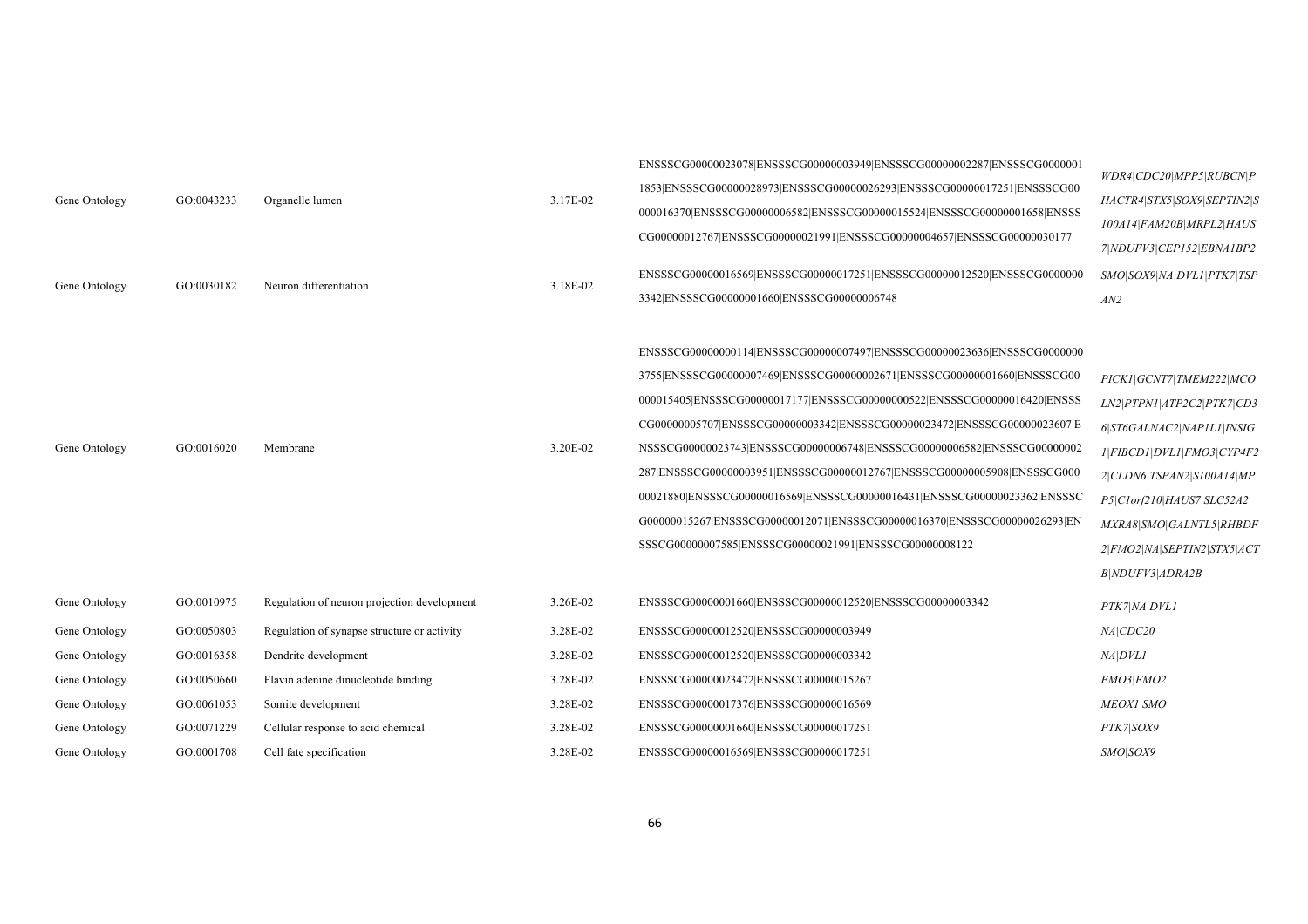|               |            |                                                          |          | ENSSSCG00000016569 ENSSSCG00000017177 ENSSSCG00000023362 ENSSSCG0000001  |                             |
|---------------|------------|----------------------------------------------------------|----------|--------------------------------------------------------------------------|-----------------------------|
| Gene Ontology | GO:0031090 | Organelle membrane                                       | 3.30E-02 | 6420 ENSSSCG00000026293 ENSSSCG00000016370 ENSSSCG00000023472 ENSSSCG00  | SMO ST6GALNAC2 RHBDF2 IN    |
|               |            |                                                          |          | 000007469 ENSSSCG00000007497 ENSSSCG00000002671 ENSSSCG00000021991       | SIG1\STX5\SEPTIN2\FMO3\PTP  |
|               |            |                                                          |          |                                                                          | N1 GCNT7 ATP2C2 NDUFV3      |
|               | GO:0019900 | Kinase binding                                           | 3.34E-02 | ENSSSCG00000004657 ENSSSCG00000007469 ENSSSCG00000017251 ENSSSCG0000000  |                             |
| Gene Ontology |            |                                                          |          | 3342                                                                     | CEP152 PTPN1 SOX9 DVL1      |
|               | GO:0016705 | Oxidoreductase activity, acting on paired donors, with   | 3.40E-02 |                                                                          |                             |
| Gene Ontology |            | incorporation or reduction of molecular oxygen           |          | ENSSSCG00000023472 ENSSSCG00000023607 ENSSSCG00000015267                 | FMO3 CYP4F22 FMO2           |
|               |            |                                                          |          | ENSSSCG00000016569 ENSSSCG00000016431 ENSSSCG00000002965 ENSSSCG0000000  |                             |
|               |            |                                                          |          | 3949 ENSSSCG00000002287 ENSSSCG00000016420 ENSSSCG00000003577 ENSSSCG00  | SMO GALNTL5   ACTN4   CDC20 |
| Gene Ontology | GO:0030154 | Cell differentiation                                     | 3.50E-02 | 000003342 ENSSSCG00000012520 ENSSSCG00000004657 ENSSSCG00000017251 ENSSS | MPP5 INSIG1 WASF2 DVL1 NA   |
|               |            |                                                          |          | CG00000001660 ENSSSCG00000006748 ENSSSCG00000021880                      | CEP152 SOX9 PTK7 TSPAN2     |
|               |            |                                                          |          |                                                                          | MXRA8                       |
| Gene Ontology | GO:0050691 | Regulation of defense response to virus by host          | 3.53E-02 | ENSSSCG00000003951 ENSSSCG00000003701                                    | Clorf210 SNRPD1             |
| Gene Ontology | GO:0035265 | Organ growth                                             | 3.53E-02 | ENSSSCG00000016569 ENSSSCG00000017251                                    | SMO SOX9                    |
| Gene Ontology | GO:0001841 | Neural tube formation                                    | 3.53E-02 | ENSSSCG00000001660 ENSSSCG00000003342                                    | PTK7 DVL1                   |
| Gene Ontology | GO:0002230 | Positive regulation of defense response to virus by host | 3.53E-02 | ENSSSCG00000003951 ENSSSCG00000003701                                    | Clorf210 SNRPD1             |
| Gene Ontology | GO:0051093 |                                                          |          | ENSSSCG00000016420 ENSSSCG00000009261 ENSSSCG00000002965 ENSSSCG0000001  | INSIG1\CSN2\ACTN4\SOX9\SM   |
|               |            | Negative regulation of developmental process             | 3.59E-02 | 7251 ENSSSCG00000016569                                                  | $\overline{O}$              |
|               |            |                                                          |          | ENSSSCG00000015780 ENSSSCG00000016431 ENSSSCG00000003949 ENSSSCG0000001  | STOX2 GALNTL5 CDC20 THOC    |
| Gene Ontology | GO:0051704 | Multi-organism process                                   | 3.78E-02 | 4061 ENSSSCG00000006582 ENSSSCG00000003951 ENSSSCG00000003342 ENSSSCG00  | 3 S100A14 Clorf210 DVL1 SOX |
|               |            |                                                          |          | 000017251 ENSSSCG00000005908 ENSSSCG00000003701                          | 9 SLC52A2 SNRPDI            |
| Gene Ontology | GO:0072164 | Mesonephric tubule development                           | 3.78E-02 | ENSSSCG00000016569 ENSSSCG00000017251                                    | SMO SOX9                    |
| Gene Ontology | GO:0072163 | Mesonephric epithelium development                       | 3.78E-02 | ENSSSCG00000016569 ENSSSCG00000017251                                    | SMO SOX9                    |
| Gene Ontology | GO:0072080 | Nephron tubule development                               | 3.78E-02 | ENSSSCG00000016569 ENSSSCG00000017251                                    | SMO SOX9                    |
|               |            |                                                          |          |                                                                          |                             |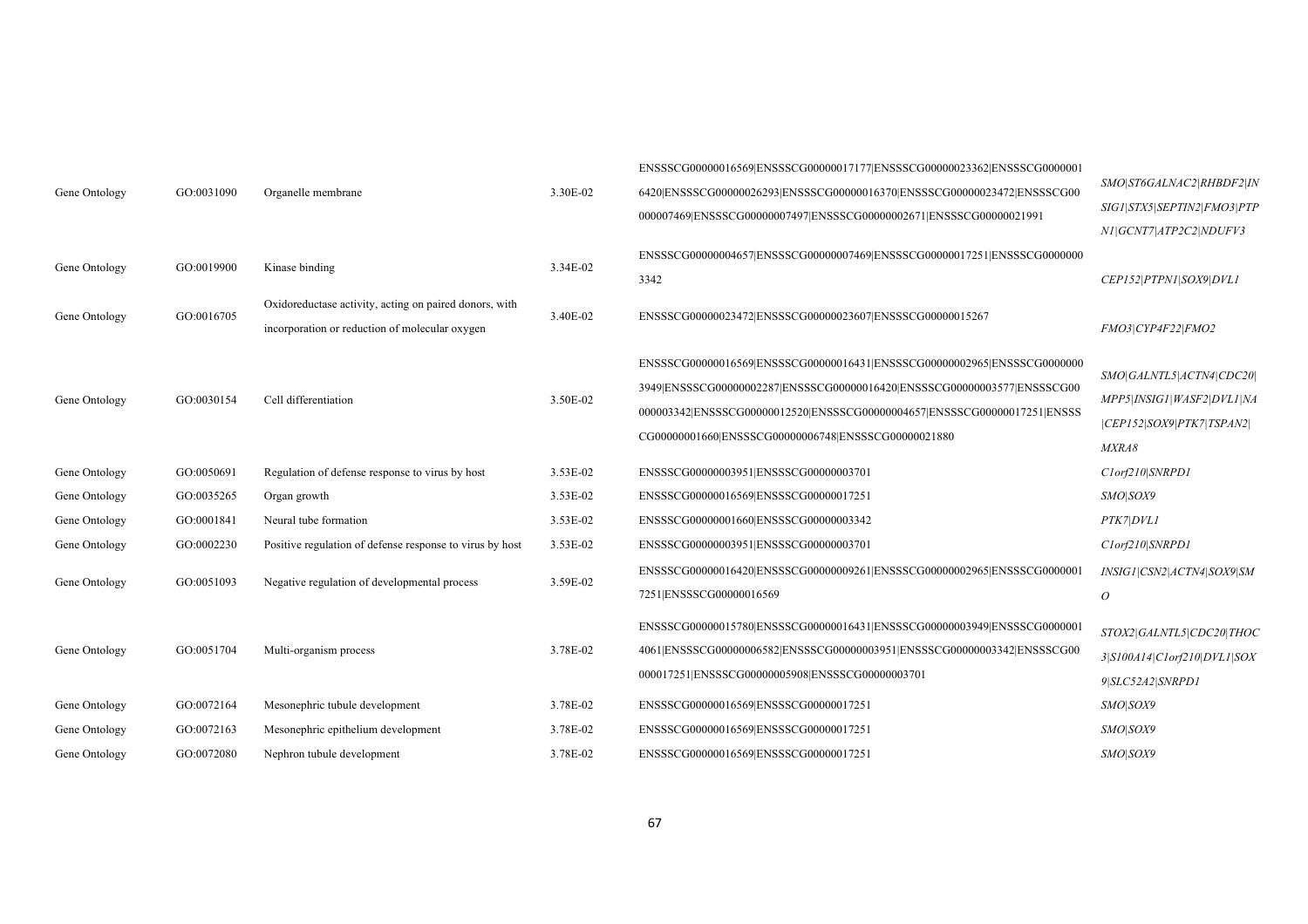| Gene Ontology | GO:0001657 | Ureteric bud development                               | 3.78E-02 | ENSSSCG00000016569 ENSSSCG00000017251                                   | SMO SOX9                 |
|---------------|------------|--------------------------------------------------------|----------|-------------------------------------------------------------------------|--------------------------|
| Gene Ontology | GO:0001656 | Metanephros development                                | 3.78E-02 | ENSSSCG00000016569 ENSSSCG00000017251                                   | SMO SOX9                 |
| Gene Ontology | GO:0061326 | Renal tubule development                               | 3.78E-02 | ENSSSCG00000016569 ENSSSCG00000017251                                   | SMO SOX9                 |
|               |            | Anatomical structure formation involved in             |          | ENSSSCG00000016569 ENSSSCG00000003577 ENSSSCG00000017251 ENSSSCG0000000 | SMO WASF2 SOX9 DVL1 PTK7 |
| Gene Ontology | GO:0048646 | morphogenesis                                          | 3.86E-02 | 3342 ENSSSCG00000001660 ENSSSCG00000017376                              | <b>MEOXI</b>             |
|               |            |                                                        | 3.96E-02 | ENSSSCG00000002287 ENSSSCG00000016420 ENSSSCG00000026293 ENSSSCG0000000 |                          |
| Gene Ontology | GO:0061024 | Membrane organization                                  |          | 3342                                                                    | MPP5 INSIG1 STX5 DVL1    |
|               | GO:0051129 |                                                        |          | ENSSSCG00000011853 ENSSSCG00000016420 ENSSSCG00000003577 ENSSSCG0000000 |                          |
| Gene Ontology |            | Negative regulation of cellular component organization | 3.96E-02 | 2965                                                                    | RUBCN INSIG1 WASF2 ACTN4 |
| Gene Ontology | GO:0007015 | Actin filament organization                            | 3.98E-02 | ENSSSCG00000000114 ENSSSCG00000003577 ENSSSCG00000002965                | PICK1\WASF2\ACTN4        |
| Gene Ontology | GO:0006334 | Nucleosome assembly                                    | 4.05E-02 | ENSSSCG00000017251 ENSSSCG00000000522                                   | SOX9 NAP1L1              |
| Gene Ontology | GO:0001823 | Mesonephros development                                | 4.05E-02 | ENSSSCG00000016569 ENSSSCG00000017251                                   | SMO SOX9                 |
| Gene Ontology | GO:0045995 | Regulation of embryonic development                    | 4.05E-02 | ENSSSCG00000001660 ENSSSCG00000003342                                   | PTK7 DVL1                |
| Gene Ontology | GO:0001667 | Ameboidal-type cell migration                          | 4.13E-02 | ENSSSCG00000016569 ENSSSCG00000003577 ENSSSCG00000017251                | SMO WASF2 SOX9           |
|               |            | Developmental growth                                   | 4.30E-02 | ENSSSCG00000001660 ENSSSCG00000016569 ENSSSCG00000017251 ENSSSCG0000000 |                          |
| Gene Ontology | GO:0048589 |                                                        |          | 3342                                                                    | PTK7 SMO SOX9 DVL1       |
| Gene Ontology | GO:0034329 | Cell junction assembly                                 | 4.31E-02 | ENSSSCG00000002287 ENSSSCG00000002965                                   | MPP5 ACTN4               |
| Gene Ontology | GO:0060828 | Regulation of canonical Wnt signaling pathway          | 4.31E-02 | ENSSSCG00000017251 ENSSSCG00000003342                                   | SOX9 DVL1                |
| Gene Ontology | GO:0051701 | Interaction with host                                  | 4.31E-02 | ENSSSCG00000014061 ENSSSCG00000005908                                   | THOC3 SLC52A2            |
| Gene Ontology | GO:0005875 | Microtubule associated complex                         | 4.31E-02 | ENSSSCG00000012767 ENSSSCG00000001659                                   | HAUS7 KLC4               |
|               |            | Oxidoreductase activity, acting on paired donors, with |          |                                                                         |                          |
|               | GO:0016709 | incorporation or reduction of molecular oxygen,        | 4.31E-02 | ENSSSCG00000023472 ENSSSCG00000015267                                   |                          |
| Gene Ontology |            | NAD(P)H as one donor, and incorporation of one atom    |          |                                                                         |                          |
|               |            | of oxygen                                              |          |                                                                         | FMO3 FMO2                |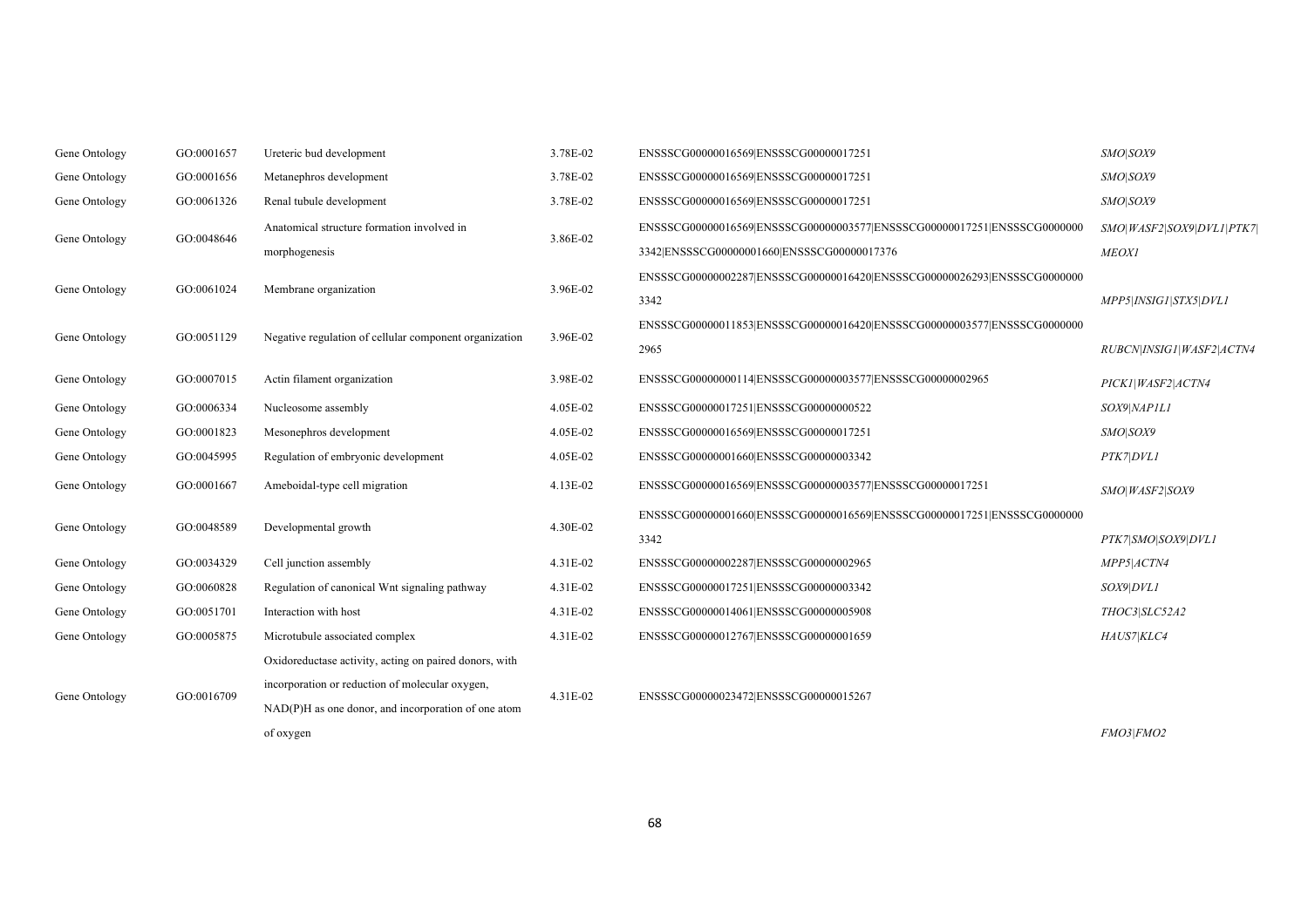| Gene Ontology | GO:0120025 | Plasma membrane bounded cell projection       | 4.40E-02 | ENSSSCG00000016569 ENSSSCG00000002965 ENSSSCG00000016370 ENSSSCG0000000 | SMO ACTN4 SEPTIN2 WASF2 C |
|---------------|------------|-----------------------------------------------|----------|-------------------------------------------------------------------------|---------------------------|
|               |            |                                               |          | 3577 ENSSSCG00000017181 ENSSSCG00000003342                              | YGB DVL1                  |
| Gene Ontology | GO:0051338 | Regulation of transferase activity            | 4.48E-02 | ENSSSCG00000006347 ENSSSCG00000011853 ENSSSCG00000007469 ENSSSCG0000000 | DUSP12 RUBCN PTPN1 DVL1   |
|               |            |                                               |          | 3342 ENSSSCG00000003949                                                 | CDC20                     |
| Gene Ontology | GO:0048699 | Generation of neurons                         | 4.56E-02 | ENSSSCG00000016569 ENSSSCG00000017251 ENSSSCG00000012520 ENSSSCG0000000 | SMO SOX9 NA DVL1 PTK7 TSP |
|               |            |                                               |          | 3342 ENSSSCG00000001660 ENSSSCG00000006748                              | AN2                       |
| Gene Ontology | GO:0003205 | Cardiac chamber development                   | 4.59E-02 | ENSSSCG00000001660 ENSSSCG00000016569                                   | PTK7 SMO                  |
| Gene Ontology | GO:0072009 | Nephron epithelium development                | 4.59E-02 | ENSSSCG00000016569 ENSSSCG00000017251                                   | <i>SMO\SOX9</i>           |
| Gene Ontology | GO:0060993 | Kidney morphogenesis                          | 4.59E-02 | ENSSSCG00000016569 ENSSSCG00000017251                                   | SMO SOX9                  |
| Gene Ontology | GO:0030856 | Regulation of epithelial cell differentiation | 4.59E-02 | ENSSSCG00000016569 ENSSSCG00000017251                                   | SMO SOX9                  |
| Gene Ontology |            | Cell projection                               | 4.72E-02 | ENSSSCG00000016569 ENSSSCG00000002965 ENSSSCG00000016370 ENSSSCG0000000 | SMO ACTN4 SEPTIN2 WASE2 C |
|               | GO:0042995 |                                               |          | 3577 ENSSSCG00000017181 ENSSSCG00000003342                              | YGB DVL1                  |
|               |            |                                               |          | ENSSSCG00000018031 ENSSSCG00000002965 ENSSSCG00000006665 ENSSSCG0000001 |                           |
| Gene Ontology | GO:0051254 | Positive regulation of RNA metabolic process  | 4.75E-02 | 6420 ENSSSCG00000003342 ENSSSCG00000016569 ENSSSCG00000017251 ENSSSCG00 | ZNF287 ACTN4 SF3B4 INSIGI |
|               |            |                                               |          | 000017376                                                               | DVL1 SMO SOX9 MEOX1       |
| Gene Ontology | GO:0050878 | Regulation of body fluid levels               | 4.77E-02 | ENSSSCG00000009267 ENSSSCG00000008122 ENSSSCG00000009261                | CSN3 ADRA2B CSN2          |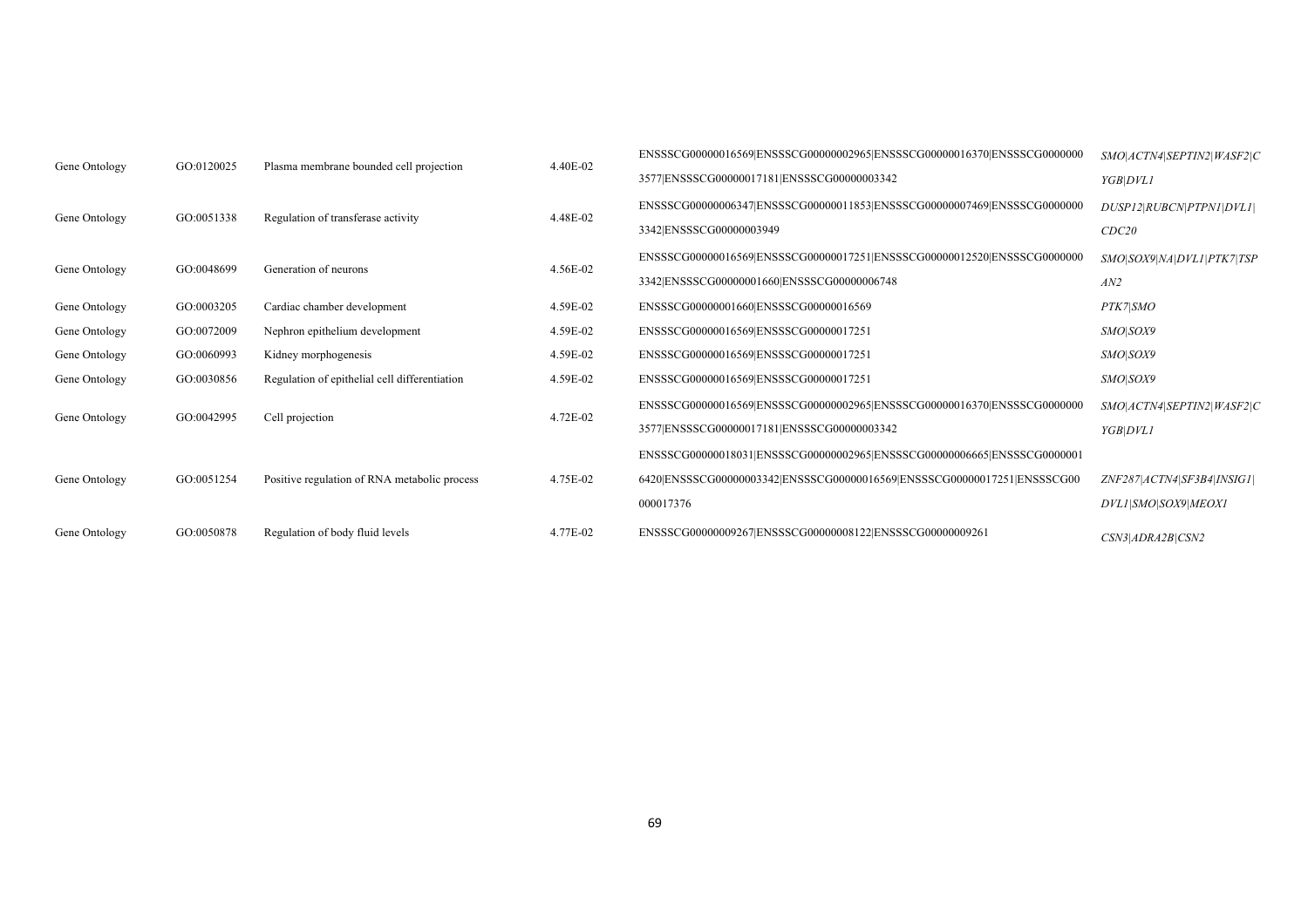| Gene Ontology | GO:0009987 | Cellular process                         | 4.82E-02 | ENSSSCG00000000114 ENSSSCG00000016370 ENSSSCG00000002965 ENSSSCG0000000<br>3949 ENSSSCG00000026293 ENSSSCG00000011853 ENSSSCG00000017251 ENSSSCG00<br>000012520 ENSSSCG00000007469 ENSSSCG00000007497 ENSSSCG00000002671 ENSSS<br>CG00000001660 ENSSSCG00000006347 ENSSSCG00000015405 ENSSSCG00000006578 E<br>NSSSCG00000017177 ENSSSCG00000000522 ENSSSCG00000007494 ENSSSCG00000006<br>665 ENSSSCG00000007496 ENSSSCG00000016420 ENSSSCG00000003577 ENSSSCG000<br>00003342 ENSSSCG00000012842 ENSSSCG00000015524 ENSSSCG00000023078 ENSSSC<br>G00000023743 ENSSSCG00000004657 ENSSSCG00000017376 ENSSSCG00000006748 EN<br>SSSCG00000030177 ENSSSCG00000015717 ENSSSCG00000006582 ENSSSCG000000022<br>87 ENSSSCG00000028973 ENSSSCG00000003951 ENSSSCG00000017904 ENSSSCG0000<br>0016569 ENSSSCG00000001658 ENSSSCG00000012767 ENSSSCG00000020705 ENSSSC<br>G00000021880 ENSSSCG00000018031 ENSSSCG00000016431 ENSSSCG00000023362 EN<br>SSSCG00000015267 ENSSSCG00000008959 ENSSSCG00000015270 ENSSSCG000000162<br>32 ENSSSCG00000008122 ENSSSCG00000003701 | PICK1 SEPTIN2 ACTN4 CDC20<br> STX5 RUBCN SOX9 NA PTPNI <br>GCNT7 ATP2C2 PTK7 DUSP12 <br>CD36 S100A4 ST6GALNAC2 NA<br>PIL1 CSTF1 SF3B4 RTF2 INSIG<br>I WASE2 DVL1 RPLP2 FAM20B<br> WDR4 CLDN6 CEP152 MEOXI<br> TSPAN2 EBNA1BP2 C1QL2 S1<br>00A14 MPP5 PHACTR4 Clorf21<br>0 SMO MRPL2 HAUS7 MAP3K8<br> MXRA8 ZNF287 GALNTL5 RH<br>BDF2 FMO2 CXCL2 FMOD MR<br>PL44 ADRA2B SNRPD1 |
|---------------|------------|------------------------------------------|----------|--------------------------------------------------------------------------------------------------------------------------------------------------------------------------------------------------------------------------------------------------------------------------------------------------------------------------------------------------------------------------------------------------------------------------------------------------------------------------------------------------------------------------------------------------------------------------------------------------------------------------------------------------------------------------------------------------------------------------------------------------------------------------------------------------------------------------------------------------------------------------------------------------------------------------------------------------------------------------------------------------------------------------------------------------------------|-------------------------------------------------------------------------------------------------------------------------------------------------------------------------------------------------------------------------------------------------------------------------------------------------------------------------------------------------------------------------------|
| Gene Ontology | GO:0009893 | Positive regulation of metabolic process | 4.84E-02 | ENSSSCG00000006347 ENSSSCG00000016569 ENSSSCG00000002965 ENSSSCG0000000<br>3949JENSSSCG00000006665JENSSSCG00000016420JENSSSCG00000026293JENSSSCG00<br>000003342 ENSSSCG00000018031 ENSSSCG00000007469 ENSSSCG00000017251 ENSSS<br>CG00000017376 ENSSSCG00000003701                                                                                                                                                                                                                                                                                                                                                                                                                                                                                                                                                                                                                                                                                                                                                                                           | DUSP12 SMO ACTN4 CDC20 S<br>F3B4 INSIG1 STX5 DVL1 ZNF2<br>87 PTPN1 SOX9 MEOX1 SNRP<br>DI                                                                                                                                                                                                                                                                                      |
| Gene Ontology | GO:0005615 | Extracellular space                      | 4.84E-02 | ENSSSCG00000009267 ENSSSCG00000016569 ENSSSCG00000009261 ENSSSCG0000000<br>2965 ENSSSCG00000006578 ENSSSCG00000015270 ENSSSCG00000008959 ENSSSCG00<br>000009262 ENSSSCG00000003577 ENSSSCG00000016370 ENSSSCG00000012520 ENSSS<br>CG00000002287 ENSSSCG00000006582 ENSSSCG00000008973 ENSSSCG00000021880                                                                                                                                                                                                                                                                                                                                                                                                                                                                                                                                                                                                                                                                                                                                                     | CSN3 SMO CSN2 ACTN4 S100A<br>4 FMOD CXCL2 CSN1S1 WASF<br>2 SEPTIN2 NA MPP5 S100A14 <br>NA MXRA8                                                                                                                                                                                                                                                                               |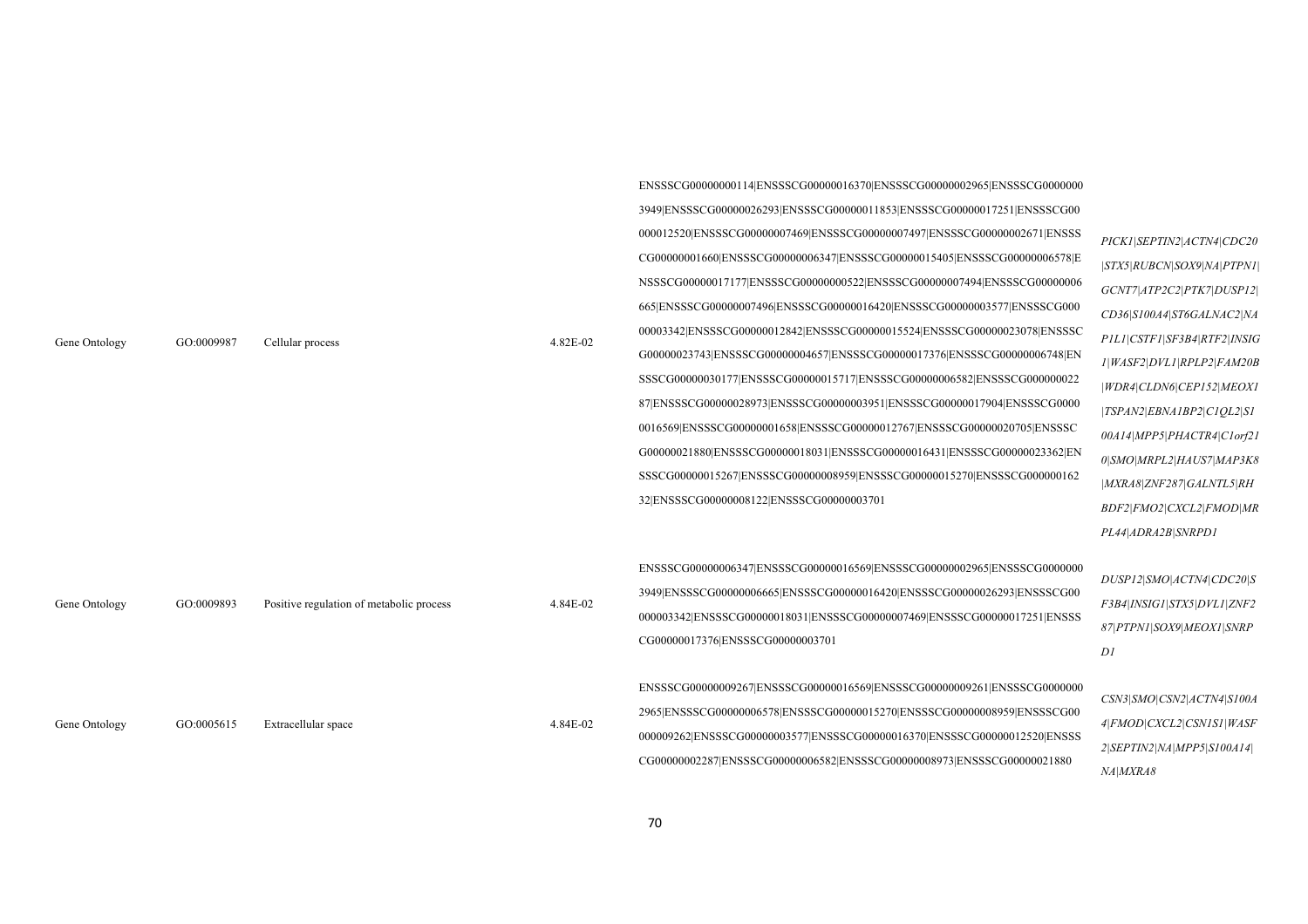| Gene Ontology | GO:0034728 | Nucleosome organization                       | 4.87E-02 | ENSSSCG00000017251 ENSSSCG00000000522                                                                                                                                                                                                                                                                                                                                                                                                                                                                                                                                                                                                                                                                                                                                                                                                                                                                          | SOX9\NAP1L1                                                                                                                                                                                                                                                                                                            |
|---------------|------------|-----------------------------------------------|----------|----------------------------------------------------------------------------------------------------------------------------------------------------------------------------------------------------------------------------------------------------------------------------------------------------------------------------------------------------------------------------------------------------------------------------------------------------------------------------------------------------------------------------------------------------------------------------------------------------------------------------------------------------------------------------------------------------------------------------------------------------------------------------------------------------------------------------------------------------------------------------------------------------------------|------------------------------------------------------------------------------------------------------------------------------------------------------------------------------------------------------------------------------------------------------------------------------------------------------------------------|
| Gene Ontology | GO:0007163 | Establishment or maintenance of cell polarity | 4.87E-02 | ENSSSCG00000001660 ENSSSCG00000002287                                                                                                                                                                                                                                                                                                                                                                                                                                                                                                                                                                                                                                                                                                                                                                                                                                                                          | PTK7 MPP5                                                                                                                                                                                                                                                                                                              |
| Gene Ontology | GO:0030855 | Epithelial cell differentiation               | 4.89E-02 | ENSSSCG00000001660 ENSSSCG00000016569 ENSSSCG0000004657 ENSSSCG0000001<br>7251                                                                                                                                                                                                                                                                                                                                                                                                                                                                                                                                                                                                                                                                                                                                                                                                                                 | PTK7 SMO CEP152 SOX9                                                                                                                                                                                                                                                                                                   |
| Gene Ontology | GO:0005622 | Intracellular                                 | 4.92E-02 | ENSSSCG00000000114ENSSSCG00000009266 ENSSSCG00000002965 ENSSSCG0000000<br>3949 ENSSSCG00000026293 ENSSSCG00000011853 ENSSSCG00000017251 ENSSSCG00<br>000021991 ENSSSCG00000007497 ENSSSCG00000002671 ENSSSCG00000008973 ENSSS<br>CG00000007715 ENSSSCG00000006578 ENSSSCG00000017177 ENSSSCG00000000522 E<br>NSSSCG00000014061 ENSSSCG00000006665 ENSSSCG00000007496 ENSSSCG00000016<br>420 ENSSSCG00000003577 ENSSSCG00000003342 ENSSSCG00000012842 ENSSSCG000<br>00015524 ENSSSCG00000023078 ENSSSCG00000004657 ENSSSCG00000017376 ENSSSC<br>G00000014003 ENSSSCG00000030177 ENSSSCG00000006582 ENSSSCG00000002287 EN<br>SSSCG00000028973 ENSSSCG00000017904 ENSSSCG00000016569 ENSSSCG000000016<br>58 ENSSSCG00000001659 ENSSSCG00000012767 ENSSSCG00000020705 ENSSSCG0000<br>0018031 ENSSSCG00000016370 ENSSSCG00000016232 ENSSSCG00000007585 ENSSSC<br>G00000002959 ENSSSCG00000007469 ENSSSCG00000003701 | PICK1 ODAM ACTN4 CDC20 S<br>TX5 RUBCN SOX9 NDUFV3 GC<br>NT7 ATP2C2 NA ABHD11 S100<br>A4\ST6GALNAC2\NAP1L1\THO<br>C3 SF3B4 RTF2 INSIG1 WASF2 <br>DVLI   RPLP2 FAM20B WDR4 C<br>EP152\MEOX1\MIER2\EBNA1B<br>P2 S100A14 MPP5 PHACTR4 E<br>NO3 SMO MRPL2 KLC4 HAUS7<br> ZNF287 SEPTIN2 MRPL44 ACT<br>B FAM98C PTPN1 SNRPD1 |

Note: NA indicates novel gene.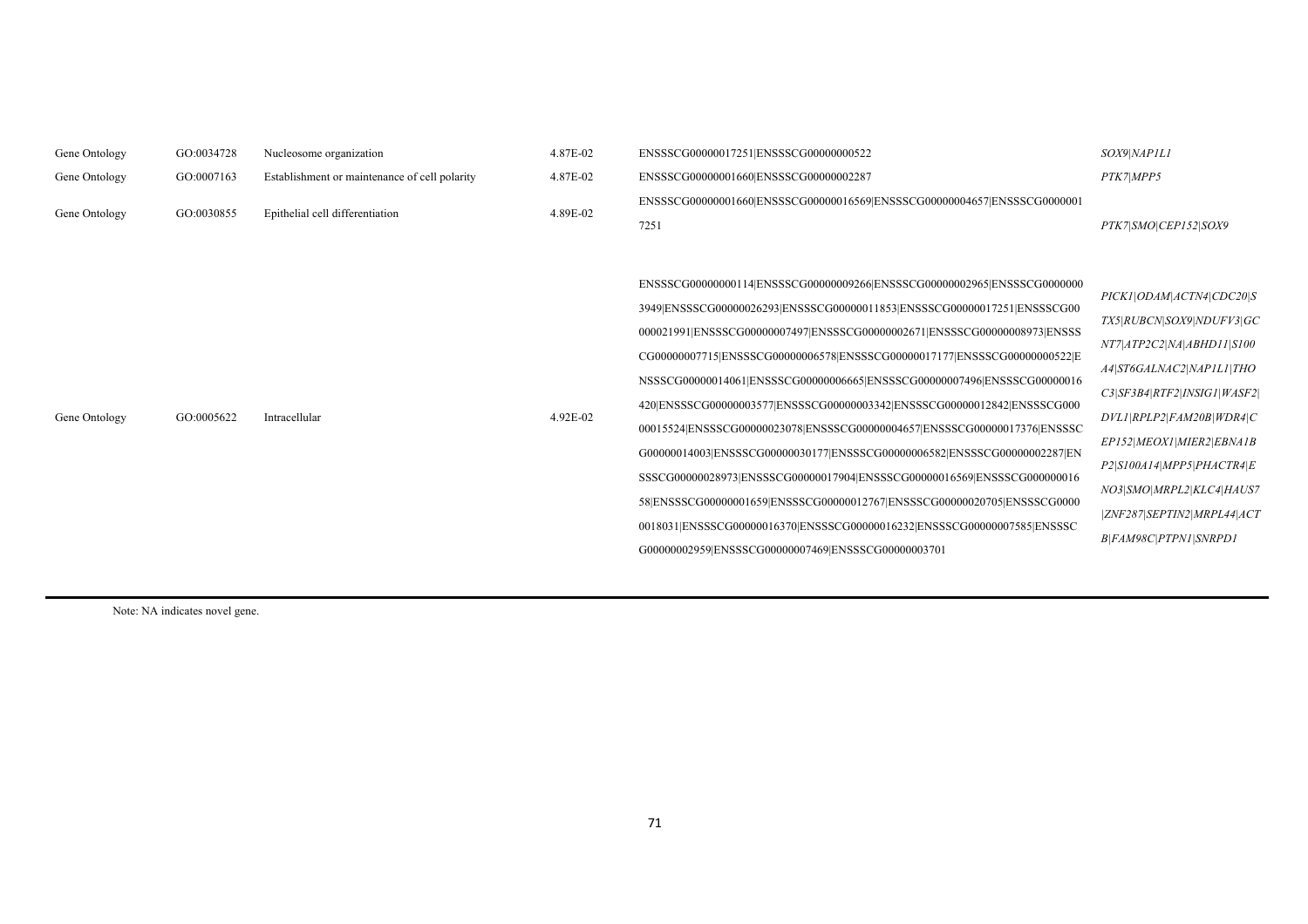| <b>Database</b>     | ID                                                      | Term       | $P$ -value | Genes                                                    | Gene symbol        |
|---------------------|---------------------------------------------------------|------------|------------|----------------------------------------------------------|--------------------|
| <b>KEGG PATHWAY</b> | Oocyte meiosis                                          | ssc04114   | 3.91E-03   | ENSSSCG00000016726 ENSSSCG00000003949 ENSSSCG00000029264 | ADCY1 CDC20 PKMYT1 |
| <b>KEGG PATHWAY</b> | Tight junction                                          | ssc04530   | 1.14E-02   | ENSSSCG00000005191 ENSSSCG00000023743 ENSSSCG00000007585 | MPDZ CLDN6 ACTB    |
| <b>KEGG PATHWAY</b> | Adherens junction                                       | ssc04520   | 1.63E-02   | ENSSSCG00000007469 ENSSSCG00000007585                    | PTPN1 ACTB         |
| <b>KEGG PATHWAY</b> | Rap1 signaling pathway                                  | ssc04015   | 1.90E-02   | ENSSSCG00000014007 ENSSSCG00000016726 ENSSSCG00000007585 | FLT4 ADCY1 ACTB    |
| <b>KEGG PATHWAY</b> | Dilated cardiomyopathy (DCM)                            | ssc05414   | 2.29E-02   | ENSSSCG00000016726 ENSSSCG00000007585                    | ADCYI ACTB         |
| <b>KEGG PATHWAY</b> | Progesterone-mediated oocyte maturation                 | ssc04914   | 2.84E-02   | ENSSSCG00000016726 ENSSSCG00000029264                    | ADCY1\PKMYT1       |
| <b>KEGG PATHWAY</b> | Selenocompound metabolism                               | ssc00450   | 3.78E-02   | ENSSSCG00000010143                                       | $MTR$              |
| <b>KEGG PATHWAY</b> | Leukocyte transendothelial migration                    | ssc04670   | 3.79E-02   | ENSSSCG00000023743 ENSSSCG00000007585                    | CLDN6 ACTB         |
| <b>KEGG PATHWAY</b> | Platelet activation                                     | ssc04611   | 4.54E-02   | ENSSSCG00000016726 ENSSSCG00000007585                    | ADCYI ACTB         |
| <b>KEGG PATHWAY</b> | Cell cycle                                              | ssc04110   | 4.77E-02   | ENSSSCG00000003949 ENSSSCG00000029264                    | CDC20 PKMYT1       |
| Gene Ontology       | U2-type precatalytic spliceosome                        | GO:0071005 | 1.30E-04   | ENSSSCG00000010999 ENSSSCG00000006665 ENSSSCG00000023304 | SMU1 SF3B4 SRRM2   |
| Gene Ontology       | Schmidt-Lanterman incisure                              | GO:0043220 | 2.09E-04   | ENSSSCG00000005191 ENSSSCG00000003547                    | MPDZ NCMAP         |
| Gene Ontology       | THO complex part of transcription export complex        | GO:0000445 | 2.78E-04   | ENSSSCG00000023315 ENSSSCG00000014061                    | THOC6 THOC3        |
| Gene Ontology       | apicolateral plasma membrane                            | GO:0016327 | 5.43E-04   | ENSSSCG00000005191 ENSSSCG00000023743                    | MPDZ CLDN6         |
| Gene Ontology       | mRNA splicing, via spliceosome                          | GO:0000398 | 2.37E-03   | ENSSSCG00000010999 ENSSSCG00000006665 ENSSSCG00000023304 | SMU1 SF3B4 SRRM2   |
| Gene Ontology       | positive regulation of protein tyrosine kinase activity | GO:0061098 | 2.44E-03   | ENSSSCG00000009565 ENSSSCG00000007469                    | GAS6 PTPN1         |
| Gene Ontology       | mRNA export from nucleus                                | GO:0006406 | 3.87E-03   | ENSSSCG00000023315 ENSSSCG00000014061                    | THOC6 THOC3        |
| Gene Ontology       | axonogenesis                                            | GO:0007409 | 4.70E-03   | ENSSSCG00000016726 ENSSSCG00000007585                    | ADCYI   ACTB       |
| Gene Ontology       | receptor tyrosine kinase binding                        | GO:0030971 | 5.29E-03   | ENSSSCG00000009565 ENSSSCG00000007469                    | GAS6 PTPN1         |
| Gene Ontology       | protein N-terminus binding                              | GO:0047485 | 1.12E-02   | ENSSSCG00000023304 ENSSSCG00000005383                    | SRRM2 ALG2         |
| Gene Ontology       | bicellular tight junction                               | GO:0005923 | 1.34E-02   | ENSSSCG00000005191 ENSSSCG00000023743                    | MPDZ CLDN6         |
| Gene Ontology       | cell division                                           | GO:0051301 | 1.34E-02   | ENSSSCG00000003949 ENSSSCG00000009653                    | CDC20 CDCA2        |
| Gene Ontology       | calcium ion transmembrane transport                     | GO:0070588 | 1.84E-02   | ENSSSCG00000009565 ENSSSCG00000002671                    | GAS6 ATP2C2        |

**Table S6 Significant GO and KEGG pathways of lncRNAs in cluster 4, 7, 9, 10 and 12**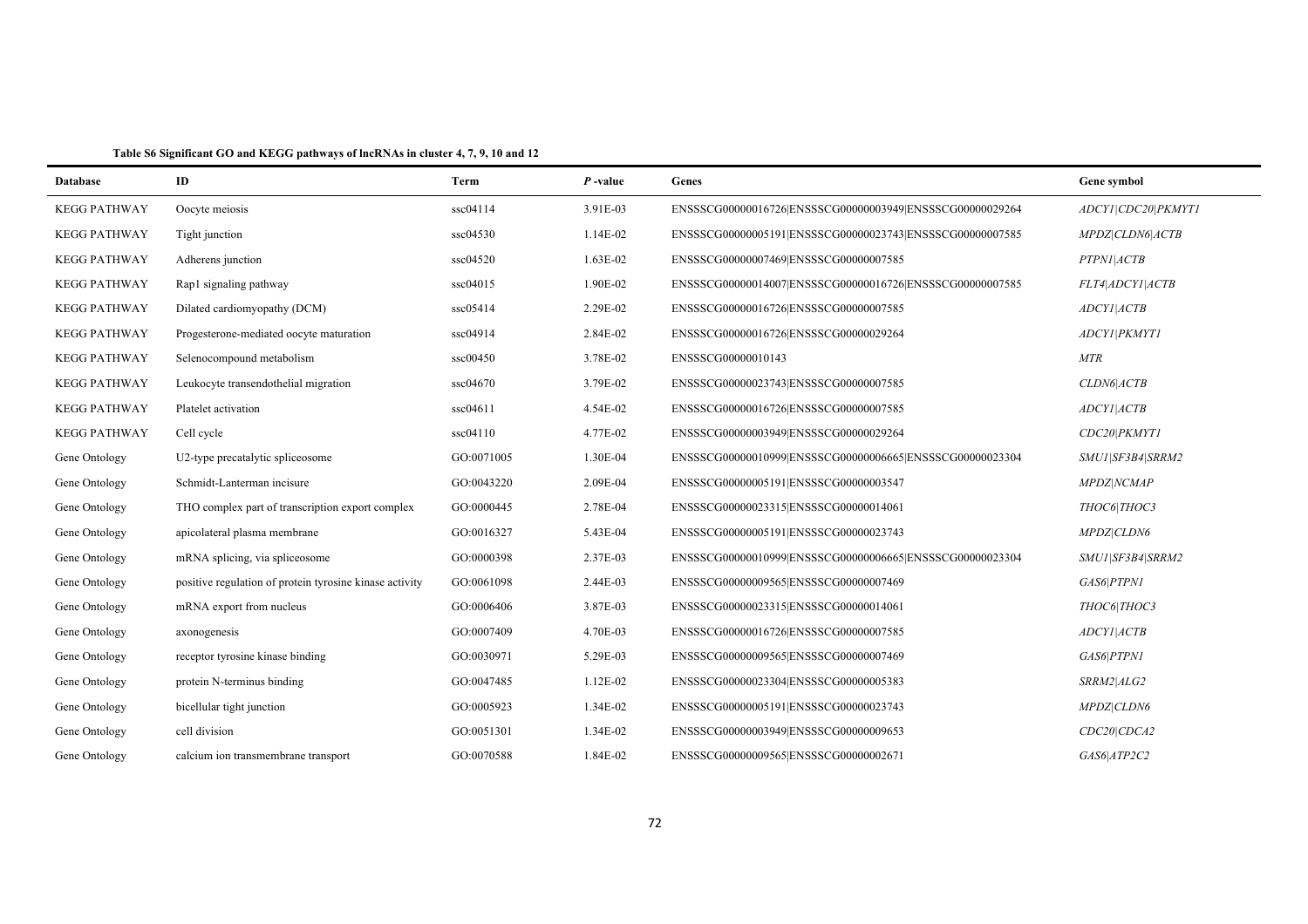| Gene Ontology | structural constituent of myelin sheath                    | GO:0019911 | 1.91E-02 | ENSSSCG00000003547                    | <b>NCMAP</b>   |  |
|---------------|------------------------------------------------------------|------------|----------|---------------------------------------|----------------|--|
| Gene Ontology | cellular response to interferon-alpha                      | GO:0035457 | 1.91E-02 | ENSSSCG00000009565                    | GAS6           |  |
| Gene Ontology | positive regulation of natural killer cell differentiation | GO:0032825 | 1.91E-02 | ENSSSCG00000009565                    | GAS6           |  |
| Gene Ontology | oligosaccharide-lipid intermediate biosynthetic process    | GO:0006490 | 1.91E-02 | ENSSSCG00000005383                    | ALG2           |  |
| Gene Ontology | negative regulation of fibroblast apoptotic process        | GO:2000270 | 1.91E-02 | ENSSSCG00000009565                    | GAS6           |  |
| Gene Ontology | negative regulation of vascular endothelial growth         | GO:0030948 | 1.91E-02 | ENSSSCG00000007469                    | <b>PTPN1</b>   |  |
|               | factor receptor signaling pathway                          |            |          |                                       |                |  |
| Gene Ontology | postsynaptic actin cytoskeleton organization               | GO:0098974 | 1.91E-02 | ENSSSCG00000007585                    | ACTB           |  |
| Gene Ontology | peptidyl-tyrosine dephosphorylation involved in            | GO:1990264 | 1.91E-02 | ENSSSCG00000007469                    | <b>PTPN1</b>   |  |
|               | inactivation of protein kinase activity                    |            |          |                                       |                |  |
| Gene Ontology | lymphangiogenesis                                          | GO:0001946 | 1.91E-02 | ENSSSCG00000014007                    | FLT4           |  |
| Gene Ontology | cobalamin metabolic process                                | GO:0009235 | 1.91E-02 | ENSSSCG00000010143                    | MTR            |  |
| Gene Ontology | thioesterase binding                                       | GO:0031996 | 1.91E-02 | ENSSSCG00000012767                    | HAUS7          |  |
| Gene Ontology | SREBP signaling pathway                                    | GO:0032933 | 1.91E-02 | ENSSSCG00000016420                    | <b>INSIG1</b>  |  |
| Gene Ontology | lysosomal membrane                                         | GO:0005765 | 2.12E-02 | ENSSSCG00000003755 ENSSSCG00000002672 | MCOLN2 MEAK7   |  |
| Gene Ontology | positive regulation of meiotic cell cycle process          | GO:1904146 | 2.22E-02 | ENSSSCG00000003949                    | CDC20          |  |
|               | involved in oocyte maturation                              |            |          |                                       |                |  |
| Gene Ontology | lactate transmembrane transport                            | GO:0035873 | 2.22E-02 | ENSSSCG00000024018                    | SLC16A3        |  |
| Gene Ontology | regulation of intracellular protein transport              | GO:0033157 | 2.22E-02 | ENSSSCG00000007469                    | <i>PTPN1</i>   |  |
| Gene Ontology | lactate transmembrane transporter activity                 | GO:0015129 | 2.22E-02 | ENSSSCG00000024018                    | <b>SLC16A3</b> |  |
| Gene Ontology | epinephrine binding                                        | GO:0051379 | 2.22E-02 | ENSSSCG00000008122                    | ADRA2B         |  |
| Gene Ontology | positive regulation of establishment of protein            | GO:1904851 | 2.22E-02 | ENSSSCG00000006487                    | CCT3           |  |
|               | localization to telomere                                   |            |          |                                       |                |  |
| Gene Ontology | regulation of myelination                                  | GO:0031641 | 2.22E-02 | ENSSSCG00000003547                    | <b>NCMAP</b>   |  |
| Gene Ontology | regulation of vasoconstriction                             | GO:0019229 | 2.22E-02 | ENSSSCG00000008122                    | ADRA2B         |  |
| Gene Ontology | response to amino acid                                     | GO:0043200 | 2.22E-02 | ENSSSCG00000002672                    | MEAK7          |  |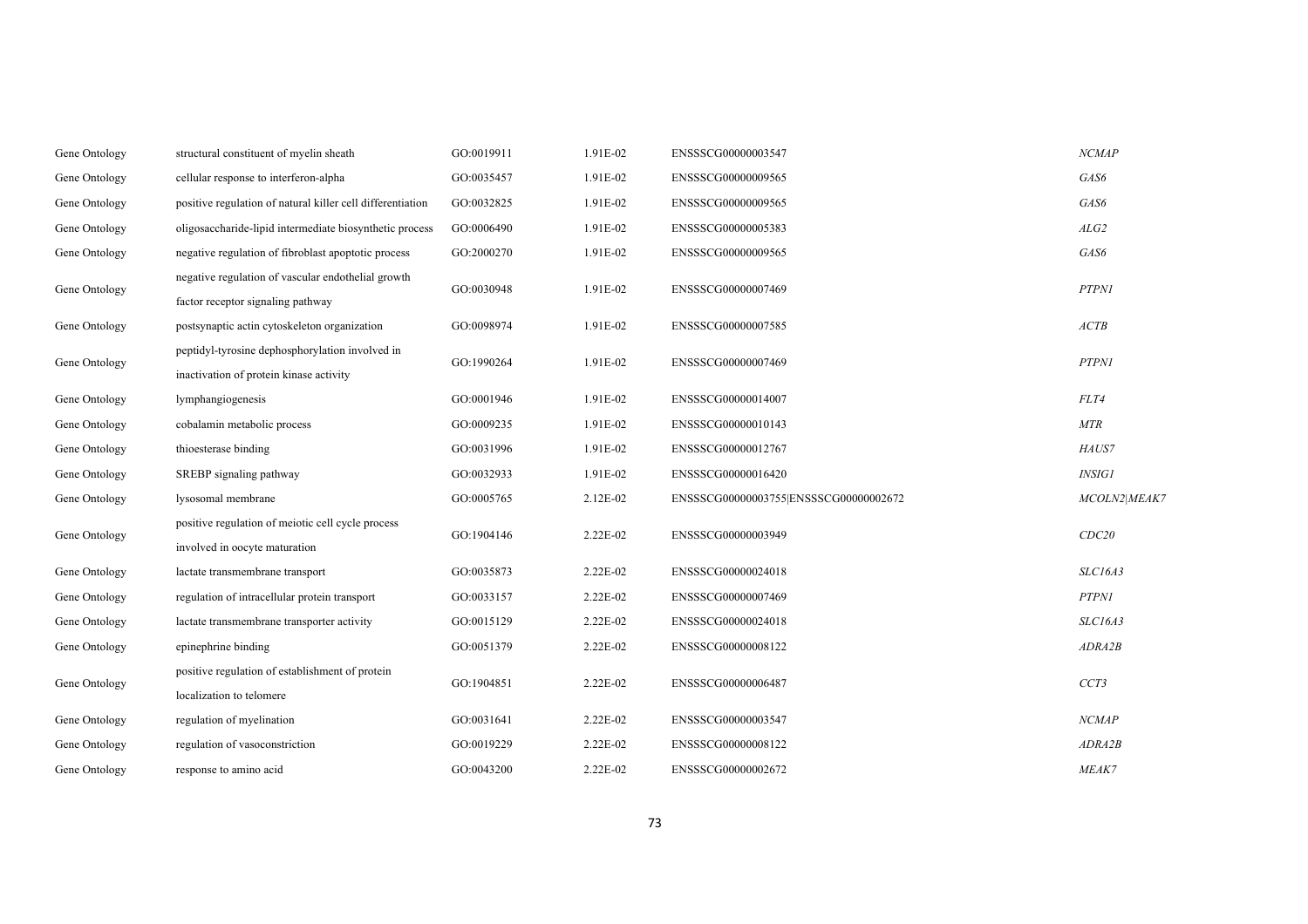| Gene Ontology | HAUS complex                                                 | GO:0070652 | 2.22E-02 | ENSSSCG00000012767                                             | HAUS7                       |
|---------------|--------------------------------------------------------------|------------|----------|----------------------------------------------------------------|-----------------------------|
| Gene Ontology | zona pellucida receptor complex                              | GO:0002199 | 2.22E-02 | ENSSSCG00000006487                                             | CCT3                        |
| Gene Ontology | negative regulation of biomineral tissue development         | GO:0070168 | 2.22E-02 | ENSSSCG00000009565                                             | GAS6                        |
| Gene Ontology | response to progesterone                                     | GO:0032570 | 2.22E-02 | ENSSSCG00000009262                                             | <b>CSN1S1</b>               |
| Gene Ontology | positive regulation of CREB transcription factor<br>activity | GO:0032793 | 2.54E-02 | ENSSSCG00000016726                                             | <b>ADCY1</b>                |
| Gene Ontology | C2H2 zinc finger domain binding                              | GO:0070742 | 2.54E-02 | ENSSSCG00000023304                                             | SRRM2                       |
| Gene Ontology | receptor ligand activity                                     | GO:0048018 | 2.54E-02 | ENSSSCG00000009565                                             | GAS6                        |
| Gene Ontology | chaperonin-containing T-complex                              | GO:0005832 | 2.54E-02 | ENSSSCG00000006487                                             | CCT3                        |
| Gene Ontology | apoptotic cell clearance                                     | GO:0043277 | 2.54E-02 | ENSSSCG00000009565                                             | GAS6                        |
| Gene Ontology | integral component of plasma membrane                        | GO:0005887 | 2.84E-02 | ENSSSCG00000014007 ENSSSCG00000016726 ENSSSCG00000024018 ENSSS | FLT4 ADCY1 SLC16A3 ADRA2B N |
|               |                                                              |            |          | CG00000008122 ENSSSCG00000003547                               | <b>CMAP</b>                 |
| Gene Ontology | cobalamin binding                                            | GO:0031419 | 2.85E-02 | ENSSSCG00000010143                                             | MTR                         |
| Gene Ontology | cAMP biosynthetic process                                    | GO:0006171 | 2.85E-02 | ENSSSCG00000016726                                             | <b>ADCYI</b>                |
| Gene Ontology | manganese ion transport                                      | GO:0006828 | 2.85E-02 | ENSSSCG00000002671                                             | ATP2C2                      |
| Gene Ontology | dendritic cell differentiation                               | GO:0097028 | 2.85E-02 | ENSSSCG00000009565                                             | GAS6                        |
| Gene Ontology | adenylate cyclase activity                                   | GO:0004016 | 2.85E-02 | ENSSSCG00000016726                                             | <b>ADCYI</b>                |
| Gene Ontology | virus receptor activity                                      | GO:0001618 | 2.85E-02 | ENSSSCG00000023743                                             | CLDN6                       |
| Gene Ontology | paranode region of axon                                      | GO:0033270 | 2.85E-02 | ENSSSCG00000003547                                             | NCMAP                       |
| Gene Ontology | protein C-terminus binding                                   | GO:0008022 | 3.10E-02 | ENSSSCG00000005191 ENSSSCG00000003949                          | MPDZ CDC20                  |
| Gene Ontology | mannosylation                                                | GO:0097502 | 3.16E-02 | ENSSSCG00000005383                                             | ALG2                        |
| Gene Ontology | sterol biosynthetic process                                  | GO:0016126 | 3.16E-02 | ENSSSCG00000016420                                             | <b>INSIG1</b>               |
| Gene Ontology | negative regulation of interferon-gamma production           | GO:0032689 | 3.16E-02 | ENSSSCG00000009565                                             | GAS6                        |
| Gene Ontology | vascular endothelial growth factor signaling pathway         | GO:0038084 | 3.16E-02 | ENSSSCG00000014007                                             | FLT4                        |
| Gene Ontology | respiratory system process                                   | GO:0003016 | 3.16E-02 | ENSSSCG00000014007                                             | FLT4                        |
| Gene Ontology | protein kinase C signaling                                   | GO:0070528 | 3.16E-02 | ENSSSCG00000030518                                             | PRSS33                      |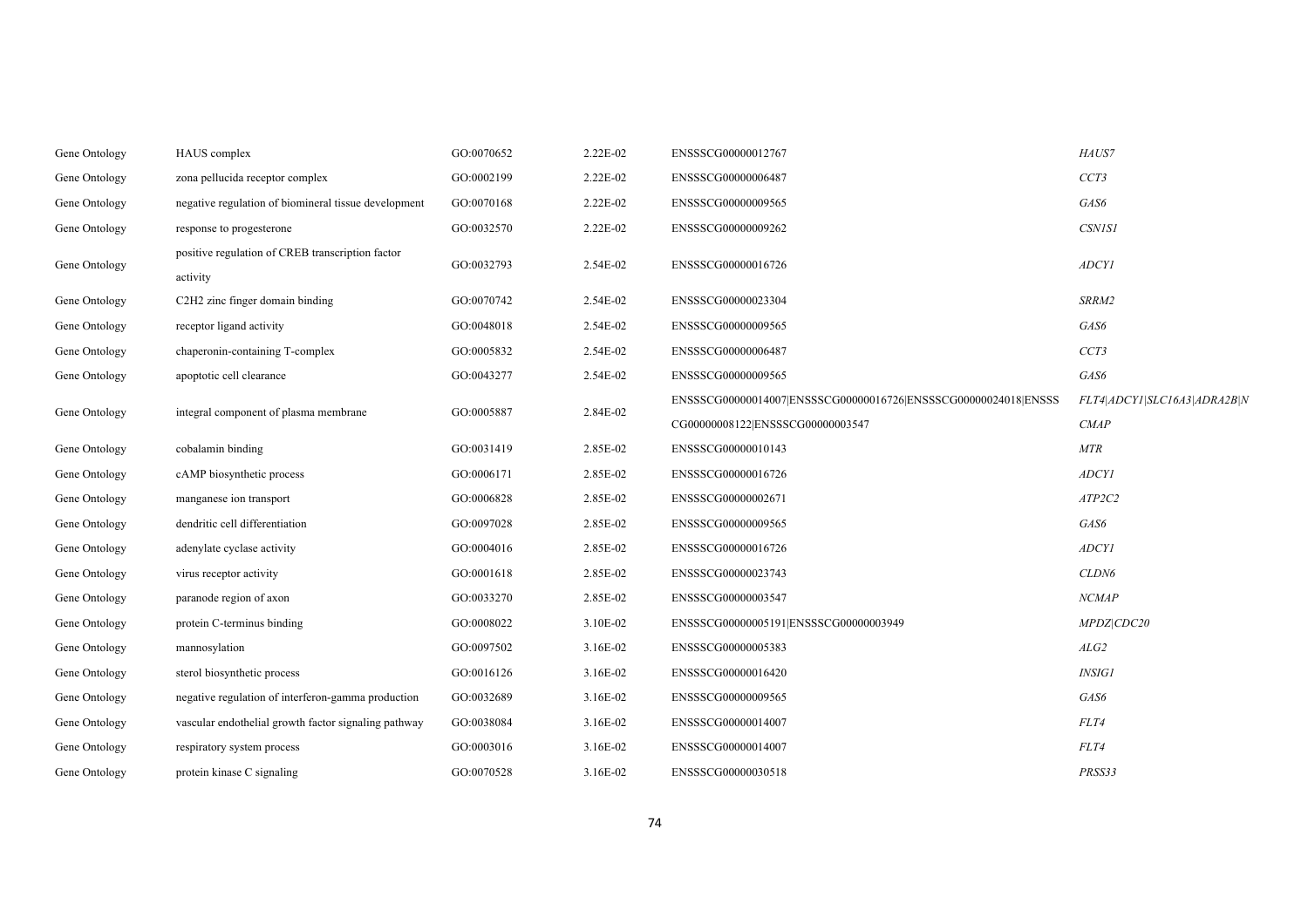| Gene Ontology | microtubule minus-end binding                                                                         | GO:0051011 | 3.16E-02 | ENSSSCG00000012767                                                              | HAUS7                      |
|---------------|-------------------------------------------------------------------------------------------------------|------------|----------|---------------------------------------------------------------------------------|----------------------------|
| Gene Ontology | negative regulation of tumor necrosis factor-mediated<br>signaling pathway                            | GO:0010804 | 3.16E-02 | ENSSSCG00000009565                                                              | GAS6                       |
| Gene Ontology | positive regulation of protein kinase C signaling                                                     | GO:0090037 | 3.16E-02 | ENSSSCG00000014007                                                              | FLT4                       |
| Gene Ontology | vascular endothelial growth factor receptor signaling<br>pathway                                      | GO:0048010 | 3.16E-02 | ENSSSCG00000014007                                                              | FLT4                       |
| Gene Ontology | positive regulation of protein export from nucleus                                                    | GO:0046827 | 3.16E-02 | ENSSSCG00000009565                                                              | GAS6                       |
| Gene Ontology | activation of protein kinase B activity                                                               | GO:0032148 | 3.47E-02 | ENSSSCG00000008122                                                              | ADRA2B                     |
| Gene Ontology | mitotic sister chromatid cohesion                                                                     | GO:0007064 | 3.47E-02 | ENSSSCG00000003949                                                              | CDC20                      |
| Gene Ontology | cell motility                                                                                         | GO:0048870 | 3.47E-02 | ENSSSCG00000007585                                                              | ACTB                       |
| Gene Ontology | pore complex assembly                                                                                 | GO:0046931 | 3.47E-02 | ENSSSCG00000006487                                                              | CCT3                       |
| Gene Ontology | dolichol-linked oligosaccharide biosynthetic process                                                  | GO:0006488 | 3.47E-02 | ENSSSCG00000005383                                                              | ALG2                       |
| Gene Ontology | calcium transmembrane transporter activity,<br>phosphorylative mechanism                              | GO:0005388 | 3.47E-02 | ENSSSCG00000002671                                                              | ATP2C2                     |
| Gene Ontology | precatalytic spliceosome                                                                              | GO:0071011 | 3.78E-02 | ENSSSCG00000010999                                                              | <b>SMU1</b>                |
| Gene Ontology | negative regulation of endoplasmic reticulum stress-<br>induced intrinsic apoptotic signaling pathway | GO:1902236 | 3.78E-02 | ENSSSCG00000007469                                                              | <b>PTPN1</b>               |
| Gene Ontology | cell-substrate adhesion                                                                               | GO:0031589 | 3.78E-02 | ENSSSCG00000009565                                                              | GAS6                       |
| Gene Ontology | pericentriolar material                                                                               | GO:0000242 | 3.78E-02 | ENSSSCG00000004657                                                              | CEPI52                     |
| Gene Ontology | positive regulation of protein dephosphorylation                                                      | GO:0035307 | 3.78E-02 | ENSSSCG00000009653                                                              | CDCA2                      |
| Gene Ontology | middle ear morphogenesis                                                                              | GO:0042474 | 3.78E-02 | ENSSSCG00000016420                                                              | <b>INSIG1</b>              |
| Gene Ontology | long-term memory                                                                                      | GO:0007616 | 3.78E-02 | ENSSSCG00000016726                                                              | <b>ADCYI</b>               |
| Gene Ontology | Notch binding                                                                                         | GO:0005112 | 3.78E-02 | ENSSSCG00000016381                                                              | SNED1                      |
| Gene Ontology | nucleolus                                                                                             | GO:0005730 | 3.94E-02 | ENSSSCG00000002672 ENSSSCG00000010994 ENSSSCG00000030177 ENSSS<br>CG00000029264 | MEAK7 NFX1 EBNA1BP2 PKMYT1 |
| Gene Ontology | nuclear periphery                                                                                     | GO:0034399 | 4.09E-02 | ENSSSCG00000030177                                                              | EBNA1BP2                   |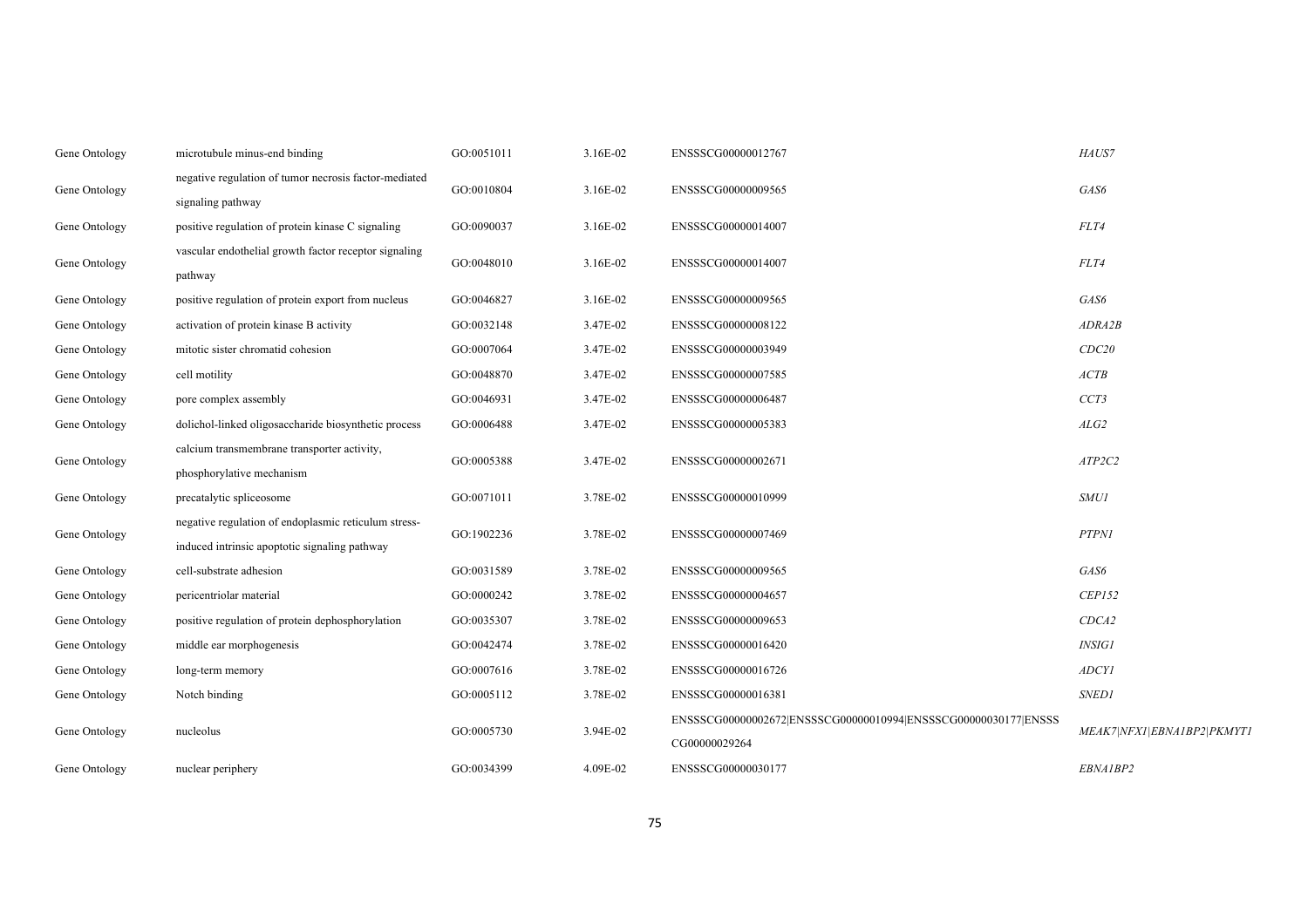| Gene Ontology | response to estradiol                                                           | GO:0032355 | 4.09E-02 | ENSSSCG00000009262                                                                                                                           | <b>CSN1S1</b>                                  |
|---------------|---------------------------------------------------------------------------------|------------|----------|----------------------------------------------------------------------------------------------------------------------------------------------|------------------------------------------------|
| Gene Ontology | positive regulation of vascular endothelial growth<br>factor production         | GO:0010575 | 4.09E-02 | ENSSSCG00000014007                                                                                                                           | FLT4                                           |
| Gene Ontology | histone deacetylation                                                           | GO:0016575 | 4.09E-02 | ENSSSCG00000014003                                                                                                                           | MIER <sub>2</sub>                              |
| Gene Ontology | positive regulation of telomere maintenance via<br>telomerase                   | GO:0032212 | 4.09E-02 | ENSSSCG00000006487                                                                                                                           | CCT3                                           |
| Gene Ontology | triglyceride metabolic process                                                  | GO:0006641 | 4.40E-02 | ENSSSCG00000016420                                                                                                                           | <b>INSIG1</b>                                  |
| Gene Ontology | cysteine-type endopeptidase inhibitor activity involved<br>in apoptotic process | GO:0043027 | 4.40E-02 | ENSSSCG00000009565                                                                                                                           | GAS6                                           |
| Gene Ontology | centriole replication                                                           | GO:0007099 | 4.40E-02 | ENSSSCG00000004657                                                                                                                           | CEPI52                                         |
| Gene Ontology | anaphase-promoting complex-dependent catabolic<br>process                       | GO:0031145 | 4.40E-02 | ENSSSCG00000003949                                                                                                                           | CDC20                                          |
| Gene Ontology | positive regulation of ERK1 and ERK2 cascade                                    | GO:0070374 | 4.61E-02 | ENSSSCG00000014007 ENSSSCG00000009565                                                                                                        | FLT4 GAS6                                      |
| Gene Ontology | growth factor binding                                                           | GO:0019838 | 4.71E-02 | ENSSSCG00000014007                                                                                                                           | FLT4                                           |
| Gene Ontology | viral entry into host cell                                                      | GO:0046718 | 4.71E-02 | ENSSSCG00000023743                                                                                                                           | CLDN6                                          |
| Gene Ontology | adenylate cyclase-activating adrenergic receptor<br>signaling pathway           | GO:0071880 | 4.71E-02 | ENSSSCG00000008122                                                                                                                           | ADRA2B                                         |
| Gene Ontology | TOR signaling                                                                   | GO:0031929 | 4.71E-02 | ENSSSCG00000002672                                                                                                                           | MEAK7                                          |
| Gene Ontology | meiotic cell cycle                                                              | GO:0051321 | 4.71E-02 | ENSSSCG00000029264                                                                                                                           | <b>PKMYT1</b>                                  |
| Gene Ontology | lactation                                                                       | GO:0007595 | 4.71E-02 | ENSSSCG00000009261                                                                                                                           | CSN2                                           |
| Gene Ontology | ATP binding                                                                     | GO:0005524 | 4.76E-02 | ENSSSCG00000029264 ENSSSCG00000016726 ENSSSCG00000007585 ENSSS<br>CG00000002671 ENSSSCG00000014007 ENSSSCG00000006487 ENSSSCG000<br>00002375 | PKMYT1 ADCY1 ACTB ATP2C2 F<br>LT4 CCT3 RPS6KL1 |
| Gene Ontology | protein kinase activity                                                         | GO:0004672 | 4.93E-02 | ENSSSCG00000002375 ENSSSCG00000029264                                                                                                        | RPS6KL1 PKMYT1                                 |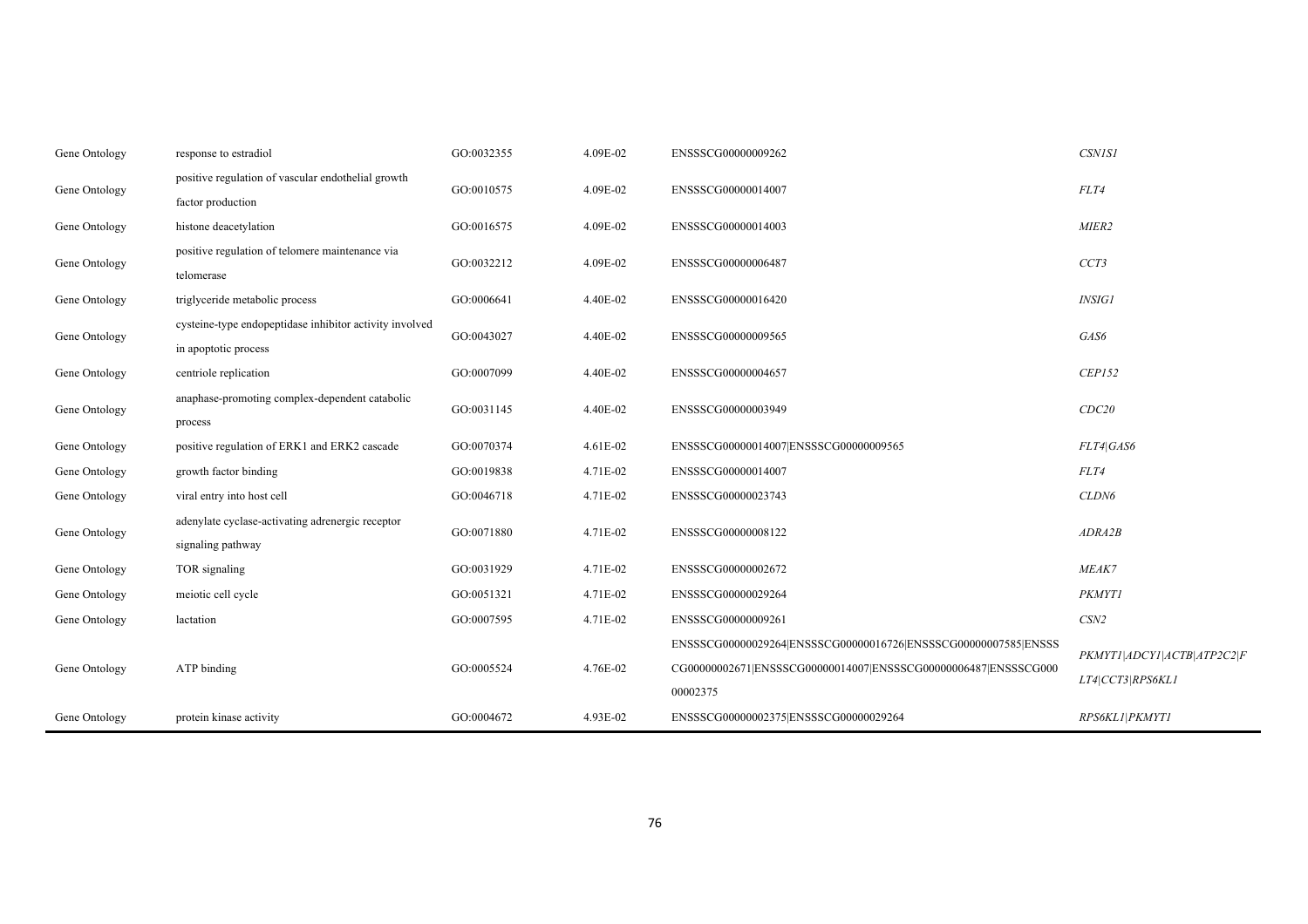|                     | Gene          |                     |                |                    | Gene           |                    | Gene          |                    | Gene             |                     | Gene            |                     | Gene           |
|---------------------|---------------|---------------------|----------------|--------------------|----------------|--------------------|---------------|--------------------|------------------|---------------------|-----------------|---------------------|----------------|
| Greenyellow         | symbol        | Green               | Gene symbol    | Black              | symbol         | Yellow             | symbol        | <b>Brown</b>       | symbol           | Blue                | symbol          | Turquoise           | symbol         |
| XLOC_012374*        |               | XLOC 024971*        |                | XLOC 016878*       |                | XLOC 000412*       |               | XLOC 007694*       |                  | ENSSSCG00000006581* |                 | XLOC 023369*        |                |
| XLOC_025150*        |               | XLOC 025062*        |                | ENSSSCG00000002287 | MPP5           | XLOC 024728*       |               | ENSSSCG00000002257 | MCTP2            | ENSSSCG00000016379* |                 | XLOC_653128*        |                |
| XLOC_008121*        |               | XLOC_025410*        |                | ENSSSCG00000002375 | <b>RPS6KL1</b> | XLOC 025049*       |               | ENSSSCG00000002285 | <b>GPHN</b>      | ENSSSCG00000000220  | POU6F1          | XLOC_025340*        |                |
| XLOC_006489*        |               | ENSSSCG00000005094* |                | ENSSSCG00000002671 | ATP2C2         | XLOC 025406*       |               | ENSSSCG00000002672 | MEAK7            | ENSSSCG00000001511  | <i>PHF1</i>     | XLOC 004713*        |                |
| XLOC_026157*        |               | ENSSSCG00000011196* |                | ENSSSCG00000003353 | SLC35E2B       | XLOC 010589*       |               | ENSSSCG00000003189 | <b>PRMT1</b>     | ENSSSCG00000001641  | UBR2            | XLOC_020379*        |                |
| XLOC_408409*        |               | ENSSSCG00000000040  | SEPTIN3        | ENSSSCG00000004438 | <b>TSPYL1</b>  | ENSSSCG00000000114 | <b>PICK1</b>  | ENSSSCG00000003701 | SNRPD1           | ENSSSCG00000001804  | HOMER2          | XLOC_001405*        |                |
| XLOC_012730*        |               | ENSSSCG00000000171  | CKAP4          | ENSSSCG00000004577 | ICE2           | ENSSSCG00000001076 | RNF144B       | ENSSSCG00000003949 | CDC20            | ENSSSCG00000002266  | NA              | XLOC_570364*        |                |
| XLOC_013304*        |               | ENSSSCG00000003344  | <i>VWA1</i>    | ENSSSCG00000005761 | PPP1R26        | ENSSSCG00000001646 | <b>BICRAL</b> | ENSSSCG00000003951 | Clorf210         | ENSSSCG00000002392  | NA              | ENSSSCG00000007311* |                |
| XLOC_005330*        |               | ENSSSCG00000003410  | MASP2          | ENSSSCG00000006098 | DPY19L4        | ENSSSCG00000001659 | KLC4          | ENSSSCG00000004294 | <b>SYNCRIP</b>   | ENSSSCG00000002627  | GSTA4           | ENSSSCG00000013753* |                |
| XLOC 015988*        |               | ENSSSCG00000004420  | TRAF3IP2       | ENSSSCG00000006572 | <b>NPR1</b>    | ENSSSCG00000002429 | FOXN3         | ENSSSCG00000004508 | <b>DYM</b>       | ENSSSCG00000002937  | NA              | ENSSSCG00000000034  | TTLL12         |
| XLOC_004742*        |               | ENSSSCG00000005707  | <b>FIBCD1</b>  | ENSSSCG00000007027 | SLC20A2        | ENSSSCG00000002628 | <b>CILK1</b>  | ENSSSCG00000005908 | <b>SLC52A2</b>   | ENSSSCG00000002955  | <b>CATSPERG</b> | ENSSSCG00000000223  | BIN2           |
| ENSSSCG00000040582* |               | ENSSSCG00000006651  | ADAMTSL4       | ENSSSCG00000007312 | <b>SCAND1</b>  | ENSSSCG00000002629 | FBXO9         | ENSSSCG00000005909 | FBXL6            | ENSSSCG00000002965  | ACTN4           | ENSSSCG00000000521  | PHLDA1         |
| ENSSSCG00000006206  | NA            | ENSSSCG00000007239  | CCM2L          | ENSSSCG00000007826 | NA             | ENSSSCG00000002959 | FAM98C        | ENSSSCG00000006487 | CCT3             | ENSSSCG00000003192  | IL4I1           | ENSSSCG00000000522  | <b>NAPILI</b>  |
| ENSSSCG00000009702  | FBXO8         | ENSSSCG00000007497  | GCNT7          | ENSSSCG00000007896 | <b>TXNDC11</b> | ENSSSCG00000003199 | AP2AI         | ENSSSCG00000006939 | ZNHIT6           | ENSSSCG00000003342  | DVLI            | ENSSSCG00000001419  | <b>SLC44A4</b> |
| ENSSSCG00000011125  | GATA3         | ENSSSCG00000007542  | <b>PRKARIB</b> | ENSSSCG00000009267 | CSN3           | ENSSSCG00000003278 | <b>NA</b>     | ENSSSCG00000007031 | POLB             | ENSSSCG00000003755  | MCOLN2          | ENSSSCG00000001420  | EHMT2          |
| ENSSSCG00000012479  | PCDH19        | ENSSSCG00000007812  | XPO6           | ENSSSCG00000011470 | ABHD6          | ENSSSCG00000003577 | WASF2         | ENSSSCG00000007064 | <b>MKKS</b>      | ENSSSCG00000003995  | ZNF606          | ENSSSCG00000001421  | ZBTB12         |
| ENSSSCG00000012741  | <b>MAMLD1</b> | ENSSSCG00000009162  | SLC9B1         | ENSSSCG00000011850 | MUC4           | ENSSSCG00000004002 | RPS5          | ENSSSCG00000007362 | SRSF6            | ENSSSCG00000004223  | HEY2            | ENSSSCG00000001422  | C <sub>2</sub> |
| ENSSSCG00000038508  | SPTBN2        | ENSSSCG00000009228  | MAPK10         | ENSSSCG00000012532 | <b>TCEAL1</b>  | ENSSSCG00000005383 | ALG2          | ENSSSCG00000007494 | <b>CSTF1</b>     | ENSSSCG00000004772  | <b>BAHD1</b>    | ENSSSCG00000001657  | CUL7           |
|                     |               | ENSSSCG00000009664  | PTK2B          | ENSSSCG00000012613 | <b>NKAP</b>    | ENSSSCG00000005582 | <b>STRBP</b>  | ENSSSCG00000007669 | GNB <sub>2</sub> | ENSSSCG00000005015  | SOS2            | ENSSSCG00000001658  | MRPL2          |
|                     |               | ENSSSCG00000009665  | CHRNA2         | ENSSSCG00000013282 | <b>ACCS</b>    | ENSSSCG00000005904 | VPS28         | ENSSSCG00000007708 | BCL7B            | ENSSSCG00000005917  | <b>HSF1</b>     | ENSSSCG00000001660  | PTK7           |
|                     |               | ENSSSCG00000009705  | GALNT7         | ENSSSCG00000016223 | ACSL3          | ENSSSCG00000006166 | NDUFB8        | ENSSSCG00000007713 | BUD23            | ENSSSCG00000005920  | NA              | ENSSSCG00000002440  | CCDC88C        |
|                     |               | ENSSSCG00000010370  | ANXA8          | ENSSSCG00000016498 | <b>MKRNI</b>   | ENSSSCG00000006350 | <b>FCGR2B</b> | ENSSSCG00000007715 | ABHD11           | ENSSSCG00000006490  | SMG5            | ENSSSCG00000002708  | TMEM231        |
|                     |               | ENSSSCG00000011195  | GALNT15        | ENSSSCG00000016549 | <b>MKLN1</b>   | ENSSSCG00000006362 | USP21         | ENSSSCG00000007721 | GTF2I            | ENSSSCG00000006582  | S100A14         | ENSSSCG00000002953  | <b>NA</b>      |

÷.

## **Table S7 The lncRNAs and genes involved in significant modules**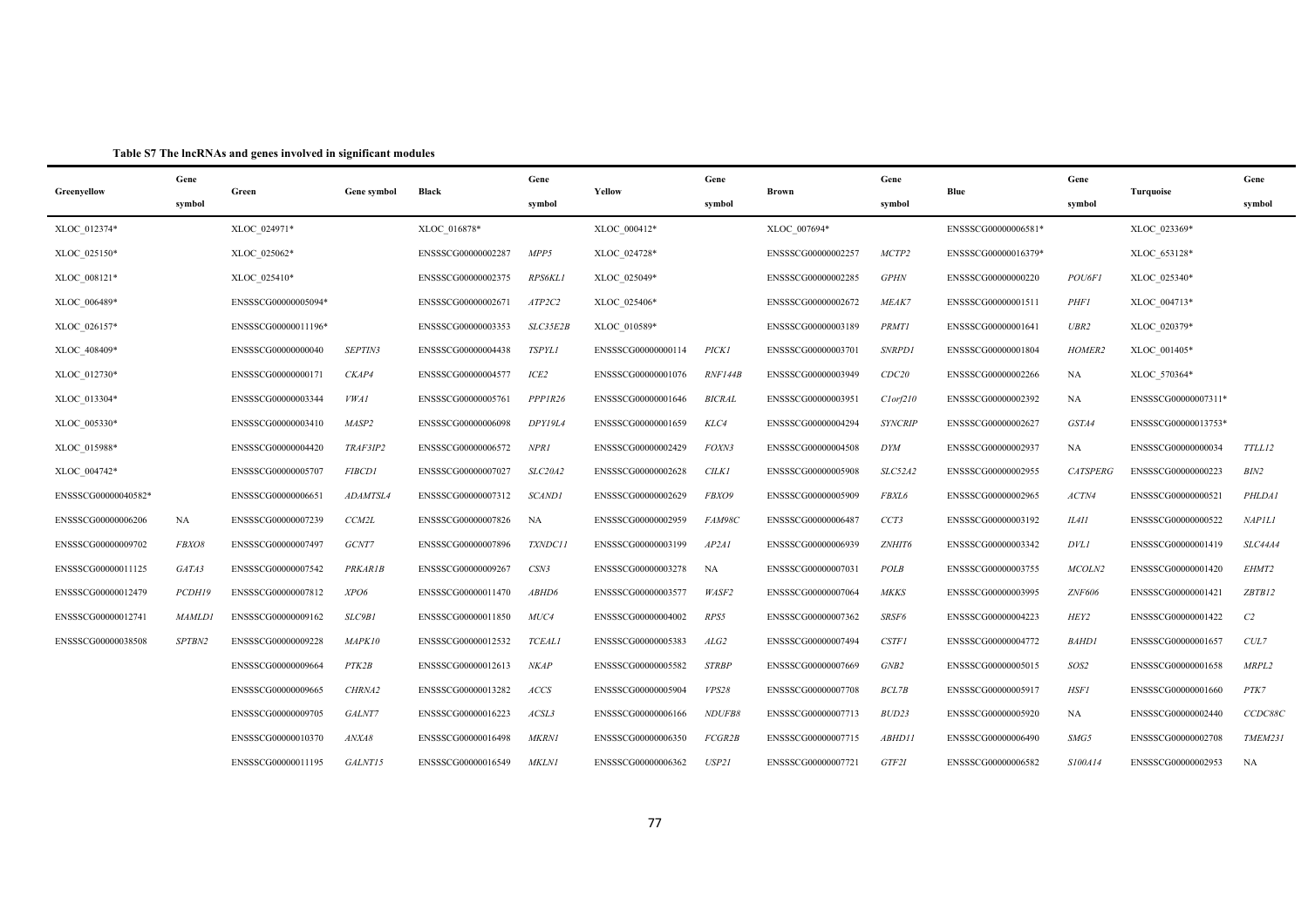| ENSSSCG00000012845 | <b>CEND1</b>   | ENSSSCG00000016564 | <b>UBE2H</b> | ENSSSCG00000006954 | <b>EEF1D</b>   | ENSSSCG00000007803 | <b>TUFM</b>       | ENSSSCG00000006648 | CTSS              | ENSSSCG00000003194 | <b>AKTISI</b>  |
|--------------------|----------------|--------------------|--------------|--------------------|----------------|--------------------|-------------------|--------------------|-------------------|--------------------|----------------|
| ENSSSCG00000012853 | IRF7           |                    |              | ENSSSCG00000007155 | C20 or f194    | ENSSSCG00000008675 | <b>LETMI</b>      | ENSSSCG00000006665 | SF3B4             | ENSSSCG00000003329 | ACAP3          |
| ENSSSCG00000012984 | <b>SCYL1</b>   |                    |              | ENSSSCG00000007228 | HM13           | ENSSSCG00000008682 | NSD <sub>2</sub>  | ENSSSCG00000007026 | VDAC3             | ENSSSCG00000003578 | FGR            |
| ENSSSCG00000014805 | NA             |                    |              | ENSSSCG00000007252 | DNMT3B         | ENSSSCG00000008788 | <b>RFC1</b>       | ENSSSCG00000007030 | <b>IKBKB</b>      | ENSSSCG00000003773 | AK5            |
| ENSSSCG00000014843 | CHRDL2         |                    |              | ENSSSCG00000007806 | RABEP2         | ENSSSCG00000009119 | LARP7             | ENSSSCG00000007206 | <b>RBCK1</b>      | ENSSSCG00000004222 | NCOA7          |
| ENSSSCG00000016381 | <b>SNED1</b>   |                    |              | ENSSSCG00000008122 | ADRA2B         | ENSSSCG00000009120 | <b>ZGRF1</b>      | ENSSSCG00000007249 | NOL4L             | ENSSSCG00000004275 | <b>FAM135A</b> |
| ENSSSCG00000016409 | UBESC          |                    |              | ENSSSCG00000008335 | NA             | ENSSSCG00000009233 | GPAT3             | ENSSSCG00000007309 | RBM39             | ENSSSCG00000004279 | <b>OGFRL1</b>  |
| ENSSSCG00000016430 | <b>GALNT11</b> |                    |              | ENSSSCG00000008959 | CXCL2          | ENSSSCG00000009560 | <b>TFDP1</b>      | ENSSSCG00000007364 | IFT52             | ENSSSCG00000004293 | SNX14          |
| ENSSSCG00000016719 | STK31          |                    |              | ENSSSCG00000008961 | MTHFD2L        | ENSSSCG00000009653 | CDCA2             | ENSSSCG00000007602 | <b>BAIAP2LI</b>   | ENSSSCG00000004435 | NT5DC1         |
| ENSSSCG00000016976 | ZNF366         |                    |              | ENSSSCG00000008973 | NA             | ENSSSCG00000010143 | MTR               | ENSSSCG00000007720 | GTF2IRD1          | ENSSSCG00000004657 | CEPI52         |
| ENSSSCG00000017783 | NA             |                    |              | ENSSSCG00000009390 | SPRYD7         | ENSSSCG00000010801 | CDC73             | ENSSSCG00000007804 | <i>SH2B1</i>      | ENSSSCG00000004771 | NA             |
| ENSSSCG00000020799 | CPSF3          |                    |              | ENSSSCG00000012528 | BEX3           | ENSSSCG00000012879 | NA                | ENSSSCG00000008336 | ANXA4             | ENSSSCG00000004979 | MYO9A          |
|                    |                |                    |              | ENSSSCG00000012689 | ZNF75D         | ENSSSCG00000013028 | <b>ESRRA</b>      | ENSSSCG00000008681 | <i>NELFA</i>      | ENSSSCG00000004985 | GEMIN2         |
|                    |                |                    |              | ENSSSCG00000012842 | RPLP2          | ENSSSCG00000013276 | <b>PRDM11</b>     | ENSSSCG00000008947 | COX18             | ENSSSCG00000005022 | $N\!I\!N$      |
|                    |                |                    |              | ENSSSCG00000012850 | <b>DEAF1</b>   | ENSSSCG00000013468 | <b>THOP1</b>      | ENSSSCG00000009239 | NA                | ENSSSCG00000005150 | KLHL9          |
|                    |                |                    |              | ENSSSCG00000012854 | RASSF7         | ENSSSCG00000013478 | <b>DOHH</b>       | ENSSSCG00000009242 | <i>LIN54</i>      | ENSSSCG00000005191 | <b>MPDZ</b>    |
|                    |                |                    |              | ENSSSCG00000012979 | RNASEH2C       | ENSSSCG00000014003 | MIER <sub>2</sub> | ENSSSCG00000009243 | THAP9             | ENSSSCG00000005759 | MRPS2          |
|                    |                |                    |              | ENSSSCG00000013597 | RPS28          | ENSSSCG00000014436 | ARHGEF37          | ENSSSCG00000009245 | SCD5              | ENSSSCG00000005828 | EGFL7          |
|                    |                |                    |              | ENSSSCG00000013742 | NFLX           | ENSSSCG00000014893 | NARS2             | ENSSSCG00000009261 | CSN2              | ENSSSCG00000005830 | CCDC183        |
|                    |                |                    |              | ENSSSCG00000014061 | THOC3          | ENSSSCG00000015336 | SLC25A13          | ENSSSCG00000009262 | <b>CSN1S1</b>     | ENSSSCG00000005907 | ADCK5          |
|                    |                |                    |              | ENSSSCG00000014062 | <b>SIMC1</b>   | ENSSSCG00000015384 | TOMM7             | ENSSSCG00000009567 | RASA3             | ENSSSCG00000005910 | TMEM249        |
|                    |                |                    |              | ENSSSCG00000014071 | BTF3           | ENSSSCG00000015524 | FAM20B            | ENSSSCG00000009925 | GIT2              | ENSSSCG00000006301 | <b>TIPRL</b>   |
|                    |                |                    |              | ENSSSCG00000014149 | MEF2C          | ENSSSCG00000015710 | ACTR3             | ENSSSCG00000010179 | <i>ARVI</i>       | ENSSSCG00000006307 | <b>RCSD1</b>   |
|                    |                |                    |              | ENSSSCG00000014957 | $C11$ orf $97$ | ENSSSCG00000016232 | MRPL44            | ENSSSCG00000010181 | Clorf198          | ENSSSCG00000006347 | DUSP12         |
|                    |                |                    |              | ENSSSCG00000014959 | PIWIL4         | ENSSSCG00000016378 | PASK              | ENSSSCG00000011101 | <b>ITGB1</b>      | ENSSSCG00000006612 | S100A10        |
|                    |                |                    |              | ENSSSCG00000015271 | PRELP          | ENSSSCG00000016522 | <b>PTN</b>        | ENSSSCG00000011332 | SETD <sub>2</sub> | ENSSSCG00000006956 | ZC3H3          |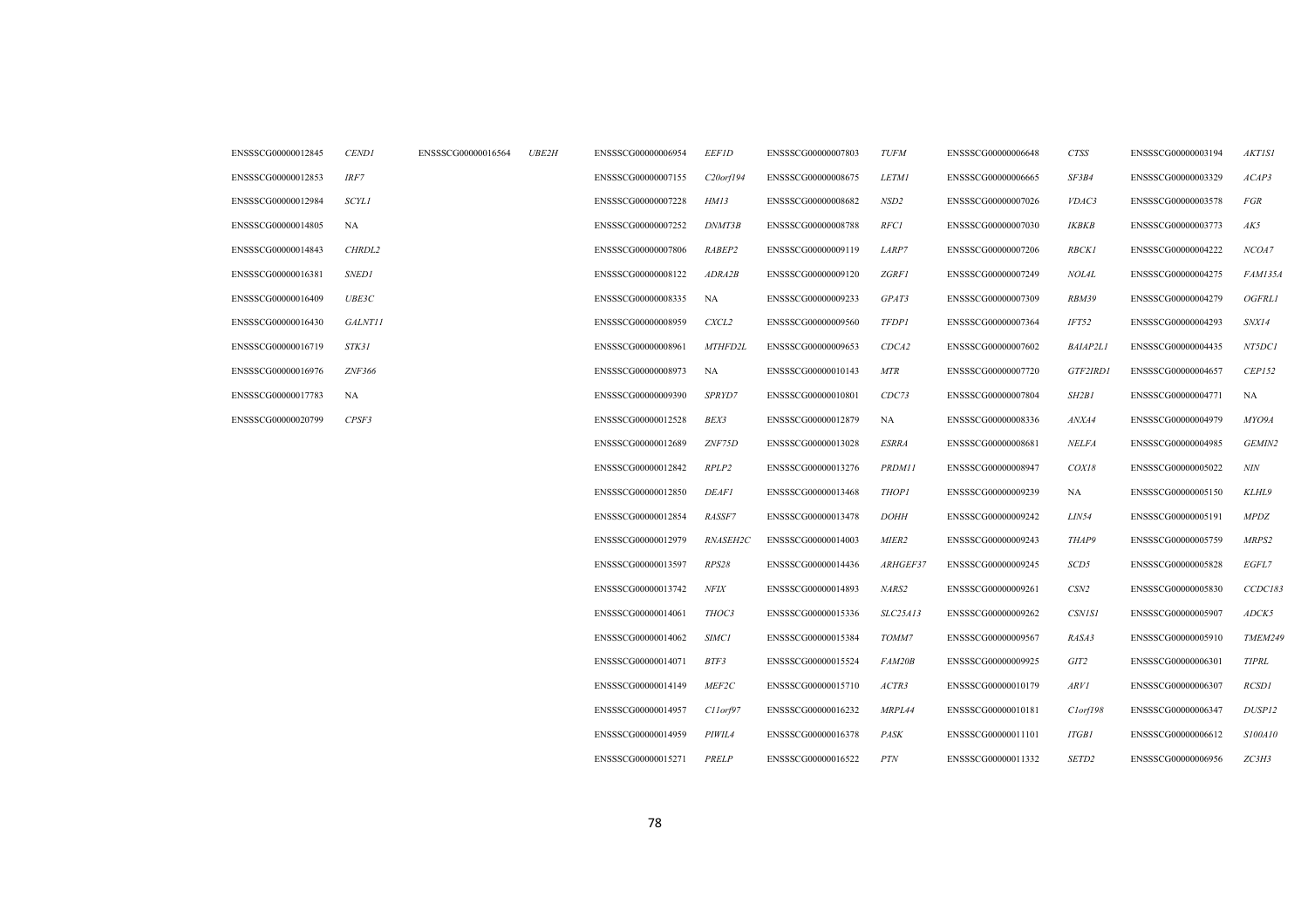| ENSSSCG00000015405 | CD36              | ENSSSCG00000016738 | H2AZ2        | ENSSSCG00000012519 | <b>GPRASP1</b>      | ENSSSCG00000007162 | UBOX5           |
|--------------------|-------------------|--------------------|--------------|--------------------|---------------------|--------------------|-----------------|
| ENSSSCG00000016431 | GALNTL5           | ENSSSCG00000016756 | <b>BLVRA</b> | ENSSSCG00000012520 | <b>NA</b>           | ENSSSCG00000007212 | $C20$ orf $96$  |
| ENSSSCG00000016726 | <b>ADCYI</b>      | ENSSSCG00000017126 | <b>NARF</b>  | ENSSSCG00000012586 | <b>NA</b>           | ENSSSCG00000007585 | ACTB            |
| ENSSSCG00000016753 | POLD <sub>2</sub> | ENSSSCG00000017626 | <b>SRSF1</b> | ENSSSCG00000012617 | UPF3B               | ENSSSCG00000007664 | AGFG2           |
| ENSSSCG00000016755 | <b>POLM</b>       | ENSSSCG00000020665 | TAF6L        | ENSSSCG00000012695 | <b>INTS6L</b>       | ENSSSCG00000007717 | METTL27         |
|                    |                   |                    |              | ENSSSCG00000012767 | HAUS7               | ENSSSCG00000007808 | NFATC2IP        |
|                    |                   |                    |              | ENSSSCG00000012811 | <b>VBP1</b>         | ENSSSCG00000007967 | ZNF213          |
|                    |                   |                    |              | ENSSSCG00000012848 | EPS8L2              | ENSSSCG00000007985 | PGAP6           |
|                    |                   |                    |              | ENSSSCG00000012875 | TPCN <sub>2</sub>   | ENSSSCG00000008578 | ADCY3           |
|                    |                   |                    |              | ENSSSCG00000012956 | <b>PACSI</b>        | ENSSSCG00000009234 | <b>ABRAXASI</b> |
|                    |                   |                    |              | ENSSSCG00000013467 | <b>SGTA</b>         | ENSSSCG00000009236 | <b>HELO</b>     |
|                    |                   |                    |              | ENSSSCG00000013602 | <b>HNRNPM</b>       | ENSSSCG00000009563 | TMCO3           |
|                    |                   |                    |              | ENSSSCG00000014443 | CAMK2A              | ENSSSCG00000009565 | GAS6            |
|                    |                   |                    |              | ENSSSCG00000015644 | <i><b>IKBKE</b></i> | ENSSSCG00000009683 | KIF13B          |
|                    |                   |                    |              | ENSSSCG00000016370 | SEPTIN2             | ENSSSCG00000010180 | TTC13           |
|                    |                   |                    |              | ENSSSCG00000016432 | PRKAG2              | ENSSSCG00000010621 | ADD3            |
|                    |                   |                    |              | ENSSSCG00000016569 | <b>SMO</b>          | ENSSSCG00000010640 | NRAP            |
|                    |                   |                    |              | ENSSSCG00000016679 | NA                  | ENSSSCG00000010780 | CYP2EI          |
|                    |                   |                    |              | ENSSSCG00000017128 | <b>HEXD</b>         | ENSSSCG00000011075 | <b>KIAA1217</b> |
|                    |                   |                    |              | ENSSSCG00000017137 | <b>METRNL</b>       | ENSSSCG00000011085 | MLLT10          |
|                    |                   |                    |              |                    |                     | ENSSSCG00000011107 | <b>CCNY</b>     |
|                    |                   |                    |              |                    |                     | ENSSSCG00000011179 | MRPL3           |
|                    |                   |                    |              |                    |                     | ENSSSCG00000012843 | PIDD1           |
|                    |                   |                    |              |                    |                     | ENSSSCG00000013463 | LSM7            |
|                    |                   |                    |              |                    |                     | ENSSSCG00000013715 | NA              |
|                    |                   |                    |              |                    |                     | ENSSSCG00000013744 | <b>TRMT1</b>    |